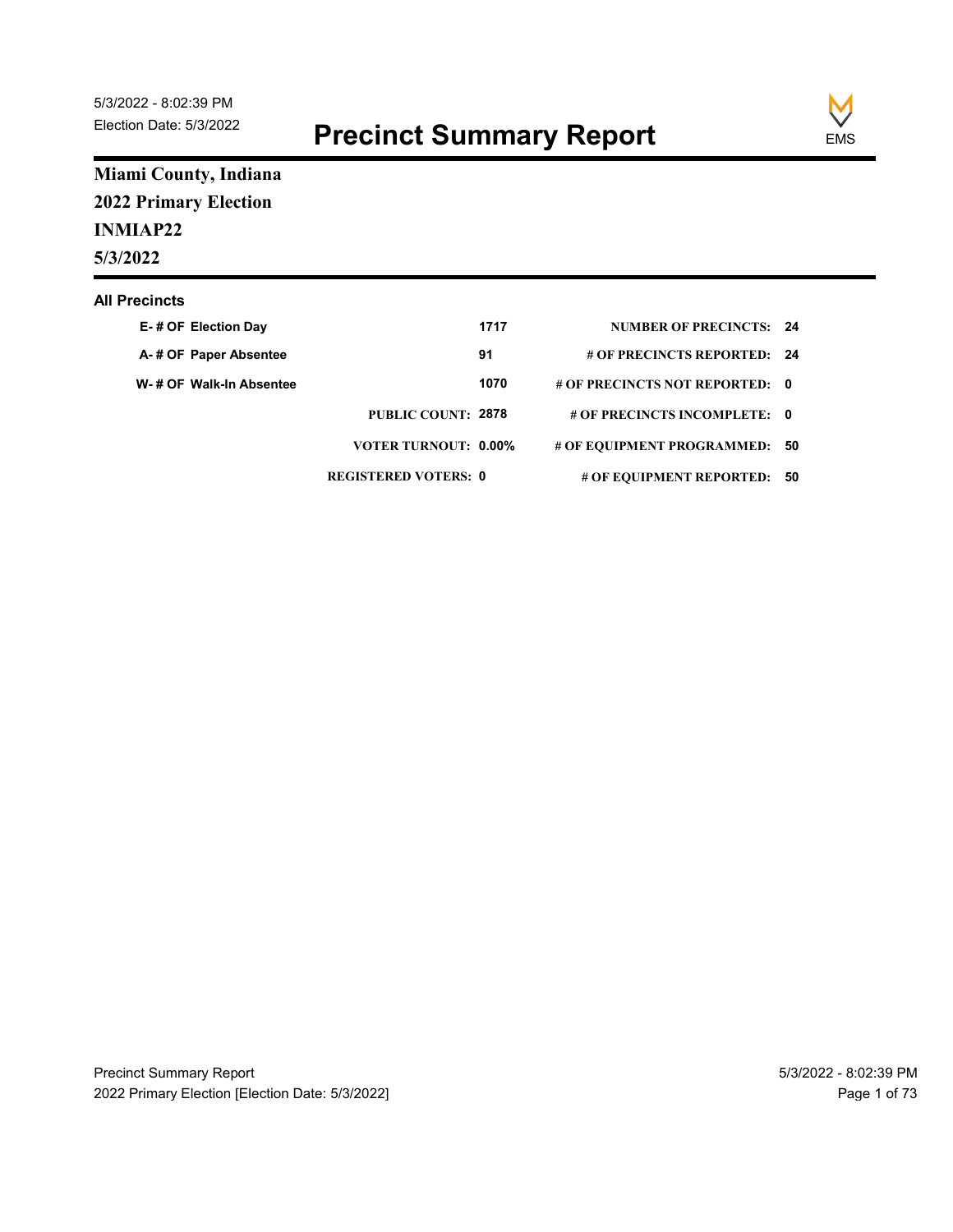

# Miami County, Indiana

### INMIAP22

| E - # Of Election Day       | 59 | <b>PRECINCT STATUS:</b> |
|-----------------------------|----|-------------------------|
| A - # Of Paper Absentee     |    |                         |
| ∣ W - # Of Walk-In Absentee |    |                         |

| <b>PUBLIC COUNT:</b>        | 70 |
|-----------------------------|----|
| VOTER TURNOUT: 0.00%        |    |
| <b>REGISTERED VOTERS: I</b> |    |

#### Precinct ID: 01

|  | Ð | W | ገTAL |
|--|---|---|------|
|  |   |   |      |

|                              | Miami County, Indiana              |                      |              |                  |                                             |
|------------------------------|------------------------------------|----------------------|--------------|------------------|---------------------------------------------|
| <b>2022 Primary Election</b> |                                    |                      |              |                  |                                             |
| <b>INMIAP22</b>              |                                    |                      |              |                  |                                             |
| 5/3/2022                     |                                    |                      |              |                  |                                             |
|                              |                                    |                      |              |                  |                                             |
| E - # Of Election Day        |                                    |                      | 59           |                  | <b>PRECINCT STATUS:</b><br><b>REPORTED</b>  |
| A - # Of Paper Absentee      |                                    |                      | $\mathbf 2$  |                  |                                             |
| W - # Of Walk-In Absentee    |                                    |                      | 9            |                  |                                             |
|                              |                                    | <b>PUBLIC COUNT:</b> | 70           |                  |                                             |
|                              | <b>VOTER TURNOUT:</b>              |                      | $0.00\%$     |                  |                                             |
|                              |                                    |                      |              |                  |                                             |
|                              | <b>REGISTERED VOTERS:</b>          |                      | $\mathbf 0$  |                  |                                             |
|                              |                                    |                      |              |                  |                                             |
| Precinct ID: 01              |                                    |                      |              |                  |                                             |
| <b>Precinct Name: Allen</b>  | -- VOTES -                         |                      |              |                  |                                             |
| Е                            | A                                  | W                    | <b>TOTAL</b> | $\%$             |                                             |
|                              |                                    |                      |              |                  | VOTE FOR 1                                  |
|                              |                                    |                      |              |                  | (R) United States Senator                   |
| 38                           | <b>VOTES= 45</b><br>$\overline{2}$ | $\,$ 5 $\,$          | 45           | 100.00%          | <b>Todd Young</b>                           |
|                              |                                    |                      |              |                  | VOTE FOR 1                                  |
|                              | VOTES= 53                          |                      |              |                  | (R) U.S. Rep District 2                     |
| 44                           | $\overline{2}$                     | $\overline{7}$       | 53           | 100.00%          | Jackie Walorski                             |
|                              |                                    |                      |              |                  | VOTE FOR 1                                  |
|                              | VOTES=43                           |                      |              |                  | (R) State Rep District 23                   |
| 35                           | $\overline{2}$                     | 6                    | 43           | 100.00%          | Ethan Manning                               |
|                              |                                    |                      |              |                  | VOTE FOR 1                                  |
|                              | VOTES= 61                          |                      |              |                  | (R) Judge of the Superior Court No. 2       |
| 17<br>$\overline{7}$         | -1<br>0                            | 0<br>$\mathbf{1}$    | 18<br>8      | 29.51%<br>13.11% | <b>Bill Berkshire</b><br>Elizabeth G. Price |
| 29                           | $\mathbf{1}$                       | 5                    | 35           | 57.38%           | Jacob D. Winkler                            |
|                              |                                    |                      |              |                  | VOTE FOR 1                                  |
|                              | VOTES= 52                          |                      |              |                  | (R) Prosecuting Atty 51st Circuit           |
| 44                           | $\overline{2}$                     | 6                    | 52           | 100.00%          | Jeff Sinkovics                              |
|                              |                                    |                      |              |                  | VOTE FOR 1                                  |
|                              |                                    |                      |              | 100.00%          | (R) Circuit Court Clerk<br>Sherry Raber     |
| 43                           | VOTES= 51<br>$\overline{2}$        | 6                    | 51           |                  |                                             |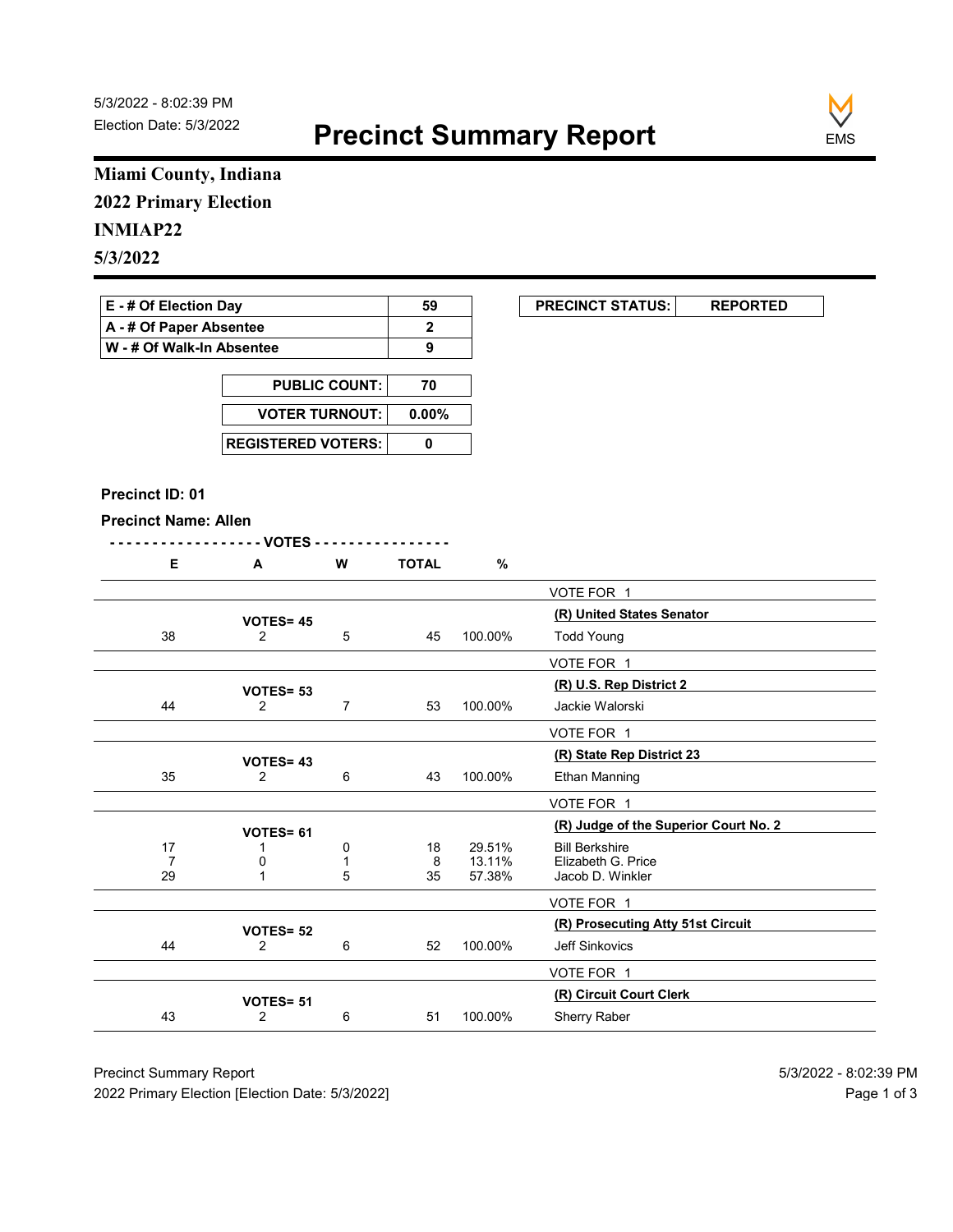Precinct Name: Allen

- - - - - - - - - - - - - - - - - - VOTES - - - - - - - - - - - - - - - - D: 01<br>
E A W TOTAL %<br>  $\frac{\sqrt{0} \text{TE FOR } 1}{2}$ <br>  $\frac{\sqrt{0} \text{TE S}}{2}$  7 58 100.00%  $\frac{\sqrt{0} \text{TE FOR } 1}{2}$ <br>  $\frac{\sqrt{0} \text{TE S}}{2}$  7 58 100.00%  $\frac{\sqrt{0} \text{TE FOR } 1}{2}$ VOTE FOR 1 VOTES= 58<br>
2 7 58 100.00% Timothy S. Hunter 49 2 7 58 100.00% Timothy S. Hunter VOTE FOR 1  $\begin{array}{r}\n\text{VOTES} = 54 \\
\text{VOTES} = 54\n\end{array}$   $\begin{array}{r}\n7 \\
\text{54} \\
\text{100.00\%} \\
\text{John D. Bover\n\end{array}$ 45 2 7 54 100.00% John D. Boyer VOTE FOR 1 VOTES= 54<br>
2 7 54 100.00% Gregg Wilkinson 45 2 7 54 100.00% Gregg Wilkinson VOTE FOR 1 VOTES= 55<br>
2 7 55 100.00% Karen LeMaster 46 2 7 55 100.00% Karen LeMaster VOTE FOR 1 (R) Co Commissioner Dist 3 VOTES= <sup>56</sup> 47 2 7 56 100.00% Keith (Fred) Musselman VOTE FOR 1 VOTES= 58<br>
2 7 58 100.00% Bryan Nutt 49 2 7 58 100.00% Bryan Nutt VOTE FOR 1 (R) Allen Township Trustee VOTES= <sup>0</sup> 0 0 0 0 0 0.00% No Candidate Filed VOTE FOR 3 VOTES= 0<br>
0 0 0 0 0 0.00% No Candidate Filed<br>
0 0 0.00% No Candidate Filed 0 0 0 0 0 0.00% No Candidate Filed VOTE FOR 1 VOTES= 7<br>
0 100.00% Thomas M. McDermott. Jr. 5 0 2 7 100.00% Thomas M. McDermott, Jr. VOTE FOR 1 VOTES= 7<br>
0 2 7 100.00% Paul D. Steury<br>
100.00% Paul D. Steury 5 0 2 7 100.00% Paul D. Steury VOTE FOR 1 VOTES= 0<br>
0 0 0 0 0 0.00% No Candidate Filed<br>
0 0 0.00% No Candidate Filed 0 0 0 0 0.00% No Candidate Filed VOTE FOR 1 (D) Judge of the Superior Court No. 2 VOTES= <sup>0</sup> 0 0 0 0 0.00% No Candidate Filed Precinct Summary Report<br>
Precinct Summary Report<br>
Precinct Summary Report<br>
Precinct Summary Report<br>
Precinct Summary Report<br>
Precinct Summary Report<br>
Precinct Summary Report<br>
Precinct Summary Report<br>
Precinct Summary Re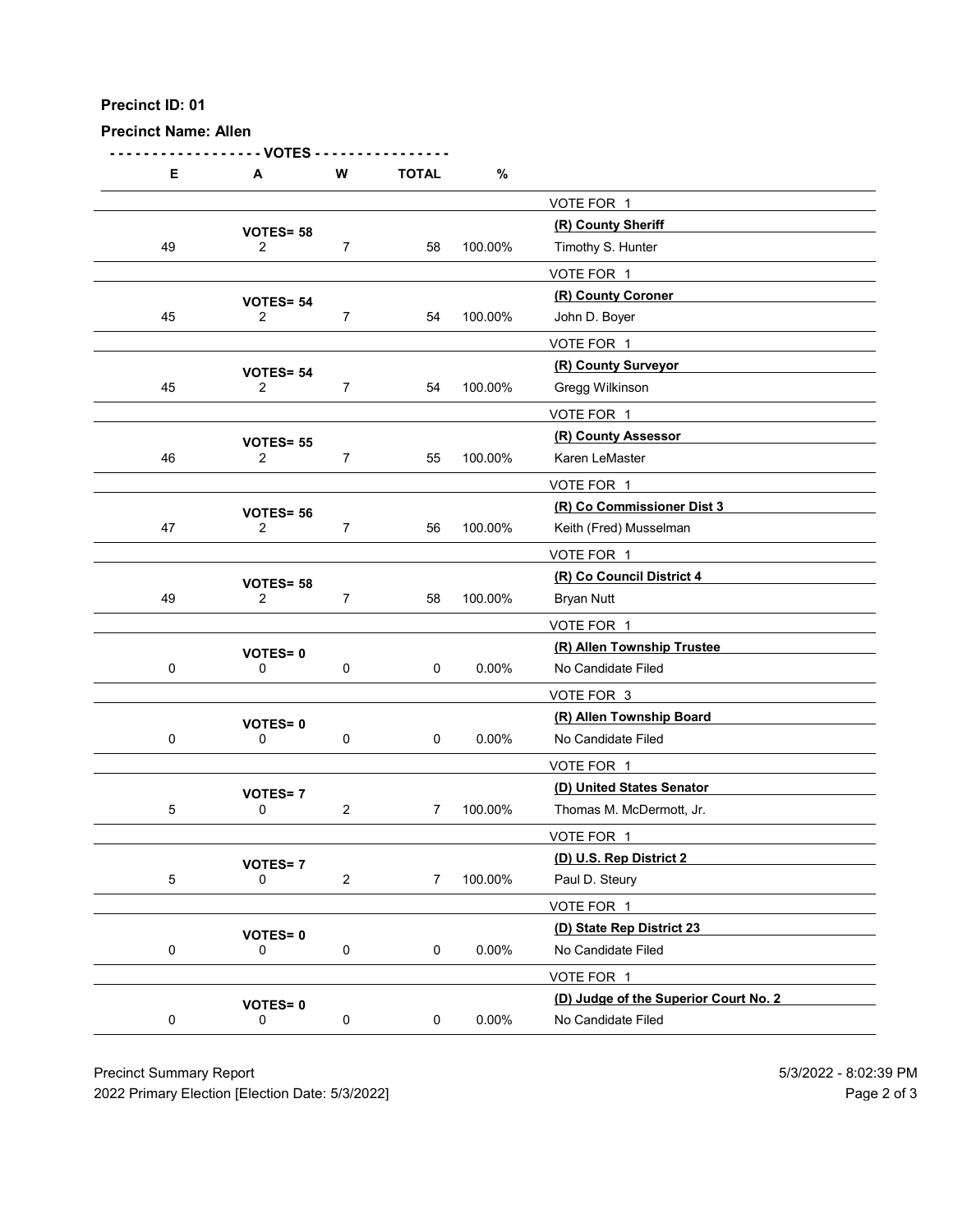| <b>Precinct Name: Allen</b> | Precinct ID: 01               |             |                     |          |                                                             |
|-----------------------------|-------------------------------|-------------|---------------------|----------|-------------------------------------------------------------|
| Е                           | - VOTES<br>A                  | ${\bf W}$   | <b>TOTAL</b>        | $\%$     |                                                             |
|                             | <b>VOTES=0</b>                |             |                     |          | VOTE FOR 1<br>(D) Prosecuting Atty 51st Circuit             |
| $\pmb{0}$                   | 0                             | $\pmb{0}$   | $\pmb{0}$           | $0.00\%$ | No Candidate Filed                                          |
| $\pmb{0}$                   | <b>VOTES=0</b><br>$\mathbf 0$ | $\mathbf 0$ | $\pmb{0}$           | $0.00\%$ | VOTE FOR 1<br>(D) Circuit Court Clerk<br>No Candidate Filed |
|                             |                               |             |                     |          | VOTE FOR 1                                                  |
| $\pmb{0}$                   | <b>VOTES=0</b><br>0           | $\pmb{0}$   | $\pmb{0}$           | $0.00\%$ | (D) County Sheriff<br>No Candidate Filed                    |
|                             |                               |             |                     |          | VOTE FOR 1                                                  |
| $\pmb{0}$                   | <b>VOTES=0</b><br>0           | $\pmb{0}$   | 0                   | $0.00\%$ | (D) County Coroner<br>No Candidate Filed                    |
|                             |                               |             |                     |          | VOTE FOR 1<br>(D) County Surveyor                           |
| $\pmb{0}$                   | <b>VOTES=0</b><br>$\pmb{0}$   | $\mathbf 0$ | $\mathsf{O}\xspace$ | $0.00\%$ | No Candidate Filed                                          |
|                             |                               |             |                     |          | VOTE FOR 1<br>(D) County Assessor                           |
| $\pmb{0}$                   | <b>VOTES=0</b><br>$\pmb{0}$   | $\mathbf 0$ | $\pmb{0}$           | $0.00\%$ | No Candidate Filed                                          |
|                             |                               |             |                     |          | VOTE FOR 1                                                  |
| $\pmb{0}$                   | <b>VOTES=0</b><br>$\pmb{0}$   | $\mathbf 0$ | $\pmb{0}$           | $0.00\%$ | (D) Co Commissioner Dist 3<br>No Candidate Filed            |
|                             |                               |             |                     |          | VOTE FOR 1                                                  |
|                             | <b>VOTES=0</b>                |             |                     |          | (D) Co Council District 4                                   |
| $\pmb{0}$                   | $\pmb{0}$                     | $\mathbf 0$ | $\pmb{0}$           | $0.00\%$ | No Candidate Filed<br>VOTE FOR 1                            |
|                             | <b>VOTES=0</b>                |             |                     |          | (D) Allen Township Trustee                                  |
| $\pmb{0}$                   | $\pmb{0}$                     | $\mathbf 0$ | $\pmb{0}$           | $0.00\%$ | No Candidate Filed                                          |
|                             |                               |             |                     |          | VOTE FOR 3<br>(D) Allen Township Board                      |
| $\pmb{0}$                   | <b>VOTES=0</b><br>$\pmb{0}$   | $\mathbf 0$ | $\mathsf{O}\xspace$ | $0.00\%$ | No Candidate Filed                                          |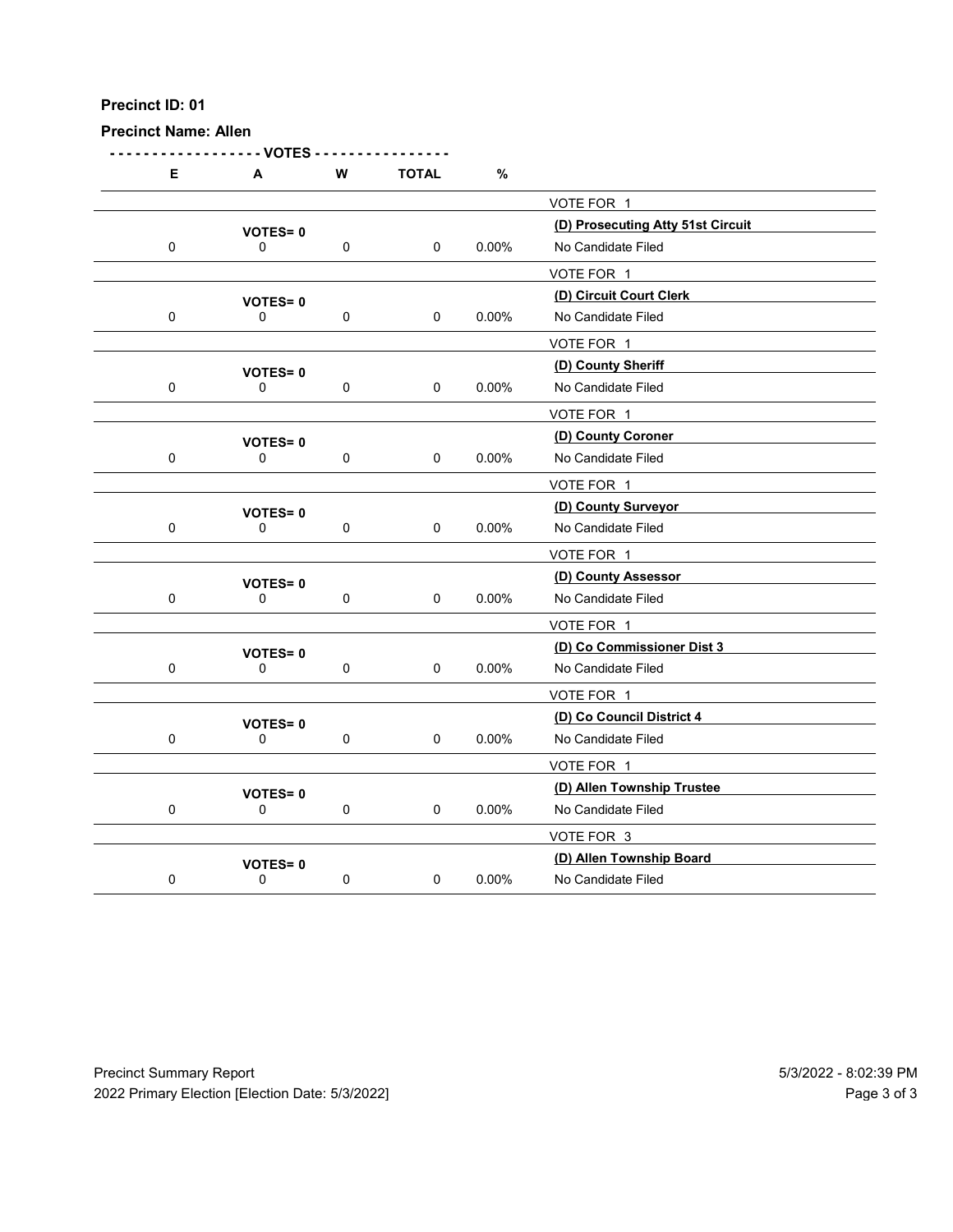

### Miami County, Indiana 2022 Primary Election

### 5/3/2022

| E - # Of Election Dav       | 66 | <b>PRECINCT STATUS:</b> |  |
|-----------------------------|----|-------------------------|--|
| A - # Of Paper Absentee     |    |                         |  |
| ∣ W - # Of Walk-In Absentee | 35 |                         |  |

| <b>PUBLIC COUNT:</b>        | 101 |
|-----------------------------|-----|
| VOTER TURNOUT: 0.00%        |     |
| <b>REGISTERED VOTERS: I</b> |     |

#### Precinct ID: 02

#### Precinct Name: Butler

|  | W | <b>TOTAL</b> | $\mathbf{c}$ |
|--|---|--------------|--------------|
|  |   |              |              |

|                                                           | Miami County, Indiana     |                      |              |                  |                                             |  |
|-----------------------------------------------------------|---------------------------|----------------------|--------------|------------------|---------------------------------------------|--|
| <b>2022 Primary Election</b>                              |                           |                      |              |                  |                                             |  |
| <b>INMIAP22</b>                                           |                           |                      |              |                  |                                             |  |
| 5/3/2022                                                  |                           |                      |              |                  |                                             |  |
|                                                           |                           |                      |              |                  |                                             |  |
| E - # Of Election Day                                     |                           |                      | 66           |                  | <b>PRECINCT STATUS:</b><br><b>REPORTED</b>  |  |
| A - # Of Paper Absentee                                   |                           |                      | $\mathbf 0$  |                  |                                             |  |
| W - # Of Walk-In Absentee                                 |                           |                      | 35           |                  |                                             |  |
|                                                           |                           | <b>PUBLIC COUNT:</b> | 101          |                  |                                             |  |
|                                                           | <b>VOTER TURNOUT:</b>     |                      | $0.00\%$     |                  |                                             |  |
|                                                           |                           |                      |              |                  |                                             |  |
|                                                           | <b>REGISTERED VOTERS:</b> |                      | $\pmb{0}$    |                  |                                             |  |
|                                                           |                           |                      |              |                  |                                             |  |
| Precinct ID: 02                                           |                           |                      |              |                  |                                             |  |
| <b>Precinct Name: Butler</b>                              |                           |                      |              |                  |                                             |  |
| E                                                         | - - VOTES -<br>A          | W                    | <b>TOTAL</b> | %                |                                             |  |
|                                                           |                           |                      |              |                  | VOTE FOR 1                                  |  |
|                                                           |                           |                      |              |                  | (R) United States Senator                   |  |
| 54                                                        | <b>VOTES=82</b><br>0      | 28                   | 82           | 100.00%          | <b>Todd Young</b>                           |  |
|                                                           |                           |                      |              |                  | VOTE FOR 1                                  |  |
|                                                           | VOTES=83                  |                      |              |                  | (R) U.S. Rep District 2                     |  |
| 55                                                        | $\mathsf{O}$              | 28                   | 83           | 100.00%          | Jackie Walorski                             |  |
|                                                           |                           |                      |              |                  | VOTE FOR 1                                  |  |
|                                                           | <b>VOTES=78</b>           |                      |              |                  | (R) State Rep District 23                   |  |
| 52                                                        | 0                         | 26                   | 78           | 100.00%          | Ethan Manning                               |  |
|                                                           |                           |                      |              |                  | VOTE FOR 1                                  |  |
|                                                           | VOTES=99                  |                      |              |                  | (R) Judge of the Superior Court No. 2       |  |
| $\overline{7}$<br>$\begin{array}{c} 10 \\ 49 \end{array}$ | 0<br>0                    | 13<br>4              | 20<br>14     | 20.20%<br>14.14% | <b>Bill Berkshire</b><br>Elizabeth G. Price |  |
|                                                           | $\mathbf 0$               | 16                   | 65           | 65.66%           | Jacob D. Winkler                            |  |
|                                                           |                           |                      |              |                  | VOTE FOR 1                                  |  |
|                                                           | <b>VOTES=85</b>           |                      |              |                  | (R) Prosecuting Atty 51st Circuit           |  |
| 58                                                        | 0                         | 27                   | 85           | 100.00%          | Jeff Sinkovics                              |  |
|                                                           |                           |                      |              |                  | VOTE FOR 1                                  |  |
|                                                           | VOTES=81                  | 27                   | 81           | 100.00%          | (R) Circuit Court Clerk<br>Sherry Raber     |  |
| 54                                                        | 0                         |                      |              |                  |                                             |  |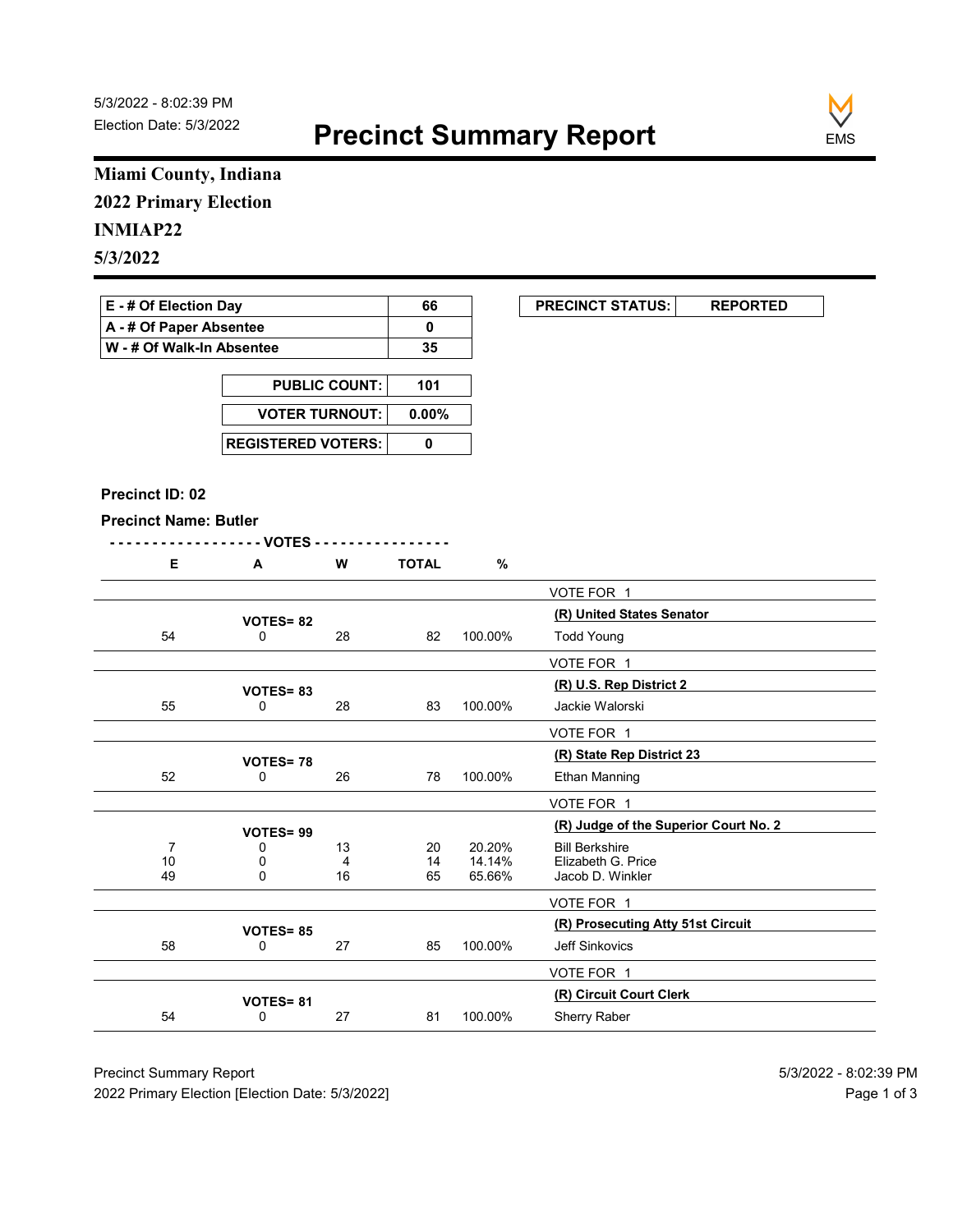| Precinct ID: 02<br><b>Precinct Name: Butler</b> |                         |                |              |          |                                                 |  |
|-------------------------------------------------|-------------------------|----------------|--------------|----------|-------------------------------------------------|--|
|                                                 |                         |                |              |          |                                                 |  |
|                                                 | - VOTES                 |                |              |          |                                                 |  |
| E                                               | A                       | ${\bf W}$      | <b>TOTAL</b> | $\%$     |                                                 |  |
|                                                 |                         |                |              |          | VOTE FOR 1                                      |  |
| 56                                              | VOTES=86<br>0           | $30\,$         | 86           | 100.00%  | (R) County Sheriff<br>Timothy S. Hunter         |  |
|                                                 |                         |                |              |          | VOTE FOR 1                                      |  |
|                                                 | VOTES=87                |                |              |          | (R) County Coroner                              |  |
| 57                                              | 0                       | 30             | 87           | 100.00%  | John D. Boyer<br>VOTE FOR 1                     |  |
|                                                 | VOTES=84                |                |              |          | (R) County Surveyor                             |  |
| 55                                              | 0                       | 29             | 84           | 100.00%  | Gregg Wilkinson                                 |  |
|                                                 |                         |                |              |          | VOTE FOR 1                                      |  |
| 55                                              | VOTES=83<br>0           | 28             | 83           | 100.00%  | (R) County Assessor<br>Karen LeMaster           |  |
|                                                 |                         |                |              |          | VOTE FOR 1                                      |  |
|                                                 | <b>VOTES=80</b>         |                |              |          | (R) Co Commissioner Dist 3                      |  |
| 53                                              | $\mathsf{O}$            | $27\,$         | 80           | 100.00%  | Keith (Fred) Musselman                          |  |
|                                                 |                         |                |              |          | VOTE FOR 1<br>(R) Co Council District 1         |  |
| 43                                              | VOTES= 91<br>$\pmb{0}$  | $20\,$         | 63           | 69.23%   | Bradley Fruth<br>Richard G. Wood                |  |
| $20\,$                                          | $\mathbf 0$             | 8              | 28           | 30.77%   | VOTE FOR 1                                      |  |
|                                                 | VOTES= 91               |                |              |          | (R) Butler Township Trustee                     |  |
| 61                                              | $\mathsf{O}$            | $30\,$         | 91           | 100.00%  | Tamera R. Hierholzer                            |  |
|                                                 |                         |                |              |          | VOTE FOR 3                                      |  |
| $\mathbf 0$                                     | VOTES=0<br>$\mathsf 0$  | $\mathbf 0$    | $\mathbf 0$  | $0.00\%$ | (R) Butler Township Board<br>No Candidate Filed |  |
|                                                 |                         |                |              |          | VOTE FOR 1                                      |  |
|                                                 | <b>VOTES=1</b>          |                |              |          | (D) United States Senator                       |  |
| $\mathbf 0$                                     | $\mathbf 0$             | $\mathbf{1}$   | $1 \quad$    | 100.00%  | Thomas M. McDermott, Jr.<br>VOTE FOR 1          |  |
|                                                 | <b>VOTES=2</b>          |                |              |          | (D) U.S. Rep District 2                         |  |
| $\mathbf 0$                                     | $\mathsf 0$             | $\overline{2}$ | $2^{\circ}$  | 100.00%  | Paul D. Steury                                  |  |
|                                                 |                         |                |              |          | VOTE FOR 1                                      |  |
|                                                 | VOTES=0<br>$\mathsf{O}$ | $\mathbf 0$    | 0            | $0.00\%$ | (D) State Rep District 23<br>No Candidate Filed |  |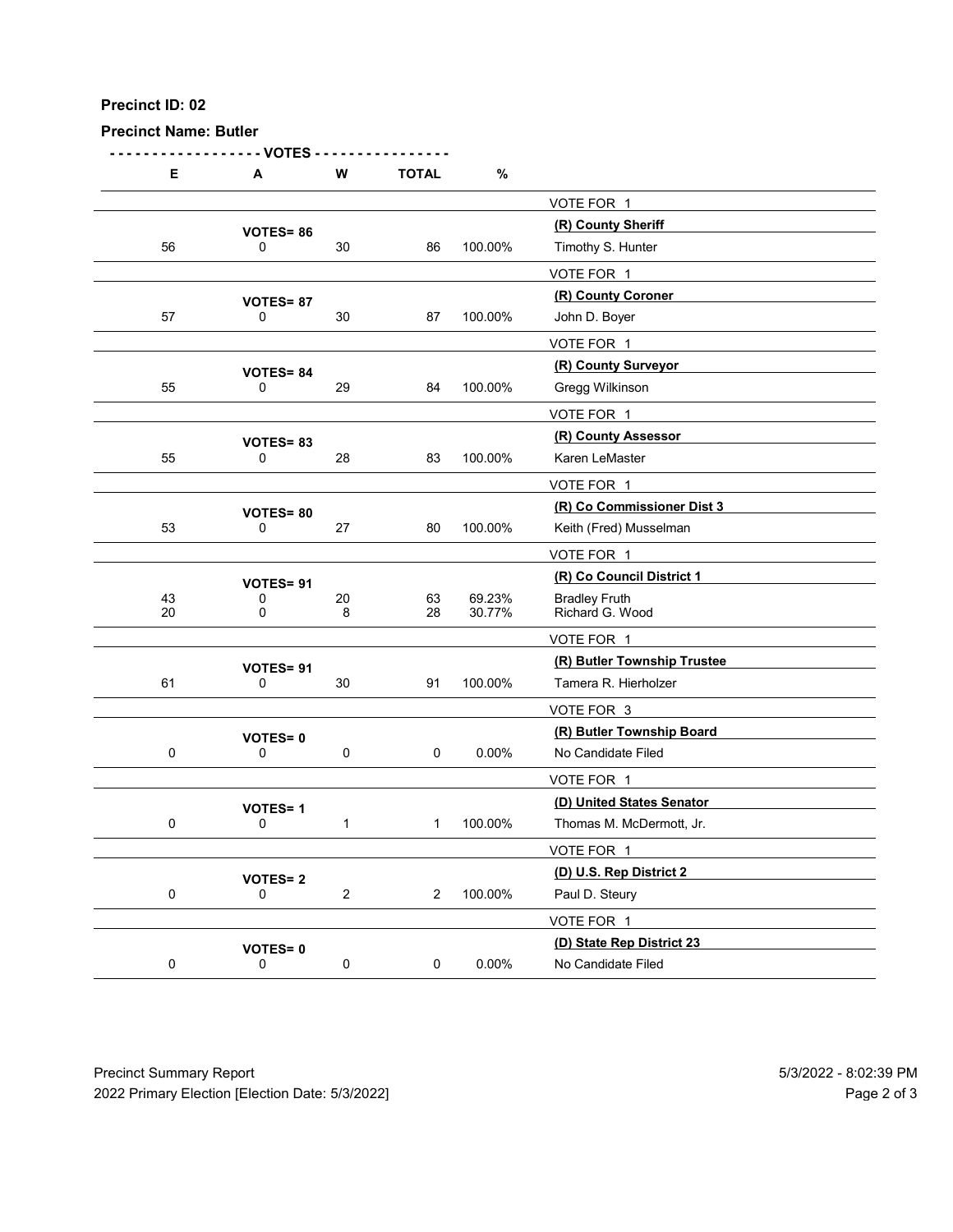Precinct Name: Butler

- - - - - - - - - - - - - - - - - - VOTES - - - - - - - - - - - - - - - - E A W TOTAL % VOTE FOR 1 (D) Judge of the Superior Court No. 2 VOTES= <sup>0</sup> 0 0 0 0 0.00% No Candidate Filed VOTE FOR 1 (D) Prosecuting Atty 51st Circuit VOTES= <sup>0</sup> 0 0 0 0 0.00% No Candidate Filed VOTE FOR 1 VOTES= 0<br>
0 0 0 0 0 0.00% No Candidate Filed<br>
0 0 0.00% No Candidate Filed 0 0 0 0 0.00% No Candidate Filed VOTE FOR 1 (D) County Sheriff VOTES= <sup>0</sup> 0 0 0 0 0 0.00% No Candidate Filed VOTE FOR 1 (D) County Coroner VOTES= <sup>0</sup> 0 0 0 0 0 0.00% No Candidate Filed VOTE FOR 1 VOTES= 0<br>
0 0 0 0 0 0 0.00% No Candidate Filed 0 0 0 0 0 0.00% No Candidate Filed VOTE FOR 1 (D) County Assessor VOTES= <sup>0</sup> 0 0 0 0 0 0.00% No Candidate Filed VOTE FOR 1 (D) Co Commissioner Dist 3 VOTES= <sup>0</sup> 0 0 0 0 0 0.00% No Candidate Filed VOTE FOR 1 VOTES= 0<br>
0 0 0 0 0.00% No Candidate Filed<br>
0 0 0.00% No Candidate Filed 0 0 0 0 0 0.00% No Candidate Filed VOTE FOR 1 VOTES= 0<br>
0 0 0 0 0 0.00% No Candidate Filed<br>
0 0 0.00% No Candidate Filed 0 0 0 0 0 0.00% No Candidate Filed VOTE FOR 3 VOTES= 1<br>
0 1 1 100.00% Judith W. Goodwin 0 0 1 1 100.00% Judith W. Goodwin Precinct Summary Report<br>
Precinct Summary Report<br>
Precinct Summary Report<br>
Precinct Summary Report<br>
Precinct Summary Report<br>
Precinct Summary Report<br>
Precinct Summary Report<br>
Precinct Summary Report<br>
Precinct Summary Repor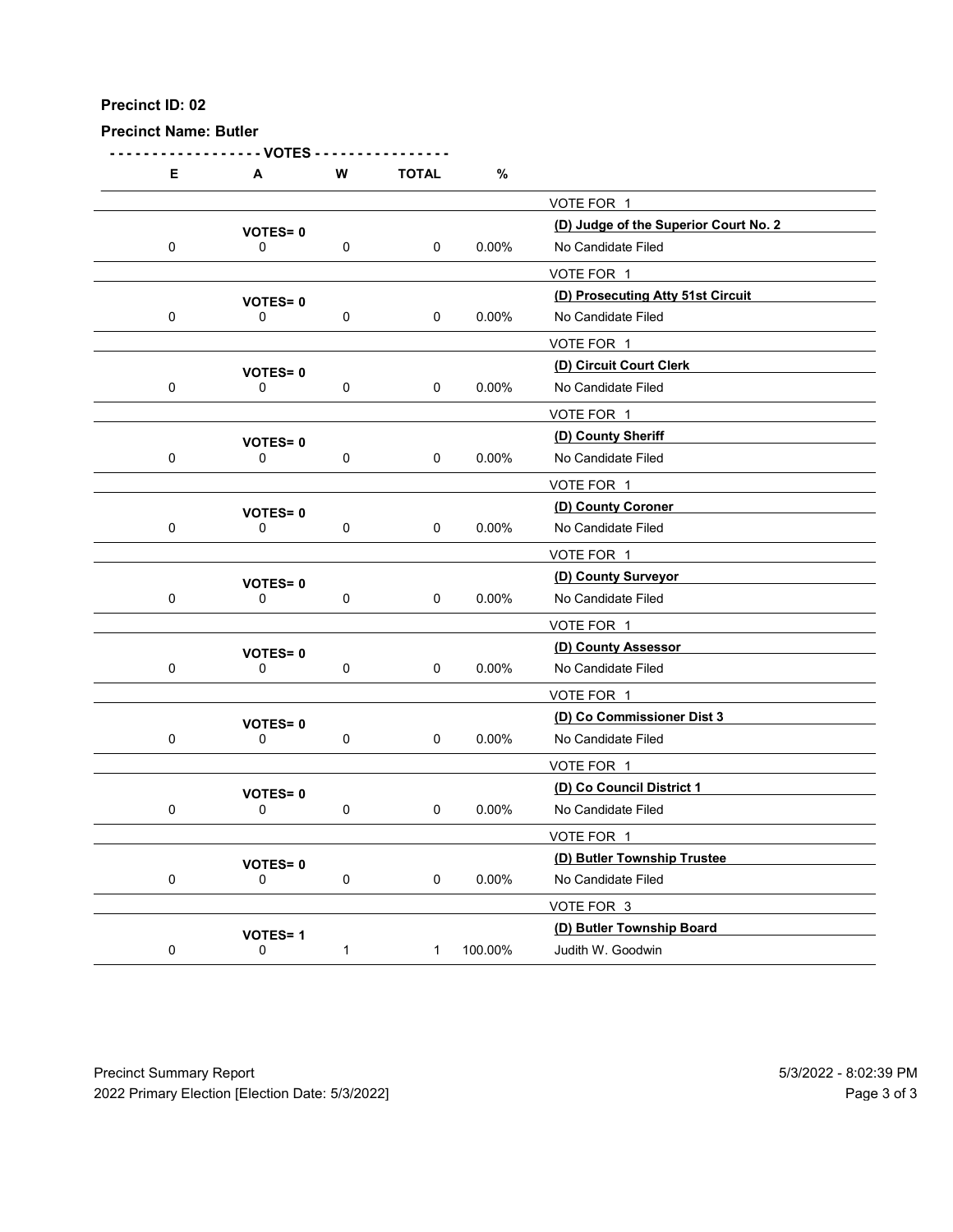

### Miami County, Indiana 2022 Primary Election

### INMIAP22

| E - # Of Election Day       | 69 | <b>PRECINCT STATUS:</b> |  |
|-----------------------------|----|-------------------------|--|
| A - # Of Paper Absentee     |    |                         |  |
| ∣ W - # Of Walk-In Absentee | 36 |                         |  |

| <b>PUBLIC COUNT:</b> | 107 |
|----------------------|-----|
| VOTER TURNOUT: 0.00% |     |
|                      |     |

#### Precinct ID: 03

|  | ◥ | W | ነTAL |
|--|---|---|------|
|  |   |   | -    |

|                                                 | Miami County, Indiana             |                      |                |         |                                                                |
|-------------------------------------------------|-----------------------------------|----------------------|----------------|---------|----------------------------------------------------------------|
| <b>2022 Primary Election</b>                    |                                   |                      |                |         |                                                                |
| <b>INMIAP22</b>                                 |                                   |                      |                |         |                                                                |
| 5/3/2022                                        |                                   |                      |                |         |                                                                |
|                                                 |                                   |                      |                |         |                                                                |
| E - # Of Election Day                           |                                   |                      | 69             |         | <b>PRECINCT STATUS:</b><br><b>REPORTED</b>                     |
| A - # Of Paper Absentee                         |                                   |                      | $\mathbf{2}$   |         |                                                                |
| W - # Of Walk-In Absentee                       |                                   |                      | 36             |         |                                                                |
|                                                 |                                   | <b>PUBLIC COUNT:</b> | 107            |         |                                                                |
|                                                 | <b>VOTER TURNOUT:</b>             |                      | $0.00\%$       |         |                                                                |
|                                                 |                                   |                      |                |         |                                                                |
|                                                 | <b>REGISTERED VOTERS:</b>         |                      | $\pmb{0}$      |         |                                                                |
|                                                 |                                   |                      |                |         |                                                                |
| Precinct ID: 03                                 |                                   |                      |                |         |                                                                |
| <b>Precinct Name: Clay</b>                      | - - VOTES -                       |                      |                |         |                                                                |
| E                                               | A                                 | W                    | <b>TOTAL</b>   | $\%$    |                                                                |
|                                                 |                                   |                      |                |         | VOTE FOR 1                                                     |
|                                                 | <b>VOTES=82</b>                   |                      |                |         | (R) United States Senator                                      |
| 54                                              | $\overline{2}$                    | 26                   | 82             | 100.00% | <b>Todd Young</b>                                              |
|                                                 |                                   |                      |                |         | VOTE FOR 1                                                     |
|                                                 | <b>VOTES=80</b>                   |                      |                |         | (R) U.S. Rep District 2                                        |
| 54                                              | $\overline{2}$                    | 24                   | 80             | 100.00% | Jackie Walorski                                                |
|                                                 |                                   |                      |                |         | VOTE FOR 1                                                     |
|                                                 | <b>VOTES=78</b>                   |                      |                |         | (R) State Rep District 23                                      |
| 51                                              | $\overline{2}$                    | 25                   | 78             | 100.00% | <b>Ethan Manning</b>                                           |
|                                                 |                                   |                      |                |         | VOTE FOR 1                                                     |
| 18                                              | <b>VOTES= 101</b><br>0            | 4                    | 22             | 21.78%  | (R) Judge of the Superior Court No. 2<br><b>Bill Berkshire</b> |
| 3                                               | 0                                 | 4                    | $\overline{7}$ | 6.93%   | Elizabeth G. Price                                             |
| 44                                              | $\overline{2}$                    | 26                   | $72\,$         | 71.29%  | Jacob D. Winkler                                               |
|                                                 |                                   |                      |                |         | VOTE FOR 1                                                     |
| 55                                              | VOTES=88<br>$\overline{2}$        | 31                   | 88             | 100.00% | (R) Prosecuting Atty 51st Circuit<br>Jeff Sinkovics            |
|                                                 |                                   |                      |                |         | VOTE FOR 1                                                     |
|                                                 |                                   |                      |                |         | (R) Circuit Court Clerk                                        |
| 54                                              | <b>VOTES=85</b><br>$\overline{2}$ | 29                   | 85             | 100.00% | Sherry Raber                                                   |
| <b>Precinct Summary Report</b>                  |                                   |                      |                |         | 5/3/2022 - 8:02:39 PM                                          |
| 2022 Primary Election [Election Date: 5/3/2022] |                                   |                      |                |         | Page 1 of 3                                                    |
|                                                 |                                   |                      |                |         |                                                                |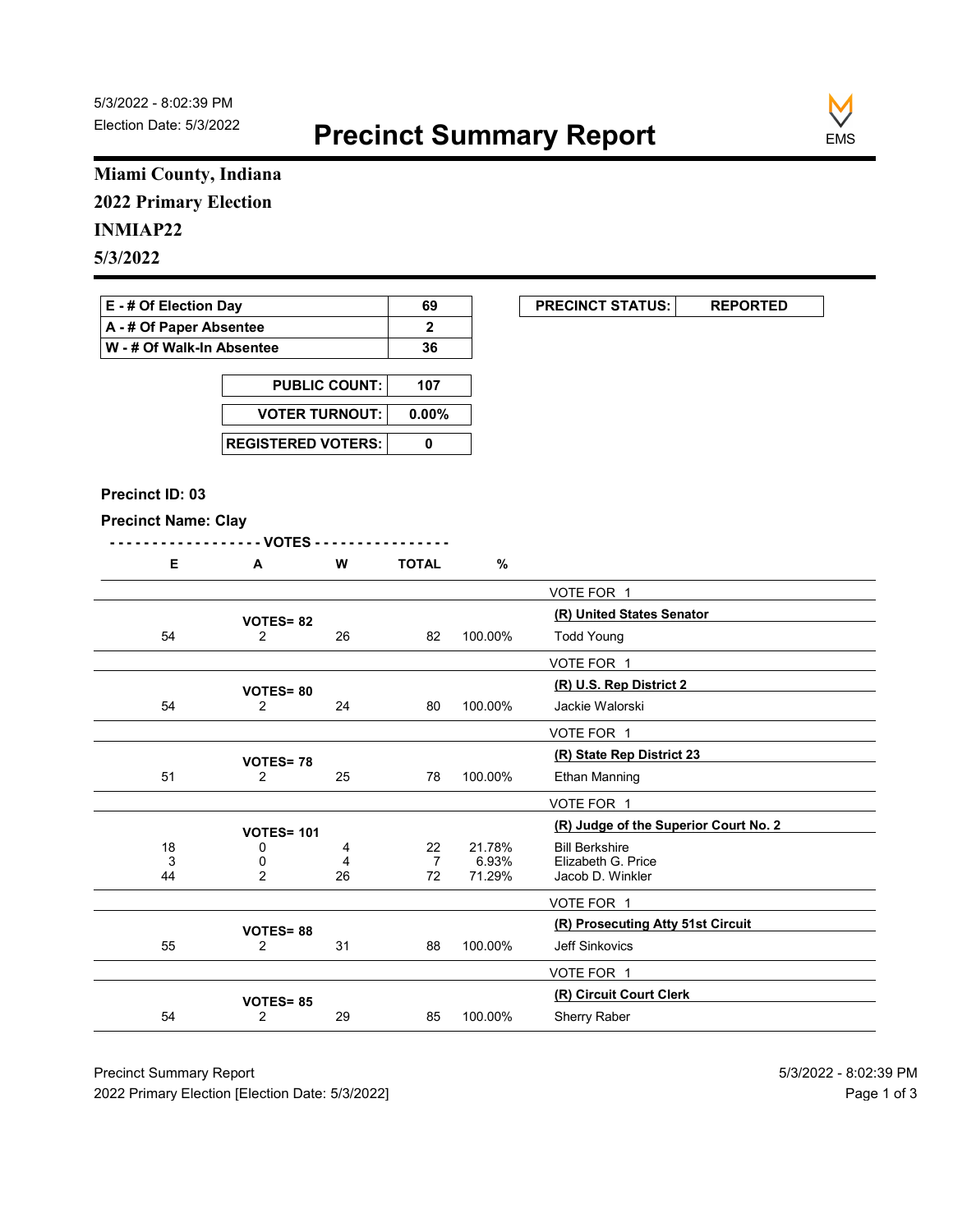Precinct Name: Clay

- - - - - - - - - - - - - - - - - - VOTES - - - - - - - - - - - - - - - - D: 03<br>
E A W TOTAL %<br>  $\frac{\sqrt{0} \text{TE FOR } 1}{2}$ <br>  $\frac{\sqrt{0} \text{TE FOR } 1}{2}$ <br>  $\frac{\sqrt{0} \text{TE FOR } 1}{2}$ <br>  $\frac{\sqrt{0} \text{TE FOR } 1}{2}$ <br>  $\frac{\sqrt{0} \text{TE FOR } 1}{2}$ <br>  $\frac{\sqrt{0} \text{TE FOR } 1}{2}$ <br>  $\frac{\sqrt{0} \text{TE FOR } 1}{2}$ <br>  $\frac{\sqrt{0} \text{TE FOR } 1}{2}$ VOTE FOR 1  $\begin{array}{r} \textbf{VOTES= 91} \\ \textbf{2} \end{array}$  29  $\begin{array}{r} \textbf{91} \end{array}$  100.00% Timothy S. Hunter 60 2 29 91 100.00% Timothy S. Hunter VOTE FOR 1 VOTES= 93<br>
2 30 93 100.00% John D. Boyer<br>
2 30 93 100.00% John D. Boyer 61 2 30 93 100.00% John D. Boyer VOTE FOR 1 (R) County Surveyor VOTES= <sup>90</sup> 59 2 29 90 100.00% Gregg Wilkinson VOTE FOR 1 VOTES= 94<br>
2 30 94 100.00% Karen LeMaster 62 2 30 94 100.00% Karen LeMaster VOTE FOR 1 (R) Co Commissioner Dist 3 VOTES= <sup>86</sup> 56 2 28 86 100.00% Keith (Fred) Musselman VOTE FOR 1 VOTES= 101<br>
2 19 19 58 57.43% Bradley Fruth 37 2 19 58 57.43% Bradley Fruth<br>28 0 15 43 42.57% Richard G. W Richard G. Wood VOTE FOR 1 VOTES= 89<br>
27 100.00% Khristie Jayne Worl<br>
2 27 39 100.00% Khristie Jayne Worl 60 2 27 89 100.00% Khristie Jayne Worl VOTE FOR 3 (R) Clay Township Board VOTES= <sup>0</sup> 0 0 0 0 0.00% No Candidate Filed VOTE FOR 1 VOTES= 4<br>
0
2
4
100.00%
Thomas M. McDermott, Jr. 2 0 2 4 100.00% Thomas M. McDermott, Jr. VOTE FOR 1 **VOTES= 4**  $\begin{array}{c} \textbf{(D) U.S. Rep District 2} \\ 0 \end{array}$  2  $\begin{array}{c} 4 \quad 100.00\% \end{array}$  Paul D. Steury 2 0 2 4 100.00% Paul D. Steury VOTE FOR 1 VOTES= 0<br>
0 0 0 0 0 0.00% No Candidate Filed<br>
0 0 0.00% No Candidate Filed 0 0 0 0 0 0.00% No Candidate Filed Precinct Summary Report<br>
Precinct Summary Report<br>
Precinct Summary Report<br>
Precinct Summary Report<br>
Precinct Summary Report<br>
Precinct Summary Report<br>
Precinct Summary Report<br>
Precinct Summary Report<br>
Precinct Summary Repor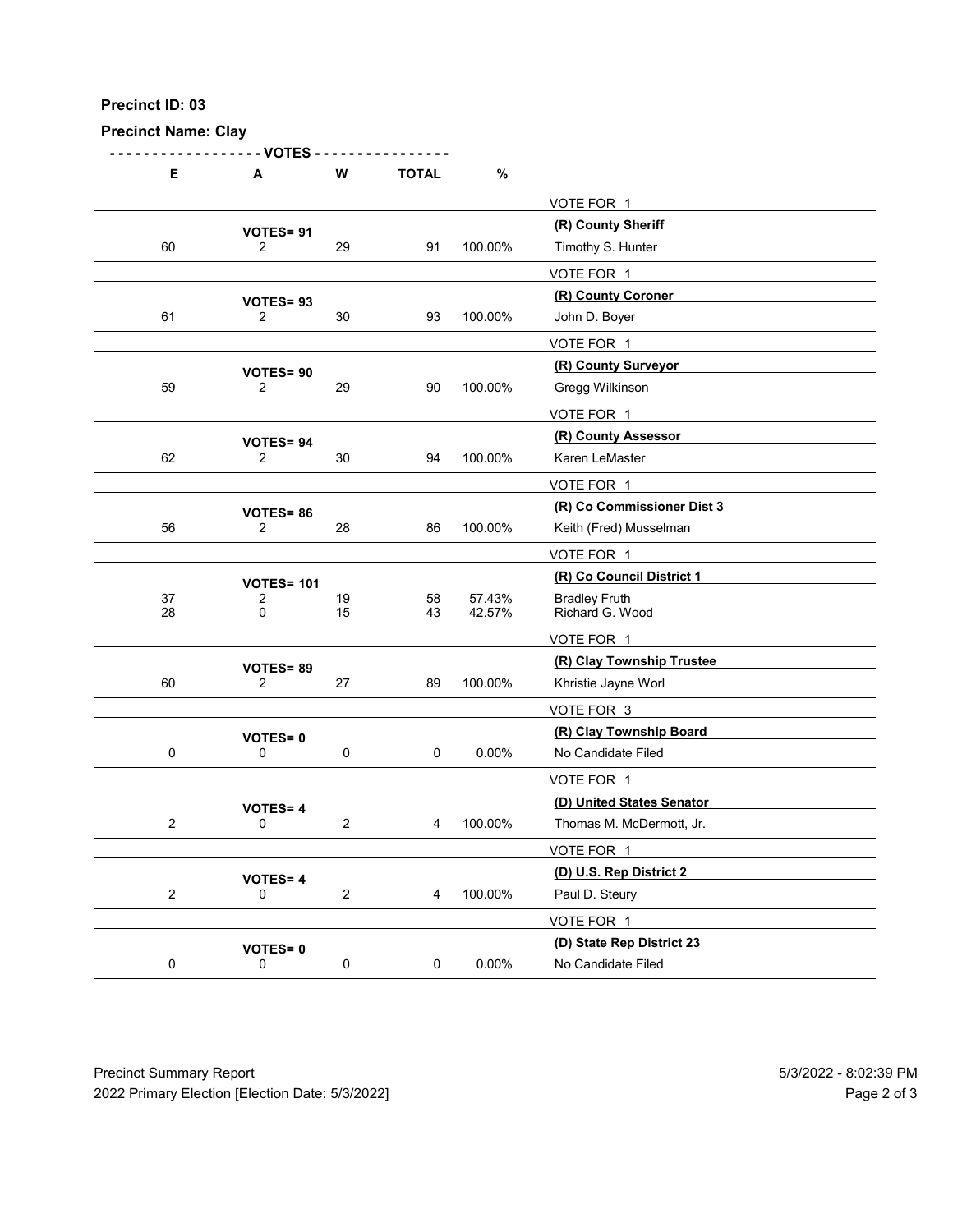| Precinct ID: 03<br><b>Precinct Name: Clay</b> |                                       |             |              |          |                                                                           |  |
|-----------------------------------------------|---------------------------------------|-------------|--------------|----------|---------------------------------------------------------------------------|--|
| E                                             | - VOTES -<br>A                        | ${\bf W}$   | <b>TOTAL</b> | $\%$     |                                                                           |  |
| $\mathbf 0$                                   | <b>VOTES=0</b><br>0                   | $\pmb{0}$   | $\mathsf 0$  | $0.00\%$ | VOTE FOR 1<br>(D) Judge of the Superior Court No. 2<br>No Candidate Filed |  |
| $\mathbf 0$                                   | <b>VOTES=0</b><br>0                   | $\mathbf 0$ | $\pmb{0}$    | $0.00\%$ | VOTE FOR 1<br>(D) Prosecuting Atty 51st Circuit<br>No Candidate Filed     |  |
| $\pmb{0}$                                     | <b>VOTES=0</b><br>0                   | 0           | $\pmb{0}$    | $0.00\%$ | VOTE FOR 1<br>(D) Circuit Court Clerk<br>No Candidate Filed               |  |
| 0                                             | <b>VOTES=0</b><br>0                   | $\pmb{0}$   | 0            | $0.00\%$ | VOTE FOR 1<br>(D) County Sheriff<br>No Candidate Filed                    |  |
| $\pmb{0}$                                     | <b>VOTES=0</b><br>$\pmb{0}$           | $\mathbf 0$ | 0            | $0.00\%$ | VOTE FOR 1<br>(D) County Coroner<br>No Candidate Filed                    |  |
| $\mathbf 0$                                   | <b>VOTES=0</b><br>$\mathsf{O}\xspace$ | $\mathbf 0$ | 0            | $0.00\%$ | VOTE FOR 1<br>(D) County Surveyor<br>No Candidate Filed<br>VOTE FOR 1     |  |
| $\pmb{0}$                                     | <b>VOTES=0</b><br>$\mathsf{O}\xspace$ | $\pmb{0}$   | 0            | $0.00\%$ | (D) County Assessor<br>No Candidate Filed                                 |  |
| $\pmb{0}$                                     | <b>VOTES=0</b><br>$\mathsf{O}\xspace$ | $\mathbf 0$ | 0            | $0.00\%$ | VOTE FOR 1<br>(D) Co Commissioner Dist 3<br>No Candidate Filed            |  |
| $\pmb{0}$                                     | <b>VOTES=0</b><br>$\mathsf{O}\xspace$ | $\pmb{0}$   | $\pmb{0}$    | $0.00\%$ | VOTE FOR 1<br>(D) Co Council District 1<br>No Candidate Filed             |  |
| $\pmb{0}$                                     | <b>VOTES=0</b><br>0                   | $\mathbf 0$ | $\mathsf 0$  | $0.00\%$ | VOTE FOR 1<br>(D) Clay Township Trustee<br>No Candidate Filed             |  |
| $\pmb{0}$                                     | <b>VOTES=0</b><br>$\mathsf{O}\xspace$ | $\pmb{0}$   | 0            | $0.00\%$ | VOTE FOR 3<br>(D) Clay Township Board<br>No Candidate Filed               |  |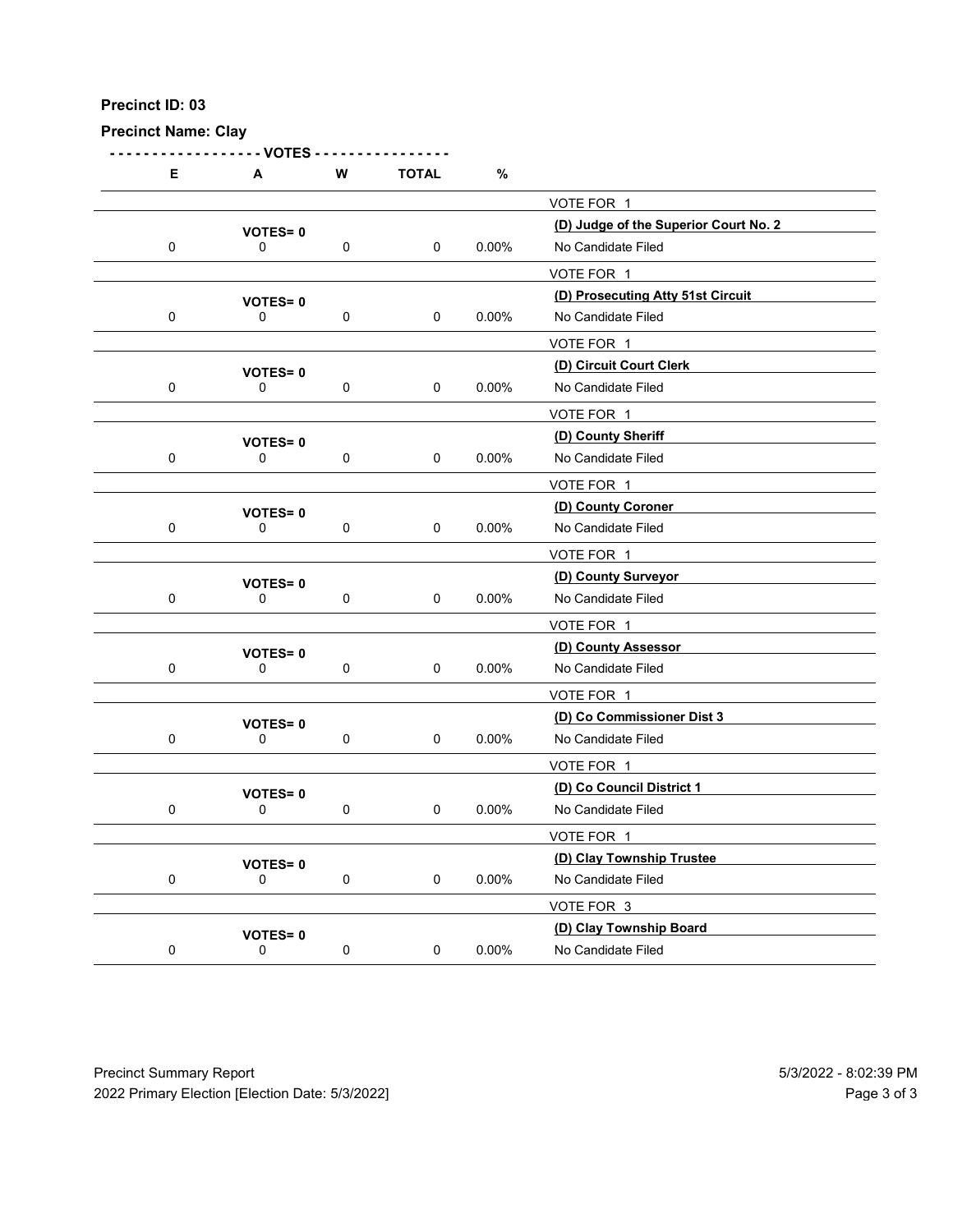

### Miami County, Indiana 2022 Primary Election

| E - # Of Election Day     | 50 | <b>PRECINCT STATUS:</b> |  |
|---------------------------|----|-------------------------|--|
| A - # Of Paper Absentee   |    |                         |  |
| W - # Of Walk-In Absentee | 25 |                         |  |

| <b>PUBLIC COUNT:</b>      | 78 |
|---------------------------|----|
| VOTER TURNOUT: 0.00%      |    |
| <b>REGISTERED VOTERS:</b> |    |

#### Precinct ID: 04

|--|

|  | <br>. . | <b>TOTAL</b> | о.<br>7 |
|--|---------|--------------|---------|
|  |         |              |         |

|                                  | Miami County, Indiana       |                      |                |         |                                                                |
|----------------------------------|-----------------------------|----------------------|----------------|---------|----------------------------------------------------------------|
| <b>2022 Primary Election</b>     |                             |                      |                |         |                                                                |
| <b>INMIAP22</b>                  |                             |                      |                |         |                                                                |
| 5/3/2022                         |                             |                      |                |         |                                                                |
|                                  |                             |                      |                |         |                                                                |
| E - # Of Election Day            |                             |                      | 50             |         | <b>PRECINCT STATUS:</b><br><b>REPORTED</b>                     |
| A - # Of Paper Absentee          |                             |                      | $\mathbf{3}$   |         |                                                                |
| W - # Of Walk-In Absentee        |                             |                      | 25             |         |                                                                |
|                                  |                             | <b>PUBLIC COUNT:</b> | 78             |         |                                                                |
|                                  | <b>VOTER TURNOUT:</b>       |                      | $0.00\%$       |         |                                                                |
|                                  |                             |                      |                |         |                                                                |
|                                  | <b>REGISTERED VOTERS:</b>   |                      | $\pmb{0}$      |         |                                                                |
|                                  |                             |                      |                |         |                                                                |
| Precinct ID: 04                  |                             |                      |                |         |                                                                |
| <b>Precinct Name: Deer Creek</b> | - - VOTES -                 |                      |                |         |                                                                |
| E                                | A                           | W                    | <b>TOTAL</b>   | $\%$    |                                                                |
|                                  |                             |                      |                |         | VOTE FOR 1                                                     |
|                                  | VOTES= 59                   |                      |                |         | (R) United States Senator                                      |
| 43                               | $\overline{2}$              | 14                   | 59             | 100.00% | <b>Todd Young</b>                                              |
|                                  |                             |                      |                |         | VOTE FOR 1                                                     |
|                                  | <b>VOTES= 60</b>            |                      |                |         | (R) U.S. Rep District 2                                        |
| 40                               | $\overline{2}$              | 18                   | 60             | 100.00% | Jackie Walorski                                                |
|                                  |                             |                      |                |         | VOTE FOR 1                                                     |
|                                  | <b>VOTES= 55</b>            |                      |                |         | (R) State Rep District 23                                      |
| 36                               | $\overline{2}$              | 17                   | 55             | 100.00% | Ethan Manning                                                  |
|                                  |                             |                      |                |         | VOTE FOR 1                                                     |
| 14                               | <b>VOTES=70</b><br>0        | $\overline{7}$       | 21             | 30.00%  | (R) Judge of the Superior Court No. 2<br><b>Bill Berkshire</b> |
| 3                                | 0                           | 4                    | $\overline{7}$ | 10.00%  | Elizabeth G. Price                                             |
| $30\,$                           | $\overline{2}$              | $10\,$               | 42             | 60.00%  | Jacob D. Winkler                                               |
|                                  |                             |                      |                |         | VOTE FOR 1<br>(R) Prosecuting Atty 51st Circuit                |
| 42                               | VOTES= 63<br>$\overline{2}$ | 19                   | 63             | 100.00% | Jeff Sinkovics                                                 |
|                                  |                             |                      |                |         | VOTE FOR 1                                                     |
|                                  |                             |                      |                |         | (R) Circuit Court Clerk                                        |
|                                  | VOTES= 60<br>$\overline{2}$ | 18                   | 60             | 100.00% | Sherry Raber                                                   |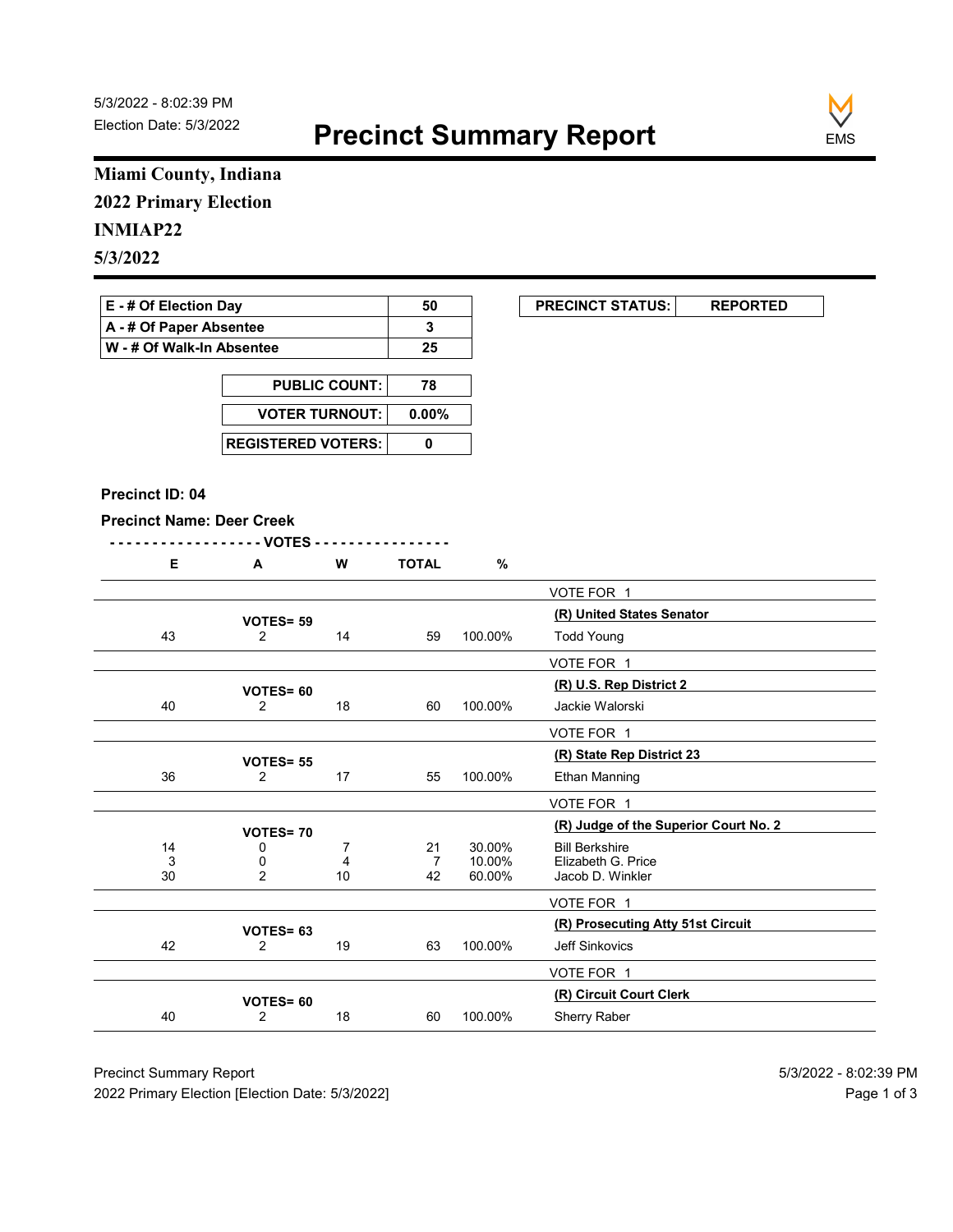| Precinct ID: 04                  |                                  |                |                |                  |                                                  |  |
|----------------------------------|----------------------------------|----------------|----------------|------------------|--------------------------------------------------|--|
| <b>Precinct Name: Deer Creek</b> | - VOTES                          |                |                |                  |                                                  |  |
| Е                                | A                                | ${\bf W}$      | <b>TOTAL</b>   | $\%$             |                                                  |  |
|                                  | VOTES= 57                        |                |                |                  | VOTE FOR 1<br>(R) County Sheriff                 |  |
| $38\,$                           | $\overline{2}$                   | 17             | 57             | 100.00%          | Timothy S. Hunter                                |  |
|                                  |                                  |                |                |                  | VOTE FOR 1                                       |  |
| 44                               | VOTES= 63<br>$\overline{2}$      | 17             | 63             | 100.00%          | (R) County Coroner<br>John D. Boyer              |  |
|                                  |                                  |                |                |                  | VOTE FOR 1                                       |  |
|                                  | VOTES= 58                        |                |                |                  | (R) County Surveyor                              |  |
| 41                               | $\overline{2}$                   | 15             | 58             | 100.00%          | Gregg Wilkinson<br>VOTE FOR 1                    |  |
|                                  | VOTES= 60                        |                |                |                  | (R) County Assessor                              |  |
| 42                               | $\overline{2}$                   | 16             | 60             | 100.00%          | Karen LeMaster                                   |  |
|                                  |                                  |                |                |                  | VOTE FOR 1<br>(R) Co Commissioner Dist 3         |  |
| 40                               | VOTES= 56<br>$\overline{2}$      | 14             | 56             | 100.00%          | Keith (Fred) Musselman                           |  |
|                                  |                                  |                |                |                  | VOTE FOR 1                                       |  |
|                                  | VOTES= 69                        |                |                |                  | (R) Co Council District 1                        |  |
| 27<br>21                         | $\pmb{0}$<br>$\overline{2}$      | 8<br>11        | 35<br>34       | 50.72%<br>49.28% | Bradley Fruth<br>Richard G. Wood                 |  |
|                                  |                                  |                |                |                  | VOTE FOR 1                                       |  |
| 42                               | VOTES= 60<br>$\overline{2}$      | 16             | 60             | 100.00%          | (R) Deer Creek Township Trustee<br>Ralph N. Cory |  |
|                                  |                                  |                |                |                  | VOTE FOR 3                                       |  |
|                                  | <b>VOTES=0</b>                   |                |                |                  | (R) Deer Creek Township Board                    |  |
| $\mathbf 0$                      | $\mathsf 0$                      | $\mathbf 0$    | $\mathbf 0$    | $0.00\%$         | No Candidate Filed                               |  |
|                                  |                                  |                |                |                  | VOTE FOR 1<br>(D) United States Senator          |  |
| $\mathbf 0$                      | <b>VOTES=3</b><br>$\mathbf{1}$   | $\overline{2}$ | 3 <sup>7</sup> | 100.00%          | Thomas M. McDermott, Jr.                         |  |
|                                  |                                  |                |                |                  | VOTE FOR 1                                       |  |
| $\mathbf 0$                      | <b>VOTES=3</b><br>$\overline{1}$ | $\overline{2}$ | 3              | 100.00%          | (D) U.S. Rep District 2<br>Paul D. Steury        |  |
|                                  |                                  |                |                |                  | VOTE FOR 1                                       |  |
|                                  | <b>VOTES=0</b>                   |                |                |                  | (D) State Rep District 23                        |  |
| $\mathbf 0$                      | $\mathsf{O}$                     | $\mathbf 0$    | 0              | $0.00\%$         | No Candidate Filed                               |  |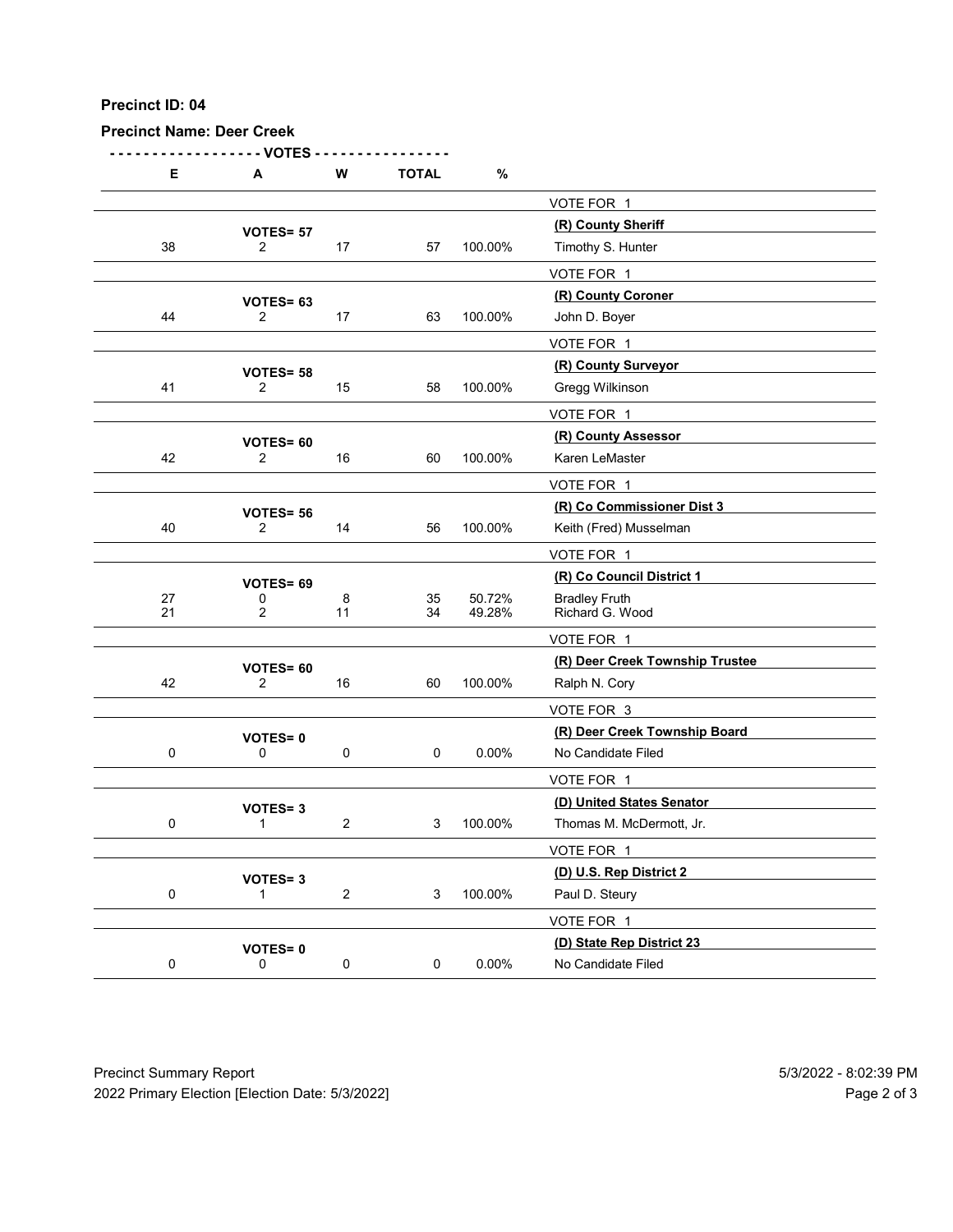| Precinct ID: 04                  |                                                 |             |              |          |                                                 |                       |
|----------------------------------|-------------------------------------------------|-------------|--------------|----------|-------------------------------------------------|-----------------------|
| <b>Precinct Name: Deer Creek</b> |                                                 |             |              |          |                                                 |                       |
| Е                                | - VOTES<br>A                                    | W           | <b>TOTAL</b> | $\%$     |                                                 |                       |
|                                  |                                                 |             |              |          | VOTE FOR 1                                      |                       |
|                                  | <b>VOTES=0</b>                                  |             |              |          | (D) Judge of the Superior Court No. 2           |                       |
| $\mathbf 0$                      | 0                                               | $\pmb{0}$   | 0            | 0.00%    | No Candidate Filed<br>VOTE FOR 1                |                       |
|                                  | <b>VOTES=0</b>                                  |             |              |          | (D) Prosecuting Atty 51st Circuit               |                       |
| $\mathbf 0$                      | 0                                               | $\pmb{0}$   | 0            | 0.00%    | No Candidate Filed                              |                       |
|                                  |                                                 |             |              |          | VOTE FOR 1                                      |                       |
| $\mathbf 0$                      | <b>VOTES=0</b><br>0                             | $\pmb{0}$   | 0            | 0.00%    | (D) Circuit Court Clerk<br>No Candidate Filed   |                       |
|                                  |                                                 |             |              |          | VOTE FOR 1                                      |                       |
|                                  | <b>VOTES=0</b>                                  |             |              |          | (D) County Sheriff                              |                       |
| $\mathbf 0$                      | 0                                               | 0           | 0            | 0.00%    | No Candidate Filed                              |                       |
|                                  |                                                 |             |              |          | VOTE FOR 1                                      |                       |
| $\mathbf 0$                      | <b>VOTES=0</b><br>0                             | $\mathbf 0$ | 0            | $0.00\%$ | (D) County Coroner<br>No Candidate Filed        |                       |
|                                  |                                                 |             |              |          | VOTE FOR 1                                      |                       |
|                                  | <b>VOTES=0</b>                                  |             |              |          | (D) County Surveyor                             |                       |
| $\mathbf 0$                      | $\mathbf 0$                                     | $\pmb{0}$   | $\mathbf 0$  | 0.00%    | No Candidate Filed                              |                       |
|                                  |                                                 |             |              |          | VOTE FOR 1                                      |                       |
| $\mathbf 0$                      | <b>VOTES=0</b><br>$\mathsf{O}\xspace$           | $\pmb{0}$   | 0            | $0.00\%$ | (D) County Assessor<br>No Candidate Filed       |                       |
|                                  |                                                 |             |              |          | VOTE FOR 1                                      |                       |
|                                  | <b>VOTES=0</b>                                  |             |              |          | (D) Co Commissioner Dist 3                      |                       |
| $\mathbf 0$                      | 0                                               | $\mathbf 0$ | 0            | $0.00\%$ | No Candidate Filed                              |                       |
|                                  |                                                 |             |              |          | VOTE FOR 1                                      |                       |
| $\mathbf 0$                      | VOTES=0<br>$\mathbf 0$                          | $\mathbf 0$ | $\mathsf 0$  | $0.00\%$ | (D) Co Council District 1<br>No Candidate Filed |                       |
|                                  |                                                 |             |              |          | VOTE FOR 1                                      |                       |
|                                  | <b>VOTES=0</b>                                  |             |              |          | (D) Deer Creek Township Trustee                 |                       |
| $\mathbf 0$                      | 0                                               | $\mathbf 0$ | $\mathbf 0$  | $0.00\%$ | No Candidate Filed                              |                       |
|                                  |                                                 |             |              |          | VOTE FOR 3                                      |                       |
|                                  | <b>VOTES=0</b>                                  |             |              |          | (D) Deer Creek Township Board                   |                       |
| $\mathbf 0$                      | $\mathsf{O}\xspace$                             | $\pmb{0}$   | $\mathbf 0$  | $0.00\%$ | No Candidate Filed                              |                       |
| <b>Precinct Summary Report</b>   | 2022 Primary Election [Election Date: 5/3/2022] |             |              |          |                                                 | 5/3/2022 - 8:02:39 PM |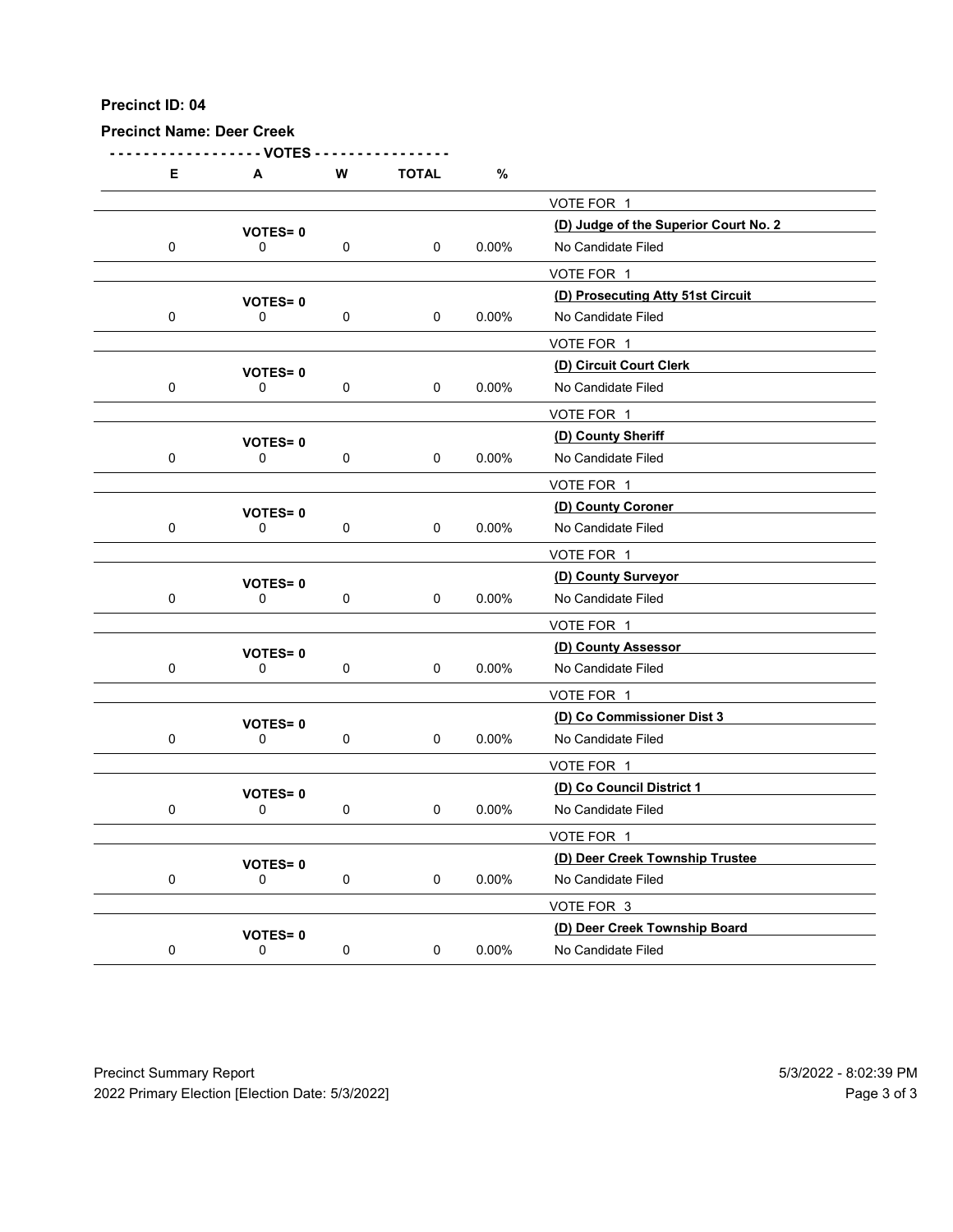

### Miami County, Indiana 2022 Primary Election

| E - # Of Election Day       | 35 | <b>PRECINCT STATUS:</b> |  |
|-----------------------------|----|-------------------------|--|
| A - # Of Paper Absentee     |    |                         |  |
| ∣ W - # Of Walk-In Absentee | 21 |                         |  |

| <b>PUBLIC COUNT:</b>        | 58 |
|-----------------------------|----|
| VOTER TURNOUT: 0.00%        |    |
| <b>REGISTERED VOTERS: I</b> |    |

#### Precinct ID: 05

```
- - - - - - - - - - - - - - - - - - VOTES - - - - - - - - - - - - - - - -
```

|  | W | <b>TOTAL</b> |  |
|--|---|--------------|--|
|  |   |              |  |

|                              | Miami County, Indiana       |                      |              |                  |                                                                |
|------------------------------|-----------------------------|----------------------|--------------|------------------|----------------------------------------------------------------|
| <b>2022 Primary Election</b> |                             |                      |              |                  |                                                                |
| <b>INMIAP22</b>              |                             |                      |              |                  |                                                                |
| 5/3/2022                     |                             |                      |              |                  |                                                                |
|                              |                             |                      |              |                  |                                                                |
| E - # Of Election Day        |                             |                      | 35           |                  | <b>PRECINCT STATUS:</b><br><b>REPORTED</b>                     |
| A - # Of Paper Absentee      |                             |                      | $\mathbf{2}$ |                  |                                                                |
| W - # Of Walk-In Absentee    |                             |                      | 21           |                  |                                                                |
|                              |                             | <b>PUBLIC COUNT:</b> | 58           |                  |                                                                |
|                              | <b>VOTER TURNOUT:</b>       |                      | $0.00\%$     |                  |                                                                |
|                              |                             |                      |              |                  |                                                                |
|                              | <b>REGISTERED VOTERS:</b>   |                      | $\pmb{0}$    |                  |                                                                |
| Precinct ID: 05              |                             |                      |              |                  |                                                                |
| <b>Precinct Name: Erie</b>   |                             |                      |              |                  |                                                                |
|                              | - - VOTES -                 |                      |              |                  |                                                                |
| E                            | A                           | W                    | <b>TOTAL</b> | $\%$             |                                                                |
|                              |                             |                      |              |                  | VOTE FOR 1                                                     |
|                              | <b>VOTES=46</b>             |                      |              |                  | (R) United States Senator                                      |
| 27                           | $\overline{2}$              | 17                   | 46           | 100.00%          | <b>Todd Young</b>                                              |
|                              |                             |                      |              |                  | VOTE FOR 1                                                     |
|                              | <b>VOTES=44</b>             |                      |              |                  | (R) U.S. Rep District 2                                        |
| 25                           | $\overline{2}$              | 17                   | 44           | 100.00%          | Jackie Walorski                                                |
|                              |                             |                      |              |                  | VOTE FOR 1                                                     |
|                              | <b>VOTES= 40</b>            |                      |              |                  | (R) State Rep District 23                                      |
| 24                           | $\overline{2}$              | 14                   | 40           | 100.00%          | <b>Ethan Manning</b>                                           |
|                              |                             |                      |              |                  | VOTE FOR 1                                                     |
| 9                            | VOTES= 53<br>$\overline{2}$ | 10                   | 21           | 39.62%           | (R) Judge of the Superior Court No. 2<br><b>Bill Berkshire</b> |
| $\overline{7}$<br>$16\,$     | 0                           | $\mathbf{1}$         | 8<br>24      | 15.09%<br>45.28% | Elizabeth G. Price                                             |
|                              | $\mathbf 0$                 | 8                    |              |                  | Jacob D. Winkler                                               |
|                              |                             |                      |              |                  | VOTE FOR 1<br>(R) Prosecuting Atty 51st Circuit                |
| $30\,$                       | VOTES=49<br>$\overline{2}$  | 17                   | 49           | 100.00%          | Jeff Sinkovics                                                 |
|                              |                             |                      |              |                  | VOTE FOR 1                                                     |
|                              | <b>VOTES= 45</b>            |                      |              |                  | (R) Circuit Court Clerk                                        |
|                              | $\overline{2}$              | 17                   | 45           | 100.00%          | Sherry Raber                                                   |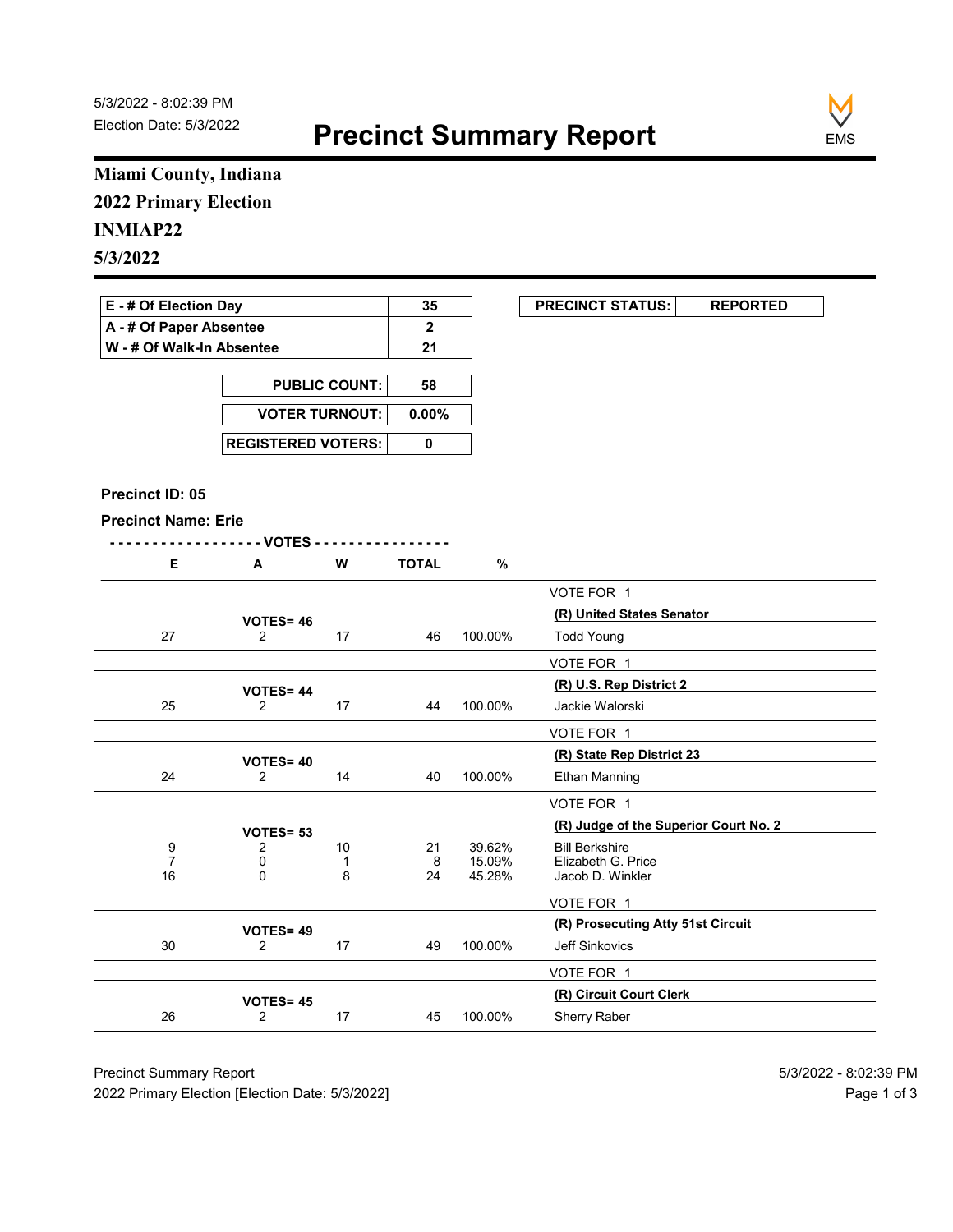Precinct Name: Erie

- - - - - - - - - - - - - - - - - - VOTES - - - - - - - - - - - - - - - - D: 05<br>
E A W TOTAL %<br>  $\frac{\text{VOTE FOR 1}}{2}$ <br>
YOTES = 48<br>  $\frac{\text{VOTE FOR 1}}{2}$ <br>  $\frac{\text{VOTE FOR 1}}{2}$ <br>  $\frac{\text{VOTE FOR 1}}{2}$ <br>  $\frac{\text{NOUS, Hunter}}{2}$ <br>  $\frac{\text{NOUS, Hunter}}{\text{NOUS, Hunter}}$ VOTE FOR 1 **VOTES= 48**  $\frac{(R)$  County Sheriff  $\frac{(R)}{2}$  19  $\frac{48}{100.00\%}$  Timothy S. Hunter 27 2 19 48 100.00% Timothy S. Hunter VOTE FOR 1  $VOTES = 42$ <br>  $2$   $17$   $42$   $100.00\%$  John D. Bover 23 2 17 42 100.00% John D. Boyer VOTE FOR 1 VOTES= 44<br>
2 17 17 44 100.00% Gregg Wilkinson 25 2 17 44 100.00% Gregg Wilkinson VOTE FOR 1 VOTES= 46<br>
2 17 17 46 100.00% Karen LeMaster 27 2 17 46 100.00% Karen LeMaster VOTE FOR 1 (R) Co Commissioner Dist 3 VOTES= <sup>43</sup> 26 2 15 43 100.00% Keith (Fred) Musselman VOTE FOR 1 **VOTES= 48**  $\frac{(R) Co Council District 1}{0}$  9 30 62.50% Bradley Fruth 21 0 9 30 62.50% Bradley Fruth<br>8 2 8 18 37.50% Richard G. We Richard G. Wood VOTE FOR 1 (R) Erie Township Trustee VOTES= <sup>0</sup> 0 0 0 0 0 0.00% No Candidate Filed VOTE FOR 3 (R) Erie Township Board VOTES= <sup>0</sup> 0 0 0 0 0.00% No Candidate Filed VOTE FOR 1 VOTES= 4<br>
0
1
1
4
100.00%
Thomas M. McDermott, Jr. 3 0 1 4 100.00% Thomas M. McDermott, Jr. VOTE FOR 1 **VOTES= 5**<br>0  $2$  5 100.00% Paul D. Steury 3 0 2 5 100.00% Paul D. Steury VOTE FOR 1 VOTES= 0<br>
0 0 0 0 0 0.00% No Candidate Filed<br>
0 0 0.00% No Candidate Filed 0 0 0 0 0 0.00% No Candidate Filed Precinct Summary Report<br>
Precinct Summary Report<br>
Precinct Summary Report<br>
Precinct Summary Report<br>
Precinct Summary Report<br>
Precinct Summary Report<br>
Precinct Summary Report<br>
Precinct Summary Report<br>
Precinct Summary Repor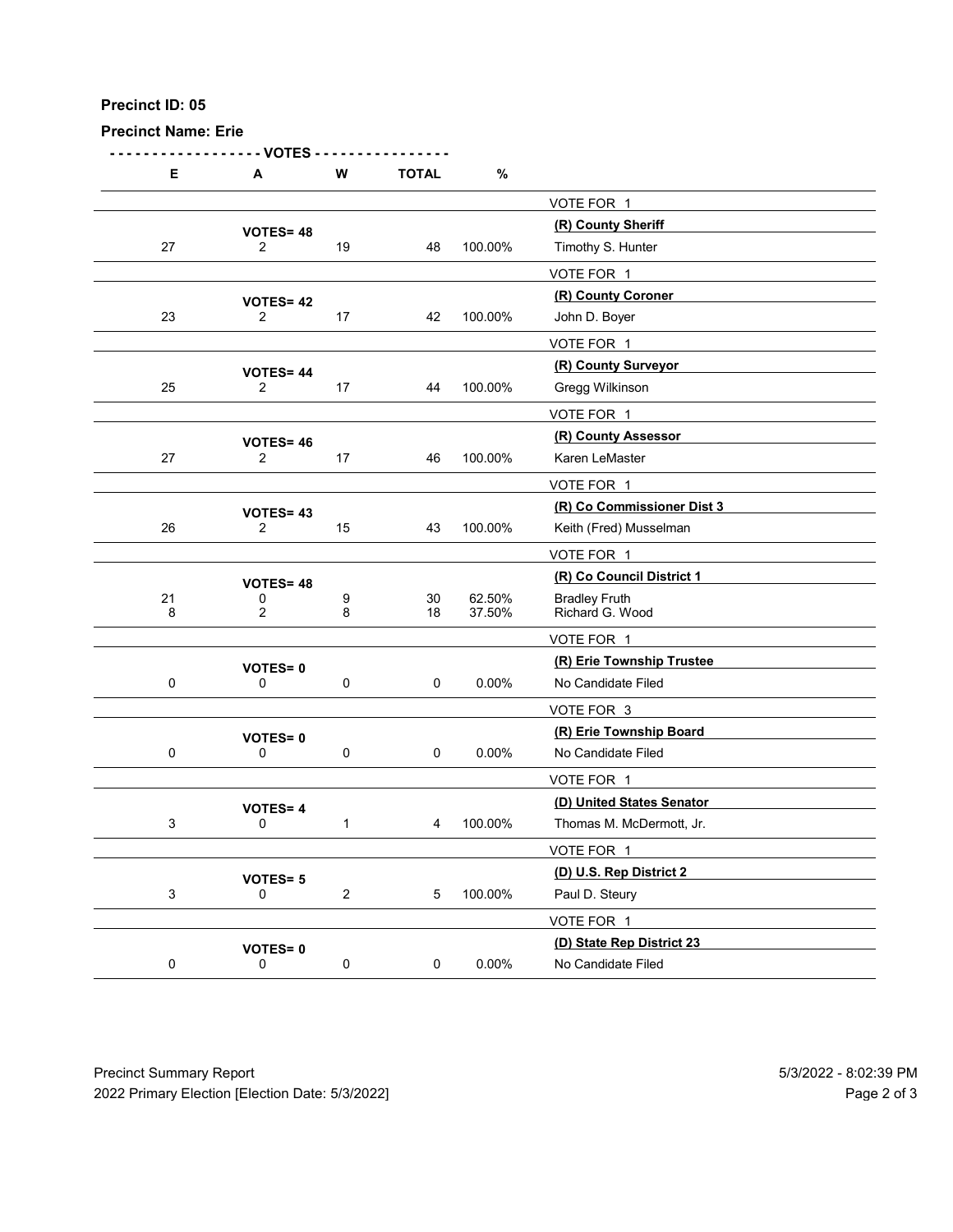| Precinct ID: 05<br><b>Precinct Name: Erie</b> |                                       |             |              |          |                                                                       |  |
|-----------------------------------------------|---------------------------------------|-------------|--------------|----------|-----------------------------------------------------------------------|--|
| E                                             | - VOTES -<br>A                        | ${\bf W}$   | <b>TOTAL</b> | $\%$     |                                                                       |  |
|                                               | <b>VOTES=0</b>                        |             |              |          | VOTE FOR 1<br>(D) Judge of the Superior Court No. 2                   |  |
| $\mathbf 0$                                   | 0<br><b>VOTES=0</b>                   | $\pmb{0}$   | $\mathsf 0$  | $0.00\%$ | No Candidate Filed<br>VOTE FOR 1<br>(D) Prosecuting Atty 51st Circuit |  |
| $\mathbf 0$                                   | 0                                     | $\mathbf 0$ | $\pmb{0}$    | $0.00\%$ | No Candidate Filed<br>VOTE FOR 1                                      |  |
| $\pmb{0}$                                     | <b>VOTES=0</b><br>0                   | 0           | $\pmb{0}$    | $0.00\%$ | (D) Circuit Court Clerk<br>No Candidate Filed                         |  |
| 0                                             | <b>VOTES=0</b><br>0                   | $\pmb{0}$   | 0            | $0.00\%$ | VOTE FOR 1<br>(D) County Sheriff<br>No Candidate Filed                |  |
| $\pmb{0}$                                     | <b>VOTES=0</b><br>$\pmb{0}$           | $\mathbf 0$ | 0            | $0.00\%$ | VOTE FOR 1<br>(D) County Coroner<br>No Candidate Filed                |  |
|                                               | <b>VOTES=0</b>                        |             |              |          | VOTE FOR 1<br>(D) County Surveyor                                     |  |
| $\mathbf 0$                                   | $\mathsf{O}\xspace$<br><b>VOTES=0</b> | $\mathbf 0$ | 0            | $0.00\%$ | No Candidate Filed<br>VOTE FOR 1<br>(D) County Assessor               |  |
| $\pmb{0}$                                     | $\mathsf{O}\xspace$                   | $\pmb{0}$   | 0            | $0.00\%$ | No Candidate Filed<br>VOTE FOR 1                                      |  |
| $\pmb{0}$                                     | <b>VOTES=0</b><br>$\mathsf{O}\xspace$ | $\mathbf 0$ | 0            | $0.00\%$ | (D) Co Commissioner Dist 3<br>No Candidate Filed<br>VOTE FOR 1        |  |
| $\pmb{0}$                                     | <b>VOTES=0</b><br>$\mathsf{O}\xspace$ | $\mathbf 0$ | $\pmb{0}$    | $0.00\%$ | (D) Co Council District 1<br>No Candidate Filed                       |  |
| $\pmb{0}$                                     | <b>VOTES=0</b><br>0                   | $\mathbf 0$ | $\mathsf 0$  | $0.00\%$ | VOTE FOR 1<br>(D) Erie Township Trustee<br>No Candidate Filed         |  |
| $\pmb{0}$                                     | <b>VOTES=0</b><br>$\mathsf{O}\xspace$ | $\pmb{0}$   | 0            | $0.00\%$ | VOTE FOR 3<br>(D) Erie Township Board<br>No Candidate Filed           |  |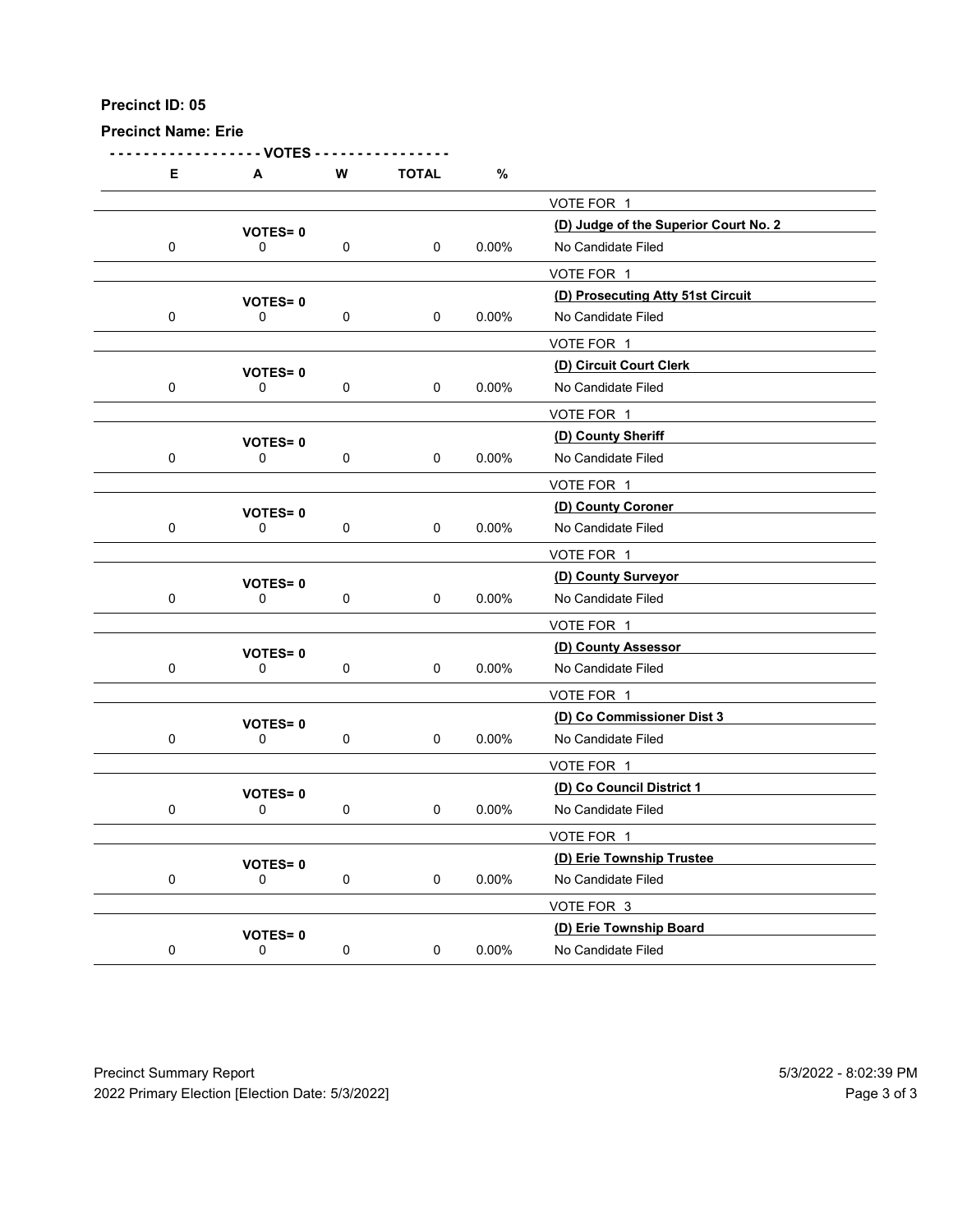

### Miami County, Indiana 2022 Primary Election

### INMIAP22

| E - # Of Election Day       | 50 | <b>PRECINCT STATUS:</b> |  |
|-----------------------------|----|-------------------------|--|
| A - # Of Paper Absentee     |    |                         |  |
| ∣ W - # Of Walk-In Absentee | 45 |                         |  |

| <b>PUBLIC COUNT:</b> | 98 |
|----------------------|----|
| VOTER TURNOUT: 0.00% |    |
|                      |    |

#### Precinct ID: 06

| . .<br>.<br><br>. |
|-------------------|
|-------------------|

| Miami County, Indiana<br><b>2022 Primary Election</b><br>E - # Of Election Day<br>50<br><b>PRECINCT STATUS:</b><br><b>REPORTED</b><br>A - # Of Paper Absentee<br>3<br>W - # Of Walk-In Absentee<br>45<br><b>PUBLIC COUNT:</b><br>98<br><b>VOTER TURNOUT:</b><br>$0.00\%$<br><b>REGISTERED VOTERS:</b><br>$\mathbf 0$<br>Precinct ID: 06<br><b>Precinct Name: Harrison</b><br>- - - - - VOTES -<br>.<br>Е<br>$\mathsf{A}$<br>W<br><b>TOTAL</b><br>$\%$<br>VOTE FOR 1<br>(R) United States Senator<br><b>VOTES= 71</b><br>41<br>0<br>30<br>100.00%<br><b>Todd Young</b><br>71<br>VOTE FOR 1<br>(R) U.S. Rep District 2<br>VOTES=75<br>$37\,$<br>38<br>0<br>100.00%<br>Jackie Walorski<br>75<br>VOTE FOR 1<br>(R) State Rep District 23<br><b>VOTES= 74</b><br>41<br>33<br>100.00%<br>0<br>74<br>Ethan Manning<br>VOTE FOR 1<br>(R) Judge of the Superior Court No. 2<br><b>VOTES=87</b><br>6<br>11.49%<br>0<br>4<br>10<br><b>Bill Berkshire</b><br>Elizabeth G. Price<br>$\overline{7}$<br>8.05%<br>$\sqrt{5}$<br>$\mathbf 0$<br>$\overline{c}$<br>36<br>34<br>80.46%<br>$\mathsf 0$<br>$70\,$<br>Jacob D. Winkler<br>VOTE FOR 1<br>(R) Prosecuting Atty 51st Circuit<br>VOTES=76<br>100.00%<br>43<br>0<br>33<br>76<br>Jeff Sinkovics |
|-------------------------------------------------------------------------------------------------------------------------------------------------------------------------------------------------------------------------------------------------------------------------------------------------------------------------------------------------------------------------------------------------------------------------------------------------------------------------------------------------------------------------------------------------------------------------------------------------------------------------------------------------------------------------------------------------------------------------------------------------------------------------------------------------------------------------------------------------------------------------------------------------------------------------------------------------------------------------------------------------------------------------------------------------------------------------------------------------------------------------------------------------------------------------------------------------------------------------------------|
| <b>INMIAP22</b>                                                                                                                                                                                                                                                                                                                                                                                                                                                                                                                                                                                                                                                                                                                                                                                                                                                                                                                                                                                                                                                                                                                                                                                                                     |
| 5/3/2022                                                                                                                                                                                                                                                                                                                                                                                                                                                                                                                                                                                                                                                                                                                                                                                                                                                                                                                                                                                                                                                                                                                                                                                                                            |
|                                                                                                                                                                                                                                                                                                                                                                                                                                                                                                                                                                                                                                                                                                                                                                                                                                                                                                                                                                                                                                                                                                                                                                                                                                     |
|                                                                                                                                                                                                                                                                                                                                                                                                                                                                                                                                                                                                                                                                                                                                                                                                                                                                                                                                                                                                                                                                                                                                                                                                                                     |
|                                                                                                                                                                                                                                                                                                                                                                                                                                                                                                                                                                                                                                                                                                                                                                                                                                                                                                                                                                                                                                                                                                                                                                                                                                     |
|                                                                                                                                                                                                                                                                                                                                                                                                                                                                                                                                                                                                                                                                                                                                                                                                                                                                                                                                                                                                                                                                                                                                                                                                                                     |
|                                                                                                                                                                                                                                                                                                                                                                                                                                                                                                                                                                                                                                                                                                                                                                                                                                                                                                                                                                                                                                                                                                                                                                                                                                     |
|                                                                                                                                                                                                                                                                                                                                                                                                                                                                                                                                                                                                                                                                                                                                                                                                                                                                                                                                                                                                                                                                                                                                                                                                                                     |
|                                                                                                                                                                                                                                                                                                                                                                                                                                                                                                                                                                                                                                                                                                                                                                                                                                                                                                                                                                                                                                                                                                                                                                                                                                     |
|                                                                                                                                                                                                                                                                                                                                                                                                                                                                                                                                                                                                                                                                                                                                                                                                                                                                                                                                                                                                                                                                                                                                                                                                                                     |
|                                                                                                                                                                                                                                                                                                                                                                                                                                                                                                                                                                                                                                                                                                                                                                                                                                                                                                                                                                                                                                                                                                                                                                                                                                     |
|                                                                                                                                                                                                                                                                                                                                                                                                                                                                                                                                                                                                                                                                                                                                                                                                                                                                                                                                                                                                                                                                                                                                                                                                                                     |
|                                                                                                                                                                                                                                                                                                                                                                                                                                                                                                                                                                                                                                                                                                                                                                                                                                                                                                                                                                                                                                                                                                                                                                                                                                     |
|                                                                                                                                                                                                                                                                                                                                                                                                                                                                                                                                                                                                                                                                                                                                                                                                                                                                                                                                                                                                                                                                                                                                                                                                                                     |
|                                                                                                                                                                                                                                                                                                                                                                                                                                                                                                                                                                                                                                                                                                                                                                                                                                                                                                                                                                                                                                                                                                                                                                                                                                     |
|                                                                                                                                                                                                                                                                                                                                                                                                                                                                                                                                                                                                                                                                                                                                                                                                                                                                                                                                                                                                                                                                                                                                                                                                                                     |
|                                                                                                                                                                                                                                                                                                                                                                                                                                                                                                                                                                                                                                                                                                                                                                                                                                                                                                                                                                                                                                                                                                                                                                                                                                     |
|                                                                                                                                                                                                                                                                                                                                                                                                                                                                                                                                                                                                                                                                                                                                                                                                                                                                                                                                                                                                                                                                                                                                                                                                                                     |
|                                                                                                                                                                                                                                                                                                                                                                                                                                                                                                                                                                                                                                                                                                                                                                                                                                                                                                                                                                                                                                                                                                                                                                                                                                     |
|                                                                                                                                                                                                                                                                                                                                                                                                                                                                                                                                                                                                                                                                                                                                                                                                                                                                                                                                                                                                                                                                                                                                                                                                                                     |
|                                                                                                                                                                                                                                                                                                                                                                                                                                                                                                                                                                                                                                                                                                                                                                                                                                                                                                                                                                                                                                                                                                                                                                                                                                     |
|                                                                                                                                                                                                                                                                                                                                                                                                                                                                                                                                                                                                                                                                                                                                                                                                                                                                                                                                                                                                                                                                                                                                                                                                                                     |
|                                                                                                                                                                                                                                                                                                                                                                                                                                                                                                                                                                                                                                                                                                                                                                                                                                                                                                                                                                                                                                                                                                                                                                                                                                     |
|                                                                                                                                                                                                                                                                                                                                                                                                                                                                                                                                                                                                                                                                                                                                                                                                                                                                                                                                                                                                                                                                                                                                                                                                                                     |
|                                                                                                                                                                                                                                                                                                                                                                                                                                                                                                                                                                                                                                                                                                                                                                                                                                                                                                                                                                                                                                                                                                                                                                                                                                     |
|                                                                                                                                                                                                                                                                                                                                                                                                                                                                                                                                                                                                                                                                                                                                                                                                                                                                                                                                                                                                                                                                                                                                                                                                                                     |
|                                                                                                                                                                                                                                                                                                                                                                                                                                                                                                                                                                                                                                                                                                                                                                                                                                                                                                                                                                                                                                                                                                                                                                                                                                     |
|                                                                                                                                                                                                                                                                                                                                                                                                                                                                                                                                                                                                                                                                                                                                                                                                                                                                                                                                                                                                                                                                                                                                                                                                                                     |
|                                                                                                                                                                                                                                                                                                                                                                                                                                                                                                                                                                                                                                                                                                                                                                                                                                                                                                                                                                                                                                                                                                                                                                                                                                     |
|                                                                                                                                                                                                                                                                                                                                                                                                                                                                                                                                                                                                                                                                                                                                                                                                                                                                                                                                                                                                                                                                                                                                                                                                                                     |
|                                                                                                                                                                                                                                                                                                                                                                                                                                                                                                                                                                                                                                                                                                                                                                                                                                                                                                                                                                                                                                                                                                                                                                                                                                     |
| VOTE FOR 1                                                                                                                                                                                                                                                                                                                                                                                                                                                                                                                                                                                                                                                                                                                                                                                                                                                                                                                                                                                                                                                                                                                                                                                                                          |
| (R) Circuit Court Clerk                                                                                                                                                                                                                                                                                                                                                                                                                                                                                                                                                                                                                                                                                                                                                                                                                                                                                                                                                                                                                                                                                                                                                                                                             |
| <b>VOTES= 70</b><br>28<br>Sherry Raber<br>42<br>$\mathbf 0$<br>70<br>100.00%                                                                                                                                                                                                                                                                                                                                                                                                                                                                                                                                                                                                                                                                                                                                                                                                                                                                                                                                                                                                                                                                                                                                                        |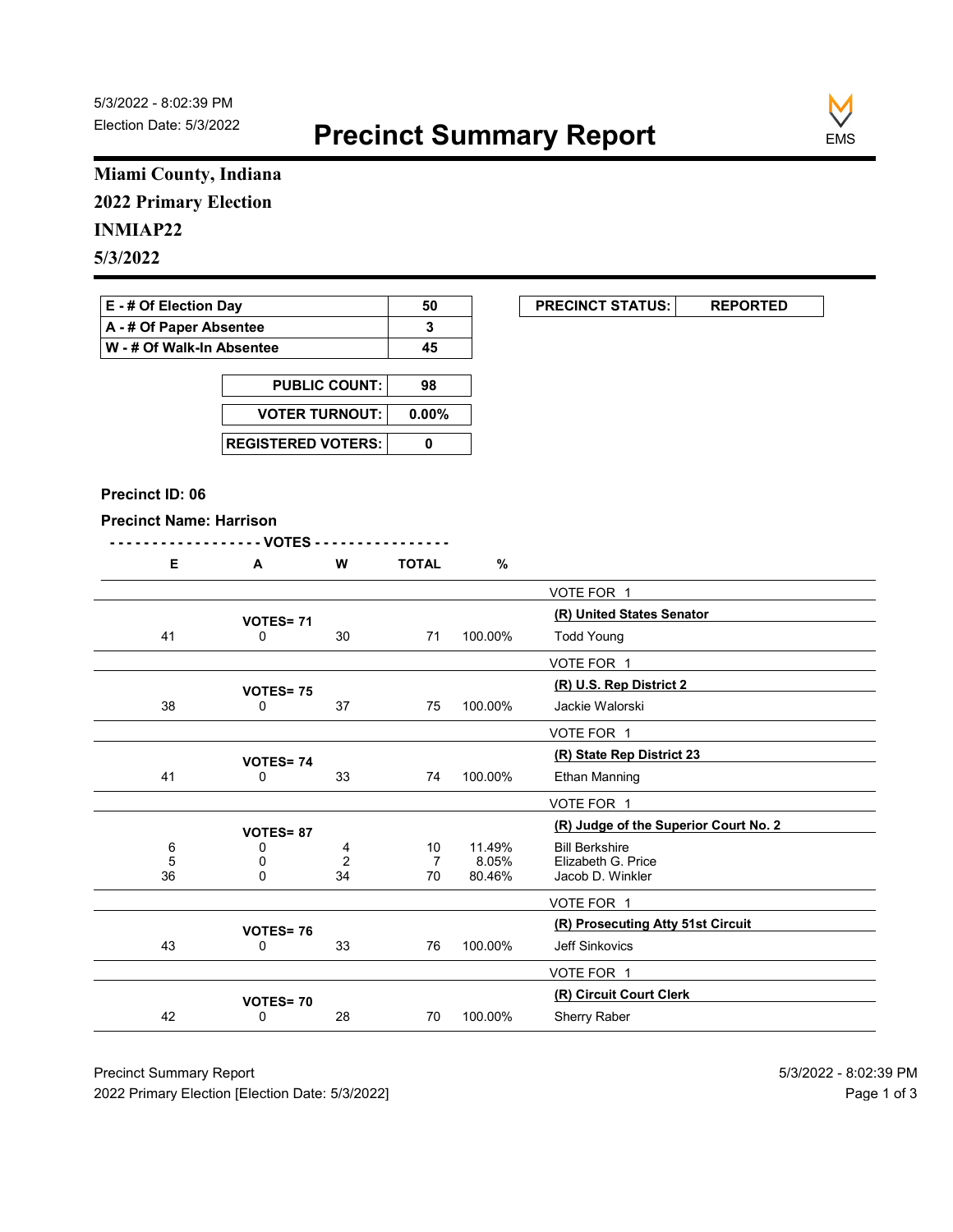| Precinct ID: 06<br><b>Precinct Name: Harrison</b> |                                |                           |                |          |                                                 |  |
|---------------------------------------------------|--------------------------------|---------------------------|----------------|----------|-------------------------------------------------|--|
|                                                   |                                |                           |                |          |                                                 |  |
|                                                   | - VOTES                        |                           |                |          |                                                 |  |
| E                                                 | A                              | ${\bf W}$                 | <b>TOTAL</b>   | $\%$     |                                                 |  |
|                                                   |                                |                           |                |          | VOTE FOR 1                                      |  |
| $39\,$                                            | VOTES=73<br>0                  | 34                        | 73             | 100.00%  | (R) County Sheriff<br>Timothy S. Hunter         |  |
|                                                   |                                |                           |                |          | VOTE FOR 1                                      |  |
|                                                   | <b>VOTES=80</b>                |                           |                |          | (R) County Coroner                              |  |
| 44                                                | 0                              | 36                        | 80             | 100.00%  | John D. Boyer                                   |  |
|                                                   |                                |                           |                |          | VOTE FOR 1<br>(R) County Surveyor               |  |
| 44                                                | VOTES=72<br>0                  | 28                        | 72             | 100.00%  | Gregg Wilkinson                                 |  |
|                                                   |                                |                           |                |          | VOTE FOR 1                                      |  |
|                                                   | <b>VOTES=72</b>                |                           |                |          | (R) County Assessor                             |  |
| 41                                                | 0                              | 31                        | 72             | 100.00%  | Karen LeMaster                                  |  |
|                                                   |                                |                           |                |          | VOTE FOR 1<br>(R) Co Commissioner Dist 3        |  |
| 40                                                | VOTES=70<br>0                  | $30\,$                    | 70             | 100.00%  | Keith (Fred) Musselman                          |  |
|                                                   |                                |                           |                |          | VOTE FOR 1                                      |  |
|                                                   | <b>VOTES= 85</b><br>0          | $28\,$                    | 66             | 77.65%   | (R) Co Council District 1                       |  |
| $\begin{array}{c} 38 \\ 8 \end{array}$            | $\mathbf 0$                    | 11                        | 19             | 22.35%   | Bradley Fruth<br>Richard G. Wood                |  |
|                                                   |                                |                           |                |          | VOTE FOR 1                                      |  |
| $38\,$                                            | VOTES= 66<br>$\mathsf{O}$      | 28                        | 66             | 100.00%  | (R) Harrison Township Trustee<br>Terri J. Smoot |  |
|                                                   |                                |                           |                |          | VOTE FOR 3                                      |  |
|                                                   | <b>VOTES=0</b>                 |                           |                |          | (R) Harrison Township Board                     |  |
| $\mathbf 0$                                       | $\mathsf 0$                    | $\mathbf 0$               | $\mathbf 0$    | $0.00\%$ | No Candidate Filed                              |  |
|                                                   |                                |                           |                |          | VOTE FOR 1<br>(D) United States Senator         |  |
| $\overline{2}$                                    | <b>VOTES=8</b><br>3            | $\mathbf{3}$              | 8              | 100.00%  | Thomas M. McDermott, Jr.                        |  |
|                                                   |                                |                           |                |          | VOTE FOR 1                                      |  |
|                                                   | <b>VOTES=7</b>                 |                           |                |          | (D) U.S. Rep District 2                         |  |
| $\overline{2}$                                    | $\overline{2}$                 | $\ensuremath{\mathsf{3}}$ | $\overline{7}$ | 100.00%  | Paul D. Steury                                  |  |
|                                                   |                                |                           |                |          | VOTE FOR 1<br>(D) State Rep District 23         |  |
|                                                   | <b>VOTES=0</b><br>$\mathsf{O}$ | $\mathbf 0$               | 0              | $0.00\%$ | No Candidate Filed                              |  |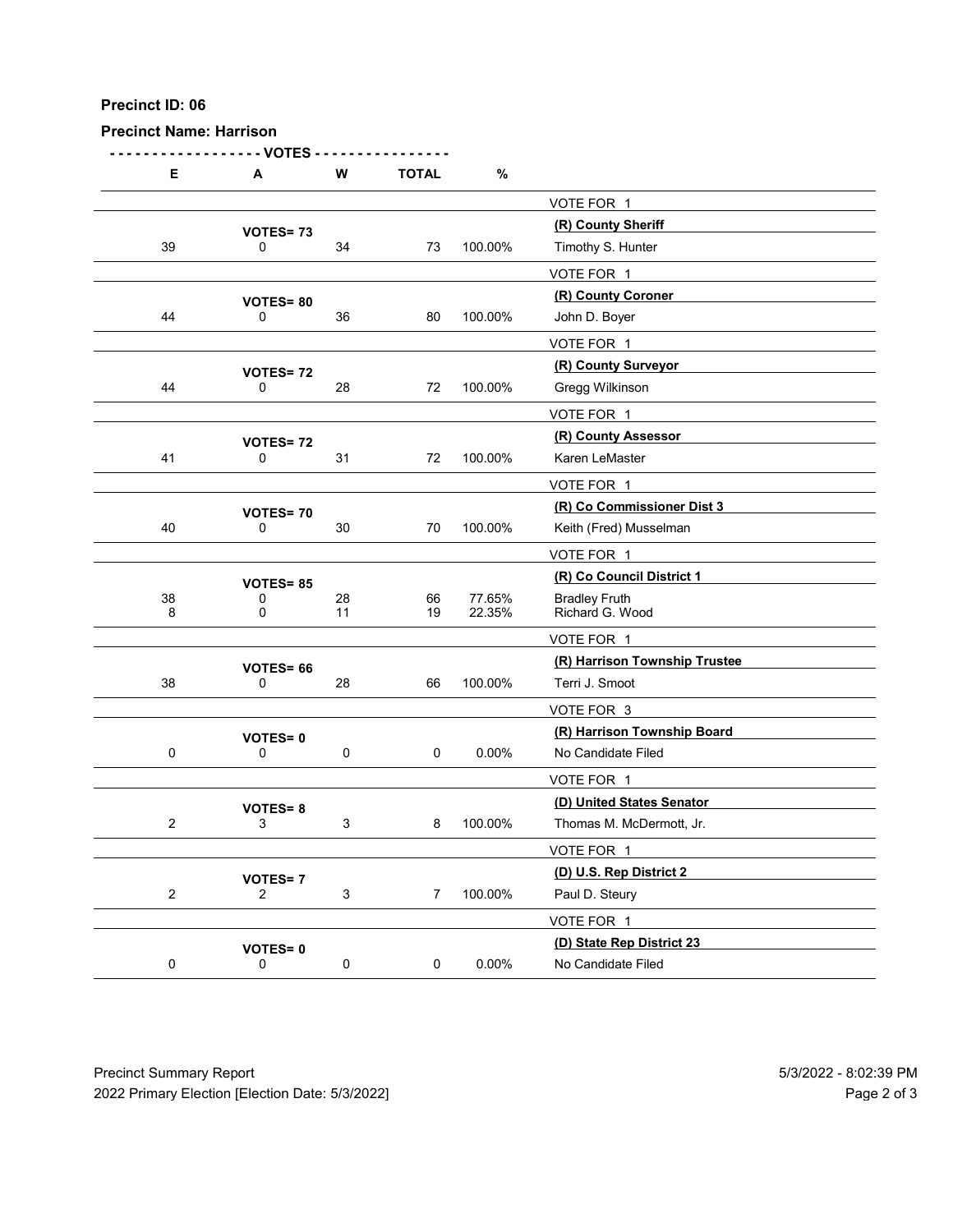Precinct Name: Harrison - - - - - - - - - - - - - - - - - - VOTES - - - - - - - - - - - - - - - - E A W TOTAL % VOTE FOR 1 (D) Judge of the Superior Court No. 2 VOTES= <sup>0</sup> 0 0 0 0 0 0.00% No Candidate Filed VOTE FOR 1 (D) Prosecuting Atty 51st Circuit VOTES= <sup>0</sup> 0 0 0 0 0.00% No Candidate Filed VOTE FOR 1 VOTES= 0<br>
0 0 0 0 0 0.00% No Candidate Filed<br>
0 0 0.00% No Candidate Filed 0 0 0 0 0.00% No Candidate Filed VOTE FOR 1 (D) County Sheriff VOTES= <sup>0</sup> 0 0 0 0 0 0.00% No Candidate Filed VOTE FOR 1 (D) County Coroner VOTES= <sup>0</sup> 0 0 0 0 0 0.00% No Candidate Filed VOTE FOR 1 VOTES= 0<br>
0 0 0 0 0 0 0.00% No Candidate Filed 0 0 0 0 0 0.00% No Candidate Filed VOTE FOR 1 (D) County Assessor VOTES= <sup>0</sup> 0 0 0 0 0 0.00% No Candidate Filed VOTE FOR 1 (D) Co Commissioner Dist 3 VOTES= <sup>0</sup> 0 0 0 0 0 0.00% No Candidate Filed VOTE FOR 1

VOTES= 0<br>
0 0 0 0 0 0.00% No Candidate Filed 0 0 0 0 0 0.00% No Candidate Filed VOTE FOR 1 VOTES= 0<br>
0 0 0 0 0.00% No Candidate Filed<br>
0 0 0.00% No Candidate Filed 0 0 0 0 0 0.00% No Candidate Filed VOTE FOR 3 (D) Harrison Township Board VOTES= <sup>0</sup> 0 0 0 0 0.00% No Candidate Filed Precinct Summary Report<br>
Precinct Summary Report<br>
Precinct Summary Report<br>
Precinct Summary Report<br>
Precinct Summary Report<br>
Precinct Summary Report<br>
Precinct Summary Report<br>
Precinct Summary Report<br>
Precinct Summary Rep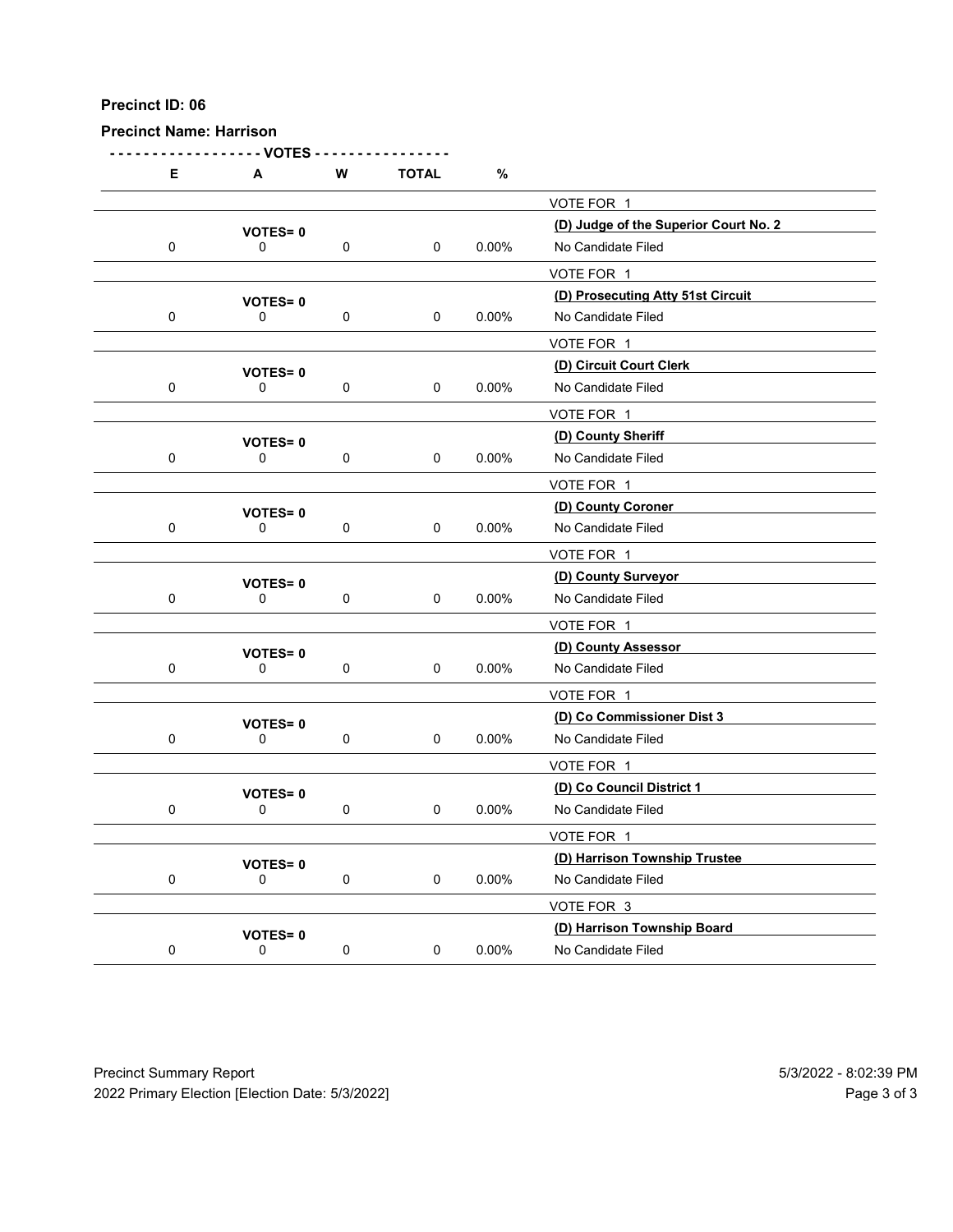

### Miami County, Indiana 2022 Primary Election

#### INMIAP22

| E - # Of Election Day     | 165 | <b>PRECINCT STATUS:</b> |  |
|---------------------------|-----|-------------------------|--|
| A - # Of Paper Absentee   |     |                         |  |
| W - # Of Walk-In Absentee | 29  |                         |  |

| <b>PUBLIC COUNT:</b> | 197 |
|----------------------|-----|
| VOTER TURNOUT: 0.00% |     |
|                      |     |

#### Precinct ID: 07

|                               | Miami County, Indiana             |                      |              |         |                                                                |
|-------------------------------|-----------------------------------|----------------------|--------------|---------|----------------------------------------------------------------|
| <b>2022 Primary Election</b>  |                                   |                      |              |         |                                                                |
| <b>INMIAP22</b>               |                                   |                      |              |         |                                                                |
|                               |                                   |                      |              |         |                                                                |
| 5/3/2022                      |                                   |                      |              |         |                                                                |
| E - # Of Election Day         |                                   |                      | 165          |         | <b>PRECINCT STATUS:</b><br><b>REPORTED</b>                     |
| A - # Of Paper Absentee       |                                   |                      | 3            |         |                                                                |
| W - # Of Walk-In Absentee     |                                   |                      | 29           |         |                                                                |
|                               |                                   |                      |              |         |                                                                |
|                               |                                   | <b>PUBLIC COUNT:</b> | 197          |         |                                                                |
|                               | <b>VOTER TURNOUT:</b>             |                      | $0.00\%$     |         |                                                                |
|                               | <b>REGISTERED VOTERS:</b>         |                      | $\mathbf 0$  |         |                                                                |
|                               |                                   |                      |              |         |                                                                |
| Precinct ID: 07               |                                   |                      |              |         |                                                                |
| <b>Precinct Name: Jackson</b> |                                   |                      |              |         |                                                                |
|                               | - VOTES -                         |                      |              |         |                                                                |
| Е                             | A                                 | W                    | <b>TOTAL</b> | $\%$    |                                                                |
|                               |                                   |                      |              |         | VOTE FOR 1                                                     |
| 123                           | <b>VOTES= 149</b><br>$\mathbf{1}$ | 25                   | 149          | 100.00% | (R) United States Senator<br><b>Todd Young</b>                 |
|                               |                                   |                      |              |         |                                                                |
|                               |                                   |                      |              |         | VOTE FOR 1<br>(R) U.S. Rep District 2                          |
| 111                           | <b>VOTES= 133</b><br>$\mathbf{1}$ | $21$                 | 133          | 100.00% | Jackie Walorski                                                |
|                               |                                   |                      |              |         | VOTE FOR 1                                                     |
|                               | <b>VOTES= 174</b>                 |                      |              |         | (R) State Rep District 50                                      |
| 36                            | 1                                 | 9                    | 46           | 26.44%  | Daniel J. (Dan) Leonard                                        |
| 110                           | $\mathbf 0$                       | 18                   | 128          | 73.56%  | Lorissa Sweet                                                  |
|                               |                                   |                      |              |         | VOTE FOR 1                                                     |
| $36\,$                        | <b>VOTES= 167</b><br>$\mathbf 0$  | 6                    | 42           | 25.15%  | (R) Judge of the Superior Court No. 2<br><b>Bill Berkshire</b> |
| 42                            | 0                                 | $\,6\,$              | 48           | 28.74%  | Elizabeth G. Price                                             |
| 60                            | 1                                 | 16                   | $77$         | 46.11%  | Jacob D. Winkler                                               |
|                               |                                   |                      |              |         | VOTE FOR 1                                                     |
| 126                           | <b>VOTES= 152</b><br>$\mathbf{1}$ | 25                   | 152          | 100.00% | (R) Prosecuting Atty 51st Circuit<br>Jeff Sinkovics            |
|                               |                                   |                      |              |         | VOTE FOR 1                                                     |
|                               |                                   |                      |              |         | (R) Circuit Court Clerk                                        |
|                               | <b>VOTES= 142</b><br>$\mathbf{1}$ | 23                   | 142          | 100.00% | Sherry Raber                                                   |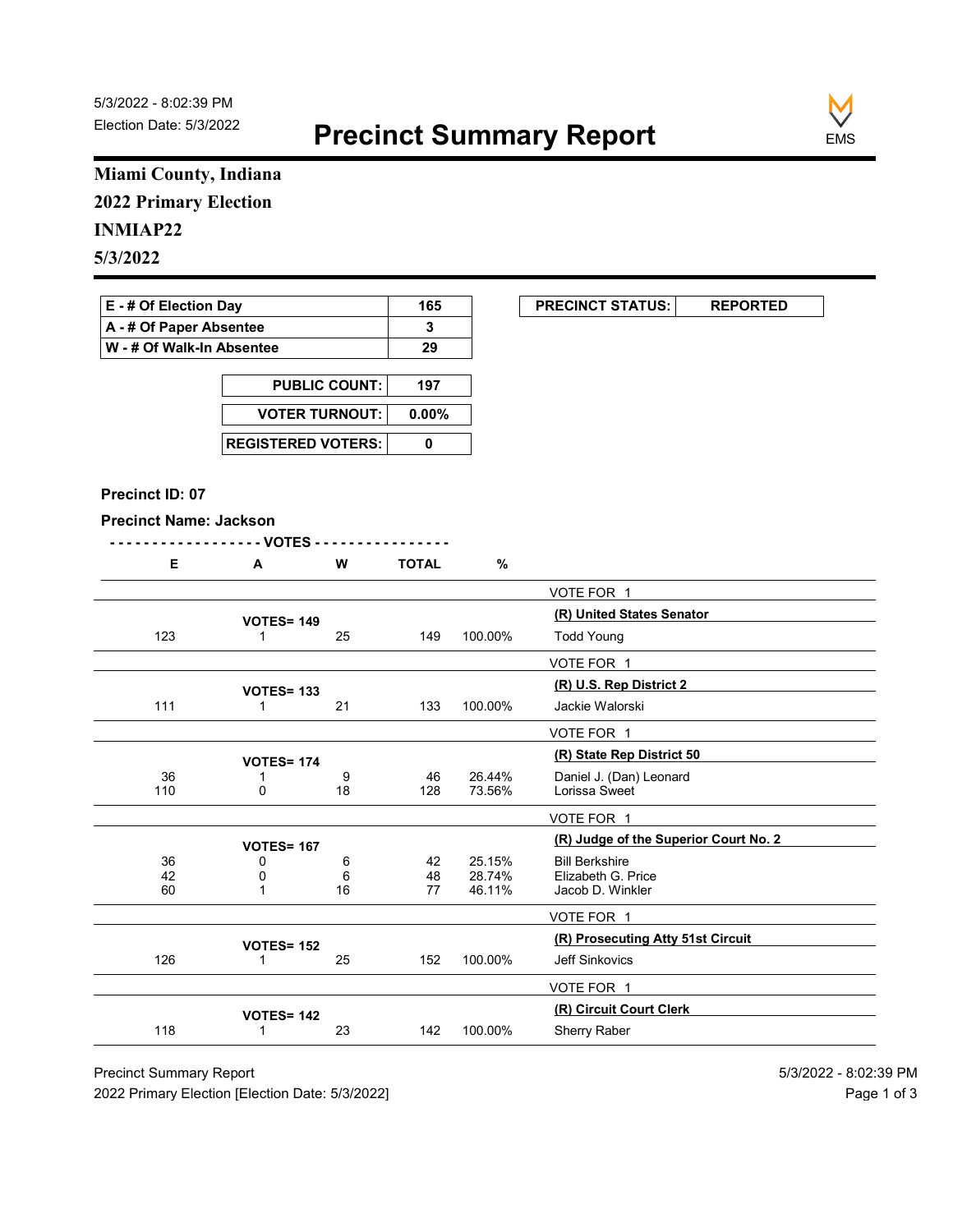| Precinct ID: 07<br><b>Precinct Name: Jackson</b> |                                     |                       |              |                  |                                                      |  |
|--------------------------------------------------|-------------------------------------|-----------------------|--------------|------------------|------------------------------------------------------|--|
|                                                  | - VOTES                             |                       |              |                  |                                                      |  |
| Е                                                | A                                   | W                     | <b>TOTAL</b> | $\%$             | VOTE FOR 1                                           |  |
|                                                  | <b>VOTES= 149</b>                   |                       |              |                  | (R) County Sheriff                                   |  |
| 123                                              | -1                                  | 25                    | 149          | 100.00%          | Timothy S. Hunter                                    |  |
|                                                  |                                     |                       |              |                  | VOTE FOR 1<br>(R) County Coroner                     |  |
| 140                                              | <b>VOTES= 168</b><br>$\mathbf{1}$   | 27                    | 168          | 100.00%          | John D. Boyer                                        |  |
|                                                  |                                     |                       |              |                  | VOTE FOR 1                                           |  |
| 121                                              | <b>VOTES= 145</b><br>$\mathbf{1}$   | 23                    | 145          | 100.00%          | (R) County Surveyor<br>Gregg Wilkinson               |  |
|                                                  |                                     |                       |              |                  | VOTE FOR 1                                           |  |
|                                                  | <b>VOTES= 149</b>                   |                       |              |                  | (R) County Assessor                                  |  |
| 122                                              | -1                                  | 26                    | 149          | 100.00%          | Karen LeMaster                                       |  |
|                                                  |                                     |                       |              |                  | VOTE FOR 1                                           |  |
| 124                                              | <b>VOTES= 150</b><br>$\overline{1}$ | 25                    | 150          | 100.00%          | (R) Co Commissioner Dist 3<br>Keith (Fred) Musselman |  |
|                                                  |                                     |                       |              |                  | VOTE FOR 1                                           |  |
|                                                  | <b>VOTES= 153</b>                   |                       |              |                  | (R) Co Council District 1                            |  |
| 82<br>43                                         | 1<br>0                              | $22\,$<br>$\,$ 5 $\,$ | 105<br>48    | 68.63%<br>31.37% | Bradley Fruth<br>Richard G. Wood                     |  |
|                                                  |                                     |                       |              |                  | VOTE FOR 1                                           |  |
| 125                                              | <b>VOTES= 151</b><br>$\mathbf{1}$   | 25                    | 151          | 100.00%          | (R) Jackson Township Trustee<br>Vickie L. Cameron    |  |
|                                                  |                                     |                       |              |                  | VOTE FOR 3                                           |  |
|                                                  | VOTES=0                             |                       |              |                  | (R) Jackson Township Board                           |  |
| $\pmb{0}$                                        | $\mathsf{O}\xspace$                 | $\pmb{0}$             | $\mathsf 0$  | $0.00\%$         | No Candidate Filed                                   |  |
|                                                  |                                     |                       |              |                  | VOTE FOR 1<br>(D) United States Senator              |  |
| 12                                               | VOTES=14<br>$\overline{2}$          | $\mathbf 0$           | 14           | 100.00%          | Thomas M. McDermott, Jr.                             |  |
|                                                  |                                     |                       |              |                  | VOTE FOR 1                                           |  |
| $10\,$                                           | <b>VOTES=12</b><br>$\overline{2}$   | $\pmb{0}$             | 12           | 100.00%          | (D) U.S. Rep District 2<br>Paul D. Steury            |  |
|                                                  |                                     |                       |              |                  | VOTE FOR 1                                           |  |
|                                                  | <b>VOTES=12</b>                     |                       |              |                  | (D) State Rep District 50                            |  |
| 10                                               | $\overline{2}$                      | $\mathbf 0$           | 12           | 100.00%          | Tammari L. (Tammy) Ingalls                           |  |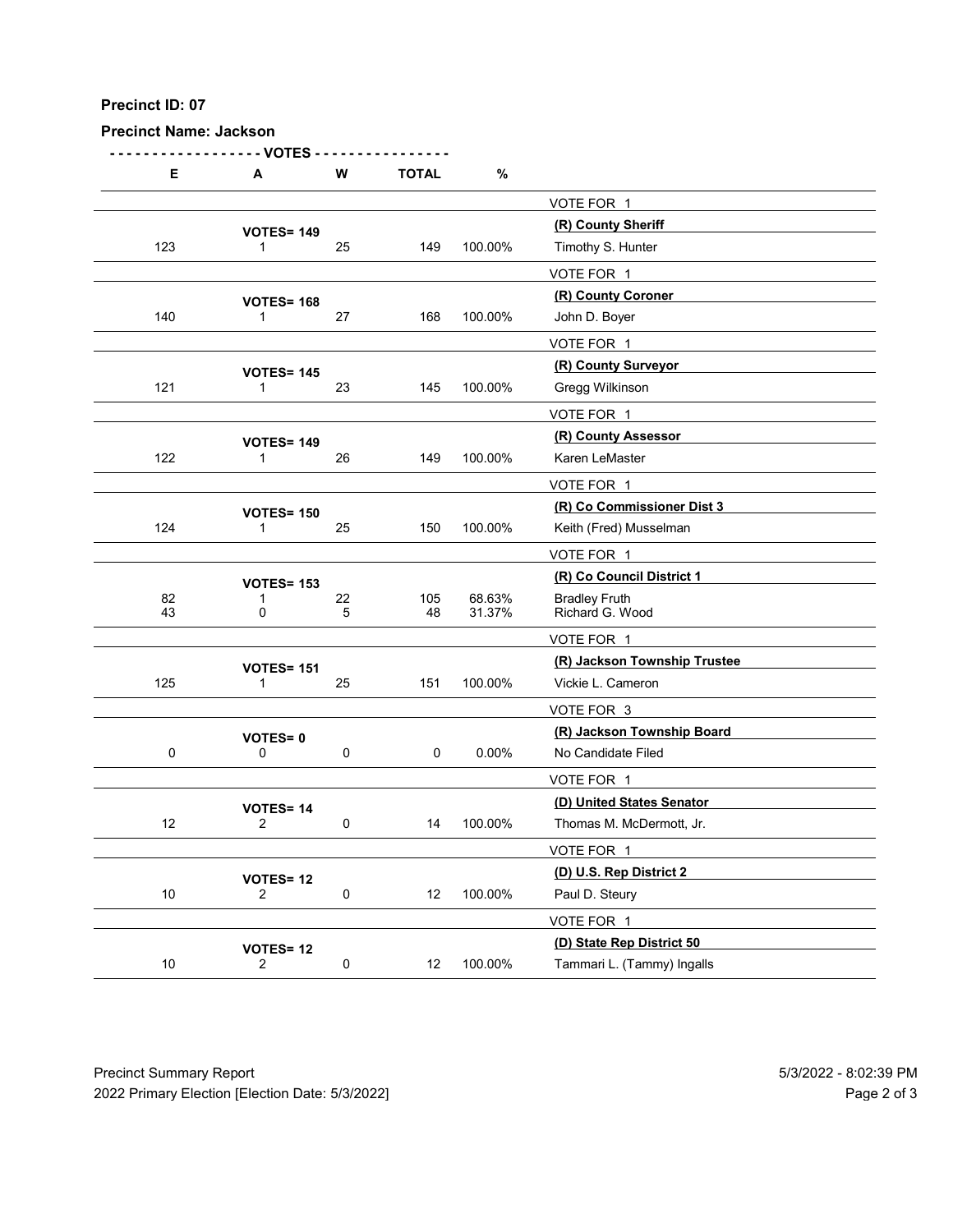Precinct Name: Jackson

- - - - - - - - - - - - - - - - - - VOTES - - - - - - - - - - - - - - - - E A W TOTAL % VOTE FOR 1 (D) Judge of the Superior Court No. 2 VOTES= <sup>0</sup> 0 0 0 0 0 0.00% No Candidate Filed VOTE FOR 1 (D) Prosecuting Atty 51st Circuit VOTES= <sup>0</sup> 0 0 0 0 0.00% No Candidate Filed VOTE FOR 1 VOTES= 0<br>
0 0 0 0 0 0.00% No Candidate Filed<br>
0 0 0.00% No Candidate Filed 0 0 0 0 0.00% No Candidate Filed VOTE FOR 1 (D) County Sheriff VOTES= <sup>0</sup> 0 0 0 0 0 0.00% No Candidate Filed VOTE FOR 1 (D) County Coroner VOTES= <sup>0</sup> 0 0 0 0 0 0.00% No Candidate Filed VOTE FOR 1 VOTES= 0<br>
0 0 0 0 0 0 0.00% No Candidate Filed 0 0 0 0 0 0.00% No Candidate Filed VOTE FOR 1 (D) County Assessor VOTES= <sup>0</sup> 0 0 0 0 0 0.00% No Candidate Filed VOTE FOR 1 (D) Co Commissioner Dist 3 VOTES= <sup>0</sup> 0 0 0 0 0 0.00% No Candidate Filed VOTE FOR 1 VOTES= 0<br>
0 0 0 0 0 0.00% No Candidate Filed 0 0 0 0 0 0.00% No Candidate Filed VOTE FOR 1 VOTES= 0<br>
0 0 0 0 0.00% No Candidate Filed<br>
0 0 0.00% No Candidate Filed 0 0 0 0 0 0.00% No Candidate Filed VOTE FOR 3 VOTES= 0<br>
0 0 0 0 0 0 0 0 0.00% No Candidate Filed<br>
0 0 0.00% No Candidate Filed 0 0 0 0 0 0.00% No Candidate Filed Precinct Summary Report<br>
Precinct Summary Report<br>
Precinct Summary Report<br>
Precinct Summary Report<br>
Precinct Summary Report<br>
Precinct Summary Report<br>
Precinct Summary Report<br>
Precinct Summary Report<br>
Precinct Summary Rep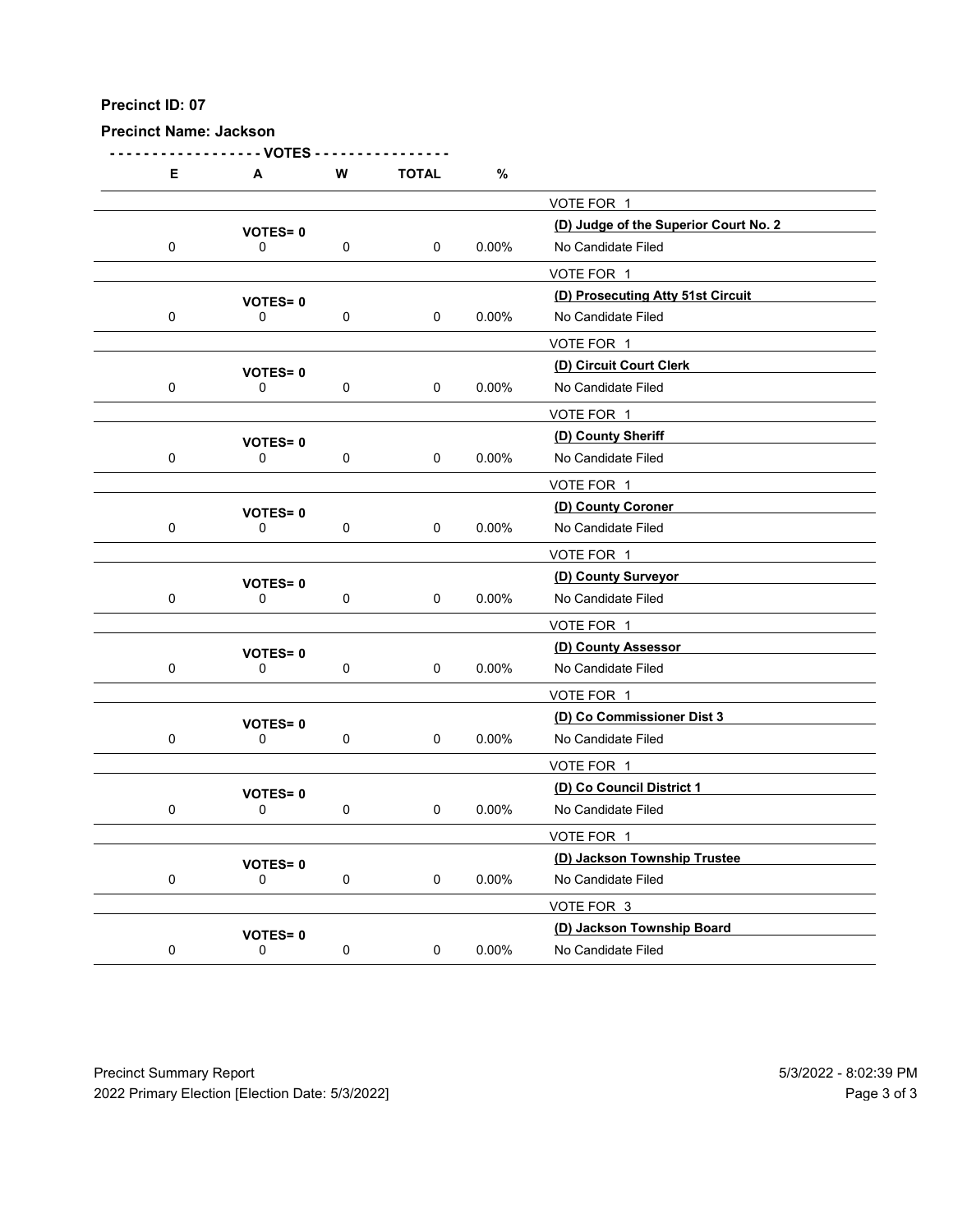

### Miami County, Indiana 2022 Primary Election

### INMIAP22

| E - # Of Election Day       | 125 | <b>PRECINCT STATUS:</b> |  |
|-----------------------------|-----|-------------------------|--|
| A - # Of Paper Absentee     |     |                         |  |
| ∣ W - # Of Walk-In Absentee | 73  |                         |  |

| <b>PUBLIC COUNT:</b>        | 203      |
|-----------------------------|----------|
| <b>VOTER TURNOUT:</b>       | $0.00\%$ |
| <b>REGISTERED VOTERS: I</b> |          |

#### Precinct ID: 08

|  | w<br>'' | <b>OTAL</b> |  |
|--|---------|-------------|--|
|  |         |             |  |

|                                         | Miami County, Indiana                                                      |                 |              |                  |                                             |
|-----------------------------------------|----------------------------------------------------------------------------|-----------------|--------------|------------------|---------------------------------------------|
| <b>2022 Primary Election</b>            |                                                                            |                 |              |                  |                                             |
| <b>INMIAP22</b>                         |                                                                            |                 |              |                  |                                             |
|                                         |                                                                            |                 |              |                  |                                             |
| 5/3/2022                                |                                                                            |                 |              |                  |                                             |
| E - # Of Election Day                   |                                                                            |                 | 125          |                  | <b>PRECINCT STATUS:</b><br><b>REPORTED</b>  |
| A - # Of Paper Absentee                 |                                                                            |                 | 5            |                  |                                             |
|                                         | W - # Of Walk-In Absentee                                                  |                 | 73           |                  |                                             |
|                                         |                                                                            |                 | 203          |                  |                                             |
|                                         | <b>PUBLIC COUNT:</b><br><b>VOTER TURNOUT:</b><br><b>REGISTERED VOTERS:</b> |                 | 0.00%        |                  |                                             |
|                                         |                                                                            |                 |              |                  |                                             |
|                                         |                                                                            |                 | $\mathbf 0$  |                  |                                             |
| Precinct ID: 08                         |                                                                            |                 |              |                  |                                             |
| <b>Precinct Name: Jefferson</b>         |                                                                            |                 |              |                  |                                             |
|                                         |                                                                            |                 |              |                  |                                             |
| Е.                                      | $\mathbf{A}$                                                               | W               | <b>TOTAL</b> | $\%$             |                                             |
|                                         |                                                                            |                 |              |                  | VOTE FOR 1                                  |
|                                         | <b>VOTES= 136</b>                                                          |                 |              |                  | (R) United States Senator                   |
| 86                                      | 3                                                                          | 47              | 136          | 100.00%          | <b>Todd Young</b>                           |
|                                         |                                                                            |                 |              |                  | VOTE FOR 1                                  |
|                                         | <b>VOTES= 152</b>                                                          |                 |              |                  | (R) U.S. Rep District 2                     |
| 93                                      | 3                                                                          | 56              | 152          | 100.00%          | Jackie Walorski                             |
|                                         |                                                                            |                 |              |                  | VOTE FOR 1                                  |
|                                         | <b>VOTES= 138</b>                                                          |                 |              |                  | (R) State Rep District 23                   |
| 88                                      | 3                                                                          | 47              | 138          | 100.00%          | Ethan Manning                               |
|                                         |                                                                            |                 |              |                  | VOTE FOR 1                                  |
|                                         | <b>VOTES= 181</b>                                                          |                 |              |                  | (R) Judge of the Superior Court No. 2       |
| 37                                      | 3<br>$\mathbf 1$                                                           | 11              | 51<br>40     | 28.18%<br>22.10% | <b>Bill Berkshire</b><br>Elizabeth G. Price |
| $\begin{array}{c} 23 \\ 53 \end{array}$ | $\overline{1}$                                                             | $\frac{16}{36}$ | $90\,$       | 49.72%           | Jacob D. Winkler                            |
|                                         |                                                                            |                 |              |                  | VOTE FOR 1                                  |
|                                         | <b>VOTES= 157</b>                                                          |                 |              |                  | (R) Prosecuting Atty 51st Circuit           |
| 99                                      | 3                                                                          | 55              | 157          | 100.00%          | Jeff Sinkovics                              |
|                                         |                                                                            |                 |              |                  | VOTE FOR 1                                  |
|                                         | <b>VOTES= 142</b>                                                          |                 |              |                  | (R) Circuit Court Clerk                     |
| $90\,$                                  |                                                                            | 50              | 142          | 100.00%          | Sherry Raber                                |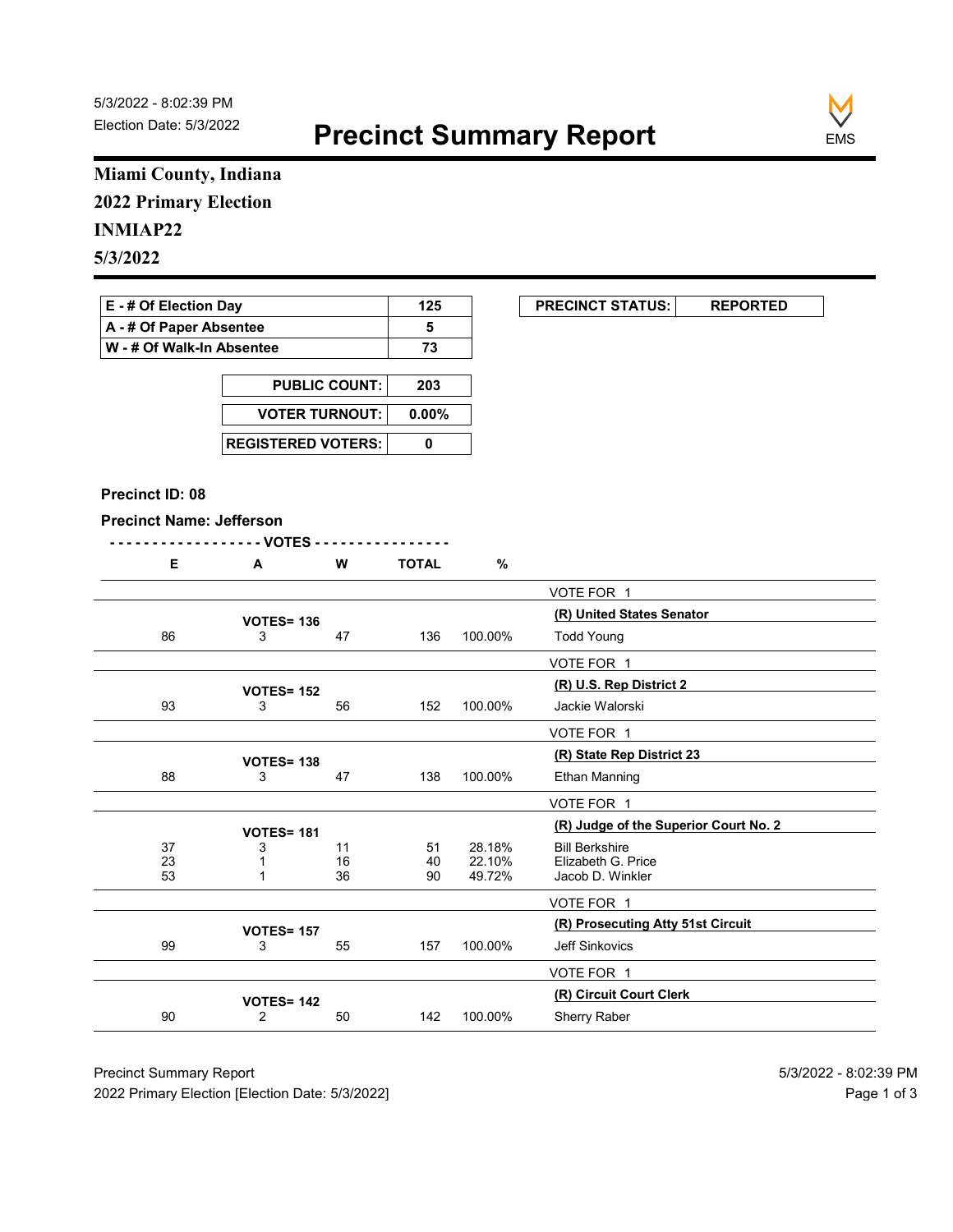| Precinct ID: 08                 |                                   |             |              |                  |                                                |  |
|---------------------------------|-----------------------------------|-------------|--------------|------------------|------------------------------------------------|--|
| <b>Precinct Name: Jefferson</b> | - VOTES                           |             |              |                  |                                                |  |
| E                               | A                                 | ${\bf W}$   | <b>TOTAL</b> | $\%$             |                                                |  |
|                                 |                                   |             |              |                  | VOTE FOR 1                                     |  |
| $97\,$                          | <b>VOTES= 151</b><br>3            | 51          | 151          | 100.00%          | (R) County Sheriff<br>Timothy S. Hunter        |  |
|                                 |                                   |             |              |                  | VOTE FOR 1                                     |  |
|                                 | <b>VOTES= 141</b>                 |             |              |                  | (R) County Coroner                             |  |
| 95                              | $\overline{2}$                    | 44          | 141          | 100.00%          | John D. Boyer<br>VOTE FOR 1                    |  |
|                                 | <b>VOTES= 148</b>                 |             |              |                  | (R) County Surveyor                            |  |
| 97                              | $\overline{2}$                    | 49          | 148          | 100.00%          | Gregg Wilkinson                                |  |
|                                 | <b>VOTES= 137</b>                 |             |              |                  | VOTE FOR 1<br>(R) County Assessor              |  |
| 92                              | 3                                 | 42          | 137          | 100.00%          | Karen LeMaster                                 |  |
|                                 |                                   |             |              |                  | VOTE FOR 1<br>(R) Co Commissioner Dist 3       |  |
| $97\,$                          | <b>VOTES= 147</b><br>3            | $47\,$      | 147          | 100.00%          | Keith (Fred) Musselman                         |  |
|                                 |                                   |             |              |                  | VOTE FOR 1                                     |  |
| 98                              | <b>VOTES= 147</b><br>$\mathbf{3}$ | 46          | 147          | 100.00%          | (R) Co Council District 4<br><b>Bryan Nutt</b> |  |
|                                 |                                   |             |              |                  | VOTE FOR 1                                     |  |
|                                 | <b>VOTES= 152</b>                 |             |              |                  | (R) Jefferson Township Trustee                 |  |
| 96                              | $\mathbf{3}$                      | 53          | 152          | 100.00%          | Reggie Wolfe Sr.                               |  |
|                                 | <b>VOTES= 246</b>                 |             |              |                  | VOTE FOR 3<br>(R) Jefferson Township Board     |  |
| 84<br>71                        | 2<br>3                            | 44<br>42    | 130<br>116   | 52.85%<br>47.15% | Jean Conner<br>Hugh L. Nixon                   |  |
|                                 |                                   |             |              |                  | VOTE FOR 1                                     |  |
|                                 | <b>VOTES= 17</b>                  |             |              |                  | (D) United States Senator                      |  |
| 11                              | $\mathbf 0$                       | $\,6\,$     | 17           | 100.00%          | Thomas M. McDermott, Jr.<br>VOTE FOR 1         |  |
|                                 | <b>VOTES= 15</b>                  |             |              |                  | (D) U.S. Rep District 2                        |  |
| $\boldsymbol{9}$                | 0                                 | $\,6\,$     | 15           | 100.00%          | Paul D. Steury                                 |  |
|                                 |                                   |             |              |                  | VOTE FOR 1<br>(D) State Rep District 23        |  |
| $\mathbf 0$                     | <b>VOTES=0</b><br>$\mathbf 0$     | $\mathbf 0$ | 0            | $0.00\%$         | No Candidate Filed                             |  |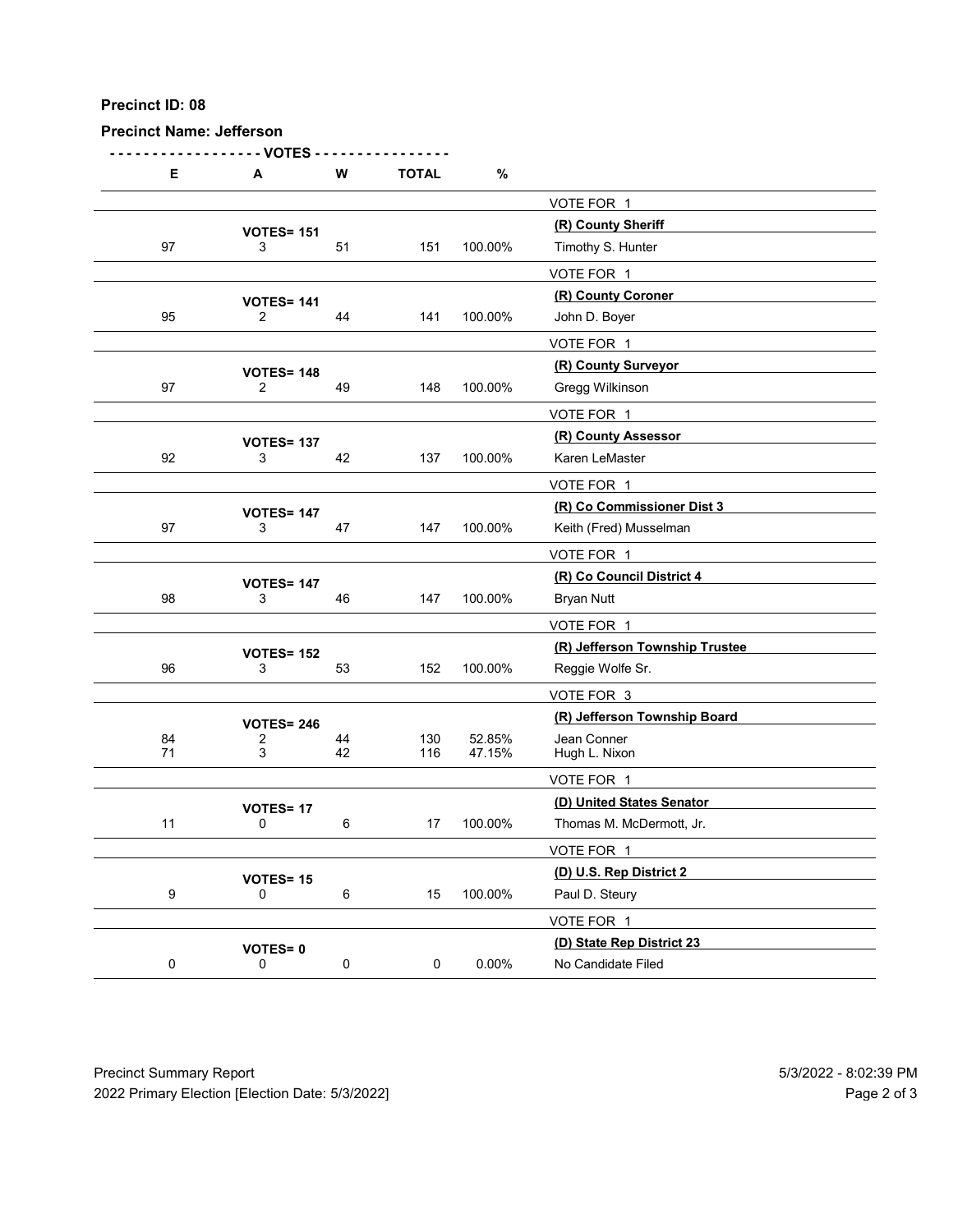|             |                               | Precinct ID: 08<br><b>Precinct Name: Jefferson</b> |              |          |                                                         |  |  |  |  |  |
|-------------|-------------------------------|----------------------------------------------------|--------------|----------|---------------------------------------------------------|--|--|--|--|--|
|             | - VOTES                       |                                                    |              |          |                                                         |  |  |  |  |  |
| Е           | A                             | ${\bf W}$                                          | <b>TOTAL</b> | $\%$     |                                                         |  |  |  |  |  |
|             | <b>VOTES=0</b>                |                                                    |              |          | VOTE FOR 1<br>(D) Judge of the Superior Court No. 2     |  |  |  |  |  |
| $\mathbf 0$ | 0                             | $\mathbf 0$                                        | $\mathbf 0$  | $0.00\%$ | No Candidate Filed                                      |  |  |  |  |  |
|             |                               |                                                    |              |          | VOTE FOR 1                                              |  |  |  |  |  |
| $\mathbf 0$ | <b>VOTES=0</b><br>0           | $\mathbf 0$                                        | $\mathbf 0$  | 0.00%    | (D) Prosecuting Atty 51st Circuit<br>No Candidate Filed |  |  |  |  |  |
|             |                               |                                                    |              |          | VOTE FOR 1                                              |  |  |  |  |  |
| $\mathbf 0$ | <b>VOTES=0</b><br>0           | 0                                                  | $\mathbf 0$  | $0.00\%$ | (D) Circuit Court Clerk<br>No Candidate Filed           |  |  |  |  |  |
|             |                               |                                                    |              |          | VOTE FOR 1                                              |  |  |  |  |  |
|             | <b>VOTES=0</b>                |                                                    |              |          | (D) County Sheriff                                      |  |  |  |  |  |
| $\mathbf 0$ | $\mathbf 0$                   | 0                                                  | 0            | 0.00%    | No Candidate Filed                                      |  |  |  |  |  |
|             |                               |                                                    |              |          | VOTE FOR 1<br>(D) County Coroner                        |  |  |  |  |  |
| $\mathbf 0$ | <b>VOTES=0</b><br>0           | $\mathbf 0$                                        | $\mathbf 0$  | $0.00\%$ | No Candidate Filed                                      |  |  |  |  |  |
|             |                               |                                                    |              |          | VOTE FOR 1                                              |  |  |  |  |  |
| $\mathbf 0$ | <b>VOTES=0</b><br>$\mathbf 0$ | $\mathbf 0$                                        | $\mathbf 0$  | $0.00\%$ | (D) County Surveyor<br>No Candidate Filed               |  |  |  |  |  |
|             |                               |                                                    |              |          | VOTE FOR 1                                              |  |  |  |  |  |
|             | <b>VOTES=0</b>                |                                                    |              |          | (D) County Assessor                                     |  |  |  |  |  |
| $\mathbf 0$ | $\mathbf 0$                   | $\mathbf 0$                                        | $\mathbf 0$  | $0.00\%$ | No Candidate Filed                                      |  |  |  |  |  |
|             |                               |                                                    |              |          | VOTE FOR 1<br>(D) Co Commissioner Dist 3                |  |  |  |  |  |
| $\mathbf 0$ | <b>VOTES=0</b><br>$\mathbf 0$ | $\mathbf 0$                                        | $\mathbf 0$  | $0.00\%$ | No Candidate Filed                                      |  |  |  |  |  |
|             |                               |                                                    |              |          | VOTE FOR 1                                              |  |  |  |  |  |
|             | <b>VOTES=0</b>                |                                                    |              |          | (D) Co Council District 4                               |  |  |  |  |  |
| $\mathbf 0$ | $\mathbf 0$                   | $\mathbf 0$                                        | $\mathbf 0$  | $0.00\%$ | No Candidate Filed<br>VOTE FOR 1                        |  |  |  |  |  |
|             | <b>VOTES=0</b>                |                                                    |              |          | (D) Jefferson Township Trustee                          |  |  |  |  |  |
| $\mathbf 0$ | $\mathbf 0$                   | $\mathbf 0$                                        | $\mathbf 0$  | $0.00\%$ | No Candidate Filed                                      |  |  |  |  |  |
|             |                               |                                                    |              |          | VOTE FOR 3                                              |  |  |  |  |  |
|             | <b>VOTES=0</b><br>$\mathsf 0$ | $\pmb{0}$                                          | $\mathbf 0$  | $0.00\%$ | (D) Jefferson Township Board<br>No Candidate Filed      |  |  |  |  |  |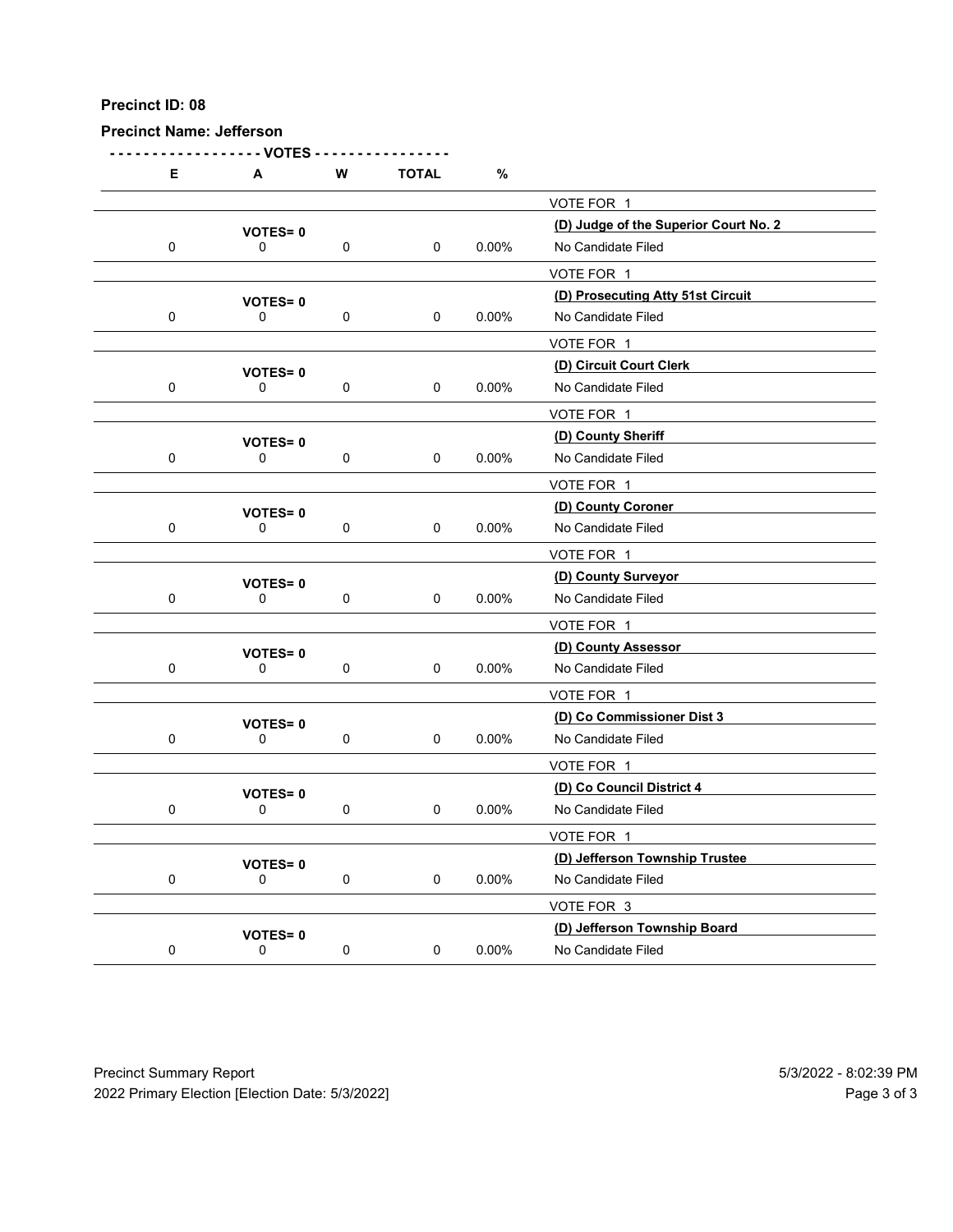

### Miami County, Indiana 2022 Primary Election

### INMIAP22

## 5/3/2022

# E - # Of Election Day **60** PRECINCT STATUS: REPORTED

|                           | -- | . |
|---------------------------|----|---|
| A - # Of Paper Absentee   |    |   |
| W - # Of Walk-In Absentee |    |   |

| <b>PUBLIC COUNT:</b>        | 65       |
|-----------------------------|----------|
| <b>VOTER TURNOUT:</b>       | $0.00\%$ |
| <b>REGISTERED VOTERS: I</b> |          |

#### Precinct ID: 09

#### Precinct Name: Perry

|  | W | <b>TOTAL</b> |  |
|--|---|--------------|--|
|  |   |              |  |

|                              | Miami County, Indiana                         |                              |                         |                 |                                            |
|------------------------------|-----------------------------------------------|------------------------------|-------------------------|-----------------|--------------------------------------------|
| <b>2022 Primary Election</b> |                                               |                              |                         |                 |                                            |
| <b>INMIAP22</b>              |                                               |                              |                         |                 |                                            |
| 5/3/2022                     |                                               |                              |                         |                 |                                            |
|                              |                                               |                              |                         |                 |                                            |
| E - # Of Election Day        |                                               |                              | 60                      |                 | <b>PRECINCT STATUS:</b><br><b>REPORTED</b> |
| A - # Of Paper Absentee      |                                               |                              | $\mathbf{1}$            |                 |                                            |
| W - # Of Walk-In Absentee    |                                               |                              | $\overline{\mathbf{4}}$ |                 |                                            |
|                              |                                               |                              | 65                      |                 |                                            |
|                              | <b>PUBLIC COUNT:</b><br><b>VOTER TURNOUT:</b> |                              |                         |                 |                                            |
|                              |                                               |                              | $0.00\%$<br>$\pmb{0}$   |                 |                                            |
|                              |                                               | <b>REGISTERED VOTERS:</b>    |                         |                 |                                            |
|                              |                                               |                              |                         |                 |                                            |
| Precinct ID: 09              |                                               |                              |                         |                 |                                            |
| <b>Precinct Name: Perry</b>  |                                               |                              |                         |                 |                                            |
|                              | - - VOTES -                                   |                              |                         |                 |                                            |
| E                            | A                                             | W                            | <b>TOTAL</b>            | %               |                                            |
|                              |                                               |                              |                         |                 | VOTE FOR 1                                 |
|                              | VOTES= 55                                     |                              |                         |                 | (R) United States Senator                  |
| 53                           | 0                                             | $\overline{2}$               | 55                      | 100.00%         | <b>Todd Young</b>                          |
|                              |                                               |                              |                         |                 | VOTE FOR 1                                 |
| 53                           | <b>VOTES= 56</b><br>$\mathbf 0$               | $\ensuremath{\mathsf{3}}$    | 56                      | 100.00%         | (R) U.S. Rep District 2<br>Jackie Walorski |
|                              |                                               |                              |                         |                 | VOTE FOR 1                                 |
|                              |                                               |                              |                         |                 | (R) State Rep District 23                  |
| 46                           | <b>VOTES=48</b><br>0                          | $\overline{2}$               | 48                      | 100.00%         | Ethan Manning                              |
|                              |                                               |                              |                         |                 | VOTE FOR 1                                 |
|                              | VOTES= 61                                     |                              |                         |                 | (R) Judge of the Superior Court No. 2      |
| 12                           | 0                                             | $\mathbf{1}$                 | 13                      | 21.31%          | <b>Bill Berkshire</b>                      |
| 4<br>42                      | 0<br>$\mathbf 0$                              | $\mathbf{1}$<br>$\mathbf{1}$ | 5<br>43                 | 8.20%<br>70.49% | Elizabeth G. Price<br>Jacob D. Winkler     |
|                              |                                               |                              |                         |                 | VOTE FOR 1                                 |
|                              | VOTES= 56                                     |                              |                         |                 | (R) Prosecuting Atty 51st Circuit          |
| 54                           | 0                                             | $\sqrt{2}$                   | 56                      | 100.00%         | Jeff Sinkovics                             |
|                              |                                               |                              |                         |                 | VOTE FOR 1                                 |
|                              |                                               |                              |                         |                 | (R) Circuit Court Clerk                    |
|                              | VOTES= 54                                     |                              |                         | 100.00%         | Sherry Raber                               |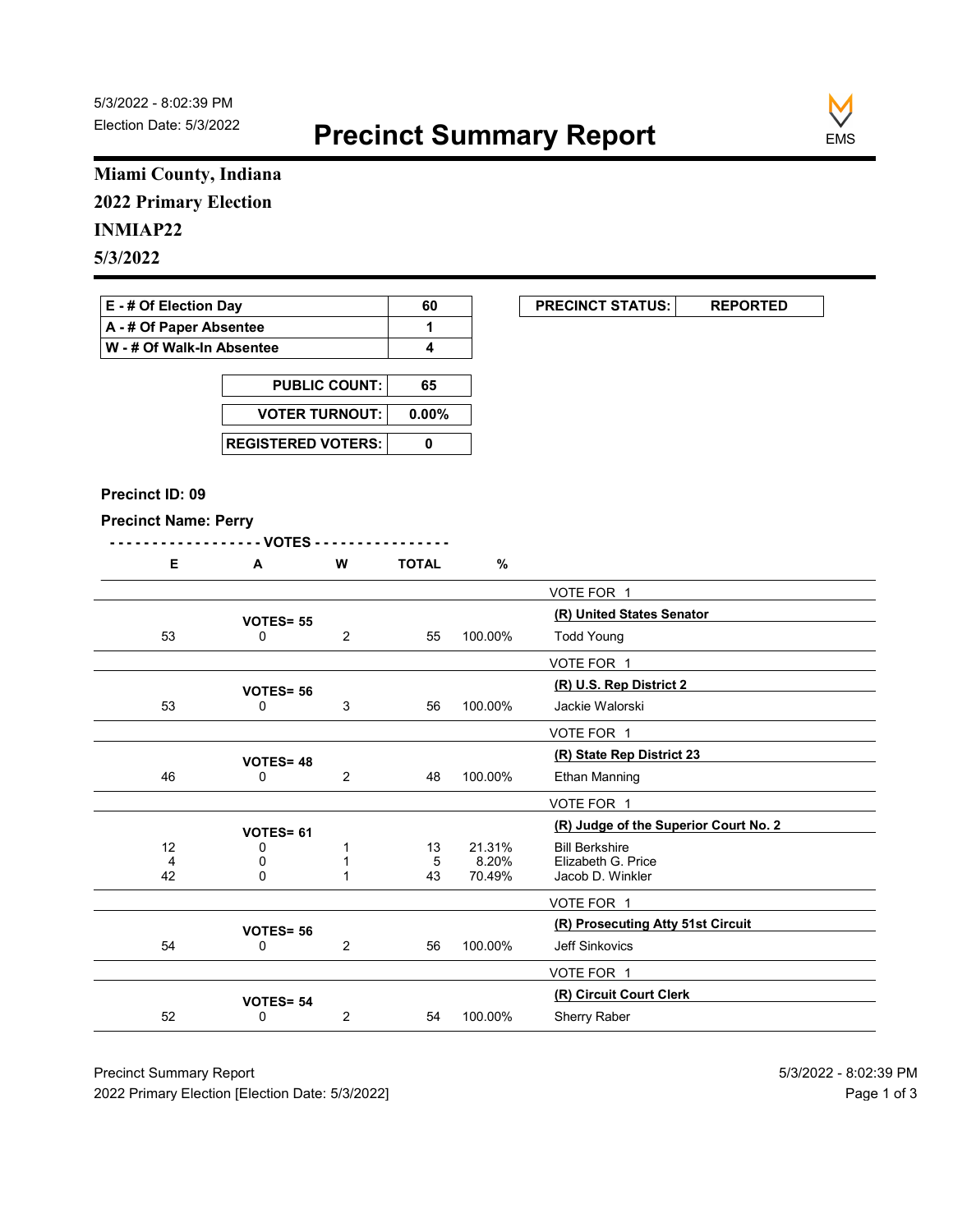| <b>Precinct Name: Perry</b> |                                |                                |              |           |                                                     |  |
|-----------------------------|--------------------------------|--------------------------------|--------------|-----------|-----------------------------------------------------|--|
|                             |                                |                                |              |           |                                                     |  |
| E                           | - VOTES<br>A                   | W                              | <b>TOTAL</b> | $\%$      |                                                     |  |
|                             |                                |                                |              |           | VOTE FOR 1                                          |  |
|                             | VOTES= 58                      |                                |              |           | (R) County Sheriff                                  |  |
| 56                          | 0                              | $\sqrt{2}$                     | 58           | 100.00%   | Timothy S. Hunter                                   |  |
|                             |                                |                                |              |           | VOTE FOR 1<br>(R) County Coroner                    |  |
| 50                          | <b>VOTES= 52</b><br>0          | $\sqrt{2}$                     | 52           | 100.00%   | John D. Boyer                                       |  |
|                             |                                |                                |              |           | VOTE FOR 1                                          |  |
|                             | <b>VOTES= 55</b>               |                                |              |           | (R) County Surveyor                                 |  |
| 53                          | 0                              | $\sqrt{2}$                     | 55           | 100.00%   | Gregg Wilkinson                                     |  |
|                             |                                |                                |              |           | VOTE FOR 1<br>(R) County Assessor                   |  |
| 52                          | <b>VOTES= 54</b><br>0          | 2                              | 54           | 100.00%   | Karen LeMaster                                      |  |
|                             |                                |                                |              |           | VOTE FOR 1                                          |  |
|                             | VOTES= 56                      |                                |              |           | (R) Co Commissioner Dist 3                          |  |
| 54                          | 0                              |                                | 56           | 100.00%   | Keith (Fred) Musselman                              |  |
|                             |                                |                                |              |           | VOTE FOR 1                                          |  |
| 49                          | VOTES= 52<br>$\mathbf 0$       | $\overline{2}$<br>$\mathbf{3}$ | 52           | 100.00%   | (R) Co Council District 4<br><b>Bryan Nutt</b>      |  |
|                             |                                |                                |              |           | VOTE FOR 1                                          |  |
|                             | VOTES=0                        |                                |              |           | (R) Perry Township Trustee                          |  |
| $\mathbf 0$                 | 0                              | $\mathbf 0$                    | 0            | $0.00\%$  | No Candidate Filed                                  |  |
|                             |                                |                                |              |           | VOTE FOR 3                                          |  |
|                             | <b>VOTES=0</b>                 |                                |              |           | (R) Perry Township Board                            |  |
| $\mathbf 0$                 | 0                              | $\mathbf 0$                    | 0            | $0.00\%$  | No Candidate Filed                                  |  |
|                             |                                |                                |              |           | VOTE FOR 1<br>(D) United States Senator             |  |
| $\overline{1}$              | <b>VOTES=3</b><br>$\mathbf{1}$ | $\mathbf{1}$                   | $\mathbf{3}$ | 100.00%   | Thomas M. McDermott, Jr.                            |  |
|                             |                                |                                |              |           | VOTE FOR 1                                          |  |
|                             | <b>VOTES=2</b>                 |                                |              |           | (D) U.S. Rep District 2                             |  |
| $\mathbf 0$                 | $\overline{1}$                 | $\mathbf{1}$                   |              | 2 100.00% | Paul D. Steury                                      |  |
|                             |                                |                                |              |           | VOTE FOR 1                                          |  |
|                             | <b>VOTES=0</b>                 |                                |              |           | (D) State Rep District 23                           |  |
| $\mathbf 0$                 | $\mathsf{O}\xspace$            | $\pmb{0}$                      | 0            | $0.00\%$  | No Candidate Filed                                  |  |
|                             |                                |                                |              |           | VOTE FOR 1<br>(D) Judge of the Superior Court No. 2 |  |
| $\mathbf 0$                 | <b>VOTES=0</b><br>0            | $\mathbf 0$                    | $\mathbf 0$  | $0.00\%$  | No Candidate Filed                                  |  |
|                             |                                |                                |              |           |                                                     |  |
|                             | <b>Precinct Summary Report</b> |                                |              |           |                                                     |  |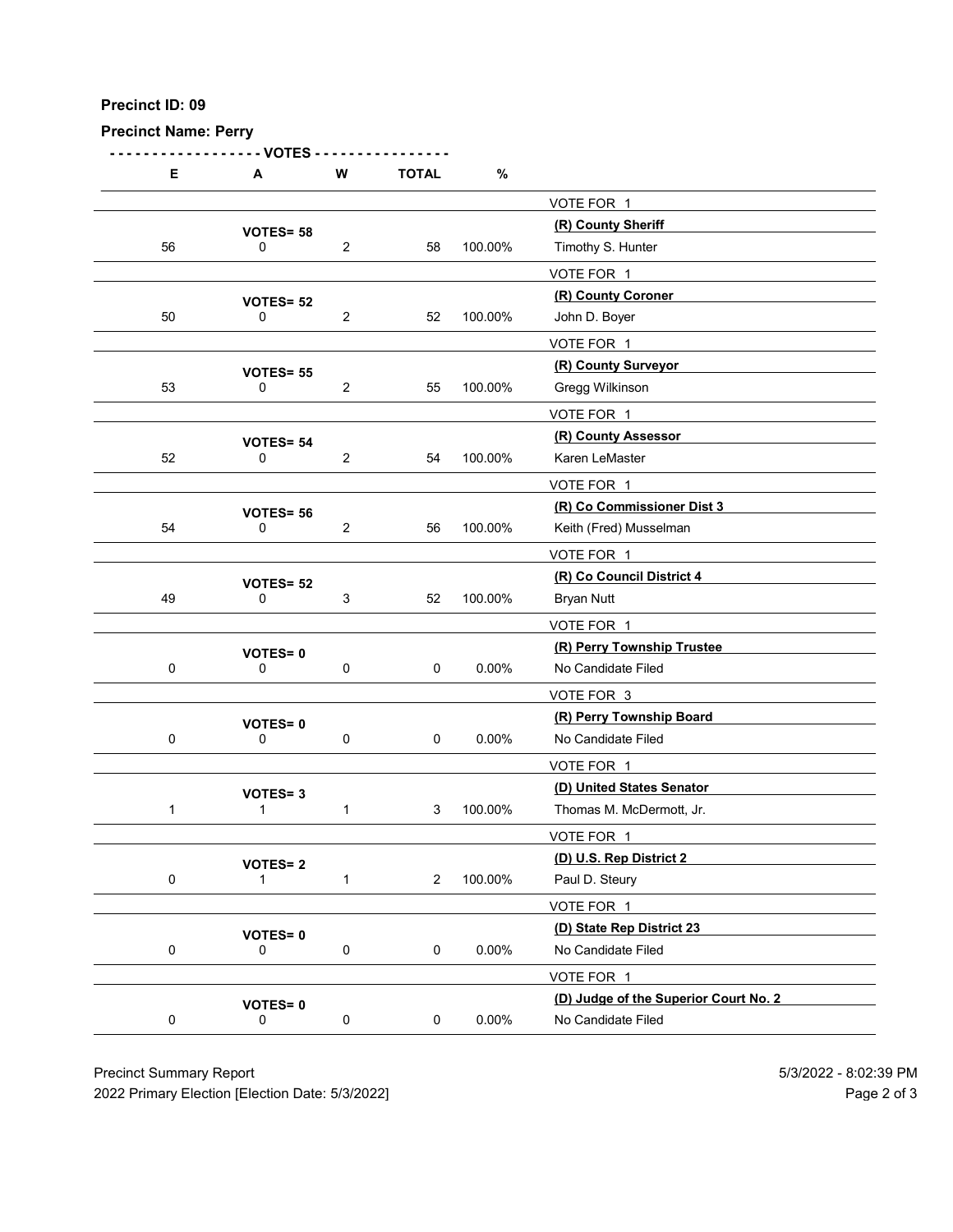Precinct Name: Perry

- - - - - - - - - - - - - - - - - - VOTES - - - - - - - - - - - - - - - - E A W TOTAL % VOTE FOR 1 VOTES= 0<br>
0 0 0 0 0 0 0 0.00% No Candidate Filed<br>
0 0 0.00% No Candidate Filed 0 0 0 0 0 0.00% No Candidate Filed VOTE FOR 1 VOTES= 0<br>
0 0 0 0 0 0.00% No Candidate Filed<br>
0 0 0.00% No Candidate Filed 0 0 0 0 0.00% No Candidate Filed VOTE FOR 1 VOTES= 0<br>
0 0 0 0 0 0 0 0.00% No Candidate Filed 0 0 0 0 0.00% No Candidate Filed VOTE FOR 1 (D) County Coroner VOTES= <sup>0</sup> 0 0 0 0 0.00% No Candidate Filed VOTE FOR 1 (D) County Surveyor VOTES= <sup>0</sup> 0 0 0 0 0 0.00% No Candidate Filed VOTE FOR 1 VOTES= 0<br>
0 0 0 0 0 0 0 0.00% No Candidate Filed 0 0 0 0 0 0.00% No Candidate Filed VOTE FOR 1 VOTES= 0<br>
0 0 0 0 0 0.00% No Candidate Filed<br>
0 0 0.00% No Candidate Filed 0 0 0 0 0 0.00% No Candidate Filed VOTE FOR 1 VOTES= 0<br>
0 0 0 0 0 0.00% No Candidate Filed 0 0 0 0 0.00% No Candidate Filed VOTE FOR 1 VOTES= 0<br>
0 0 0 0 0.00% No Candidate Filed<br>
0 0 0.00% No Candidate Filed 0 0 0 0 0 0.00% No Candidate Filed VOTE FOR 3 VOTES= 0<br>
0 0 0 0 0 0.00% No Candidate Filed<br>
0 0 0.00% No Candidate Filed 0 0 0 0 0 0.00% No Candidate Filed Precinct Summary Report<br>
Precinct Summary Report<br>
Precinct Summary Report<br>
Precinct Summary Report<br>
Precinct Summary Report<br>
Precinct Summary Report<br>
Precinct Summary Report<br>
Precinct Summary Report<br>
Precinct Summary Repor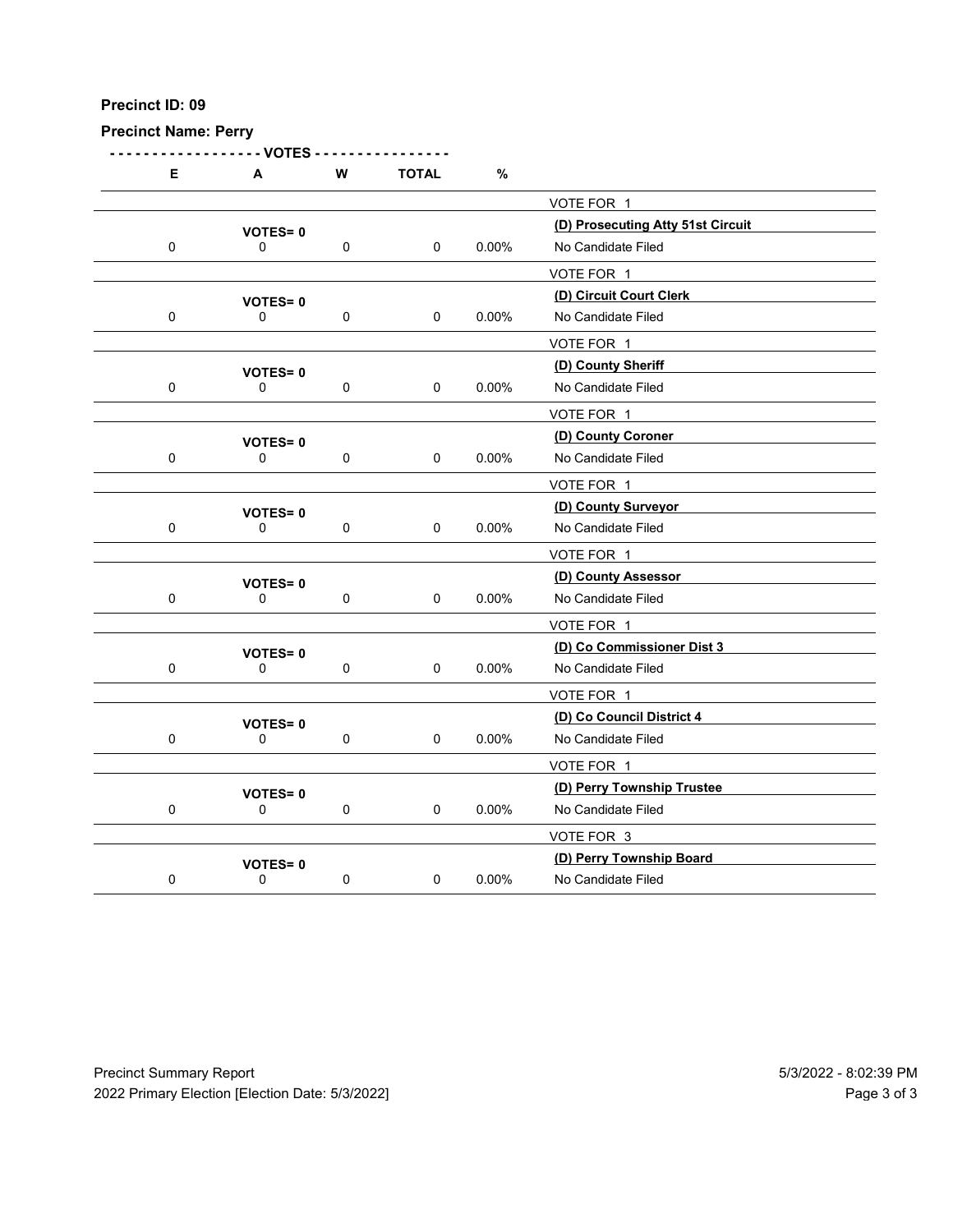

### Miami County, Indiana 2022 Primary Election

### INMIAP22

| E - # Of Election Day       | 119 | <b>PRECINCT STATUS:</b> |  |
|-----------------------------|-----|-------------------------|--|
| A - # Of Paper Absentee     |     |                         |  |
| ∣ W - # Of Walk-In Absentee | 85  |                         |  |

| <b>PUBLIC COUNT:</b> | 208 |
|----------------------|-----|
| VOTER TURNOUT: 0.00% |     |
|                      |     |

#### Precinct ID: 10

```
- - - - - - - - - - - - - - - - - - VOTES - - - - - - - - - - - - - - - -
```

|                               | Miami County, Indiana               |                      |                          |                  |                                             |
|-------------------------------|-------------------------------------|----------------------|--------------------------|------------------|---------------------------------------------|
| <b>2022 Primary Election</b>  |                                     |                      |                          |                  |                                             |
|                               |                                     |                      |                          |                  |                                             |
| <b>INMIAP22</b>               |                                     |                      |                          |                  |                                             |
| 5/3/2022                      |                                     |                      |                          |                  |                                             |
| E - # Of Election Day         |                                     |                      | 119                      |                  | <b>PRECINCT STATUS:</b><br><b>REPORTED</b>  |
| A - # Of Paper Absentee       |                                     |                      | 4                        |                  |                                             |
| W - # Of Walk-In Absentee     |                                     |                      | 85                       |                  |                                             |
|                               |                                     |                      |                          |                  |                                             |
|                               |                                     | <b>PUBLIC COUNT:</b> | 208                      |                  |                                             |
|                               | <b>VOTER TURNOUT:</b>               |                      | 0.00%                    |                  |                                             |
|                               | <b>REGISTERED VOTERS:</b>           |                      | $\mathbf 0$              |                  |                                             |
|                               |                                     |                      |                          |                  |                                             |
| Precinct ID: 10               |                                     |                      |                          |                  |                                             |
| <b>Precinct Name: Peru 02</b> |                                     |                      |                          |                  |                                             |
| Е                             | - - VOTES -<br>$\mathbf{A}$         | W                    | <u>.</u><br><b>TOTAL</b> | $\%$             |                                             |
|                               |                                     |                      |                          |                  | VOTE FOR 1                                  |
|                               |                                     |                      |                          |                  | (R) United States Senator                   |
| 79                            | <b>VOTES= 128</b><br>$\overline{2}$ | 47                   | 128                      | 100.00%          | <b>Todd Young</b>                           |
|                               |                                     |                      |                          |                  | VOTE FOR 1                                  |
|                               | <b>VOTES= 139</b>                   |                      |                          |                  | (R) U.S. Rep District 2                     |
| $90\,$                        | $\overline{2}$                      | 47                   | 139                      | 100.00%          | Jackie Walorski                             |
|                               |                                     |                      |                          |                  | VOTE FOR 1                                  |
|                               | <b>VOTES= 131</b>                   |                      |                          |                  | (R) State Rep District 23                   |
| 82                            | $\overline{2}$                      | 47                   | 131                      | 100.00%          | <b>Ethan Manning</b>                        |
|                               |                                     |                      |                          |                  | VOTE FOR 1                                  |
|                               | <b>VOTES= 173</b>                   |                      |                          |                  | (R) Judge of the Superior Court No. 2       |
| 33                            | 0                                   | 15                   | 48                       | 27.75%<br>22.54% | <b>Bill Berkshire</b><br>Elizabeth G. Price |
| $\frac{22}{47}$               | $\frac{0}{2}$                       | $\frac{17}{37}$      | 39<br>86                 | 49.71%           | Jacob D. Winkler                            |
|                               |                                     |                      |                          |                  | VOTE FOR 1                                  |
|                               | <b>VOTES= 152</b>                   |                      |                          |                  | (R) Prosecuting Atty 51st Circuit           |
| 95                            | $\overline{2}$                      | 55                   | 152                      | 100.00%          | Jeff Sinkovics                              |
|                               |                                     |                      |                          |                  | VOTE FOR 1                                  |
|                               | <b>VOTES= 138</b>                   |                      |                          |                  | (R) Circuit Court Clerk                     |
| 85                            | $\overline{2}$                      | 51                   | 138                      | 100.00%          | Sherry Raber                                |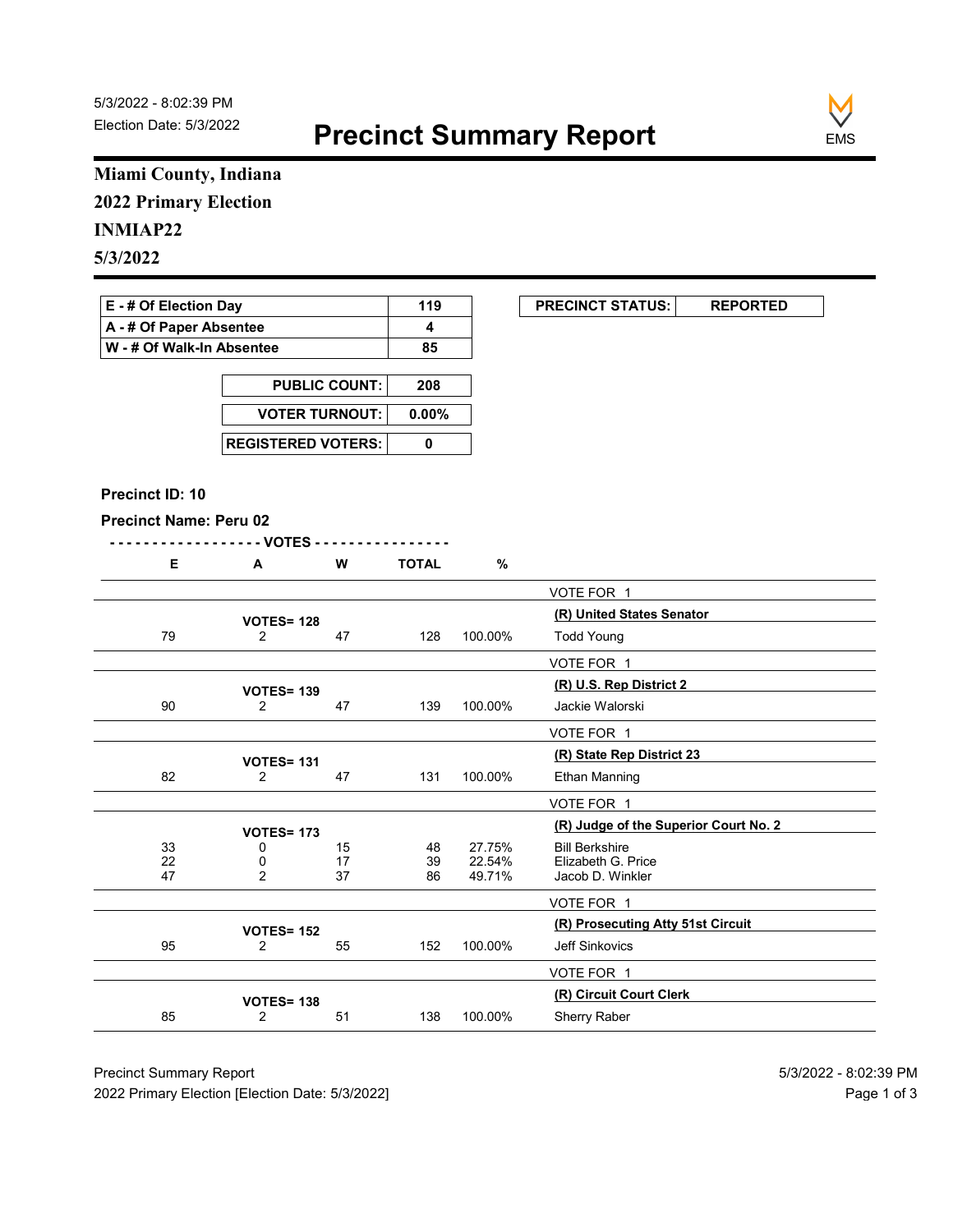| Precinct ID: 10<br><b>Precinct Name: Peru 02</b> |                                              |             |              |          |                                                      |  |
|--------------------------------------------------|----------------------------------------------|-------------|--------------|----------|------------------------------------------------------|--|
| Е                                                | <b>VOTES</b>                                 | ${\bf W}$   | <b>TOTAL</b> | $\%$     |                                                      |  |
|                                                  | A                                            |             |              |          | VOTE FOR 1                                           |  |
|                                                  | <b>VOTES= 151</b>                            |             |              | 100.00%  | (R) County Sheriff                                   |  |
| 94                                               | $\overline{2}$                               | 55          | 151          |          | Timothy S. Hunter<br>VOTE FOR 1                      |  |
|                                                  | <b>VOTES= 139</b>                            |             |              |          | (R) County Coroner                                   |  |
| 88                                               | $\overline{2}$                               | 49          | 139          | 100.00%  | John D. Boyer                                        |  |
|                                                  | <b>VOTES= 139</b>                            |             |              |          | VOTE FOR 1<br>(R) County Surveyor                    |  |
| 88                                               | $\overline{2}$                               | 49          | 139          | 100.00%  | Gregg Wilkinson                                      |  |
|                                                  |                                              |             |              |          | VOTE FOR 1                                           |  |
| 90                                               | <b>VOTES= 140</b><br>$\overline{c}$          | 48          | 140          | 100.00%  | (R) County Assessor<br>Karen LeMaster                |  |
|                                                  |                                              |             |              |          | VOTE FOR 1                                           |  |
| 87                                               | <b>VOTES= 133</b><br>$\overline{2}$          | 44          | 133          | 100.00%  | (R) Co Commissioner Dist 3<br>Keith (Fred) Musselman |  |
|                                                  |                                              |             |              |          | VOTE FOR 1                                           |  |
|                                                  | <b>VOTES= 143</b>                            |             |              |          | (R) Co Council District 3                            |  |
| 92                                               | $\overline{2}$                               | 49          | 143          | 100.00%  | Richard (Dick) Wiles                                 |  |
|                                                  |                                              |             |              |          | VOTE FOR 1<br>(R) Peru Township Trustee              |  |
| 86                                               | <b>VOTES= 127</b><br>$\overline{2}$          | $39\,$      | 127          | 100.00%  | Geraldine Bunker                                     |  |
|                                                  |                                              |             |              |          | VOTE FOR 3                                           |  |
| 65                                               | <b>VOTES= 217</b><br>$\overline{\mathbf{c}}$ | 34          | 101          | 46.54%   | (R) Peru Township Board<br>Kurt Kiefer               |  |
| 71                                               | $\overline{2}$                               | 43          | 116          | 53.46%   | John W. McMillen                                     |  |
|                                                  |                                              |             |              |          | VOTE FOR 1<br>(D) United States Senator              |  |
| 17                                               | VOTES=35<br>$\overline{2}$                   | $16\,$      | 35           | 100.00%  | Thomas M. McDermott, Jr.                             |  |
|                                                  |                                              |             |              |          | VOTE FOR 1                                           |  |
| $13$                                             | VOTES= 31<br>$\overline{2}$                  | $16\,$      | 31           | 100.00%  | (D) U.S. Rep District 2<br>Paul D. Steury            |  |
|                                                  |                                              |             |              |          | VOTE FOR 1                                           |  |
|                                                  | <b>VOTES=0</b>                               |             |              |          | (D) State Rep District 23                            |  |
| $\mathbf 0$                                      | 0                                            | $\mathbf 0$ | $\mathbf 0$  | $0.00\%$ | No Candidate Filed                                   |  |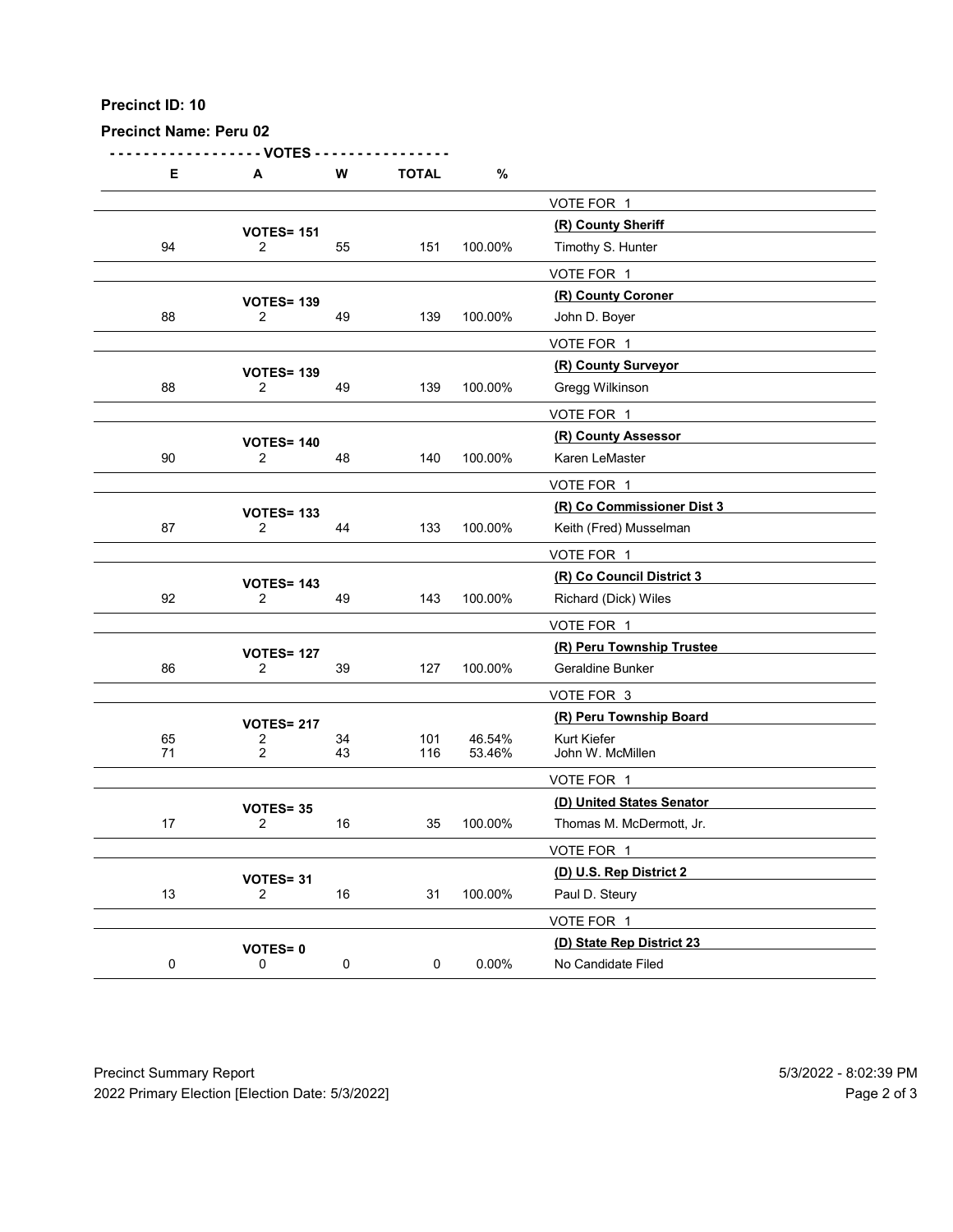| Precinct ID: 10<br><b>Precinct Name: Peru 02</b> |                                                 |             |              |          |                                                             |                                      |
|--------------------------------------------------|-------------------------------------------------|-------------|--------------|----------|-------------------------------------------------------------|--------------------------------------|
| Е                                                | - VOTES<br>A                                    | ${\bf W}$   | <b>TOTAL</b> | $\%$     |                                                             |                                      |
|                                                  |                                                 |             |              |          | VOTE FOR 1                                                  |                                      |
| $\mathbf 0$                                      | <b>VOTES=0</b><br>0                             | $\mathbf 0$ | $\mathbf 0$  | $0.00\%$ | (D) Judge of the Superior Court No. 2<br>No Candidate Filed |                                      |
|                                                  |                                                 |             |              |          | VOTE FOR 1                                                  |                                      |
|                                                  | <b>VOTES=0</b>                                  |             |              |          | (D) Prosecuting Atty 51st Circuit                           |                                      |
| $\mathbf 0$                                      | 0                                               | $\mathbf 0$ | $\mathbf 0$  | 0.00%    | No Candidate Filed                                          |                                      |
|                                                  | <b>VOTES=0</b>                                  |             |              |          | VOTE FOR 1<br>(D) Circuit Court Clerk                       |                                      |
| $\mathbf 0$                                      | 0                                               | $\mathbf 0$ | $\mathbf 0$  | $0.00\%$ | No Candidate Filed                                          |                                      |
|                                                  |                                                 |             |              |          | VOTE FOR 1                                                  |                                      |
| $\mathbf 0$                                      | <b>VOTES=0</b><br>$\mathbf 0$                   | 0           | 0            | 0.00%    | (D) County Sheriff<br>No Candidate Filed                    |                                      |
|                                                  |                                                 |             |              |          | VOTE FOR 1                                                  |                                      |
| $\mathbf 0$                                      | <b>VOTES=0</b><br>0                             | $\mathbf 0$ | $\mathbf 0$  | $0.00\%$ | (D) County Coroner<br>No Candidate Filed                    |                                      |
|                                                  |                                                 |             |              |          | VOTE FOR 1                                                  |                                      |
|                                                  | <b>VOTES=0</b>                                  |             |              |          | (D) County Surveyor                                         |                                      |
| $\mathbf 0$                                      | $\mathbf 0$                                     | $\mathbf 0$ | $\mathbf 0$  | $0.00\%$ | No Candidate Filed                                          |                                      |
|                                                  |                                                 |             |              |          | VOTE FOR 1<br>(D) County Assessor                           |                                      |
| $\mathbf 0$                                      | <b>VOTES=0</b><br>$\mathbf 0$                   | $\mathbf 0$ | $\mathbf 0$  | $0.00\%$ | No Candidate Filed                                          |                                      |
|                                                  |                                                 |             |              |          | VOTE FOR 1                                                  |                                      |
|                                                  | <b>VOTES=0</b>                                  |             |              |          | (D) Co Commissioner Dist 3                                  |                                      |
| $\mathbf 0$                                      | $\mathbf 0$                                     | $\mathbf 0$ | $\mathbf 0$  | $0.00\%$ | No Candidate Filed<br>VOTE FOR 1                            |                                      |
|                                                  | <b>VOTES=0</b>                                  |             |              |          | (D) Co Council District 3                                   |                                      |
| $\mathbf 0$                                      | $\mathbf 0$                                     | $\mathbf 0$ | $\mathbf 0$  | $0.00\%$ | No Candidate Filed                                          |                                      |
|                                                  |                                                 |             |              |          | VOTE FOR 1                                                  |                                      |
| $\mathbf 0$                                      | <b>VOTES=0</b><br>$\mathbf 0$                   | $\mathbf 0$ | $\mathbf 0$  | $0.00\%$ | (D) Peru Township Trustee<br>No Candidate Filed             |                                      |
|                                                  |                                                 |             |              |          | VOTE FOR 3                                                  |                                      |
|                                                  | <b>VOTES=0</b>                                  |             |              |          | (D) Peru Township Board                                     |                                      |
| ${\bf 0}$                                        | $\mathsf 0$                                     | $\pmb{0}$   | $\mathbf 0$  | $0.00\%$ | No Candidate Filed                                          |                                      |
| <b>Precinct Summary Report</b>                   | 2022 Primary Election [Election Date: 5/3/2022] |             |              |          |                                                             | 5/3/2022 - 8:02:39 PM<br>Page 3 of 3 |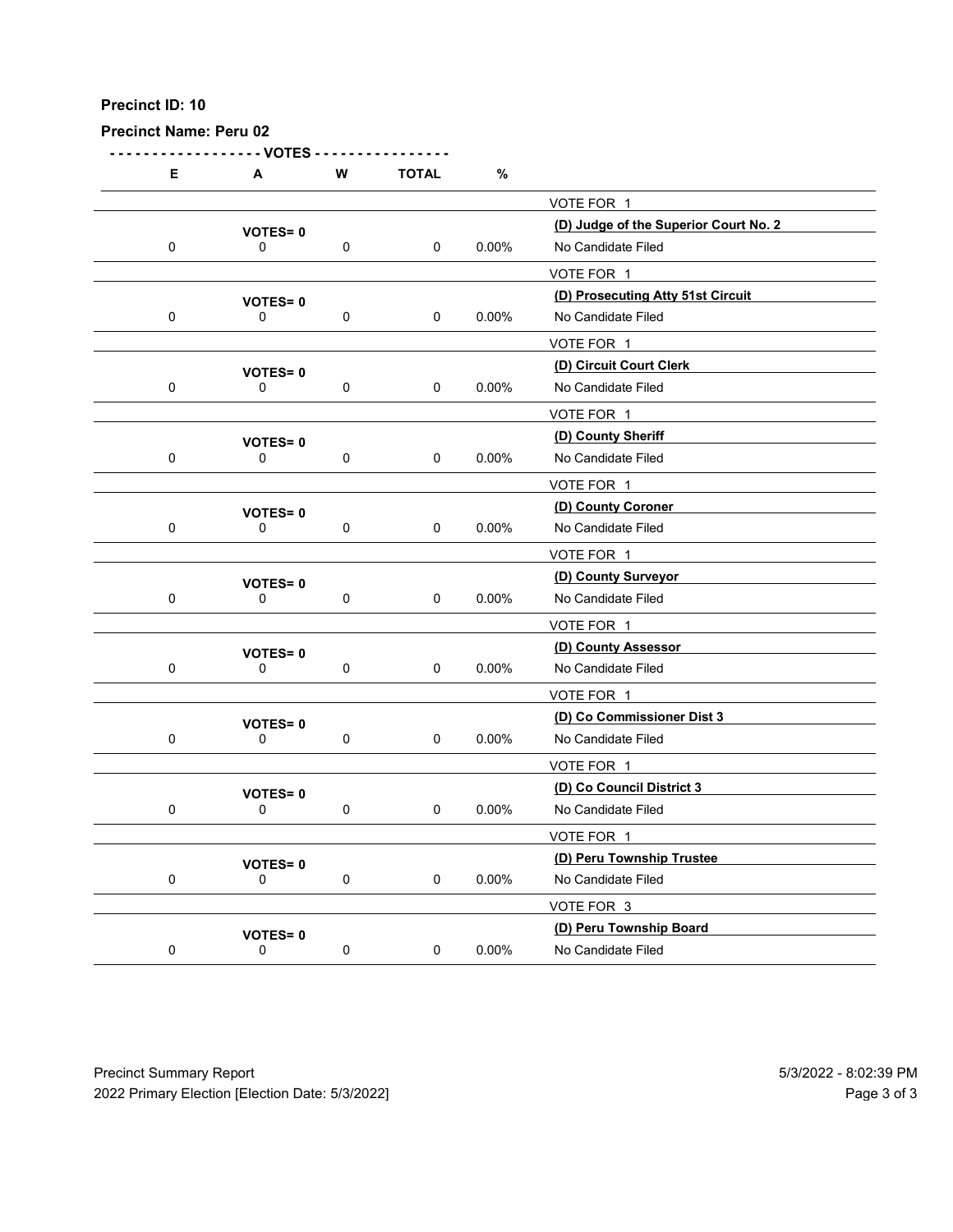

### Miami County, Indiana 2022 Primary Election

### INMIAP22

## 5/3/2022

### E - # Of Election Day 97 PRECINCT STATUS: REPORTED A - # Of Paper Absentee 7 W - # Of Walk-In Absentee | 72

| <b>PUBLIC COUNT:</b> | 176 |
|----------------------|-----|
| VOTER TURNOUT: 0.00% |     |
|                      |     |

#### Precinct ID: 11

#### Precinct Name: Peru 03

|   | w |              |  |
|---|---|--------------|--|
| n |   | <b>TOTAL</b> |  |

| Miami County, Indiana         |                                  |                      |                |                  |                                                     |
|-------------------------------|----------------------------------|----------------------|----------------|------------------|-----------------------------------------------------|
| <b>2022 Primary Election</b>  |                                  |                      |                |                  |                                                     |
| <b>INMIAP22</b>               |                                  |                      |                |                  |                                                     |
| 5/3/2022                      |                                  |                      |                |                  |                                                     |
|                               |                                  |                      |                |                  |                                                     |
| E - # Of Election Day         |                                  |                      | 97             |                  | <b>PRECINCT STATUS:</b><br><b>REPORTED</b>          |
| A - # Of Paper Absentee       |                                  |                      | $\overline{7}$ |                  |                                                     |
| W - # Of Walk-In Absentee     |                                  |                      | 72             |                  |                                                     |
|                               |                                  | <b>PUBLIC COUNT:</b> | 176            |                  |                                                     |
|                               | <b>VOTER TURNOUT:</b>            |                      | $0.00\%$       |                  |                                                     |
|                               | <b>REGISTERED VOTERS:</b>        |                      | 0              |                  |                                                     |
|                               |                                  |                      |                |                  |                                                     |
| Precinct ID: 11               |                                  |                      |                |                  |                                                     |
| <b>Precinct Name: Peru 03</b> |                                  |                      |                |                  |                                                     |
|                               | - VOTES -                        |                      |                |                  |                                                     |
| E                             | A                                | W                    | <b>TOTAL</b>   | $\%$             |                                                     |
|                               |                                  |                      |                |                  | VOTE FOR 1                                          |
|                               | <b>VOTES= 105</b>                |                      |                |                  | (R) United States Senator                           |
| 64                            | 3                                | 38                   | 105            | 100.00%          | <b>Todd Young</b>                                   |
|                               |                                  |                      |                |                  | VOTE FOR 1                                          |
|                               | <b>VOTES= 110</b>                |                      |                |                  | (R) U.S. Rep District 2                             |
| 66                            | $\overline{2}$                   | 42                   | 110            | 100.00%          | Jackie Walorski                                     |
|                               |                                  |                      |                |                  | VOTE FOR 1                                          |
|                               | <b>VOTES= 110</b>                |                      |                |                  | (R) State Rep District 23                           |
| 68                            | 3                                | 39                   | 110            | 100.00%          | Ethan Manning                                       |
|                               |                                  |                      |                |                  | VOTE FOR 1<br>(R) Judge of the Superior Court No. 2 |
| 22                            | <b>VOTES= 146</b><br>-1          | 16                   | 39             | 26.71%           | <b>Bill Berkshire</b>                               |
| $\frac{19}{43}$               | $\overline{1}$<br>$\overline{1}$ | 15<br>28             | 35<br>72       | 23.97%<br>49.32% | Elizabeth G. Price<br>Jacob D. Winkler              |
|                               |                                  |                      |                |                  | VOTE FOR 1                                          |
|                               |                                  |                      |                |                  | (R) Prosecuting Atty 51st Circuit                   |
| 73                            | <b>VOTES= 118</b><br>3           | 42                   | 118            | 100.00%          | Jeff Sinkovics                                      |
|                               |                                  |                      |                |                  | VOTE FOR 1                                          |
|                               | <b>VOTES= 112</b>                |                      |                |                  | (R) Circuit Court Clerk                             |
|                               | $\overline{2}$                   | 42                   | 112            | 100.00%          | Sherry Raber                                        |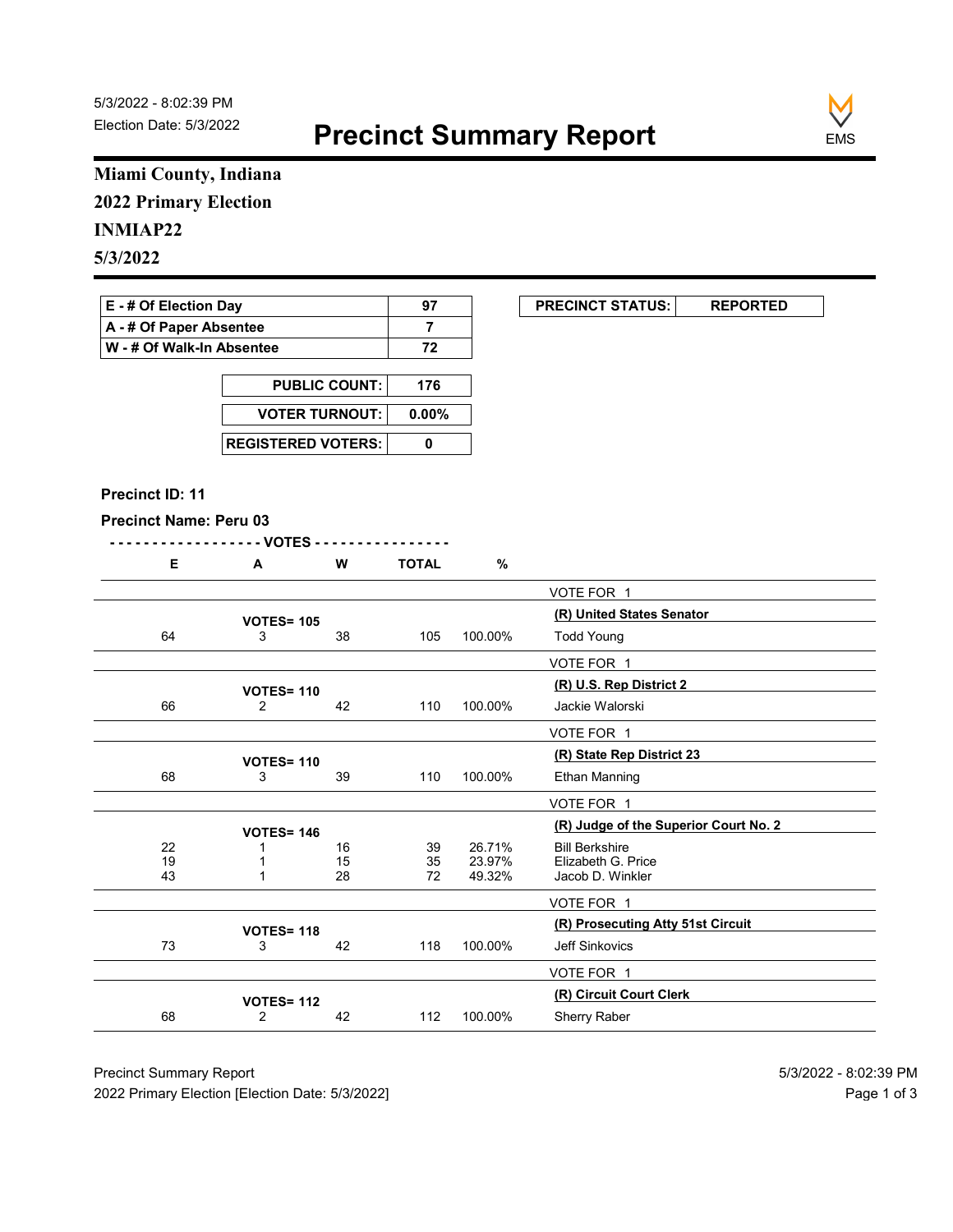| Precinct ID: 11               |                                     |             |              |         |                                                      |  |
|-------------------------------|-------------------------------------|-------------|--------------|---------|------------------------------------------------------|--|
| <b>Precinct Name: Peru 03</b> | - VOTES                             |             |              |         |                                                      |  |
| Е                             | A                                   | W           | <b>TOTAL</b> | $\%$    |                                                      |  |
|                               | <b>VOTES= 123</b>                   |             |              |         | VOTE FOR 1<br>(R) County Sheriff                     |  |
| 76                            | 3                                   | 44          | 123          | 100.00% | Timothy S. Hunter                                    |  |
|                               |                                     |             |              |         | VOTE FOR 1                                           |  |
| $74$                          | <b>VOTES= 118</b><br>$\overline{2}$ | 42          | 118          | 100.00% | (R) County Coroner<br>John D. Boyer                  |  |
|                               |                                     |             |              |         | VOTE FOR 1                                           |  |
| 74                            | <b>VOTES= 120</b>                   | 43          |              | 100.00% | (R) County Surveyor                                  |  |
|                               | 3                                   |             | 120          |         | Gregg Wilkinson<br>VOTE FOR 1                        |  |
|                               | <b>VOTES= 114</b>                   |             |              |         | (R) County Assessor                                  |  |
| 73                            | $\overline{2}$                      | 39          | 114          | 100.00% | Karen LeMaster                                       |  |
|                               |                                     |             |              |         | VOTE FOR 1                                           |  |
| $70\,$                        | <b>VOTES= 111</b><br>$\overline{2}$ | 39          | 111          | 100.00% | (R) Co Commissioner Dist 3<br>Keith (Fred) Musselman |  |
|                               |                                     |             |              |         | VOTE FOR 1                                           |  |
|                               | <b>VOTES= 112</b>                   |             |              |         | (R) Co Council District 3                            |  |
| 67                            | $\overline{2}$                      | 43          | 112          | 100.00% | Richard (Dick) Wiles<br>VOTE FOR 1                   |  |
|                               | <b>VOTES= 107</b>                   |             |              |         | (R) Peru Township Trustee                            |  |
| 65                            | $\overline{2}$                      | 40          | 107          | 100.00% | Geraldine Bunker                                     |  |
|                               |                                     |             |              |         | VOTE FOR 3                                           |  |
| 52                            | <b>VOTES= 190</b><br>3              | ${\bf 28}$  | 83           | 43.68%  | (R) Peru Township Board<br>Kurt Kiefer               |  |
| 63                            | 3                                   | 41          | 107          | 56.32%  | John W. McMillen                                     |  |
|                               |                                     |             |              |         | VOTE FOR 1<br>(D) United States Senator              |  |
| 13                            | <b>VOTES=27</b><br>3                | 11          | 27           | 100.00% | Thomas M. McDermott, Jr.                             |  |
|                               |                                     |             |              |         | VOTE FOR 1                                           |  |
| 13                            | VOTES= 29<br>$\overline{4}$         | $12$        | 29           | 100.00% | (D) U.S. Rep District 2<br>Paul D. Steury            |  |
|                               |                                     |             |              |         | VOTE FOR 1                                           |  |
|                               | <b>VOTES=0</b>                      |             |              |         | (D) State Rep District 23                            |  |
| $\mathbf 0$                   | $\mathbf 0$                         | $\mathbf 0$ | $\mathbf 0$  | 0.00%   | No Candidate Filed                                   |  |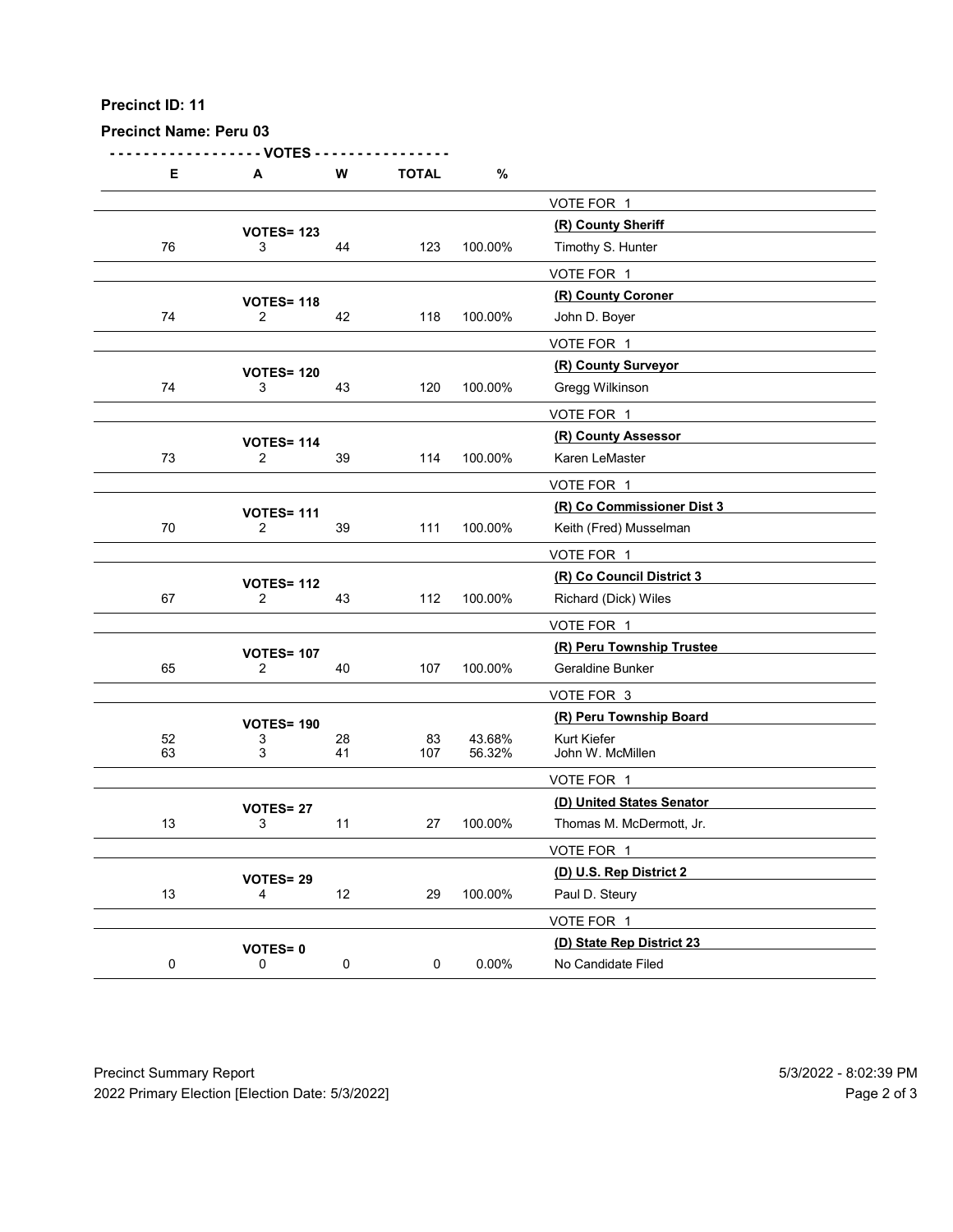| Precinct Name: Peru 03<br>- VOTES<br>${\bf W}$<br><b>TOTAL</b><br>$\%$<br>Е<br>A<br>VOTE FOR 1<br>(D) Judge of the Superior Court No. 2<br><b>VOTES=0</b><br>$0.00\%$<br>No Candidate Filed<br>$\mathbf 0$<br>0<br>$\mathbf 0$<br>$\mathbf 0$<br>VOTE FOR 1<br>(D) Prosecuting Atty 51st Circuit<br><b>VOTES=0</b><br>$\mathbf 0$<br>0<br>$\mathbf 0$<br>$\mathbf 0$<br>0.00%<br>No Candidate Filed<br>VOTE FOR 1<br>(D) Circuit Court Clerk<br><b>VOTES=0</b><br>$\mathbf 0$<br>$\mathbf 0$<br>$0.00\%$<br>No Candidate Filed<br>0<br>$\mathbf 0$<br>VOTE FOR 1<br>(D) County Sheriff<br><b>VOTES=0</b><br>$\mathbf 0$<br>$\mathbf 0$<br>0.00%<br>No Candidate Filed<br>0<br>0<br>VOTE FOR 1<br>(D) County Coroner<br><b>VOTES=0</b><br>$\mathbf 0$<br>No Candidate Filed<br>0<br>$\mathbf 0$<br>$\mathbf 0$<br>$0.00\%$<br>VOTE FOR 1<br>(D) County Surveyor<br><b>VOTES=0</b><br>$\mathbf 0$<br>No Candidate Filed<br>$\mathbf 0$<br>$\mathbf 0$<br>$\mathbf 0$<br>$0.00\%$<br>VOTE FOR 1<br>(D) County Assessor<br><b>VOTES=0</b> |
|---------------------------------------------------------------------------------------------------------------------------------------------------------------------------------------------------------------------------------------------------------------------------------------------------------------------------------------------------------------------------------------------------------------------------------------------------------------------------------------------------------------------------------------------------------------------------------------------------------------------------------------------------------------------------------------------------------------------------------------------------------------------------------------------------------------------------------------------------------------------------------------------------------------------------------------------------------------------------------------------------------------------------------------|
|                                                                                                                                                                                                                                                                                                                                                                                                                                                                                                                                                                                                                                                                                                                                                                                                                                                                                                                                                                                                                                       |
|                                                                                                                                                                                                                                                                                                                                                                                                                                                                                                                                                                                                                                                                                                                                                                                                                                                                                                                                                                                                                                       |
|                                                                                                                                                                                                                                                                                                                                                                                                                                                                                                                                                                                                                                                                                                                                                                                                                                                                                                                                                                                                                                       |
|                                                                                                                                                                                                                                                                                                                                                                                                                                                                                                                                                                                                                                                                                                                                                                                                                                                                                                                                                                                                                                       |
|                                                                                                                                                                                                                                                                                                                                                                                                                                                                                                                                                                                                                                                                                                                                                                                                                                                                                                                                                                                                                                       |
|                                                                                                                                                                                                                                                                                                                                                                                                                                                                                                                                                                                                                                                                                                                                                                                                                                                                                                                                                                                                                                       |
|                                                                                                                                                                                                                                                                                                                                                                                                                                                                                                                                                                                                                                                                                                                                                                                                                                                                                                                                                                                                                                       |
|                                                                                                                                                                                                                                                                                                                                                                                                                                                                                                                                                                                                                                                                                                                                                                                                                                                                                                                                                                                                                                       |
|                                                                                                                                                                                                                                                                                                                                                                                                                                                                                                                                                                                                                                                                                                                                                                                                                                                                                                                                                                                                                                       |
|                                                                                                                                                                                                                                                                                                                                                                                                                                                                                                                                                                                                                                                                                                                                                                                                                                                                                                                                                                                                                                       |
|                                                                                                                                                                                                                                                                                                                                                                                                                                                                                                                                                                                                                                                                                                                                                                                                                                                                                                                                                                                                                                       |
|                                                                                                                                                                                                                                                                                                                                                                                                                                                                                                                                                                                                                                                                                                                                                                                                                                                                                                                                                                                                                                       |
|                                                                                                                                                                                                                                                                                                                                                                                                                                                                                                                                                                                                                                                                                                                                                                                                                                                                                                                                                                                                                                       |
|                                                                                                                                                                                                                                                                                                                                                                                                                                                                                                                                                                                                                                                                                                                                                                                                                                                                                                                                                                                                                                       |
|                                                                                                                                                                                                                                                                                                                                                                                                                                                                                                                                                                                                                                                                                                                                                                                                                                                                                                                                                                                                                                       |
|                                                                                                                                                                                                                                                                                                                                                                                                                                                                                                                                                                                                                                                                                                                                                                                                                                                                                                                                                                                                                                       |
| $\mathbf 0$<br>$\mathbf 0$<br>$0.00\%$<br>No Candidate Filed<br>$\mathbf 0$<br>$\mathbf 0$                                                                                                                                                                                                                                                                                                                                                                                                                                                                                                                                                                                                                                                                                                                                                                                                                                                                                                                                            |
| VOTE FOR 1                                                                                                                                                                                                                                                                                                                                                                                                                                                                                                                                                                                                                                                                                                                                                                                                                                                                                                                                                                                                                            |
| (D) Co Commissioner Dist 3<br><b>VOTES=0</b>                                                                                                                                                                                                                                                                                                                                                                                                                                                                                                                                                                                                                                                                                                                                                                                                                                                                                                                                                                                          |
| $\mathbf 0$<br>$\mathbf 0$<br>$0.00\%$<br>No Candidate Filed<br>$\mathbf 0$<br>$\mathbf 0$<br>VOTE FOR 1                                                                                                                                                                                                                                                                                                                                                                                                                                                                                                                                                                                                                                                                                                                                                                                                                                                                                                                              |
| (D) Co Council District 3<br><b>VOTES=0</b>                                                                                                                                                                                                                                                                                                                                                                                                                                                                                                                                                                                                                                                                                                                                                                                                                                                                                                                                                                                           |
| $\mathbf 0$<br>$\mathbf 0$<br>$0.00\%$<br>No Candidate Filed<br>$\mathbf 0$<br>$\mathbf 0$                                                                                                                                                                                                                                                                                                                                                                                                                                                                                                                                                                                                                                                                                                                                                                                                                                                                                                                                            |
| VOTE FOR 1                                                                                                                                                                                                                                                                                                                                                                                                                                                                                                                                                                                                                                                                                                                                                                                                                                                                                                                                                                                                                            |
| (D) Peru Township Trustee<br><b>VOTES=0</b><br>$0.00\%$<br>No Candidate Filed<br>$\mathbf 0$<br>$\mathbf 0$<br>$\mathbf 0$<br>$\mathbf 0$                                                                                                                                                                                                                                                                                                                                                                                                                                                                                                                                                                                                                                                                                                                                                                                                                                                                                             |
| VOTE FOR 3                                                                                                                                                                                                                                                                                                                                                                                                                                                                                                                                                                                                                                                                                                                                                                                                                                                                                                                                                                                                                            |
| (D) Peru Township Board<br><b>VOTES=0</b>                                                                                                                                                                                                                                                                                                                                                                                                                                                                                                                                                                                                                                                                                                                                                                                                                                                                                                                                                                                             |
| ${\bf 0}$<br>$\mathsf 0$<br>$\pmb{0}$<br>$0.00\%$<br>No Candidate Filed<br>$\mathbf 0$                                                                                                                                                                                                                                                                                                                                                                                                                                                                                                                                                                                                                                                                                                                                                                                                                                                                                                                                                |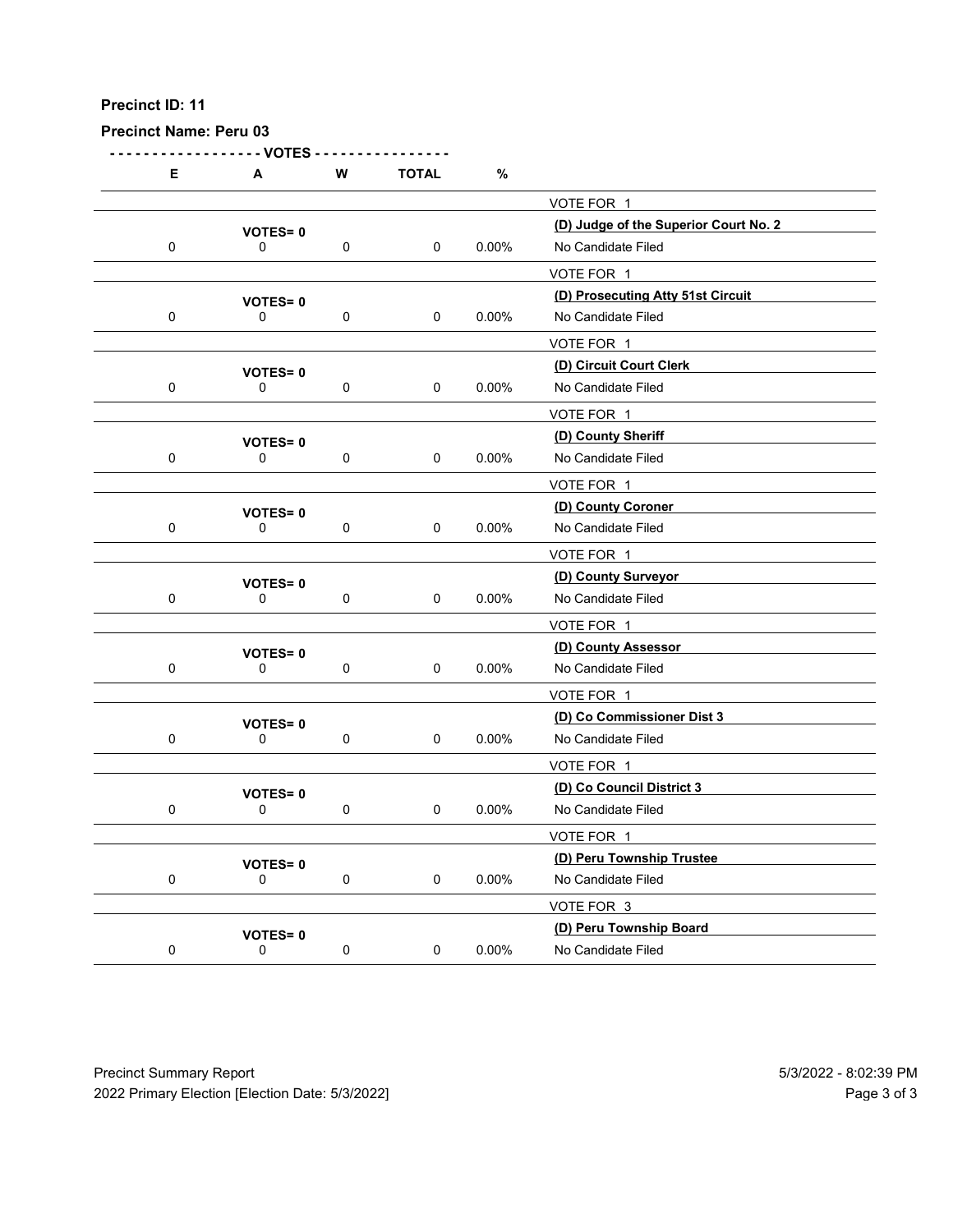

### Miami County, Indiana 2022 Primary Election

### INMIAP22

| E - # Of Election Day       | 64 | <b>PRECINCT STATUS:</b> |  |
|-----------------------------|----|-------------------------|--|
| A - # Of Paper Absentee     |    |                         |  |
| ∣ W - # Of Walk-In Absentee | 52 |                         |  |

| <b>PUBLIC COUNT:</b> | 121 |
|----------------------|-----|
| VOTER TURNOUT: 0.00% |     |
|                      |     |

#### Precinct ID: 12

|  |  |  |  | W | ገTAL |  |
|--|--|--|--|---|------|--|
|--|--|--|--|---|------|--|

|                               | Miami County, Indiana     |                      |                                               |                  |                                             |
|-------------------------------|---------------------------|----------------------|-----------------------------------------------|------------------|---------------------------------------------|
| <b>2022 Primary Election</b>  |                           |                      |                                               |                  |                                             |
| <b>INMIAP22</b>               |                           |                      |                                               |                  |                                             |
| 5/3/2022                      |                           |                      |                                               |                  |                                             |
|                               |                           |                      |                                               |                  |                                             |
| E - # Of Election Day         |                           |                      | 64                                            |                  | <b>PRECINCT STATUS:</b><br><b>REPORTED</b>  |
| A - # Of Paper Absentee       |                           |                      | 5                                             |                  |                                             |
| W - # Of Walk-In Absentee     |                           |                      | 52                                            |                  |                                             |
|                               |                           | <b>PUBLIC COUNT:</b> | 121                                           |                  |                                             |
|                               | <b>VOTER TURNOUT:</b>     |                      | $0.00\%$                                      |                  |                                             |
|                               |                           |                      |                                               |                  |                                             |
|                               | <b>REGISTERED VOTERS:</b> |                      | $\pmb{0}$                                     |                  |                                             |
|                               |                           |                      |                                               |                  |                                             |
| Precinct ID: 12               |                           |                      |                                               |                  |                                             |
| <b>Precinct Name: Peru 05</b> |                           |                      |                                               |                  |                                             |
| E                             | - - VOTES -<br>A          | W                    | .<br><b>TOTAL</b>                             | $\%$             |                                             |
|                               |                           |                      |                                               |                  | VOTE FOR 1                                  |
|                               |                           |                      |                                               |                  | (R) United States Senator                   |
| 40                            | VOTES= 68<br>3            | 25                   | 68                                            | 100.00%          | <b>Todd Young</b>                           |
|                               |                           |                      |                                               |                  | VOTE FOR 1                                  |
|                               | <b>VOTES=70</b>           |                      |                                               |                  | (R) U.S. Rep District 2                     |
| 44                            | 3                         | 23                   | 70                                            | 100.00%          | Jackie Walorski                             |
|                               |                           |                      |                                               |                  | VOTE FOR 1                                  |
|                               | <b>VOTES=70</b>           |                      |                                               |                  | (R) State Rep District 23                   |
| 43                            | $\overline{2}$            | 25                   | 70                                            | 100.00%          | Ethan Manning                               |
|                               |                           |                      |                                               |                  | VOTE FOR 1                                  |
|                               | VOTES=99                  |                      |                                               |                  | (R) Judge of the Superior Court No. 2       |
| 29<br>12                      | -1<br>0                   | 17<br>8              | 47<br>$\begin{array}{c} 20 \\ 32 \end{array}$ | 47.47%<br>20.20% | <b>Bill Berkshire</b><br>Elizabeth G. Price |
| 16                            | $\overline{1}$            | 15                   |                                               | 32.32%           | Jacob D. Winkler                            |
|                               |                           |                      |                                               |                  | VOTE FOR 1                                  |
|                               | VOTES=87                  |                      |                                               |                  | (R) Prosecuting Atty 51st Circuit           |
| 50                            | 3                         | 34                   | 87                                            | 100.00%          | Jeff Sinkovics                              |
|                               |                           |                      |                                               |                  | VOTE FOR 1                                  |
|                               | <b>VOTES=80</b>           | 28                   | 80                                            | 100.00%          | (R) Circuit Court Clerk<br>Sherry Raber     |
| 49                            | 3                         |                      |                                               |                  |                                             |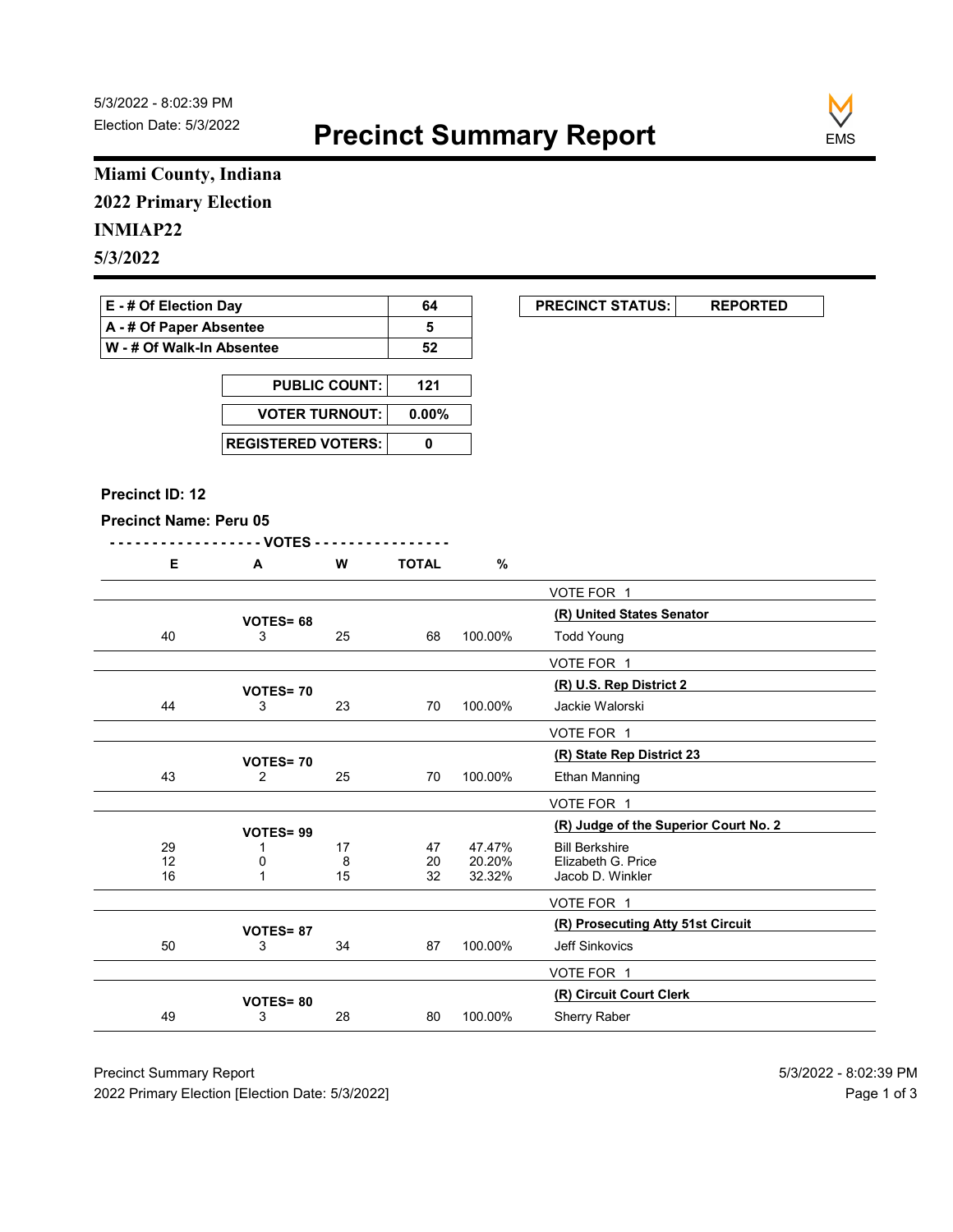| Precinct ID: 12               |                                   |             |              |          |                                                      |  |
|-------------------------------|-----------------------------------|-------------|--------------|----------|------------------------------------------------------|--|
| <b>Precinct Name: Peru 05</b> |                                   |             |              |          |                                                      |  |
| E                             | - VOTES<br>A                      | W           | <b>TOTAL</b> | $\%$     |                                                      |  |
|                               |                                   |             |              |          | VOTE FOR 1                                           |  |
| 53                            | VOTES=87<br>$\overline{2}$        | 32          | 87           | 100.00%  | (R) County Sheriff<br>Timothy S. Hunter              |  |
|                               |                                   |             |              |          | VOTE FOR 1                                           |  |
|                               | VOTES=78                          |             |              |          | (R) County Coroner                                   |  |
| $47\,$                        | 3                                 | 28          | 78           | 100.00%  | John D. Boyer<br>VOTE FOR 1                          |  |
|                               | VOTES=81                          |             |              |          | (R) County Surveyor                                  |  |
| 48                            | 3                                 | $30\,$      | 81           | 100.00%  | Gregg Wilkinson                                      |  |
|                               |                                   |             |              |          | VOTE FOR 1<br>(R) County Assessor                    |  |
| $47\,$                        | <b>VOTES=78</b><br>$\overline{c}$ | 29          | 78           | 100.00%  | Karen LeMaster                                       |  |
|                               |                                   |             |              |          | VOTE FOR 1                                           |  |
| 47                            | VOTES=79<br>3                     | 29          | 79           | 100.00%  | (R) Co Commissioner Dist 3<br>Keith (Fred) Musselman |  |
|                               |                                   |             |              |          | VOTE FOR 1                                           |  |
|                               | VOTES=77                          |             |              |          | (R) Co Council District 4                            |  |
| 43                            | $\mathbf{3}$                      | 31          | 77           | 100.00%  | <b>Bryan Nutt</b>                                    |  |
|                               |                                   |             |              |          | VOTE FOR 1<br>(R) Peru Township Trustee              |  |
| 42                            | <b>VOTES=74</b><br>$\mathbf{2}$   | 30          | 74           | 100.00%  | Geraldine Bunker                                     |  |
|                               |                                   |             |              |          | VOTE FOR 3                                           |  |
| $39\,$                        | <b>VOTES= 131</b><br>-1           | 21          | 61           | 46.56%   | (R) Peru Township Board<br>Kurt Kiefer               |  |
| 41                            | 3                                 | 26          | 70           | 53.44%   | John W. McMillen                                     |  |
|                               |                                   |             |              |          | VOTE FOR 1<br>(D) United States Senator              |  |
| $\overline{7}$                | VOTES=19<br>$\overline{2}$        | $10$        | 19           | 100.00%  | Thomas M. McDermott, Jr.                             |  |
|                               |                                   |             |              |          | VOTE FOR 1                                           |  |
| $\sqrt{5}$                    | <b>VOTES=17</b><br>$\mathbf{2}$   | $10$        | 17           | 100.00%  | (D) U.S. Rep District 2<br>Paul D. Steury            |  |
|                               |                                   |             |              |          | VOTE FOR 1                                           |  |
|                               | VOTES=0                           |             |              |          | (D) State Rep District 23                            |  |
| $\mathbf 0$                   | 0                                 | $\mathbf 0$ | 0            | $0.00\%$ | No Candidate Filed                                   |  |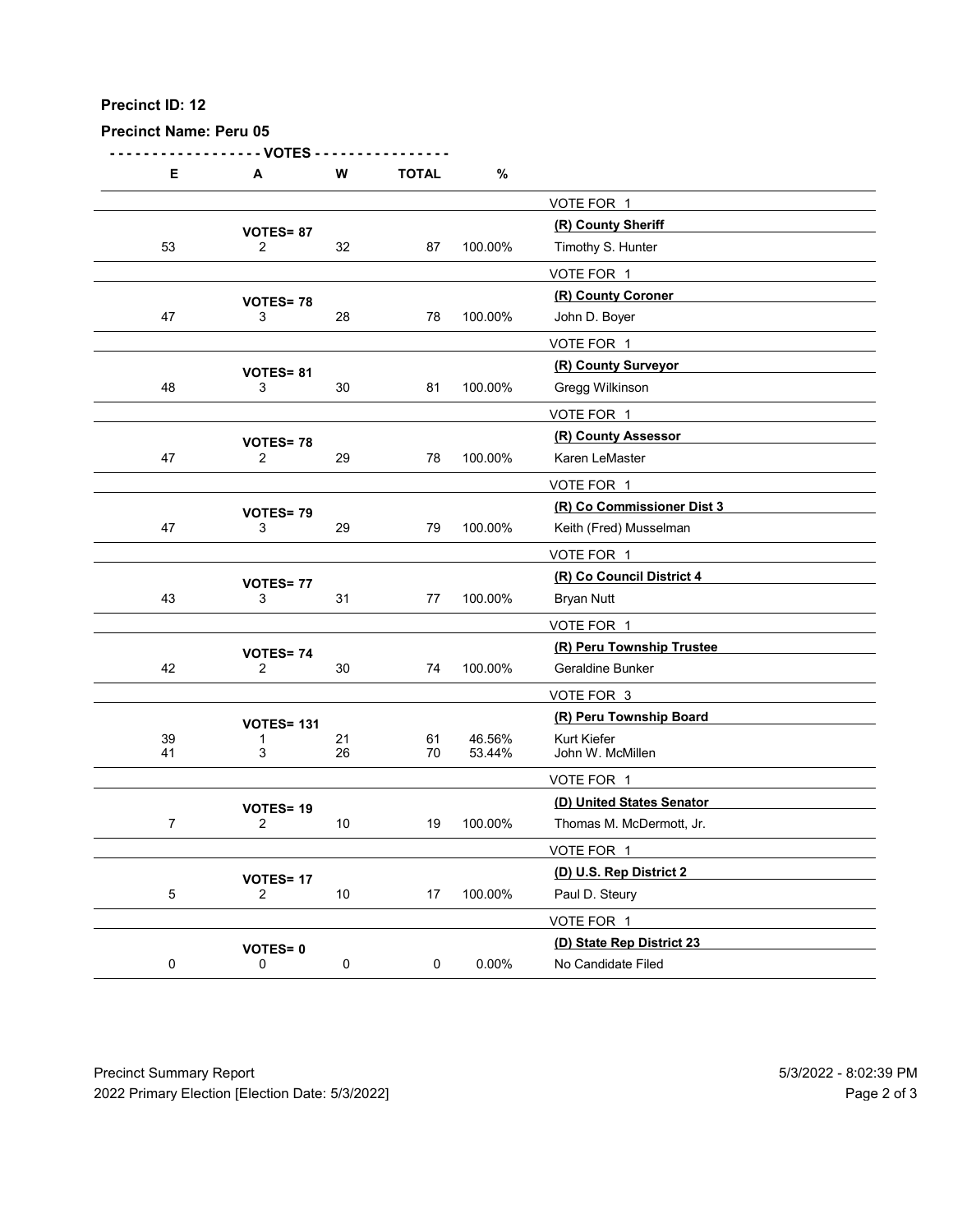|             | <b>Precinct Name: Peru 05</b>  |             |              |          |                                                             |  |
|-------------|--------------------------------|-------------|--------------|----------|-------------------------------------------------------------|--|
| Е           | - VOTES<br>A                   | ${\bf W}$   | <b>TOTAL</b> | $\%$     |                                                             |  |
|             |                                |             |              |          | VOTE FOR 1                                                  |  |
| $\mathbf 0$ | <b>VOTES=0</b><br>0            | $\mathbf 0$ | $\mathbf 0$  | $0.00\%$ | (D) Judge of the Superior Court No. 2<br>No Candidate Filed |  |
|             |                                |             |              |          | VOTE FOR 1                                                  |  |
|             | <b>VOTES=0</b>                 |             |              |          | (D) Prosecuting Atty 51st Circuit                           |  |
| $\mathbf 0$ | 0                              | $\mathbf 0$ | $\mathbf 0$  | 0.00%    | No Candidate Filed<br>VOTE FOR 1                            |  |
|             | <b>VOTES=0</b>                 |             |              |          | (D) Circuit Court Clerk                                     |  |
| $\mathbf 0$ | 0                              | $\mathbf 0$ | $\mathbf 0$  | $0.00\%$ | No Candidate Filed                                          |  |
|             |                                |             |              |          | VOTE FOR 1<br>(D) County Sheriff                            |  |
| $\mathbf 0$ | <b>VOTES=0</b><br>$\mathbf 0$  | 0           | 0            | 0.00%    | No Candidate Filed                                          |  |
|             |                                |             |              |          | VOTE FOR 1                                                  |  |
| $\mathbf 0$ | <b>VOTES=0</b><br>0            | $\mathbf 0$ | $\mathbf 0$  | $0.00\%$ | (D) County Coroner<br>No Candidate Filed                    |  |
|             |                                |             |              |          | VOTE FOR 1                                                  |  |
|             | <b>VOTES=0</b>                 |             |              |          | (D) County Surveyor                                         |  |
| $\mathbf 0$ | $\mathbf 0$                    | $\mathbf 0$ | $\mathbf 0$  | $0.00\%$ | No Candidate Filed                                          |  |
|             | <b>VOTES=0</b>                 |             |              |          | VOTE FOR 1<br>(D) County Assessor                           |  |
| $\mathbf 0$ | $\mathsf{O}$                   | $\mathbf 0$ | $\mathbf 0$  | $0.00\%$ | No Candidate Filed                                          |  |
|             |                                |             |              |          | VOTE FOR 1                                                  |  |
| $\mathbf 0$ | <b>VOTES=0</b><br>$\mathsf{O}$ | $\mathbf 0$ | $\mathbf 0$  | $0.00\%$ | (D) Co Commissioner Dist 3<br>No Candidate Filed            |  |
|             |                                |             |              |          | VOTE FOR 1                                                  |  |
|             | <b>VOTES=0</b>                 |             |              |          | (D) Co Council District 4                                   |  |
| $\mathbf 0$ | $\mathsf{O}$                   | $\mathbf 0$ | $\mathbf 0$  | $0.00\%$ | No Candidate Filed<br>VOTE FOR 1                            |  |
|             | <b>VOTES=0</b>                 |             |              |          | (D) Peru Township Trustee                                   |  |
| $\mathbf 0$ | $\mathsf{O}$                   | $\mathbf 0$ | $\mathbf 0$  | $0.00\%$ | No Candidate Filed                                          |  |
|             |                                |             |              |          | VOTE FOR 3<br>(D) Peru Township Board                       |  |
| $\mathbf 0$ | <b>VOTES=0</b><br>$\mathsf 0$  | $\pmb{0}$   | $\mathbf 0$  | $0.00\%$ | No Candidate Filed                                          |  |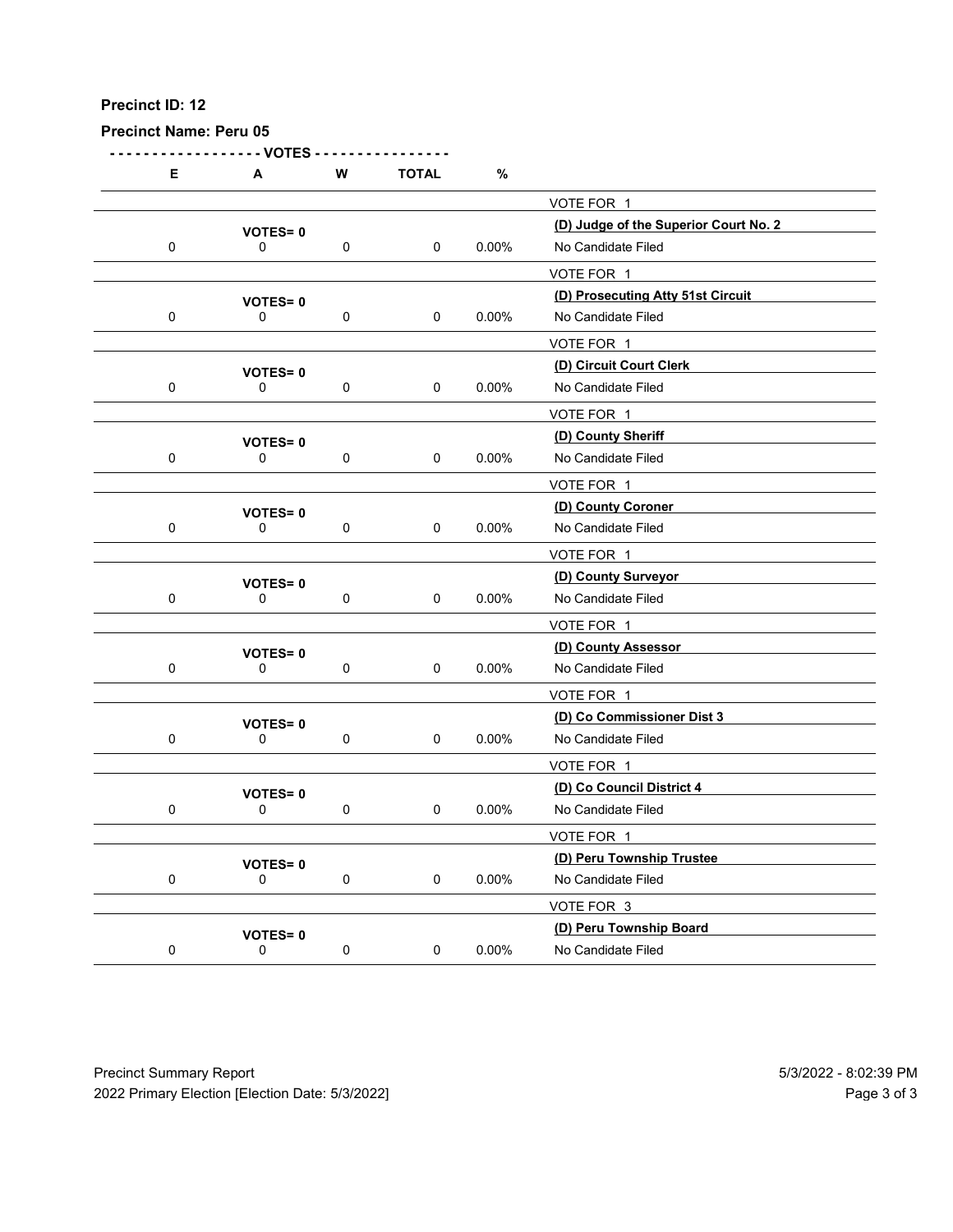

# Miami County, Indiana 2022 Primary Election

### INMIAP22

| E - # Of Election Day       | 16 | <b>PRECINCT STATUS:</b> |  |
|-----------------------------|----|-------------------------|--|
| A - # Of Paper Absentee     |    |                         |  |
| ∣ W - # Of Walk-In Absentee | 37 |                         |  |

| <b>PUBLIC COUNT:</b>        | 54 |
|-----------------------------|----|
| VOTER TURNOUT: 0.00%        |    |
| <b>REGISTERED VOTERS: I</b> |    |

#### Precinct ID: 13

```
- - - - - - - - - - - - - - - - - - VOTES - - - - - - - - - - - - - - - -
```

|  | W | <b>TOTAL</b><br>O. |
|--|---|--------------------|
|  |   |                    |

|                               | Miami County, Indiana     |         |              |                  |                                             |
|-------------------------------|---------------------------|---------|--------------|------------------|---------------------------------------------|
| <b>2022 Primary Election</b>  |                           |         |              |                  |                                             |
| <b>INMIAP22</b>               |                           |         |              |                  |                                             |
| 5/3/2022                      |                           |         |              |                  |                                             |
|                               |                           |         |              |                  |                                             |
| E - # Of Election Day         |                           |         | 16           |                  | <b>PRECINCT STATUS:</b><br><b>REPORTED</b>  |
| A - # Of Paper Absentee       |                           |         | $\mathbf{1}$ |                  |                                             |
| W - # Of Walk-In Absentee     |                           |         | 37           |                  |                                             |
|                               | <b>PUBLIC COUNT:</b>      |         | 54           |                  |                                             |
|                               | <b>VOTER TURNOUT:</b>     |         | $0.00\%$     |                  |                                             |
|                               |                           |         |              |                  |                                             |
|                               | <b>REGISTERED VOTERS:</b> |         | $\pmb{0}$    |                  |                                             |
|                               |                           |         |              |                  |                                             |
| Precinct ID: 13               |                           |         |              |                  |                                             |
| <b>Precinct Name: Peru 06</b> |                           |         |              |                  |                                             |
| E                             | - VOTES -<br>A            | W       | <b>TOTAL</b> | $\%$             |                                             |
|                               |                           |         |              |                  | VOTE FOR 1                                  |
|                               |                           |         |              |                  | (R) United States Senator                   |
| 11                            | VOTES=32<br>0             | 21      | 32           | 100.00%          | <b>Todd Young</b>                           |
|                               |                           |         |              |                  | VOTE FOR 1                                  |
|                               | <b>VOTES=35</b>           |         |              |                  | (R) U.S. Rep District 2                     |
| 11                            | $\overline{1}$            | 23      | 35           | 100.00%          | Jackie Walorski                             |
|                               |                           |         |              |                  | VOTE FOR 1                                  |
|                               | VOTES=33                  |         |              |                  | (R) State Rep District 23                   |
| 13                            | $\overline{1}$            | 19      | 33           | 100.00%          | Ethan Manning                               |
|                               |                           |         |              |                  | VOTE FOR 1                                  |
|                               | <b>VOTES= 46</b>          |         |              |                  | (R) Judge of the Superior Court No. 2       |
| 3<br>4                        | 0<br>0                    | 13<br>4 | 16<br>8      | 34.78%<br>17.39% | <b>Bill Berkshire</b><br>Elizabeth G. Price |
| 9                             | $\overline{1}$            | 12      | $22\,$       | 47.83%           | Jacob D. Winkler                            |
|                               |                           |         |              |                  | VOTE FOR 1                                  |
|                               | VOTES= 37                 |         |              |                  | (R) Prosecuting Atty 51st Circuit           |
| 13                            | 0                         | 24      | 37           | 100.00%          | Jeff Sinkovics                              |
|                               |                           |         |              |                  | VOTE FOR 1                                  |
|                               | VOTES=33                  |         | 33           | 100.00%          | (R) Circuit Court Clerk<br>Sherry Raber     |
| 12                            | 0                         | 21      |              |                  |                                             |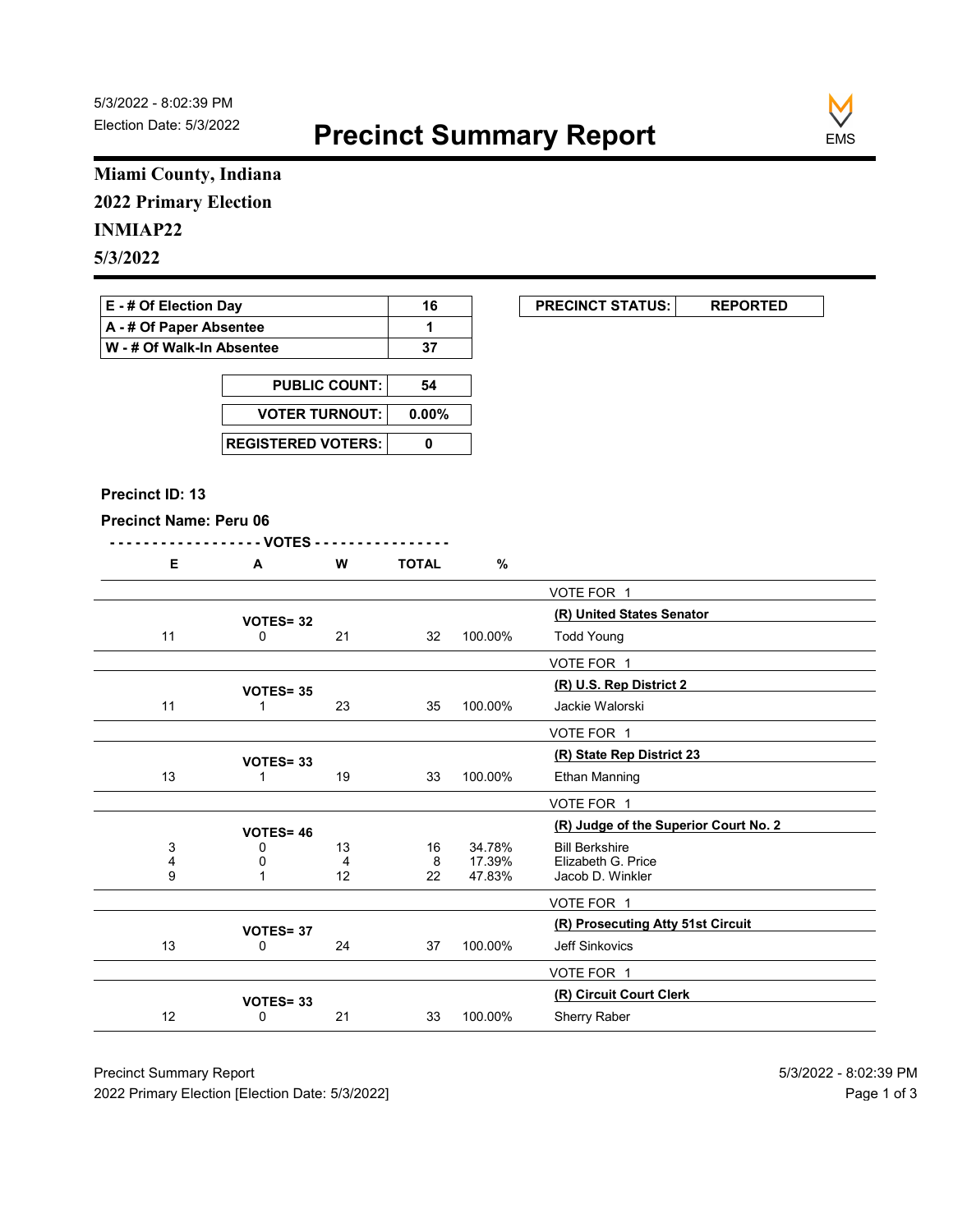| Precinct ID: 13               |                          |                |                |          |                                                   |  |
|-------------------------------|--------------------------|----------------|----------------|----------|---------------------------------------------------|--|
|                               |                          |                |                |          |                                                   |  |
|                               |                          |                |                |          |                                                   |  |
|                               |                          |                |                |          |                                                   |  |
|                               |                          |                |                |          |                                                   |  |
|                               |                          |                |                |          |                                                   |  |
| <b>Precinct Name: Peru 06</b> |                          |                |                |          |                                                   |  |
| E                             | - VOTES<br>A             | ${\bf W}$      | <b>TOTAL</b>   | $\%$     |                                                   |  |
|                               |                          |                |                |          | VOTE FOR 1                                        |  |
|                               | VOTES=35                 |                |                |          | (R) County Sheriff                                |  |
| 12                            | $\mathbf 1$              | 22             | 35             | 100.00%  | Timothy S. Hunter                                 |  |
|                               |                          |                |                |          | VOTE FOR 1<br>(R) County Coroner                  |  |
| 12                            | <b>VOTES= 32</b><br>0    | 20             | 32             | 100.00%  | John D. Boyer                                     |  |
|                               |                          |                |                |          | VOTE FOR 1                                        |  |
| 12                            | VOTES= 31<br>0           | 19             | 31             | 100.00%  | (R) County Surveyor<br>Gregg Wilkinson            |  |
|                               |                          |                |                |          | VOTE FOR 1                                        |  |
|                               | <b>VOTES= 28</b>         |                |                |          | (R) County Assessor                               |  |
| 11                            | 0                        | 17             | 28             | 100.00%  | Karen LeMaster                                    |  |
|                               |                          |                |                |          | VOTE FOR 1<br>(R) Co Commissioner Dist 3          |  |
| 11                            | VOTES=33<br>$\mathbf 0$  | 22             | 33             | 100.00%  | Keith (Fred) Musselman                            |  |
|                               |                          |                |                |          | VOTE FOR 1                                        |  |
| 11                            | VOTES= 32<br>$\mathbf 0$ | 21             | 32             | 100.00%  | (R) Co Council District 3<br>Richard (Dick) Wiles |  |
|                               |                          |                |                |          | VOTE FOR 1                                        |  |
|                               | <b>VOTES= 27</b>         |                |                |          | (R) Peru Township Trustee                         |  |
| 9                             | 0                        | 18             | 27             | 100.00%  | Geraldine Bunker                                  |  |
|                               |                          |                |                |          | VOTE FOR 3<br>(R) Peru Township Board             |  |
| 6                             | VOTES= 49<br>0           | 11             | 17             | 34.69%   | Kurt Kiefer                                       |  |
| 10                            | $\mathbf 0$              | 22             | 32             | 65.31%   | John W. McMillen                                  |  |
|                               |                          |                |                |          | VOTE FOR 1<br>(D) United States Senator           |  |
| $\mathbf 0$                   | <b>VOTES=7</b><br>0      | $\overline{7}$ | 7 <sup>7</sup> | 100.00%  | Thomas M. McDermott, Jr.                          |  |
|                               |                          |                |                |          | VOTE FOR 1                                        |  |
| $\mathbf 0$                   | <b>VOTES=5</b><br>0      | $\,$ 5 $\,$    | 5 <sub>1</sub> | 100.00%  | (D) U.S. Rep District 2<br>Paul D. Steury         |  |
|                               |                          |                |                |          | VOTE FOR 1                                        |  |
|                               | <b>VOTES=0</b>           |                |                |          | (D) State Rep District 23                         |  |
| $\mathbf 0$                   | 0                        | $\mathbf 0$    | 0              | $0.00\%$ | No Candidate Filed                                |  |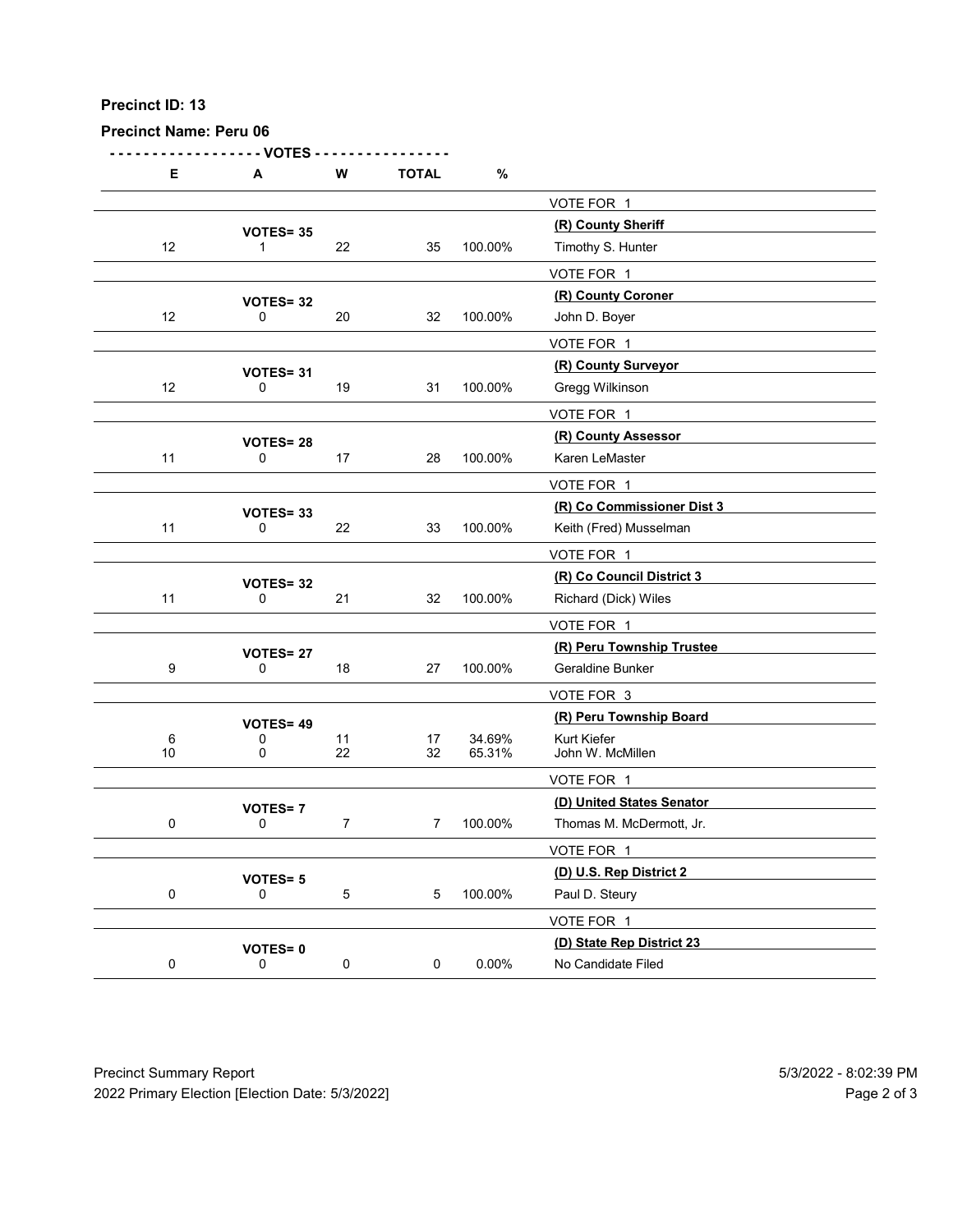Precinct Name: Peru 06

- - - - - - - - - - - - - - - - - - VOTES - - - - - - - - - - - - - - - - E A W TOTAL % VOTE FOR 1 (D) Judge of the Superior Court No. 2 VOTES= <sup>0</sup> 0 0 0 0 0.00% No Candidate Filed VOTE FOR 1 (D) Prosecuting Atty 51st Circuit VOTES= <sup>0</sup> 0 0 0 0 0.00% No Candidate Filed VOTE FOR 1 VOTES= 0<br>
0 0 0 0 0 0.00% No Candidate Filed<br>
0 0 0.00% No Candidate Filed 0 0 0 0 0.00% No Candidate Filed VOTE FOR 1 (D) County Sheriff VOTES= <sup>0</sup> 0 0 0 0 0 0.00% No Candidate Filed VOTE FOR 1 (D) County Coroner VOTES= <sup>0</sup> 0 0 0 0 0 0.00% No Candidate Filed VOTE FOR 1 VOTES= 0<br>
0 0 0 0 0 0 0.00% No Candidate Filed 0 0 0 0 0 0.00% No Candidate Filed VOTE FOR 1 (D) County Assessor VOTES= <sup>0</sup> 0 0 0 0 0 0.00% No Candidate Filed VOTE FOR 1 (D) Co Commissioner Dist 3 VOTES= <sup>0</sup> 0 0 0 0 0 0.00% No Candidate Filed VOTE FOR 1 VOTES= 0<br>
0 0 0 0 0 0.00% No Candidate Filed<br>
0 0 0.00% No Candidate Filed 0 0 0 0 0 0.00% No Candidate Filed VOTE FOR 1 (D) Peru Township Trustee VOTES= <sup>0</sup> 0 0 0 0 0 0.00% No Candidate Filed VOTE FOR 3 (D) Peru Township Board VOTES= <sup>0</sup> 0 0 0 0 0.00% No Candidate Filed Precinct Summary Report<br>
Precinct Summary Report<br>
Precinct Summary Report<br>
Precinct Summary Report<br>
Precinct Summary Report<br>
Precinct Summary Report<br>
Precinct Summary Report<br>
Precinct Summary Report<br>
Precinct Summary Rep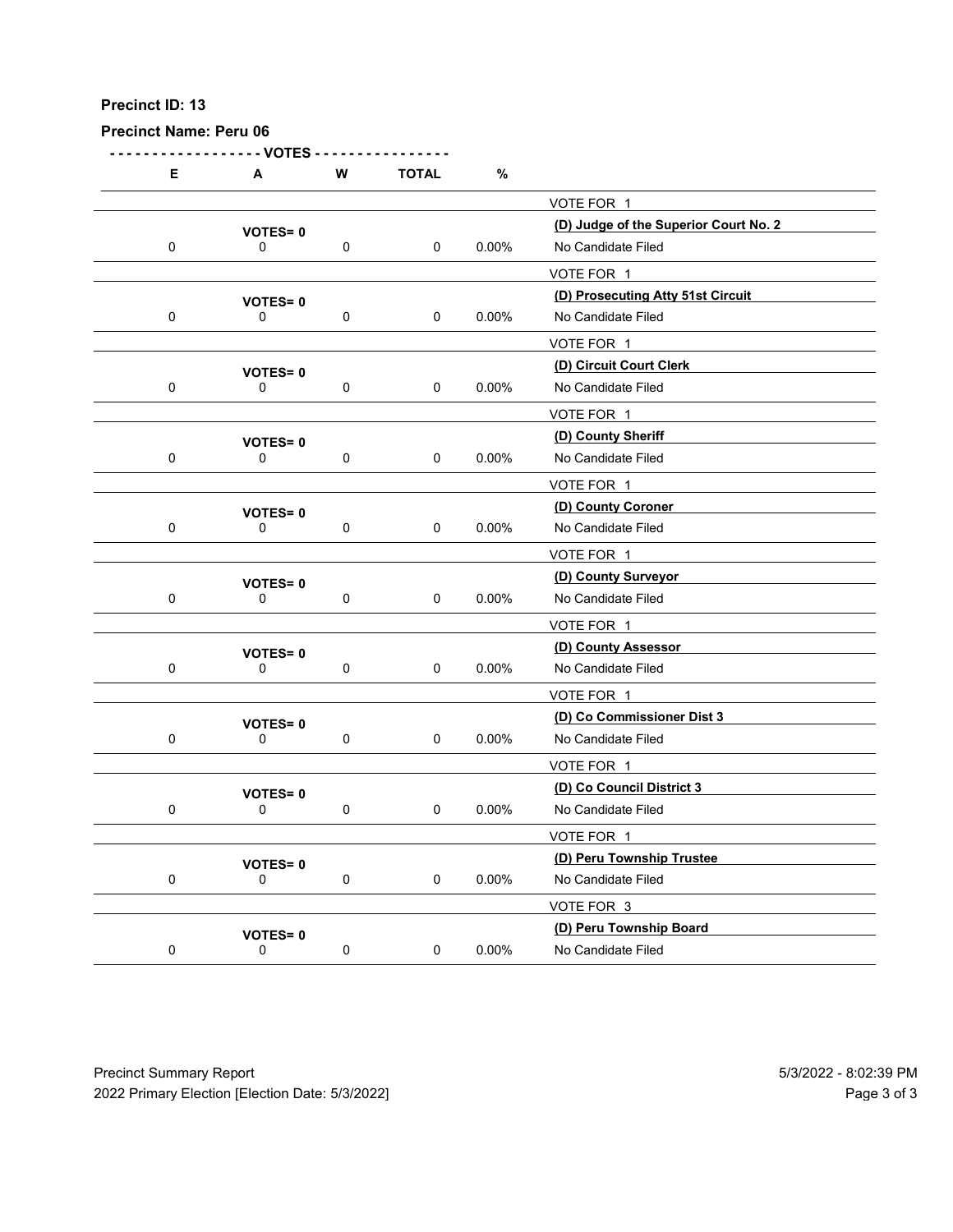

# Miami County, Indiana 2022 Primary Election

# INMIAP22

| E - # Of Election Day       | 47 | <b>PRECINCT STATUS:</b> |  |
|-----------------------------|----|-------------------------|--|
| A - # Of Paper Absentee     |    |                         |  |
| ∣ W - # Of Walk-In Absentee | 51 |                         |  |

| <b>PUBLIC COUNT:</b> | 100 |
|----------------------|-----|
| VOTER TURNOUT: 0.00% |     |
|                      |     |

#### Precinct ID: 14

```
- - - - - - - - - - - - - - - - - - VOTES - - - - - - - - - - - - - - - -
```

| <b>TOTAL</b><br>W<br>c |
|------------------------|
|------------------------|

|                                               | Miami County, Indiana       |                                              |                       |                  |                                             |  |
|-----------------------------------------------|-----------------------------|----------------------------------------------|-----------------------|------------------|---------------------------------------------|--|
| <b>2022 Primary Election</b>                  |                             |                                              |                       |                  |                                             |  |
| <b>INMIAP22</b>                               |                             |                                              |                       |                  |                                             |  |
| 5/3/2022                                      |                             |                                              |                       |                  |                                             |  |
|                                               |                             |                                              |                       |                  |                                             |  |
| E - # Of Election Day                         |                             |                                              | 47                    |                  | <b>PRECINCT STATUS:</b><br><b>REPORTED</b>  |  |
| A - # Of Paper Absentee                       |                             |                                              | $\mathbf{2}$          |                  |                                             |  |
| W - # Of Walk-In Absentee                     |                             |                                              | 51                    |                  |                                             |  |
|                                               |                             | <b>PUBLIC COUNT:</b>                         |                       |                  |                                             |  |
|                                               | <b>VOTER TURNOUT:</b>       |                                              | 100<br>$0.00\%$       |                  |                                             |  |
|                                               |                             |                                              |                       |                  |                                             |  |
|                                               | <b>REGISTERED VOTERS:</b>   |                                              | $\pmb{0}$             |                  |                                             |  |
|                                               |                             |                                              |                       |                  |                                             |  |
| Precinct ID: 14                               |                             |                                              |                       |                  |                                             |  |
| <b>Precinct Name: Peru 07</b>                 |                             |                                              |                       |                  |                                             |  |
| E                                             | - - VOTES -<br>A            | W                                            | <b>TOTAL</b>          | %                |                                             |  |
|                                               |                             |                                              |                       |                  | VOTE FOR 1                                  |  |
|                                               |                             |                                              |                       |                  | (R) United States Senator                   |  |
| 37                                            | VOTES= 68<br>$\overline{2}$ | 29                                           | 68                    | 100.00%          | <b>Todd Young</b>                           |  |
|                                               |                             |                                              |                       |                  | VOTE FOR 1                                  |  |
|                                               | VOTES= 68                   |                                              |                       |                  | (R) U.S. Rep District 2                     |  |
| 37                                            | $\overline{2}$              | 29                                           | 68                    | 100.00%          | Jackie Walorski                             |  |
|                                               |                             |                                              |                       |                  | VOTE FOR 1                                  |  |
|                                               | <b>VOTES= 65</b>            |                                              |                       |                  | (R) State Rep District 23                   |  |
| 35                                            | $\overline{2}$              | 28                                           | 65                    | 100.00%          | Ethan Manning                               |  |
|                                               |                             |                                              |                       |                  | VOTE FOR 1                                  |  |
|                                               | <b>VOTES=89</b>             |                                              |                       |                  | (R) Judge of the Superior Court No. 2       |  |
| 17<br>$\begin{array}{c} 12 \\ 15 \end{array}$ | -1<br>$\overline{1}$        | 9<br>$\begin{array}{c} 12 \\ 22 \end{array}$ | 27<br>$\frac{25}{37}$ | 30.34%<br>28.09% | <b>Bill Berkshire</b><br>Elizabeth G. Price |  |
|                                               | 0                           |                                              |                       | 41.57%           | Jacob D. Winkler                            |  |
|                                               |                             |                                              |                       |                  | VOTE FOR 1                                  |  |
|                                               | VOTES=79                    |                                              |                       |                  | (R) Prosecuting Atty 51st Circuit           |  |
| 42                                            | $\overline{2}$              | 35                                           | 79                    | 100.00%          | Jeff Sinkovics                              |  |
|                                               |                             |                                              |                       |                  | VOTE FOR 1                                  |  |
|                                               | VOTES=77                    |                                              | 77                    | 100.00%          | (R) Circuit Court Clerk<br>Sherry Raber     |  |
| 42                                            | $\overline{2}$              | 33                                           |                       |                  |                                             |  |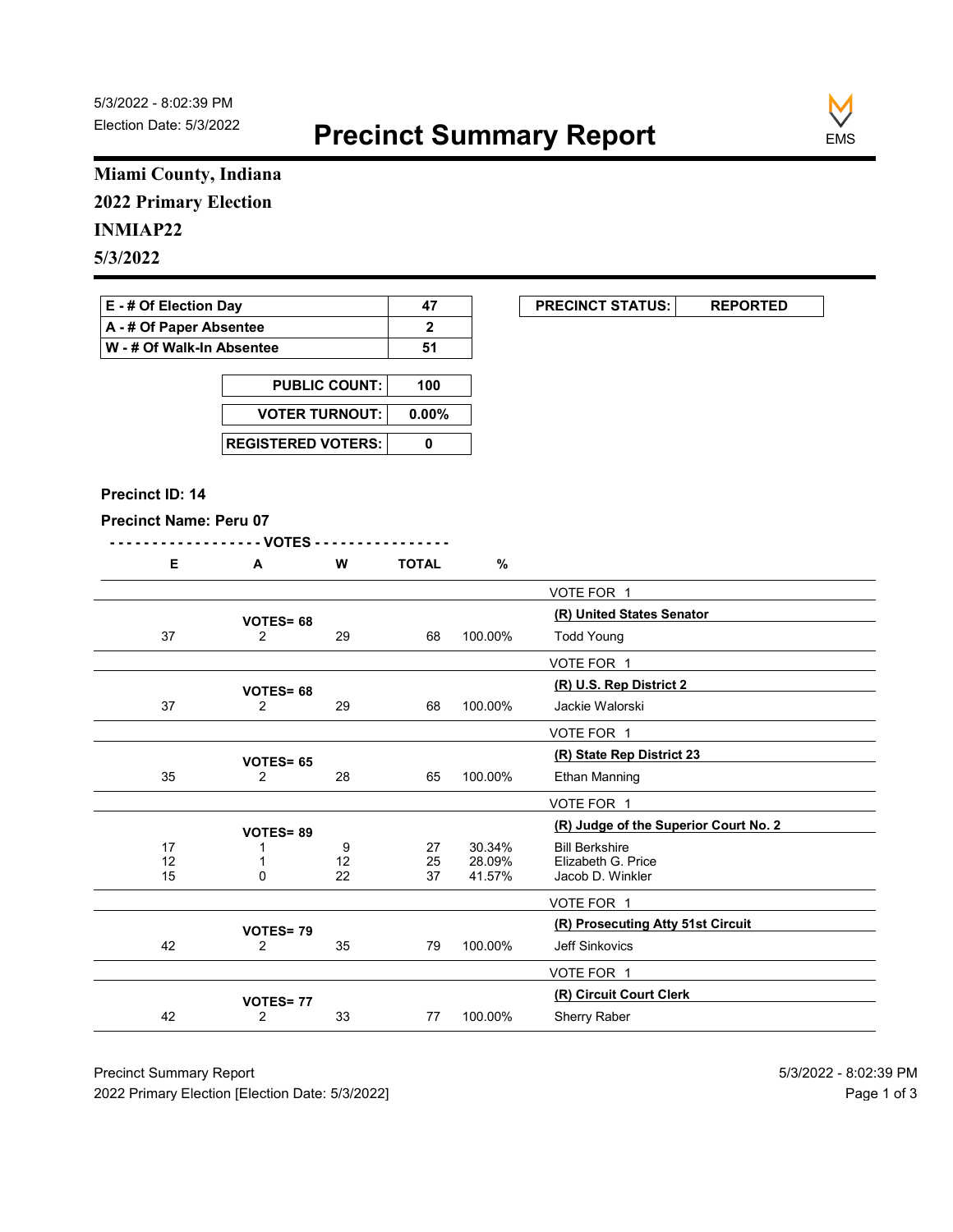| Precinct ID: 14               |                                       |             |                 |         |                                                      |  |
|-------------------------------|---------------------------------------|-------------|-----------------|---------|------------------------------------------------------|--|
| <b>Precinct Name: Peru 07</b> |                                       |             |                 |         |                                                      |  |
| Е                             | - VOTES<br>A                          | W           | <b>TOTAL</b>    | $\%$    |                                                      |  |
|                               |                                       |             |                 |         | VOTE FOR 1                                           |  |
| 43                            | <b>VOTES=80</b><br>$\overline{2}$     | 35          | 80              | 100.00% | (R) County Sheriff<br>Timothy S. Hunter              |  |
|                               |                                       |             |                 |         | VOTE FOR 1                                           |  |
|                               | VOTES=79                              |             |                 |         | (R) County Coroner                                   |  |
| 41                            | $\overline{2}$                        | 36          | 79              | 100.00% | John D. Boyer<br>VOTE FOR 1                          |  |
|                               | <b>VOTES= 71</b>                      |             |                 |         | (R) County Surveyor                                  |  |
| $37\,$                        | $\overline{2}$                        | 32          | 71              | 100.00% | Gregg Wilkinson                                      |  |
|                               |                                       |             |                 |         | VOTE FOR 1<br>(R) County Assessor                    |  |
| $37\,$                        | <b>VOTES=70</b><br>$\overline{2}$     | 31          | 70              | 100.00% | Karen LeMaster                                       |  |
|                               |                                       |             |                 |         | VOTE FOR 1                                           |  |
| $38\,$                        | VOTES= 68<br>$\overline{2}$           | 28          | 68              | 100.00% | (R) Co Commissioner Dist 3<br>Keith (Fred) Musselman |  |
|                               |                                       |             |                 |         | VOTE FOR 1                                           |  |
|                               | VOTES= 65                             |             |                 |         | (R) Co Council District 4                            |  |
| 33                            | $\overline{2}$                        | $30\,$      | 65              | 100.00% | <b>Bryan Nutt</b>                                    |  |
|                               |                                       |             |                 |         | VOTE FOR 1<br>(R) Peru Township Trustee              |  |
| $35\,$                        | VOTES= 66<br>$\overline{2}$           | 29          | 66              | 100.00% | Geraldine Bunker                                     |  |
|                               |                                       |             |                 |         | VOTE FOR 3                                           |  |
| $27\,$                        | <b>VOTES= 124</b>                     | 25          | 53              | 42.74%  | (R) Peru Township Board<br>Kurt Kiefer               |  |
| 37                            | $\overline{2}$                        | 32          | 71              | 57.26%  | John W. McMillen                                     |  |
|                               | <b>VOTES=7</b>                        |             |                 |         | VOTE FOR 1<br>(D) United States Senator              |  |
| $\mathbf{1}$                  | 0                                     | $\,6\,$     | 7 <sup>7</sup>  | 100.00% | Thomas M. McDermott, Jr.                             |  |
|                               |                                       |             |                 |         | VOTE FOR 1                                           |  |
| $\overline{1}$                | <b>VOTES=7</b><br>$\mathsf{O}\xspace$ | $\,6\,$     | $7\overline{ }$ | 100.00% | (D) U.S. Rep District 2<br>Paul D. Steury            |  |
|                               |                                       |             |                 |         | VOTE FOR 1                                           |  |
|                               | <b>VOTES=0</b>                        |             |                 |         | (D) State Rep District 23                            |  |
| $\mathbf 0$                   | $\mathbf 0$                           | $\mathbf 0$ | $\mathbf 0$     | 0.00%   | No Candidate Filed                                   |  |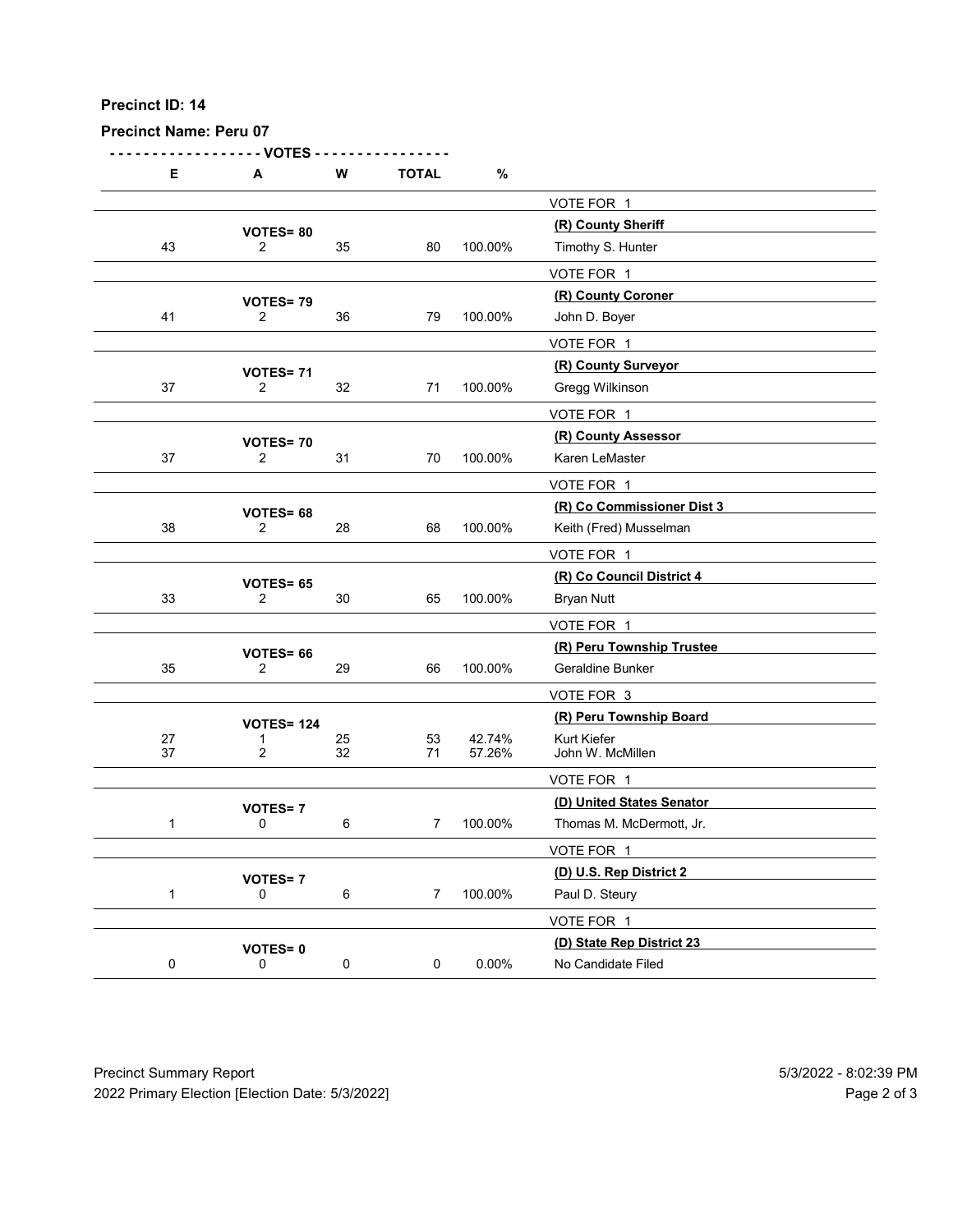|             | <b>Precinct Name: Peru 07</b> |             |              |          |                                                  |  |
|-------------|-------------------------------|-------------|--------------|----------|--------------------------------------------------|--|
|             | - VOTES                       | ${\bf W}$   | <b>TOTAL</b> | $\%$     |                                                  |  |
| Е           | A                             |             |              |          | VOTE FOR 1                                       |  |
|             | <b>VOTES=0</b>                |             |              |          | (D) Judge of the Superior Court No. 2            |  |
| $\mathbf 0$ | 0                             | $\mathbf 0$ | $\mathbf 0$  | $0.00\%$ | No Candidate Filed<br>VOTE FOR 1                 |  |
|             | <b>VOTES=0</b>                |             |              |          | (D) Prosecuting Atty 51st Circuit                |  |
| $\mathbf 0$ | 0                             | $\mathbf 0$ | $\mathbf 0$  | 0.00%    | No Candidate Filed<br>VOTE FOR 1                 |  |
|             | <b>VOTES=0</b>                |             |              |          | (D) Circuit Court Clerk                          |  |
| $\mathbf 0$ | 0                             | $\mathbf 0$ | $\mathbf 0$  | $0.00\%$ | No Candidate Filed                               |  |
|             |                               |             |              |          | VOTE FOR 1                                       |  |
| $\mathbf 0$ | <b>VOTES=0</b><br>$\mathbf 0$ | 0           | 0            | 0.00%    | (D) County Sheriff<br>No Candidate Filed         |  |
|             |                               |             |              |          | VOTE FOR 1                                       |  |
| $\mathbf 0$ | <b>VOTES=0</b><br>0           | $\mathbf 0$ | $\mathbf 0$  | $0.00\%$ | (D) County Coroner<br>No Candidate Filed         |  |
|             |                               |             |              |          | VOTE FOR 1                                       |  |
|             | <b>VOTES=0</b>                |             |              |          | (D) County Surveyor                              |  |
| $\mathbf 0$ | $\mathbf 0$                   | $\mathbf 0$ | $\mathbf 0$  | $0.00\%$ | No Candidate Filed                               |  |
|             |                               |             |              |          | VOTE FOR 1<br>(D) County Assessor                |  |
| $\mathbf 0$ | VOTES=0<br>$\mathbf 0$        | $\mathbf 0$ | $\mathbf 0$  | $0.00\%$ | No Candidate Filed                               |  |
|             |                               |             |              |          | VOTE FOR 1                                       |  |
| $\mathbf 0$ | <b>VOTES=0</b><br>$\mathbf 0$ | $\mathbf 0$ | $\mathbf 0$  | $0.00\%$ | (D) Co Commissioner Dist 3<br>No Candidate Filed |  |
|             |                               |             |              |          | VOTE FOR 1                                       |  |
|             | <b>VOTES=0</b>                |             |              |          | (D) Co Council District 4                        |  |
| $\mathbf 0$ | $\mathbf 0$                   | $\mathbf 0$ | $\mathbf 0$  | $0.00\%$ | No Candidate Filed                               |  |
|             | <b>VOTES=0</b>                |             |              |          | VOTE FOR 1<br>(D) Peru Township Trustee          |  |
| $\mathbf 0$ | $\mathbf 0$                   | $\mathbf 0$ | $\mathbf 0$  | $0.00\%$ | No Candidate Filed                               |  |
|             |                               |             |              |          | VOTE FOR 3                                       |  |
| ${\bf 0}$   | <b>VOTES=0</b><br>$\mathsf 0$ | $\pmb{0}$   | $\mathbf 0$  | $0.00\%$ | (D) Peru Township Board<br>No Candidate Filed    |  |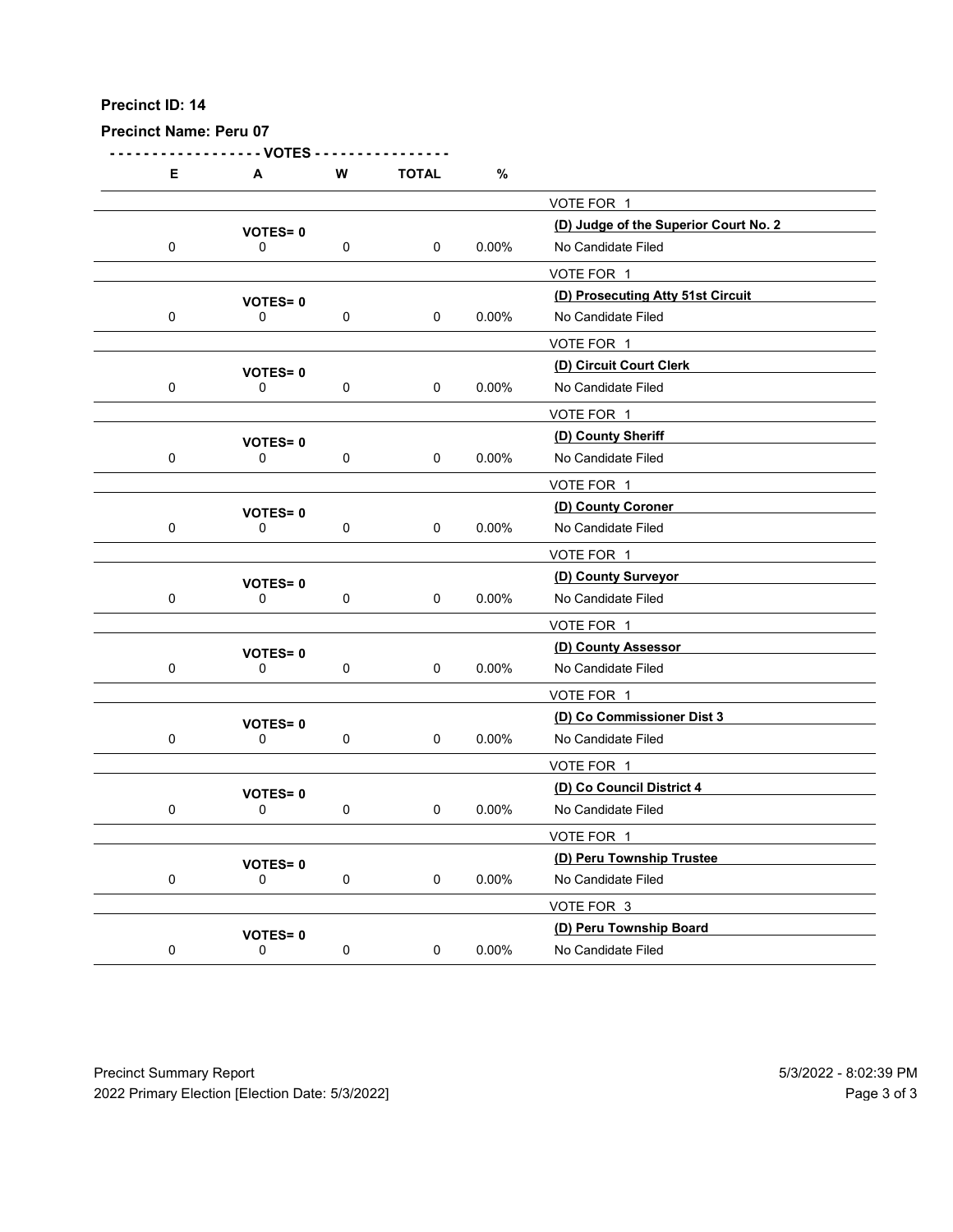

# Miami County, Indiana 2022 Primary Election

### INMIAP22

| E - # Of Election Day       | 37 | <b>PRECINCT STATUS:</b> |  |
|-----------------------------|----|-------------------------|--|
| A - # Of Paper Absentee     |    |                         |  |
| ∣ W - # Of Walk-In Absentee | 24 |                         |  |

| <b>PUBLIC COUNT:</b>        | 65 |
|-----------------------------|----|
| VOTER TURNOUT: 0.00%        |    |
| <b>REGISTERED VOTERS: I</b> |    |

#### Precinct ID: 15

|  | W | <b>TOTAL</b><br>- |  |
|--|---|-------------------|--|
|  |   |                   |  |

|                               | Miami County, Indiana             |                      |              |                  |                                            |
|-------------------------------|-----------------------------------|----------------------|--------------|------------------|--------------------------------------------|
| <b>2022 Primary Election</b>  |                                   |                      |              |                  |                                            |
| <b>INMIAP22</b>               |                                   |                      |              |                  |                                            |
| 5/3/2022                      |                                   |                      |              |                  |                                            |
|                               |                                   |                      |              |                  |                                            |
| E - # Of Election Day         |                                   |                      | 37           |                  | <b>PRECINCT STATUS:</b><br><b>REPORTED</b> |
| A - # Of Paper Absentee       |                                   |                      | 4            |                  |                                            |
| W - # Of Walk-In Absentee     |                                   |                      | 24           |                  |                                            |
|                               |                                   | <b>PUBLIC COUNT:</b> | 65           |                  |                                            |
|                               |                                   |                      |              |                  |                                            |
|                               | <b>VOTER TURNOUT:</b>             |                      | $0.00\%$     |                  |                                            |
|                               | <b>REGISTERED VOTERS:</b>         |                      | $\pmb{0}$    |                  |                                            |
|                               |                                   |                      |              |                  |                                            |
| Precinct ID: 15               |                                   |                      |              |                  |                                            |
| <b>Precinct Name: Peru 09</b> |                                   |                      |              |                  |                                            |
|                               | - - VOTES -                       |                      |              |                  |                                            |
| E                             | A                                 | W                    | <b>TOTAL</b> | %                |                                            |
|                               |                                   |                      |              |                  | VOTE FOR 1                                 |
|                               | VOTES= 50                         |                      |              |                  | (R) United States Senator                  |
| 29                            | $\overline{2}$                    | 19                   | 50           | 100.00%          | <b>Todd Young</b>                          |
|                               |                                   |                      |              |                  | VOTE FOR 1                                 |
| 30                            | <b>VOTES=48</b><br>$\overline{2}$ | 16                   | 48           | 100.00%          | (R) U.S. Rep District 2<br>Jackie Walorski |
|                               |                                   |                      |              |                  |                                            |
|                               |                                   |                      |              |                  | VOTE FOR 1<br>(R) State Rep District 23    |
| 30                            | VOTES= 47<br>$\overline{2}$       | 15                   | 47           | 100.00%          | Ethan Manning                              |
|                               |                                   |                      |              |                  | VOTE FOR 1                                 |
|                               |                                   |                      |              |                  | (R) Judge of the Superior Court No. 2      |
| 14                            | VOTES= 61<br>2                    | 6                    | 22           | 36.07%           | <b>Bill Berkshire</b>                      |
| 9<br>13                       | 0<br>$\overline{1}$               | 6<br>10              | 15<br>24     | 24.59%<br>39.34% | Elizabeth G. Price<br>Jacob D. Winkler     |
|                               |                                   |                      |              |                  | VOTE FOR 1                                 |
|                               |                                   |                      |              |                  | (R) Prosecuting Atty 51st Circuit          |
| 33                            | VOTES= 53<br>$\overline{2}$       | 18                   | 53           | 100.00%          | Jeff Sinkovics                             |
|                               |                                   |                      |              |                  | VOTE FOR 1                                 |
|                               | <b>VOTES= 50</b>                  |                      |              |                  | (R) Circuit Court Clerk                    |
|                               |                                   | 17                   | 50           | 100.00%          | Sherry Raber                               |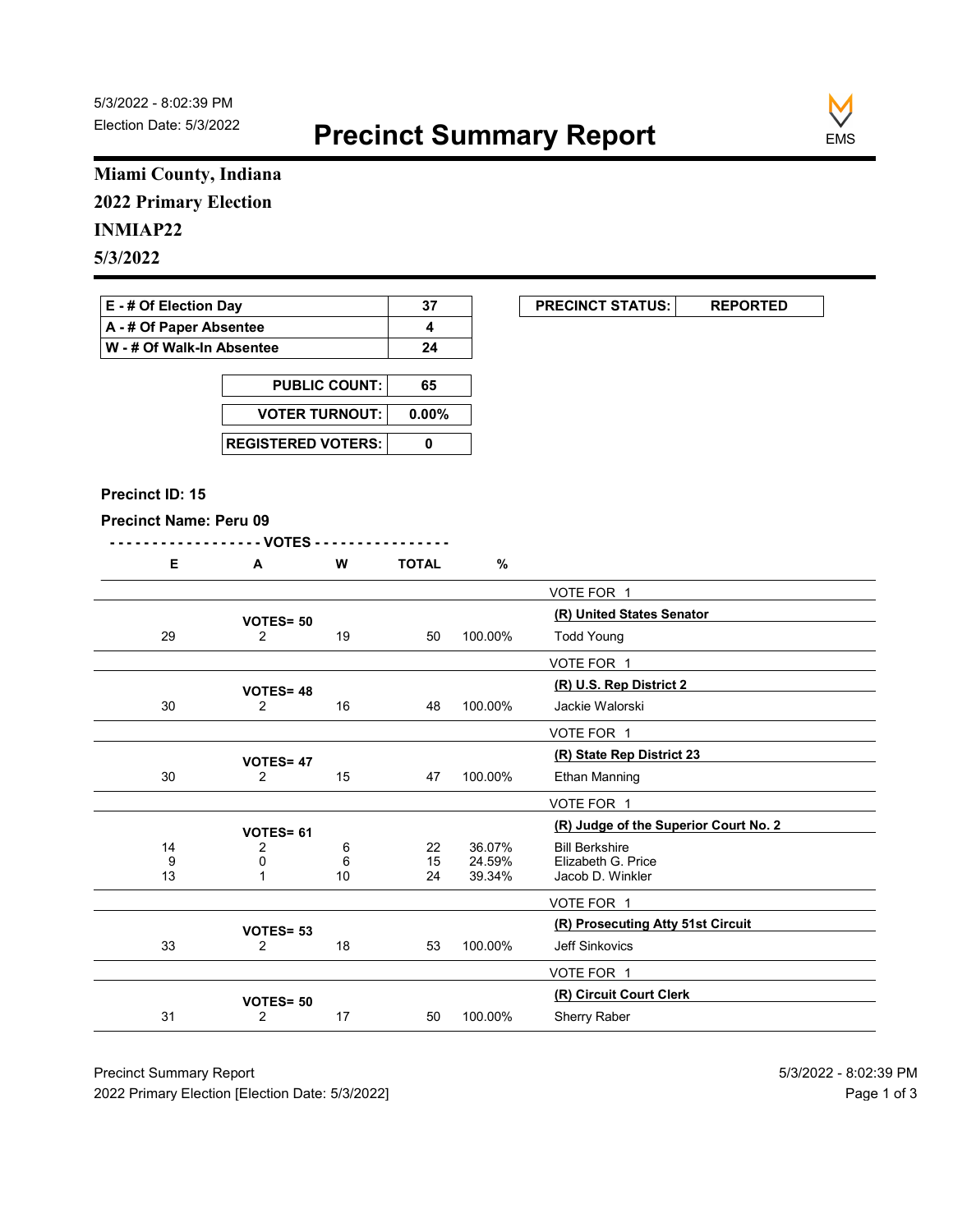| Precinct ID: 15               |                                    |              |                |                  |                                                       |  |
|-------------------------------|------------------------------------|--------------|----------------|------------------|-------------------------------------------------------|--|
| <b>Precinct Name: Peru 09</b> | - VOTES                            |              |                |                  |                                                       |  |
| Е                             | A                                  | W            | <b>TOTAL</b>   | $\%$             |                                                       |  |
|                               |                                    |              |                |                  | VOTE FOR 1<br>(R) County Sheriff                      |  |
| 32                            | VOTES= 52<br>$\overline{2}$        | 18           | 52             | 100.00%          | Timothy S. Hunter                                     |  |
|                               |                                    |              |                |                  | VOTE FOR 1                                            |  |
| 31                            | <b>VOTES= 50</b><br>$\overline{2}$ | $17$         | 50             | 100.00%          | (R) County Coroner<br>John D. Boyer                   |  |
|                               |                                    |              |                |                  | VOTE FOR 1                                            |  |
|                               | VOTES= 51                          |              |                |                  | (R) County Surveyor                                   |  |
| $30\,$                        | $\overline{2}$                     | 19           | 51             | 100.00%          | Gregg Wilkinson                                       |  |
|                               |                                    |              |                |                  | VOTE FOR 1<br>(R) County Assessor                     |  |
| 28                            | <b>VOTES=48</b><br>$\overline{2}$  | 18           | 48             | 100.00%          | Karen LeMaster                                        |  |
|                               |                                    |              |                |                  | VOTE FOR 1                                            |  |
| $30\,$                        | VOTES= 50<br>$\overline{2}$        | 18           | 50             | 100.00%          | (R) Co Commissioner Dist 3<br>Keith (Fred) Musselman  |  |
|                               |                                    |              |                |                  | VOTE FOR 1                                            |  |
|                               | VOTES= 50                          |              |                |                  | (R) Co Council District 3                             |  |
| 31                            | $\overline{2}$                     | $17$         | 50             | 100.00%          | Richard (Dick) Wiles                                  |  |
|                               |                                    |              |                |                  | VOTE FOR 1<br>(R) Peru Township Trustee               |  |
| 28                            | <b>VOTES=48</b><br>$\overline{2}$  | $18$         | 48             | 100.00%          | Geraldine Bunker                                      |  |
|                               |                                    |              |                |                  | VOTE FOR 3                                            |  |
|                               | <b>VOTES=72</b>                    |              |                |                  | (R) Peru Township Board                               |  |
| $20\,$<br>24                  | 2<br>$\overline{1}$                | $13$<br>12   | $35\,$<br>37   | 48.61%<br>51.39% | Kurt Kiefer<br>John W. McMillen                       |  |
|                               |                                    |              |                |                  | VOTE FOR 1                                            |  |
| $\mathbf{1}$                  | VOTES=3<br>$\overline{1}$          | $\mathbf{1}$ | 3 <sup>7</sup> | 100.00%          | (D) United States Senator<br>Thomas M. McDermott, Jr. |  |
|                               |                                    |              |                |                  | VOTE FOR 1                                            |  |
|                               | <b>VOTES=4</b>                     |              |                |                  | (D) U.S. Rep District 2                               |  |
| $\mathbf{1}$                  | $\mathbf{1}$                       | $\sqrt{2}$   | $\overline{4}$ | 100.00%          | Paul D. Steury                                        |  |
|                               |                                    |              |                |                  | VOTE FOR 1                                            |  |
| $\mathbf 0$                   | <b>VOTES=0</b><br>$\mathbf 0$      | $\mathbf 0$  | $\mathbf 0$    | 0.00%            | (D) State Rep District 23<br>No Candidate Filed       |  |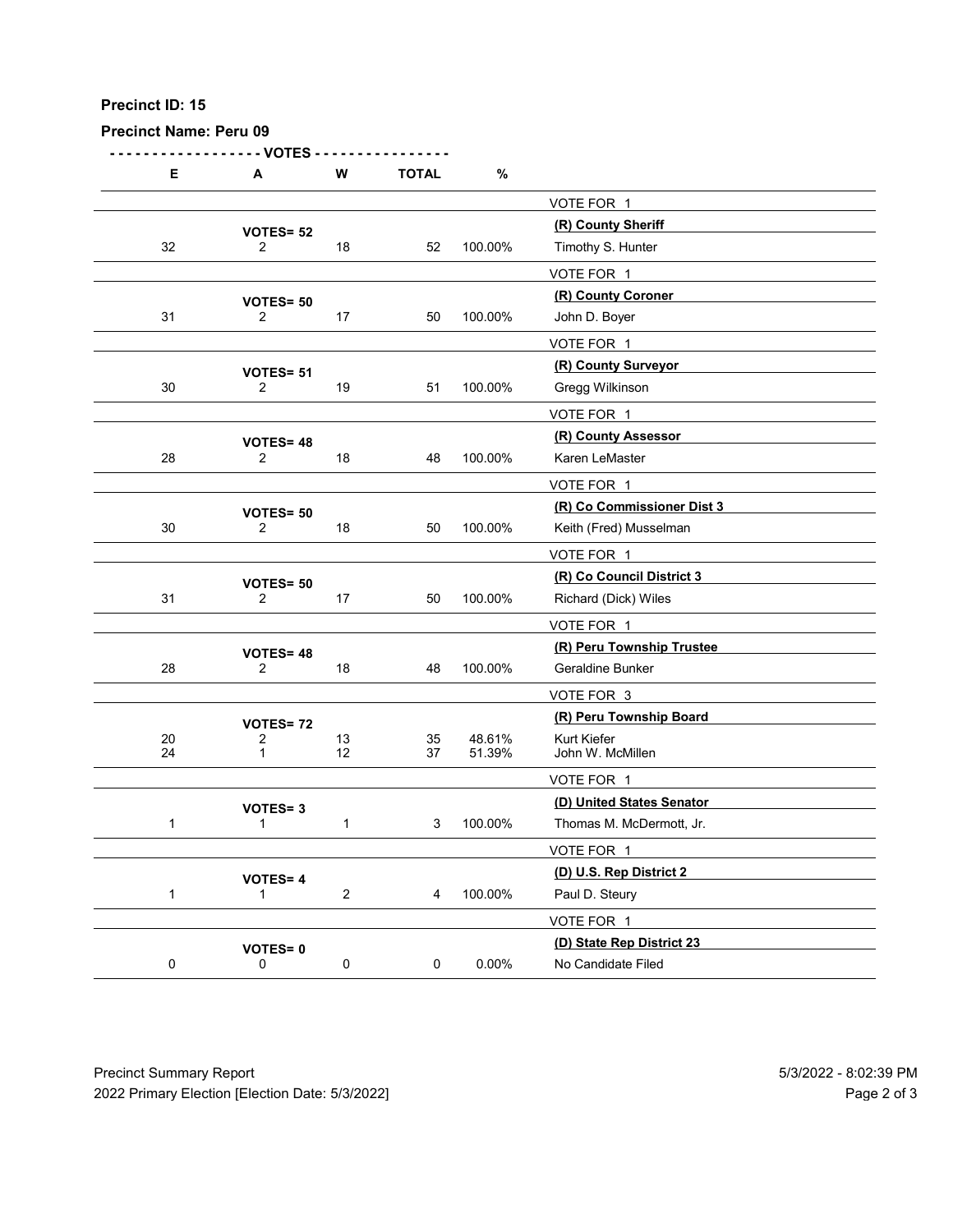Precinct Name: Peru 09

- - - - - - - - - - - - - - - - - - VOTES - - - - - - - - - - - - - - - - E A W TOTAL % VOTE FOR 1 VOTES= 0<br>0 0 0 0 0.00% No Candidate Filed<br>0 0 0.00% No Candidate Filed 0 0 0 0 0.00% No Candidate Filed

|             |                               |                     |                     |          | VOTE FOR 1                        |
|-------------|-------------------------------|---------------------|---------------------|----------|-----------------------------------|
|             | <b>VOTES=0</b>                |                     |                     |          | (D) Prosecuting Atty 51st Circuit |
| $\mathbf 0$ | $\mathbf 0$                   | $\mathsf{O}\xspace$ | $\mathsf{O}\xspace$ | $0.00\%$ | No Candidate Filed                |
|             |                               |                     |                     |          | VOTE FOR 1                        |
|             | <b>VOTES=0</b>                |                     |                     |          | (D) Circuit Court Clerk           |
| $\mathbf 0$ | $\mathsf{O}$                  | $\mathbf 0$         | $\mathsf{O}\xspace$ | $0.00\%$ | No Candidate Filed                |
|             |                               |                     |                     |          | VOTE FOR 1                        |
|             |                               |                     |                     |          | (D) County Sheriff                |
| $\mathbf 0$ | <b>VOTES=0</b><br>$\mathbf 0$ | $\mathbf 0$         | $\mathsf{O}\xspace$ | $0.00\%$ | No Candidate Filed                |
|             |                               |                     |                     |          |                                   |
|             |                               |                     |                     |          | VOTE FOR 1<br>(D) County Coroner  |
| $\mathbf 0$ | <b>VOTES=0</b><br>0           | $\mathbf 0$         | $\mathbf 0$         | $0.00\%$ | No Candidate Filed                |
|             |                               |                     |                     |          |                                   |
|             |                               |                     |                     |          | VOTE FOR 1                        |
|             | <b>VOTES=0</b>                |                     |                     |          | (D) County Surveyor               |
| 0           | 0                             | $\mathbf 0$         | $\mathbf 0$         | $0.00\%$ | No Candidate Filed                |
|             |                               |                     |                     |          | VOTE FOR 1                        |
|             | <b>VOTES=0</b>                |                     |                     |          | (D) County Assessor               |
| $\mathbf 0$ | 0                             | $\mathbf 0$         | 0                   | $0.00\%$ | No Candidate Filed                |
|             |                               |                     |                     |          | VOTE FOR 1                        |
|             | <b>VOTES=0</b>                |                     |                     |          | (D) Co Commissioner Dist 3        |
| $\mathbf 0$ | 0                             | $\mathbf 0$         | $\mathbf 0$         | $0.00\%$ | No Candidate Filed                |
|             |                               |                     |                     |          | VOTE FOR 1                        |
|             | <b>VOTES=0</b>                |                     |                     |          | (D) Co Council District 3         |
| $\mathbf 0$ | 0                             | $\mathsf 0$         | $\mathbf 0$         | $0.00\%$ | No Candidate Filed                |
|             |                               |                     |                     |          | VOTE FOR 1                        |
|             |                               |                     |                     |          | (D) Peru Township Trustee         |
| $\mathbf 0$ | VOTES=0<br>$\mathbf 0$        | $\mathbf 0$         | $\pmb{0}$           | $0.00\%$ | No Candidate Filed                |
|             |                               |                     |                     |          | VOTE FOR 3                        |
|             |                               |                     |                     |          |                                   |
|             | <b>VOTES=0</b>                |                     |                     |          | (D) Peru Township Board           |
| $\mathbf 0$ | 0                             | $\mathsf 0$         | 0                   | $0.00\%$ | No Candidate Filed                |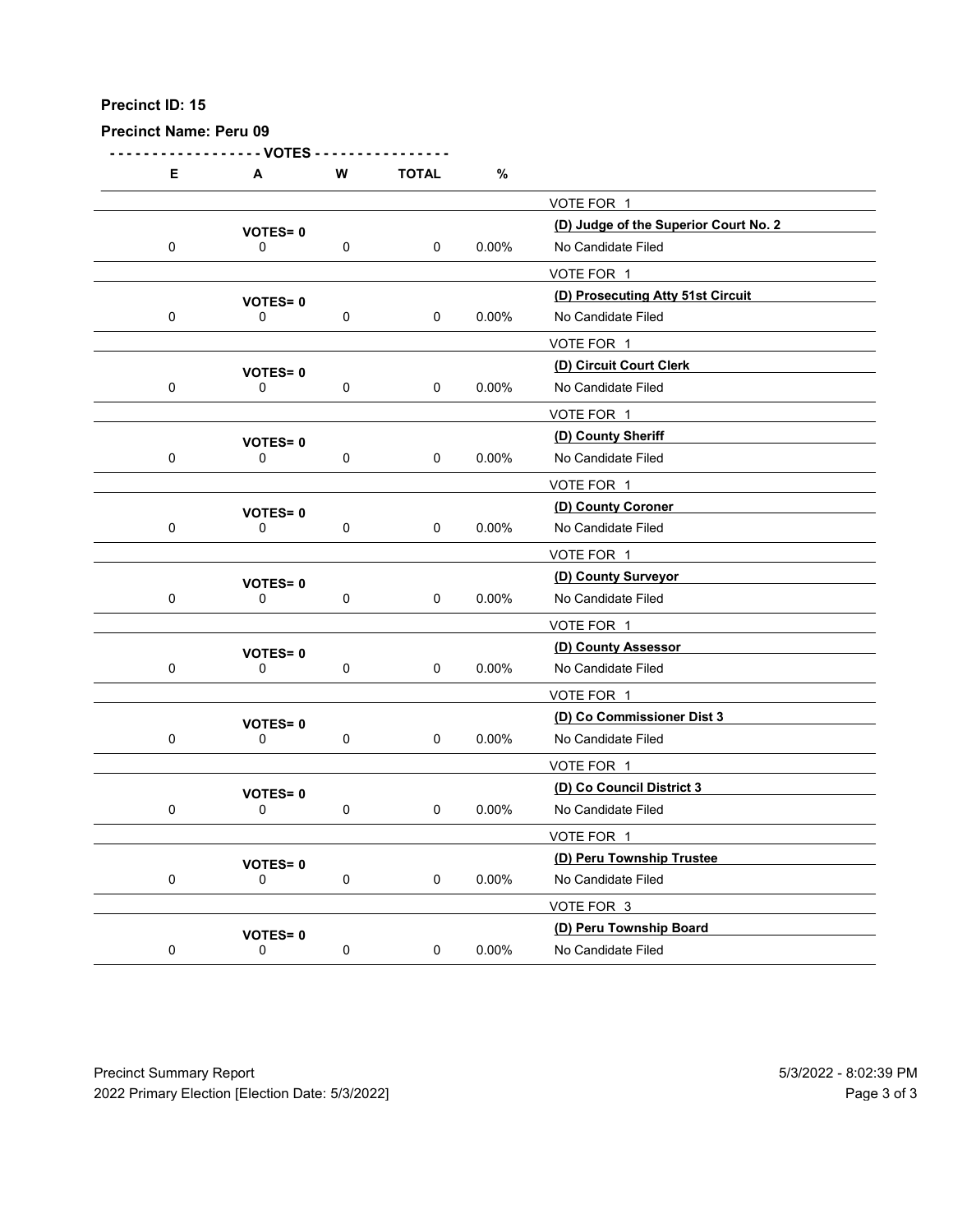

# Miami County, Indiana 2022 Primary Election

# INMIAP22

| E - # Of Election Day       | 50 | <b>PRECINCT STATUS:</b> |  |
|-----------------------------|----|-------------------------|--|
| A - # Of Paper Absentee     |    |                         |  |
| ∣ W - # Of Walk-In Absentee | 38 |                         |  |

| <b>PUBLIC COUNT:</b> | 94 |
|----------------------|----|
| VOTER TURNOUT: 0.00% |    |
|                      |    |

#### Precinct ID: 16

```
- - - - - - - - - - - - - - - - - - VOTES - - - - - - - - - - - - - - - -
```

|  | W<br>V V | TOTAL | 0 |
|--|----------|-------|---|
|  |          |       |   |

|                               | Miami County, Indiana     |                      |                       |                  |                                             |
|-------------------------------|---------------------------|----------------------|-----------------------|------------------|---------------------------------------------|
| <b>2022 Primary Election</b>  |                           |                      |                       |                  |                                             |
| <b>INMIAP22</b>               |                           |                      |                       |                  |                                             |
| 5/3/2022                      |                           |                      |                       |                  |                                             |
|                               |                           |                      |                       |                  |                                             |
| E - # Of Election Day         |                           |                      | 50                    |                  | <b>PRECINCT STATUS:</b><br><b>REPORTED</b>  |
| A - # Of Paper Absentee       |                           |                      | 6                     |                  |                                             |
| W - # Of Walk-In Absentee     |                           |                      | 38                    |                  |                                             |
|                               |                           | <b>PUBLIC COUNT:</b> | 94                    |                  |                                             |
|                               | <b>VOTER TURNOUT:</b>     |                      | $0.00\%$              |                  |                                             |
|                               |                           |                      |                       |                  |                                             |
|                               | <b>REGISTERED VOTERS:</b> |                      | $\mathbf 0$           |                  |                                             |
|                               |                           |                      |                       |                  |                                             |
| Precinct ID: 16               |                           |                      |                       |                  |                                             |
| <b>Precinct Name: Peru 10</b> | - VOTES -                 |                      |                       |                  |                                             |
| E                             | A                         | W                    | <b>TOTAL</b>          | $\%$             |                                             |
|                               |                           |                      |                       |                  | VOTE FOR 1                                  |
|                               |                           |                      |                       |                  | (R) United States Senator                   |
| 40                            | <b>VOTES=72</b><br>3      | 29                   | 72                    | 100.00%          | <b>Todd Young</b>                           |
|                               |                           |                      |                       |                  | VOTE FOR 1                                  |
|                               | VOTES=71                  |                      |                       |                  | (R) U.S. Rep District 2                     |
| 40                            | 3                         | 28                   | 71                    | 100.00%          | Jackie Walorski                             |
|                               |                           |                      |                       |                  | VOTE FOR 1                                  |
|                               | VOTES=71                  |                      |                       |                  | (R) State Rep District 23                   |
| 43                            | 3                         | 25                   | 71                    | 100.00%          | Ethan Manning                               |
|                               |                           |                      |                       |                  | VOTE FOR 1                                  |
|                               | <b>VOTES=86</b>           |                      |                       |                  | (R) Judge of the Superior Court No. 2       |
| 14<br>$\frac{10}{24}$         | -1<br>$_{0}^{2}$          | 11<br>11             | 26<br>$\frac{23}{37}$ | 30.23%<br>26.74% | <b>Bill Berkshire</b><br>Elizabeth G. Price |
|                               |                           | 13                   |                       | 43.02%           | Jacob D. Winkler                            |
|                               |                           |                      |                       |                  | VOTE FOR 1                                  |
|                               | VOTES=73                  |                      |                       |                  | (R) Prosecuting Atty 51st Circuit           |
| 43                            | 3                         | 27                   | 73                    | 100.00%          | Jeff Sinkovics                              |
|                               |                           |                      |                       |                  | VOTE FOR 1                                  |
|                               | VOTES= 66                 | 26                   | 66                    | 100.00%          | (R) Circuit Court Clerk<br>Sherry Raber     |
| $37\,$                        | 3                         |                      |                       |                  |                                             |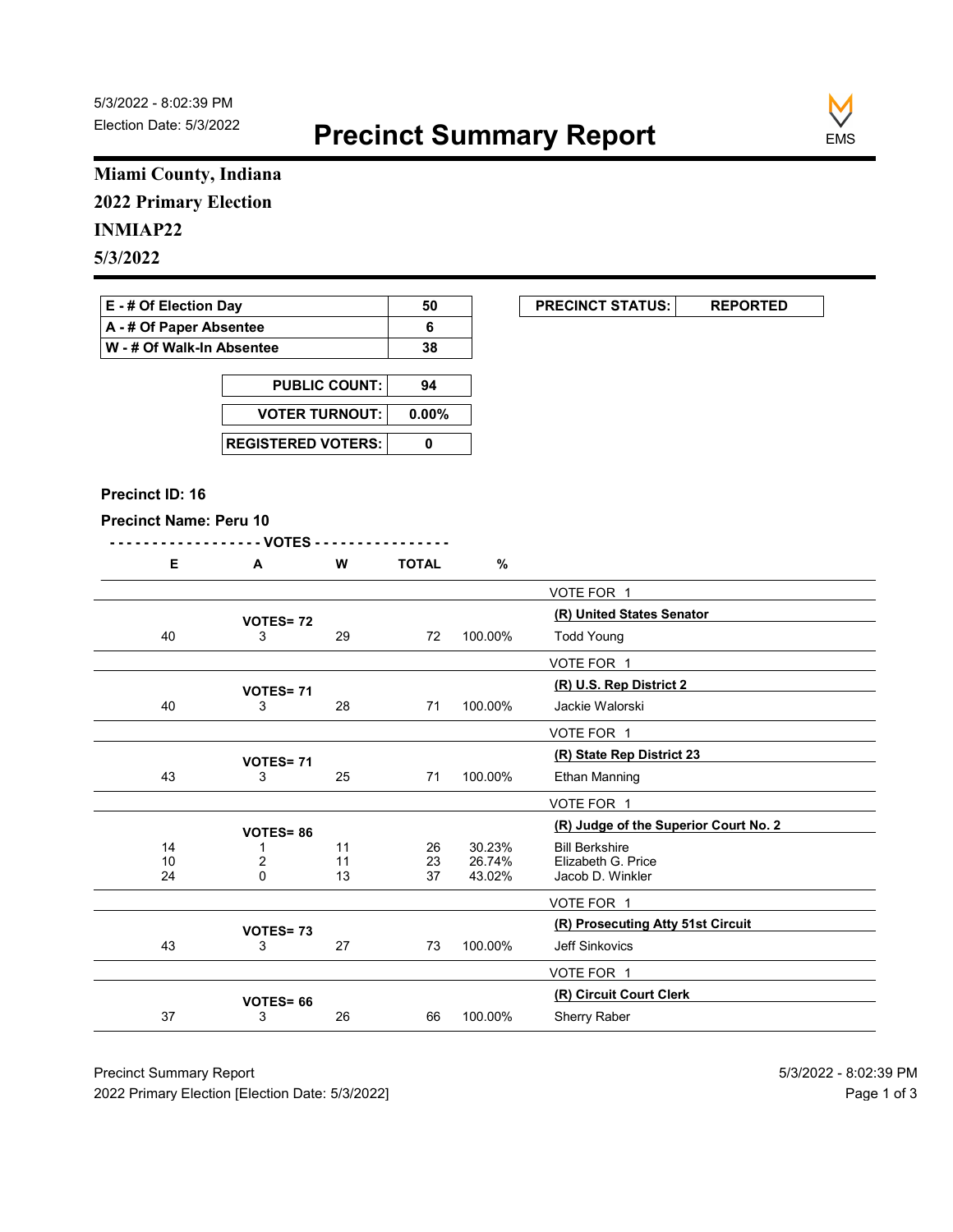Precinct Name: Peru 10

- - - - - - - - - - - - - - - - - - VOTES - - - - - - - - - - - - - - - - E A W TOTAL % VOTE FOR 1 **VOTES= 71**<br> $\frac{(R)$  County Sheriff<br> $\frac{(R)}{3}$  27  $\frac{71}{71}$  100.00% Timothy S. Hunter 41 3 27 71 100.00% Timothy S. Hunter VOTE FOR 1  $\begin{array}{r}\n\text{VOTES} = 68 \\
\text{100.00\%}\n\end{array}\n\quad\n\begin{array}{r}\n\text{(R) County Corner}\n\text{100.00\%}\n\end{array}\n\quad\n\begin{array}{r}\n\text{(R) County Coroner}\n\end{array}\n\quad\n\begin{array}{r}\n\text{(R) } \text{Courity} \\
\text{(R) } \text{Courity} \\
\text{(R) } \text{Courity} \\
\text{(L) } \text{Courity} \\
\text{(L) } \text{Courity} \\
\text{(L) } \text{Courity} \\
\text{(L) } \text{Couriv} \\
\text{($ 37 3 28 68 100.00% John D. Boyer VOTE FOR 1 (R) County Surveyor VOTES= <sup>73</sup> 42 3 28 73 100.00% Gregg Wilkinson VOTE FOR 1 VOTES= 67<br>
3 27 100.00% Karen LeMaster 37 3 27 67 100.00% Karen LeMaster VOTE FOR 1 (R) Co Commissioner Dist 3 VOTES= <sup>66</sup> 34 3 29 66 100.00% Keith (Fred) Musselman VOTE FOR 1 **VOTES= 78**<br>1  $\begin{array}{cc}\n 1 & 37 & 47.44\% & \text{John Allen}\n\end{array}$ 19 10 17 37 47.44% John Allen 23 2 16 41 52.56% Ralph Duckwall II VOTE FOR 1 VOTES= 59<br>
3 25 59 100.00% Geraldine Bunker<br>
3 25 59 100.00% Geraldine Bunker 31 3 3 25 59 100.00% Geraldine Bunker VOTE FOR 3 VOTES= 118<br>3 25 62 52.54% Kurt Kiefer 34 3 25 62 52.54% Kurt Kiefer 33 3 20 56 47.46% John W. McMillen VOTE FOR 1 VOTES= 8<br>
3
3
3
3
3
3
3
3
3
3
3
3
3
3
5
3
4D) United States Senator<br>
Thomas M. McDermott, Jr. 2 3 3 8 100.00% Thomas M. McDermott, Jr. VOTE FOR 1 **VOTES= 8**  $\overline{3}$  3 8 100.00% Paul D. Steury 2 3 3 8 100.00% Paul D. Steury VOTE FOR 1 VOTES= 0<br>
0 0 0 0 0 0.00% No Candidate Filed<br>
0 0 0.00% No Candidate Filed 0 0 0 0 0 0.00% No Candidate Filed 91 VOTES= 69 25 59 100.00% Caraldine Bunker<br>
VOTE FOR 3<br>
92 52 54% (R) Penu Township Board<br>
93 3 20 56 47.46% John V. Moldlinen<br>
92 52 52 54% John V. Moldlinen<br>
92 56 47.46% John V. Moldlinen<br>
92 56 47.46% John V. Moldlin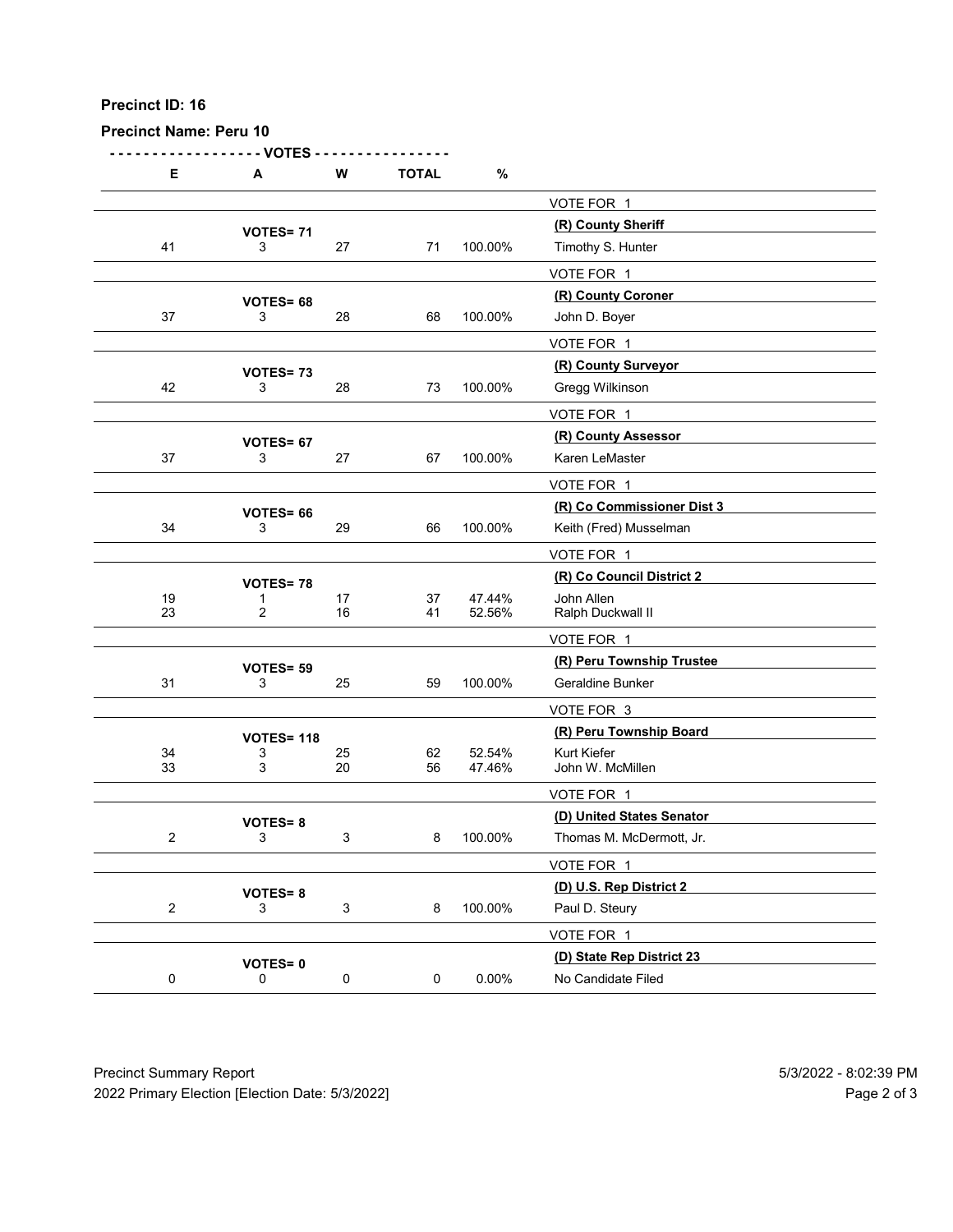| <b>Precinct Name: Peru 10</b> |                               |             |              |          |                                                             |  |
|-------------------------------|-------------------------------|-------------|--------------|----------|-------------------------------------------------------------|--|
| Е                             | - VOTES<br>A                  | ${\bf W}$   | <b>TOTAL</b> | $\%$     |                                                             |  |
|                               |                               |             |              |          | VOTE FOR 1                                                  |  |
| $\mathbf 0$                   | <b>VOTES=0</b><br>0           | $\mathbf 0$ | $\mathbf 0$  | $0.00\%$ | (D) Judge of the Superior Court No. 2<br>No Candidate Filed |  |
|                               |                               |             |              |          | VOTE FOR 1                                                  |  |
| $\mathbf 0$                   | <b>VOTES=0</b><br>0           | $\mathbf 0$ | $\mathbf 0$  | 0.00%    | (D) Prosecuting Atty 51st Circuit<br>No Candidate Filed     |  |
|                               |                               |             |              |          | VOTE FOR 1                                                  |  |
|                               | <b>VOTES=0</b>                |             |              |          | (D) Circuit Court Clerk                                     |  |
| $\mathbf 0$                   | 0                             | $\mathbf 0$ | $\mathbf 0$  | $0.00\%$ | No Candidate Filed                                          |  |
|                               |                               |             |              |          | VOTE FOR 1                                                  |  |
| $\mathbf 0$                   | <b>VOTES=0</b><br>$\mathbf 0$ | 0           | 0            | 0.00%    | (D) County Sheriff<br>No Candidate Filed                    |  |
|                               |                               |             |              |          | VOTE FOR 1                                                  |  |
|                               | <b>VOTES=0</b>                |             |              |          | (D) County Coroner                                          |  |
| $\mathbf 0$                   | 0                             | $\mathbf 0$ | $\mathbf 0$  | $0.00\%$ | No Candidate Filed                                          |  |
|                               | <b>VOTES=0</b>                |             |              |          | VOTE FOR 1<br>(D) County Surveyor                           |  |
| $\mathbf 0$                   | $\mathbf 0$                   | $\mathbf 0$ | $\mathbf 0$  | $0.00\%$ | No Candidate Filed                                          |  |
|                               |                               |             |              |          | VOTE FOR 1                                                  |  |
| $\mathbf 0$                   | VOTES=0<br>$\mathbf 0$        | $\mathbf 0$ | $\mathbf 0$  | $0.00\%$ | (D) County Assessor<br>No Candidate Filed                   |  |
|                               |                               |             |              |          | VOTE FOR 1                                                  |  |
|                               | <b>VOTES=0</b>                |             |              |          | (D) Co Commissioner Dist 3                                  |  |
| $\mathbf 0$                   | $\mathbf 0$                   | $\mathbf 0$ | $\mathbf 0$  | $0.00\%$ | No Candidate Filed                                          |  |
|                               |                               |             |              |          | VOTE FOR 1<br>(D) Co Council District 2                     |  |
| $\mathbf 0$                   | <b>VOTES=0</b><br>$\mathbf 0$ | $\mathbf 0$ | $\mathbf 0$  | $0.00\%$ | No Candidate Filed                                          |  |
|                               |                               |             |              |          | VOTE FOR 1                                                  |  |
|                               | <b>VOTES=0</b>                |             |              |          | (D) Peru Township Trustee                                   |  |
| $\mathbf 0$                   | $\mathbf 0$                   | $\mathbf 0$ | $\mathbf 0$  | $0.00\%$ | No Candidate Filed<br>VOTE FOR 3                            |  |
|                               | <b>VOTES=0</b>                |             |              |          | (D) Peru Township Board                                     |  |
| ${\bf 0}$                     | $\mathsf 0$                   | $\pmb{0}$   | $\mathbf 0$  | $0.00\%$ | No Candidate Filed                                          |  |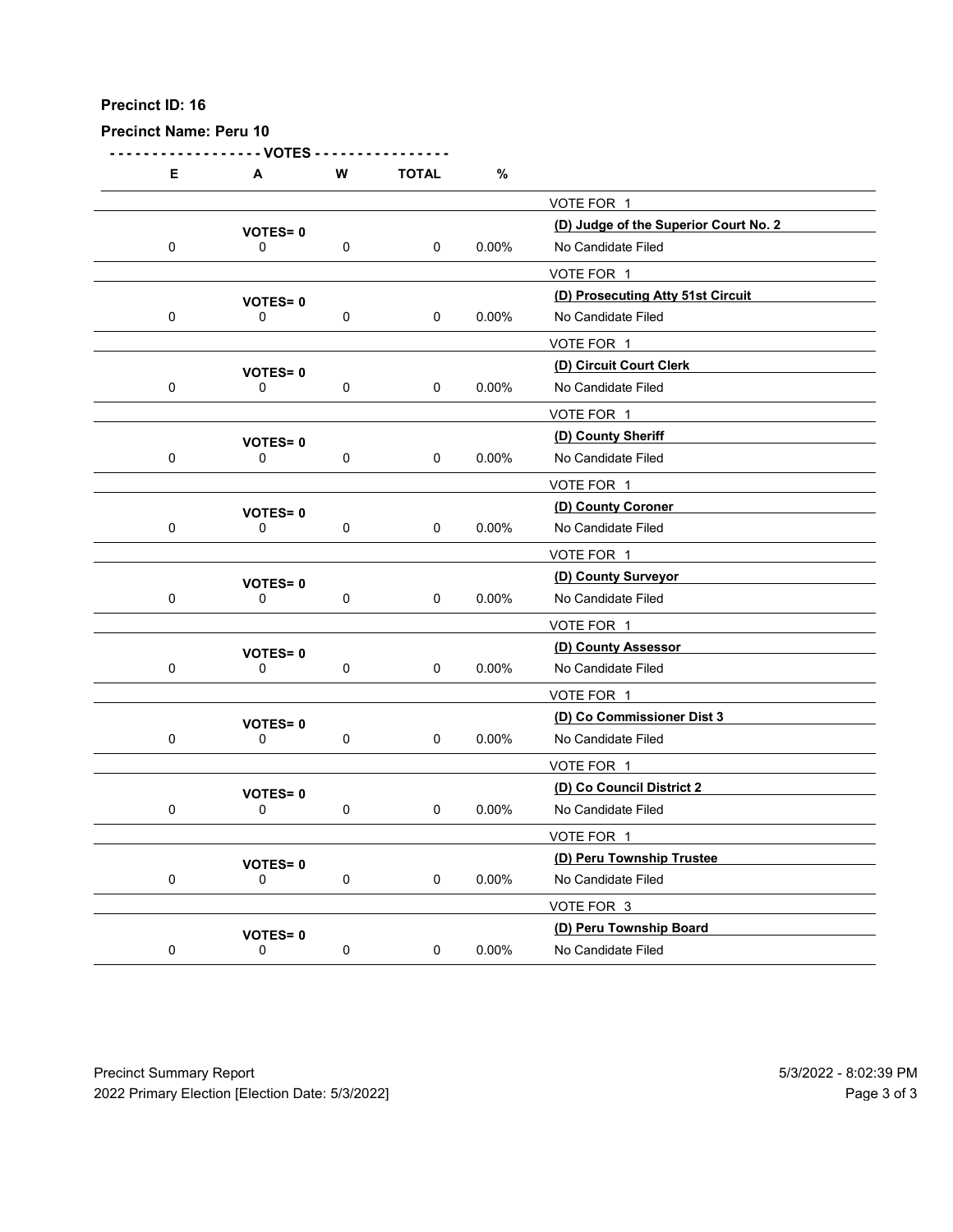

# Miami County, Indiana 2022 Primary Election

### INMIAP22

| E - # Of Election Day     | 53 | <b>PRECINCT STATUS:</b> |  |
|---------------------------|----|-------------------------|--|
| A - # Of Paper Absentee   |    |                         |  |
| W - # Of Walk-In Absentee | 44 |                         |  |

| <b>PUBLIC COUNT:</b>        | 99 |
|-----------------------------|----|
| VOTER TURNOUT: 0.00%        |    |
| <b>REGISTERED VOTERS: I</b> |    |

#### Precinct ID: 17

```
- - - - - - - - - - - - - - - - - - VOTES - - - - - - - - - - - - - - - -
```

| ∼ | W | <b>TOTAL</b> |  |
|---|---|--------------|--|
|   |   |              |  |

|                                               | Miami County, Indiana       |                      |                          |                  |                                             |
|-----------------------------------------------|-----------------------------|----------------------|--------------------------|------------------|---------------------------------------------|
| <b>2022 Primary Election</b>                  |                             |                      |                          |                  |                                             |
| <b>INMIAP22</b>                               |                             |                      |                          |                  |                                             |
| 5/3/2022                                      |                             |                      |                          |                  |                                             |
|                                               |                             |                      |                          |                  |                                             |
| E - # Of Election Day                         |                             |                      | 53                       |                  | <b>PRECINCT STATUS:</b><br><b>REPORTED</b>  |
| A - # Of Paper Absentee                       |                             |                      | $\mathbf{2}$             |                  |                                             |
| W - # Of Walk-In Absentee                     |                             |                      | 44                       |                  |                                             |
|                                               |                             | <b>PUBLIC COUNT:</b> | 99                       |                  |                                             |
|                                               | <b>VOTER TURNOUT:</b>       |                      | $0.00\%$                 |                  |                                             |
|                                               |                             |                      |                          |                  |                                             |
|                                               | <b>REGISTERED VOTERS:</b>   |                      | $\mathbf 0$              |                  |                                             |
|                                               |                             |                      |                          |                  |                                             |
| Precinct ID: 17                               |                             |                      |                          |                  |                                             |
| <b>Precinct Name: Peru 11</b>                 |                             |                      |                          |                  |                                             |
| E                                             | - VOTES -<br>A              | W                    | <u>.</u><br><b>TOTAL</b> | $\%$             |                                             |
|                                               |                             |                      |                          |                  | VOTE FOR 1                                  |
|                                               |                             |                      |                          |                  | (R) United States Senator                   |
| 33                                            | VOTES= 62<br>$\overline{2}$ | 27                   | 62                       | 100.00%          | <b>Todd Young</b>                           |
|                                               |                             |                      |                          |                  | VOTE FOR 1                                  |
|                                               | <b>VOTES=70</b>             |                      |                          |                  | (R) U.S. Rep District 2                     |
| 34                                            | $\overline{2}$              | 34                   | 70                       | 100.00%          | Jackie Walorski                             |
|                                               |                             |                      |                          |                  | VOTE FOR 1                                  |
|                                               | VOTES=71                    |                      |                          |                  | (R) State Rep District 23                   |
| 39                                            | $\overline{2}$              | 30                   | 71                       | 100.00%          | Ethan Manning                               |
|                                               |                             |                      |                          |                  | VOTE FOR 1                                  |
|                                               | <b>VOTES=92</b>             |                      |                          |                  | (R) Judge of the Superior Court No. 2       |
| 15<br>$\begin{array}{c} 15 \\ 18 \end{array}$ | 0<br>$_{0}^{2}$             | 15<br>13             | 30<br>$\frac{30}{32}$    | 32.61%<br>32.61% | <b>Bill Berkshire</b><br>Elizabeth G. Price |
|                                               |                             | 14                   |                          | 34.78%           | Jacob D. Winkler                            |
|                                               |                             |                      |                          |                  | VOTE FOR 1                                  |
|                                               | VOTES=72                    |                      |                          |                  | (R) Prosecuting Atty 51st Circuit           |
| 38                                            | $\overline{2}$              | $32\,$               | 72                       | 100.00%          | Jeff Sinkovics                              |
|                                               |                             |                      |                          |                  | VOTE FOR 1                                  |
|                                               | VOTES= 68                   | 30                   | 68                       | 100.00%          | (R) Circuit Court Clerk<br>Sherry Raber     |
| 36                                            | $\overline{2}$              |                      |                          |                  |                                             |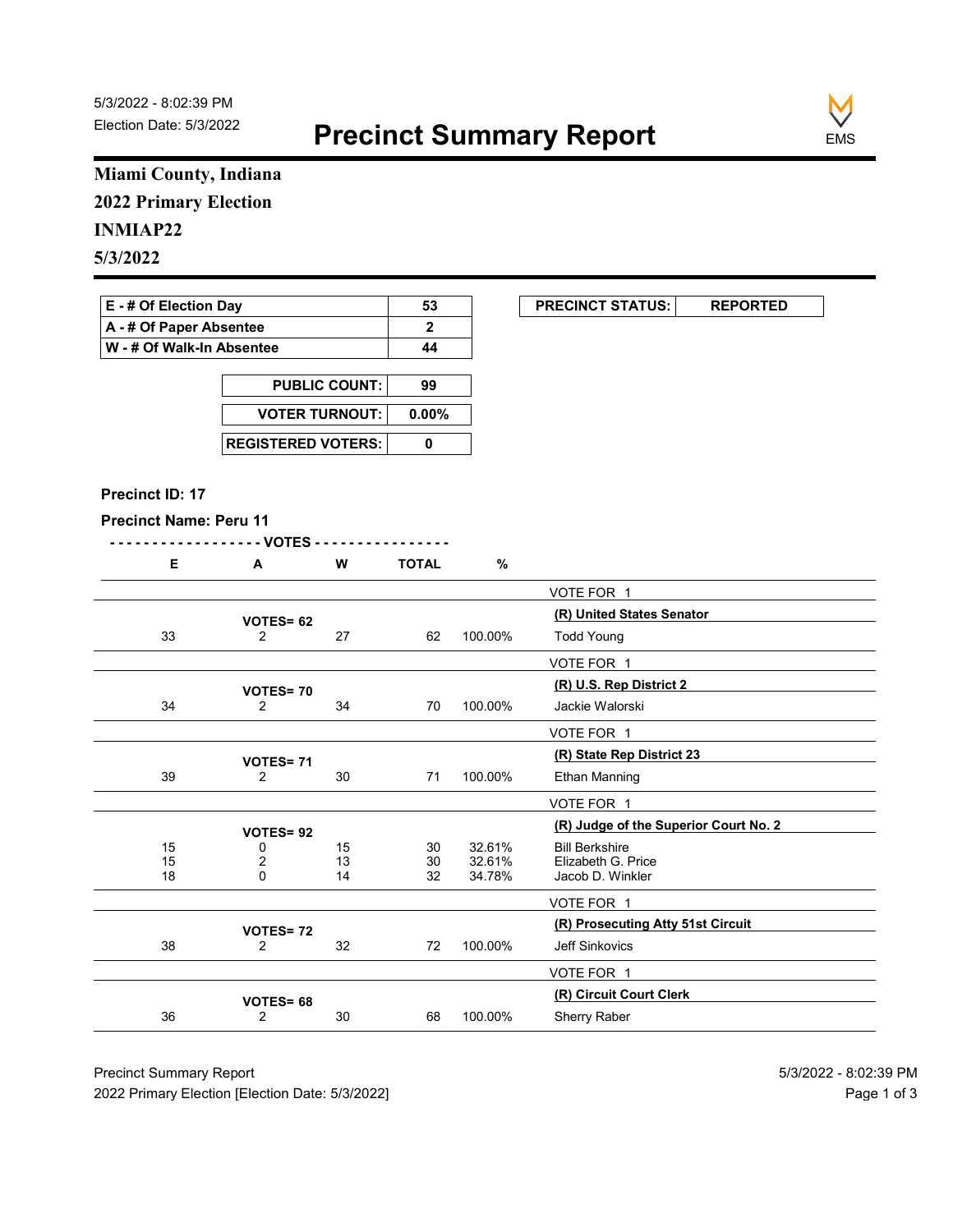| Precinct ID: 17               |                                       |                |                |                  |                                                       |  |
|-------------------------------|---------------------------------------|----------------|----------------|------------------|-------------------------------------------------------|--|
| <b>Precinct Name: Peru 11</b> |                                       |                |                |                  |                                                       |  |
|                               | - VOTES                               |                |                |                  |                                                       |  |
| Е                             | A                                     | W              | <b>TOTAL</b>   | $\%$             | VOTE FOR 1                                            |  |
|                               | VOTES=73                              |                |                |                  | (R) County Sheriff                                    |  |
| $39\,$                        | $\overline{2}$                        | 32             | 73             | 100.00%          | Timothy S. Hunter                                     |  |
|                               |                                       |                |                |                  | VOTE FOR 1<br>(R) County Coroner                      |  |
| 36                            | VOTES= 68<br>$\overline{2}$           | $30\,$         | 68             | 100.00%          | John D. Boyer                                         |  |
|                               |                                       |                |                |                  | VOTE FOR 1                                            |  |
| 38                            | VOTES=70<br>$\overline{2}$            | 30             | 70             | 100.00%          | (R) County Surveyor<br>Gregg Wilkinson                |  |
|                               |                                       |                |                |                  | VOTE FOR 1                                            |  |
| 34                            | VOTES= 63<br>$\overline{2}$           | 27             | 63             | 100.00%          | (R) County Assessor<br>Karen LeMaster                 |  |
|                               |                                       |                |                |                  | VOTE FOR 1                                            |  |
|                               | VOTES= 66                             |                |                |                  | (R) Co Commissioner Dist 3                            |  |
| $38\,$                        | $\overline{2}$                        | 26             | 66             | 100.00%          | Keith (Fred) Musselman                                |  |
|                               | VOTES= 65                             |                |                |                  | VOTE FOR 1<br>(R) Co Council District 1               |  |
| 24<br>$13$                    | $\overline{2}$<br>$\mathbf 0$         | 14<br>$12$     | 40<br>25       | 61.54%<br>38.46% | Bradley Fruth<br>Richard G. Wood                      |  |
|                               |                                       |                |                |                  | VOTE FOR 1                                            |  |
|                               | VOTES= 56                             |                |                |                  | (R) Peru Township Trustee                             |  |
| $29\,$                        | $\overline{2}$                        | 25             | 56             | 100.00%          | Geraldine Bunker<br>VOTE FOR 3                        |  |
|                               | <b>VOTES= 105</b>                     |                |                |                  | (R) Peru Township Board                               |  |
| $\frac{22}{35}$               | $\overline{c}$<br>$\overline{2}$      | $20\,$<br>24   | 44<br>61       | 41.90%<br>58.10% | Kurt Kiefer<br>John W. McMillen                       |  |
|                               |                                       |                |                |                  | VOTE FOR 1                                            |  |
| $\overline{4}$                | <b>VOTES=5</b><br>$\mathsf{O}\xspace$ | $\mathbf{1}$   | 5              | 100.00%          | (D) United States Senator<br>Thomas M. McDermott, Jr. |  |
|                               |                                       |                |                |                  | VOTE FOR 1                                            |  |
|                               | <b>VOTES=7</b>                        |                |                |                  | (D) U.S. Rep District 2                               |  |
| $\sqrt{5}$                    | 0                                     | $\overline{2}$ | 7 <sup>7</sup> | 100.00%          | Paul D. Steury                                        |  |
|                               | <b>VOTES=0</b>                        |                |                |                  | VOTE FOR 1<br>(D) State Rep District 23               |  |
| $\mathbf 0$                   | $\mathsf 0$                           | $\pmb{0}$      | $\mathsf 0$    | $0.00\%$         | No Candidate Filed                                    |  |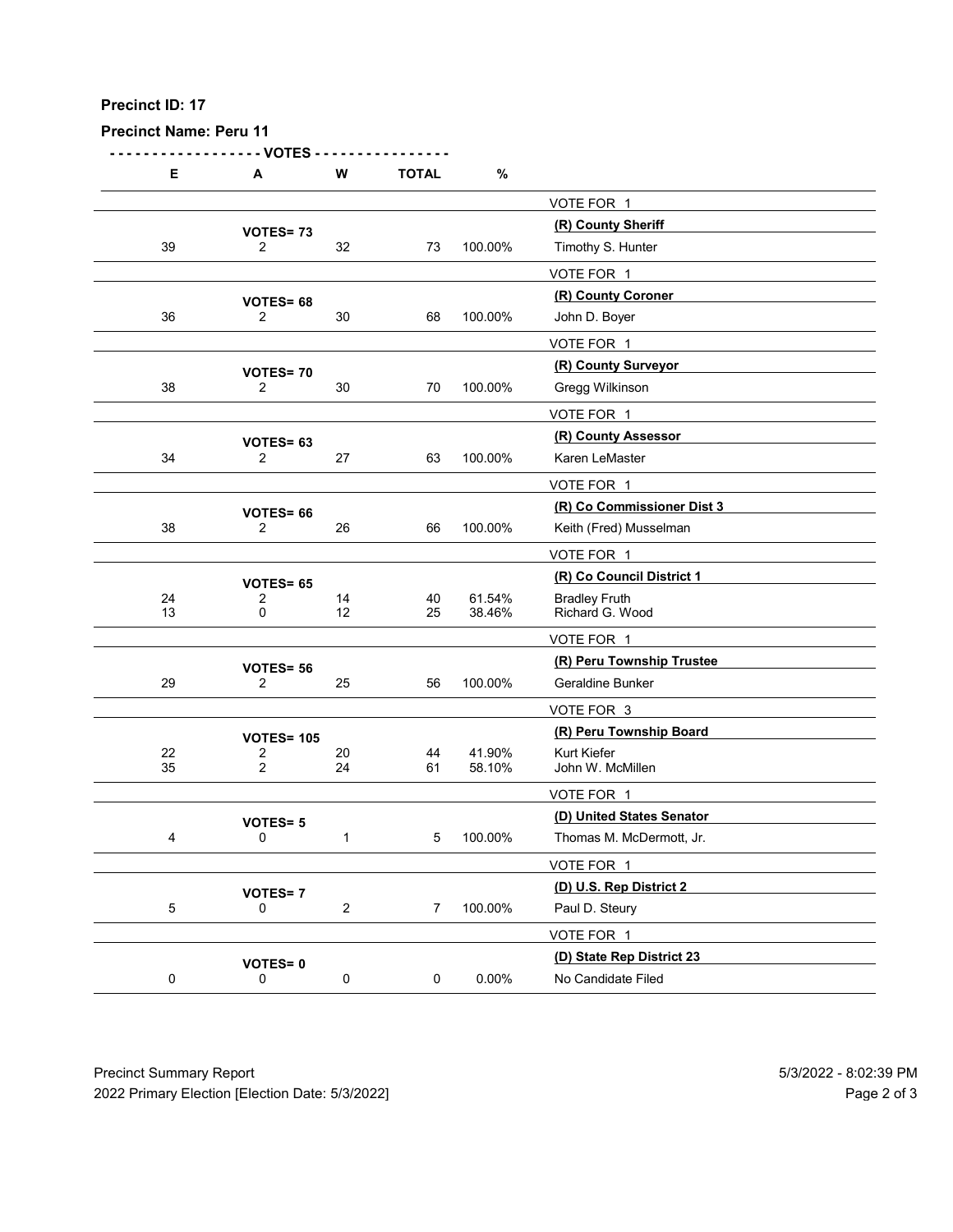| <b>Precinct Name: Peru 11</b> |                                                                                                                                          |                                                                                      |                                                                          |                                                               |                                                                                                                                                                                                                                                                                                              |
|-------------------------------|------------------------------------------------------------------------------------------------------------------------------------------|--------------------------------------------------------------------------------------|--------------------------------------------------------------------------|---------------------------------------------------------------|--------------------------------------------------------------------------------------------------------------------------------------------------------------------------------------------------------------------------------------------------------------------------------------------------------------|
| - VOTES                       |                                                                                                                                          |                                                                                      |                                                                          |                                                               |                                                                                                                                                                                                                                                                                                              |
|                               |                                                                                                                                          |                                                                                      |                                                                          | VOTE FOR 1                                                    |                                                                                                                                                                                                                                                                                                              |
| <b>VOTES=0</b>                |                                                                                                                                          |                                                                                      |                                                                          | (D) Judge of the Superior Court No. 2                         |                                                                                                                                                                                                                                                                                                              |
|                               |                                                                                                                                          |                                                                                      |                                                                          |                                                               |                                                                                                                                                                                                                                                                                                              |
| <b>VOTES=0</b>                |                                                                                                                                          |                                                                                      |                                                                          | (D) Prosecuting Atty 51st Circuit                             |                                                                                                                                                                                                                                                                                                              |
|                               |                                                                                                                                          |                                                                                      |                                                                          |                                                               |                                                                                                                                                                                                                                                                                                              |
|                               |                                                                                                                                          |                                                                                      |                                                                          | (D) Circuit Court Clerk                                       |                                                                                                                                                                                                                                                                                                              |
| 0                             | $\mathbf 0$                                                                                                                              | $\mathbf 0$                                                                          | $0.00\%$                                                                 | No Candidate Filed                                            |                                                                                                                                                                                                                                                                                                              |
|                               |                                                                                                                                          |                                                                                      |                                                                          |                                                               |                                                                                                                                                                                                                                                                                                              |
| $\mathbf 0$                   | 0                                                                                                                                        | 0                                                                                    | 0.00%                                                                    | No Candidate Filed                                            |                                                                                                                                                                                                                                                                                                              |
|                               |                                                                                                                                          |                                                                                      |                                                                          | VOTE FOR 1                                                    |                                                                                                                                                                                                                                                                                                              |
| <b>VOTES=0</b>                |                                                                                                                                          |                                                                                      |                                                                          |                                                               |                                                                                                                                                                                                                                                                                                              |
|                               |                                                                                                                                          |                                                                                      |                                                                          |                                                               |                                                                                                                                                                                                                                                                                                              |
| <b>VOTES=0</b>                |                                                                                                                                          |                                                                                      |                                                                          | (D) County Surveyor                                           |                                                                                                                                                                                                                                                                                                              |
|                               |                                                                                                                                          | $\mathbf 0$                                                                          |                                                                          |                                                               |                                                                                                                                                                                                                                                                                                              |
|                               |                                                                                                                                          |                                                                                      |                                                                          |                                                               |                                                                                                                                                                                                                                                                                                              |
| $\mathbf 0$                   | $\mathbf 0$                                                                                                                              | $\mathbf 0$                                                                          | $0.00\%$                                                                 | No Candidate Filed                                            |                                                                                                                                                                                                                                                                                                              |
|                               |                                                                                                                                          |                                                                                      |                                                                          | VOTE FOR 1                                                    |                                                                                                                                                                                                                                                                                                              |
| <b>VOTES=0</b>                |                                                                                                                                          |                                                                                      |                                                                          | (D) Co Commissioner Dist 3                                    |                                                                                                                                                                                                                                                                                                              |
|                               |                                                                                                                                          |                                                                                      |                                                                          |                                                               |                                                                                                                                                                                                                                                                                                              |
|                               |                                                                                                                                          |                                                                                      |                                                                          | (D) Co Council District 1                                     |                                                                                                                                                                                                                                                                                                              |
| $\mathbf 0$                   | $\mathbf 0$                                                                                                                              | $\mathbf 0$                                                                          | $0.00\%$                                                                 | No Candidate Filed                                            |                                                                                                                                                                                                                                                                                                              |
|                               |                                                                                                                                          |                                                                                      |                                                                          |                                                               |                                                                                                                                                                                                                                                                                                              |
| $\mathbf 0$                   | $\mathbf 0$                                                                                                                              | $\mathbf 0$                                                                          | $0.00\%$                                                                 | No Candidate Filed                                            |                                                                                                                                                                                                                                                                                                              |
|                               |                                                                                                                                          |                                                                                      |                                                                          | VOTE FOR 3                                                    |                                                                                                                                                                                                                                                                                                              |
|                               |                                                                                                                                          |                                                                                      |                                                                          | (D) Peru Township Board                                       |                                                                                                                                                                                                                                                                                                              |
|                               | A<br>0<br>0<br><b>VOTES=0</b><br><b>VOTES=0</b><br>0<br>$\mathbf 0$<br><b>VOTES=0</b><br>$\mathbf 0$<br><b>VOTES=0</b><br><b>VOTES=0</b> | ${\bf W}$<br>$\mathbf 0$<br>$\mathbf 0$<br>$\mathbf 0$<br>$\mathbf 0$<br>$\mathbf 0$ | <b>TOTAL</b><br>$\mathbf 0$<br>$\mathbf 0$<br>$\mathbf 0$<br>$\mathbf 0$ | $\%$<br>$0.00\%$<br>0.00%<br>$0.00\%$<br>$0.00\%$<br>$0.00\%$ | No Candidate Filed<br>VOTE FOR 1<br>No Candidate Filed<br>VOTE FOR 1<br>VOTE FOR 1<br>(D) County Sheriff<br>(D) County Coroner<br>No Candidate Filed<br>VOTE FOR 1<br>No Candidate Filed<br>VOTE FOR 1<br>(D) County Assessor<br>No Candidate Filed<br>VOTE FOR 1<br>VOTE FOR 1<br>(D) Peru Township Trustee |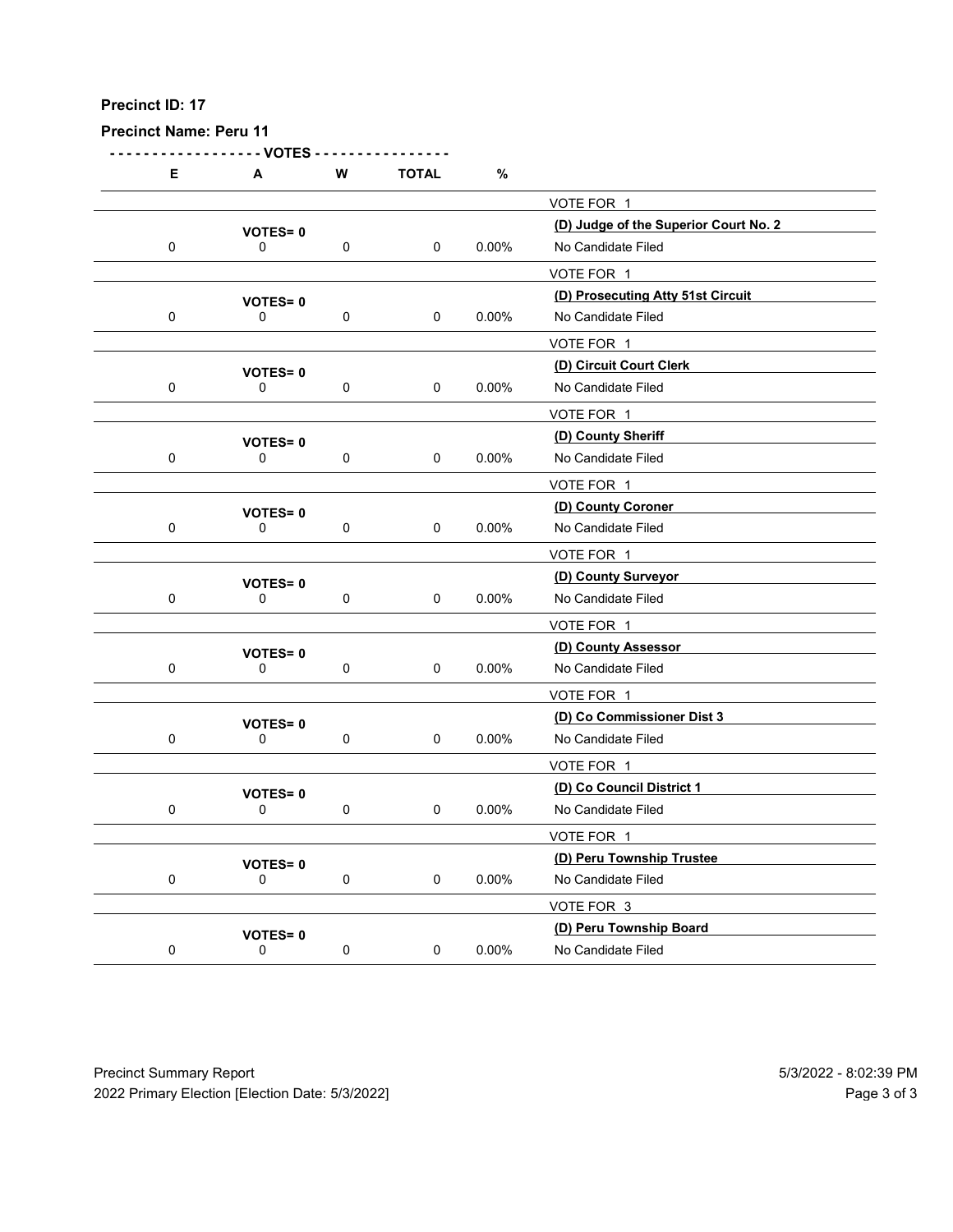

### Miami County, Indiana 2022 Primary Election

#### INMIAP22

| E - # Of Election Day       | 110 | <b>PRECINCT STATUS:</b> |  |
|-----------------------------|-----|-------------------------|--|
| A - # Of Paper Absentee     |     |                         |  |
| ∣ W - # Of Walk-In Absentee | 76  |                         |  |

| <b>PUBLIC COUNT:</b> | 191 |
|----------------------|-----|
| VOTER TURNOUT: 0.00% |     |
|                      |     |

#### Precinct ID: 18

#### Precinct Name: Pipe Creek 2

| n | W | <b>TOTAL</b> |  |
|---|---|--------------|--|

|                                    | Miami County, Indiana               |                                         |              |                  |                                             |
|------------------------------------|-------------------------------------|-----------------------------------------|--------------|------------------|---------------------------------------------|
| <b>2022 Primary Election</b>       |                                     |                                         |              |                  |                                             |
|                                    |                                     |                                         |              |                  |                                             |
| <b>INMIAP22</b>                    |                                     |                                         |              |                  |                                             |
| 5/3/2022                           |                                     |                                         |              |                  |                                             |
| E - # Of Election Day              |                                     |                                         | 110          |                  | <b>PRECINCT STATUS:</b><br><b>REPORTED</b>  |
| A - # Of Paper Absentee            |                                     |                                         | 5            |                  |                                             |
| W - # Of Walk-In Absentee          |                                     |                                         | 76           |                  |                                             |
|                                    |                                     |                                         |              |                  |                                             |
|                                    |                                     | <b>PUBLIC COUNT:</b>                    | 191          |                  |                                             |
|                                    | <b>VOTER TURNOUT:</b>               |                                         | $0.00\%$     |                  |                                             |
|                                    | <b>REGISTERED VOTERS:</b>           |                                         | $\mathbf 0$  |                  |                                             |
|                                    |                                     |                                         |              |                  |                                             |
| Precinct ID: 18                    |                                     |                                         |              |                  |                                             |
| <b>Precinct Name: Pipe Creek 2</b> |                                     |                                         |              |                  |                                             |
| Е.                                 | - - VOTES<br>$\mathbf{A}$           | W                                       | <b>TOTAL</b> | $\%$             |                                             |
|                                    |                                     |                                         |              |                  |                                             |
|                                    |                                     |                                         |              |                  | VOTE FOR 1<br>(R) United States Senator     |
| 79                                 | <b>VOTES= 136</b><br>$\overline{a}$ | 55                                      | 136          | 100.00%          | <b>Todd Young</b>                           |
|                                    |                                     |                                         |              |                  | VOTE FOR 1                                  |
|                                    |                                     |                                         |              |                  | (R) U.S. Rep District 2                     |
| 83                                 | <b>VOTES= 146</b><br>$\overline{2}$ | 61                                      | 146          | 100.00%          | Jackie Walorski                             |
|                                    |                                     |                                         |              |                  | VOTE FOR 1                                  |
|                                    | <b>VOTES= 135</b>                   |                                         |              |                  | (R) State Rep District 23                   |
| 83                                 | $\mathbf{1}$                        | 51                                      | 135          | 100.00%          | Ethan Manning                               |
|                                    |                                     |                                         |              |                  | VOTE FOR 1                                  |
|                                    | <b>VOTES= 176</b>                   |                                         |              |                  | (R) Judge of the Superior Court No. 2       |
| 23                                 | 0                                   | 22                                      | 45<br>25     | 25.57%<br>14.20% | <b>Bill Berkshire</b><br>Elizabeth G. Price |
| $\boldsymbol{9}$<br>71             | $_{\rm 0}^2$                        | $\begin{array}{c} 14 \\ 35 \end{array}$ | 106          | 60.23%           | Jacob D. Winkler                            |
|                                    |                                     |                                         |              |                  | VOTE FOR 1                                  |
|                                    | <b>VOTES= 148</b>                   |                                         |              |                  | (R) Prosecuting Atty 51st Circuit           |
| 88                                 | $\overline{2}$                      | 58                                      | 148          | 100.00%          | Jeff Sinkovics                              |
|                                    |                                     |                                         |              |                  | VOTE FOR 1                                  |
|                                    | <b>VOTES= 144</b>                   |                                         |              |                  | (R) Circuit Court Clerk                     |
|                                    | $\overline{2}$                      | 55                                      | 144          | 100.00%          | Sherry Raber                                |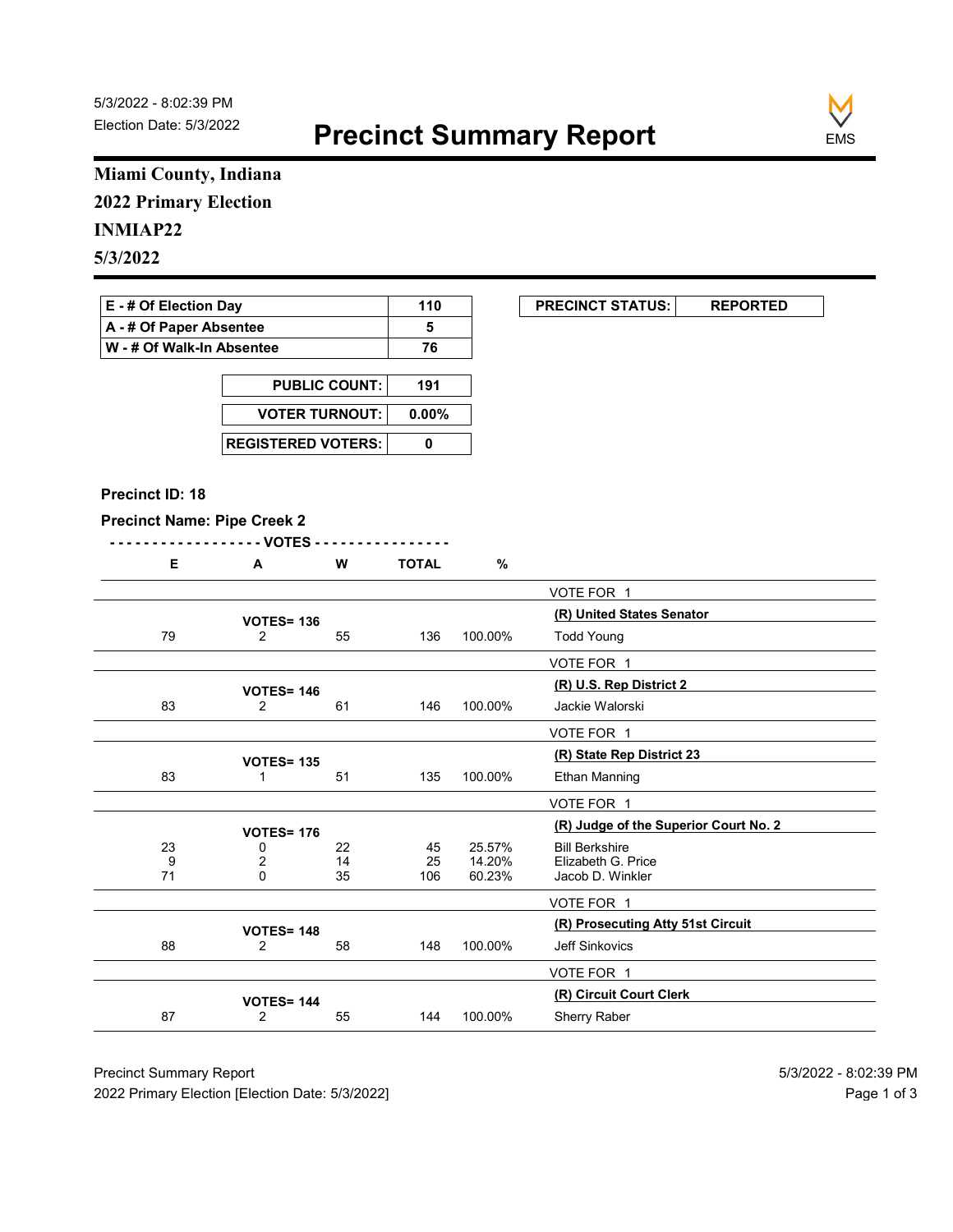| Precinct ID: 18                    |                                     |                |              |          |                                               |  |
|------------------------------------|-------------------------------------|----------------|--------------|----------|-----------------------------------------------|--|
| <b>Precinct Name: Pipe Creek 2</b> |                                     |                |              |          |                                               |  |
|                                    | - VOTES                             | ${\bf W}$      | <b>TOTAL</b> |          |                                               |  |
| Е                                  | Α                                   |                |              | $\%$     | VOTE FOR 1                                    |  |
|                                    | <b>VOTES= 151</b>                   |                |              |          | (R) County Sheriff                            |  |
| 92                                 | $\mathbf 1$                         | 58             | 151          | 100.00%  | Timothy S. Hunter                             |  |
|                                    | <b>VOTES= 153</b>                   |                |              |          | VOTE FOR 1<br>(R) County Coroner              |  |
| 90                                 | $\overline{2}$                      | 61             | 153          | 100.00%  | John D. Boyer                                 |  |
|                                    |                                     |                |              |          | VOTE FOR 1                                    |  |
| 88                                 | <b>VOTES= 144</b><br>$\overline{2}$ | 54             | 144          | 100.00%  | (R) County Surveyor<br>Gregg Wilkinson        |  |
|                                    |                                     |                |              |          | VOTE FOR 1                                    |  |
|                                    | <b>VOTES= 146</b>                   |                |              |          | (R) County Assessor                           |  |
| 89                                 | $\overline{c}$                      | 55             | 146          | 100.00%  | Karen LeMaster                                |  |
|                                    |                                     |                |              |          | VOTE FOR 1<br>(R) Co Commissioner Dist 3      |  |
| 85                                 | <b>VOTES= 137</b><br>$\overline{2}$ | 50             | 137          | 100.00%  | Keith (Fred) Musselman                        |  |
|                                    |                                     |                |              |          | VOTE FOR 1                                    |  |
| 60                                 | <b>VOTES= 165</b><br>0              | $38\,$         | 98           | 59.39%   | (R) Co Council District 2<br>John Allen       |  |
| $38\,$                             | $\overline{2}$                      | 27             | 67           | 40.61%   | Ralph Duckwall II                             |  |
|                                    |                                     |                |              |          | VOTE FOR 1<br>(R) Pipe Creek Township Trustee |  |
| 89                                 | <b>VOTES= 147</b><br>$\overline{2}$ | 56             | 147          | 100.00%  | Christina Kreutzer                            |  |
|                                    |                                     |                |              |          | VOTE FOR 3                                    |  |
|                                    | <b>VOTES= 145</b>                   |                |              |          | (R) Pipe Creek Township Board                 |  |
| 88                                 | 2                                   | 55             | 145          | 100.00%  | Kristin Clingaman<br>VOTE FOR 1               |  |
|                                    | VOTES=13                            |                |              |          | (D) United States Senator                     |  |
| $6\phantom{.}6$                    | 3                                   | $\overline{4}$ | 13           | 100.00%  | Thomas M. McDermott, Jr.                      |  |
|                                    |                                     |                |              |          | VOTE FOR 1                                    |  |
| $\overline{5}$                     | VOTES=13<br>$\mathsf 3$             | $\sqrt{5}$     | 13           | 100.00%  | (D) U.S. Rep District 2<br>Paul D. Steury     |  |
|                                    |                                     |                |              |          | VOTE FOR 1                                    |  |
|                                    | <b>VOTES=0</b>                      |                |              |          | (D) State Rep District 23                     |  |
| $\mathbf 0$                        | $\mathbf 0$                         | $\mathbf 0$    | $\mathbf 0$  | $0.00\%$ | No Candidate Filed                            |  |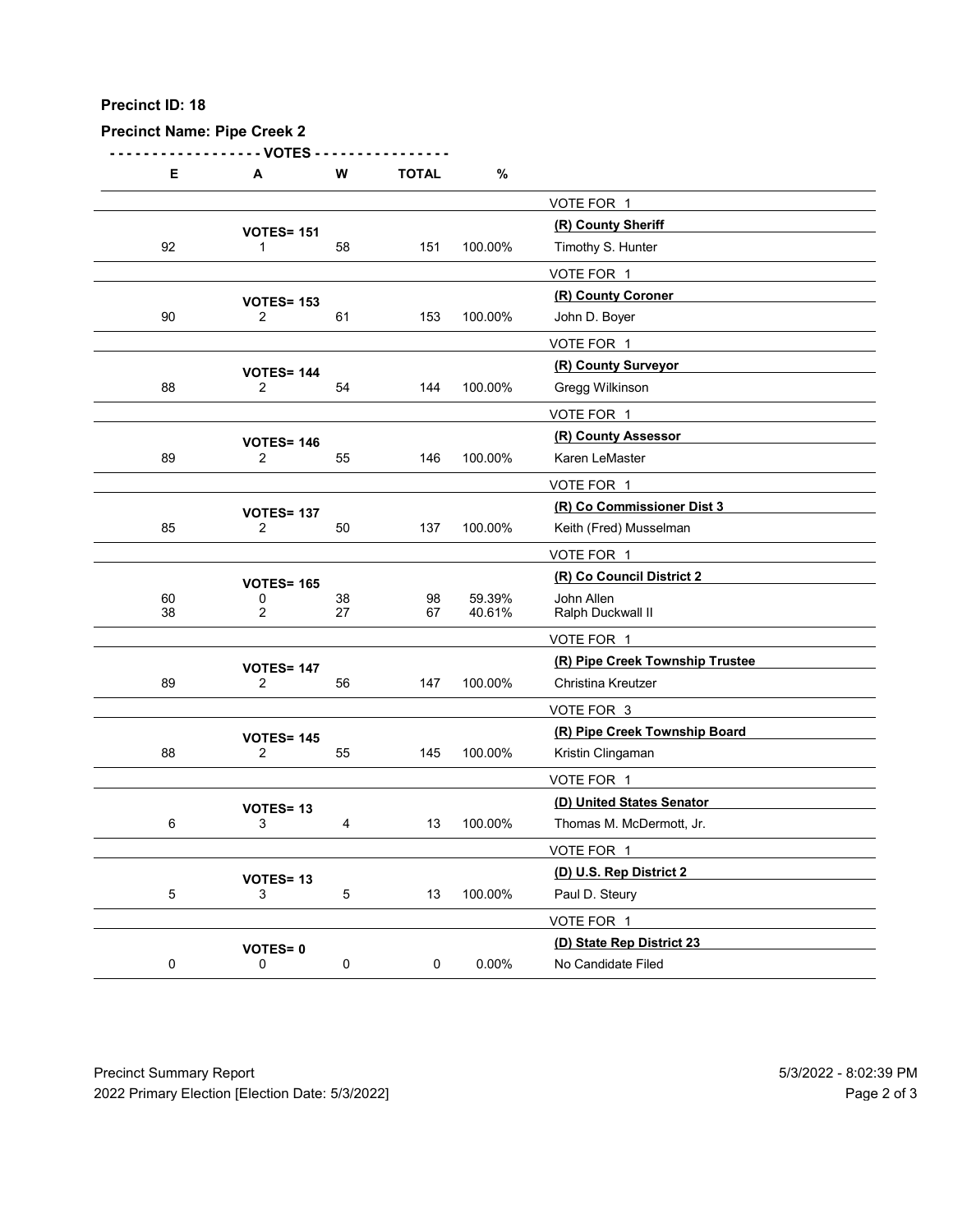| Precinct ID: 18 |                                       |             |              |          |                                                 |  |
|-----------------|---------------------------------------|-------------|--------------|----------|-------------------------------------------------|--|
|                 | <b>Precinct Name: Pipe Creek 2</b>    |             |              |          |                                                 |  |
| Е               | - - VOTES<br>A                        | W           | <b>TOTAL</b> | $\%$     |                                                 |  |
|                 |                                       |             |              |          | VOTE FOR 1                                      |  |
|                 | <b>VOTES=0</b>                        |             |              |          | (D) Judge of the Superior Court No. 2           |  |
| $\mathbf 0$     | 0                                     | $\pmb{0}$   | 0            | 0.00%    | No Candidate Filed<br>VOTE FOR 1                |  |
|                 | <b>VOTES=0</b>                        |             |              |          | (D) Prosecuting Atty 51st Circuit               |  |
| $\mathbf 0$     | 0                                     | $\pmb{0}$   | 0            | 0.00%    | No Candidate Filed                              |  |
|                 |                                       |             |              |          | VOTE FOR 1<br>(D) Circuit Court Clerk           |  |
| $\mathbf 0$     | <b>VOTES=0</b><br>0                   | $\pmb{0}$   | 0            | 0.00%    | No Candidate Filed                              |  |
|                 |                                       |             |              |          | VOTE FOR 1                                      |  |
| $\mathbf 0$     | <b>VOTES=0</b><br>0                   | 0           | 0            | 0.00%    | (D) County Sheriff<br>No Candidate Filed        |  |
|                 |                                       |             |              |          | VOTE FOR 1                                      |  |
|                 | <b>VOTES=0</b>                        |             |              |          | (D) County Coroner                              |  |
| $\mathbf 0$     | 0                                     | $\mathbf 0$ | 0            | $0.00\%$ | No Candidate Filed                              |  |
|                 |                                       |             |              |          | VOTE FOR 1<br>(D) County Surveyor               |  |
| $\mathbf 0$     | <b>VOTES=0</b><br>$\mathbf 0$         | $\pmb{0}$   | $\mathbf 0$  | 0.00%    | No Candidate Filed                              |  |
|                 |                                       |             |              |          | VOTE FOR 1                                      |  |
|                 | <b>VOTES=0</b>                        |             |              |          | (D) County Assessor                             |  |
| $\mathbf 0$     | 0                                     | $\pmb{0}$   | 0            | $0.00\%$ | No Candidate Filed                              |  |
|                 |                                       |             |              |          | VOTE FOR 1<br>(D) Co Commissioner Dist 3        |  |
| $\mathbf 0$     | <b>VOTES=0</b><br>0                   | $\mathbf 0$ | 0            | $0.00\%$ | No Candidate Filed                              |  |
|                 |                                       |             |              |          | VOTE FOR 1                                      |  |
| $\mathbf 0$     | VOTES=0<br>$\mathbf 0$                | $\mathbf 0$ | $\mathsf 0$  | $0.00\%$ | (D) Co Council District 2<br>No Candidate Filed |  |
|                 |                                       |             |              |          | VOTE FOR 1                                      |  |
|                 | <b>VOTES=0</b>                        |             |              |          | (D) Pipe Creek Township Trustee                 |  |
| $\mathbf 0$     | 0                                     | $\mathbf 0$ | $\mathbf 0$  | $0.00\%$ | No Candidate Filed                              |  |
|                 |                                       |             |              |          | VOTE FOR 3<br>(D) Pipe Creek Township Board     |  |
| $\mathbf 0$     | <b>VOTES=0</b><br>$\mathsf{O}\xspace$ | $\pmb{0}$   | $\mathbf 0$  | $0.00\%$ | No Candidate Filed                              |  |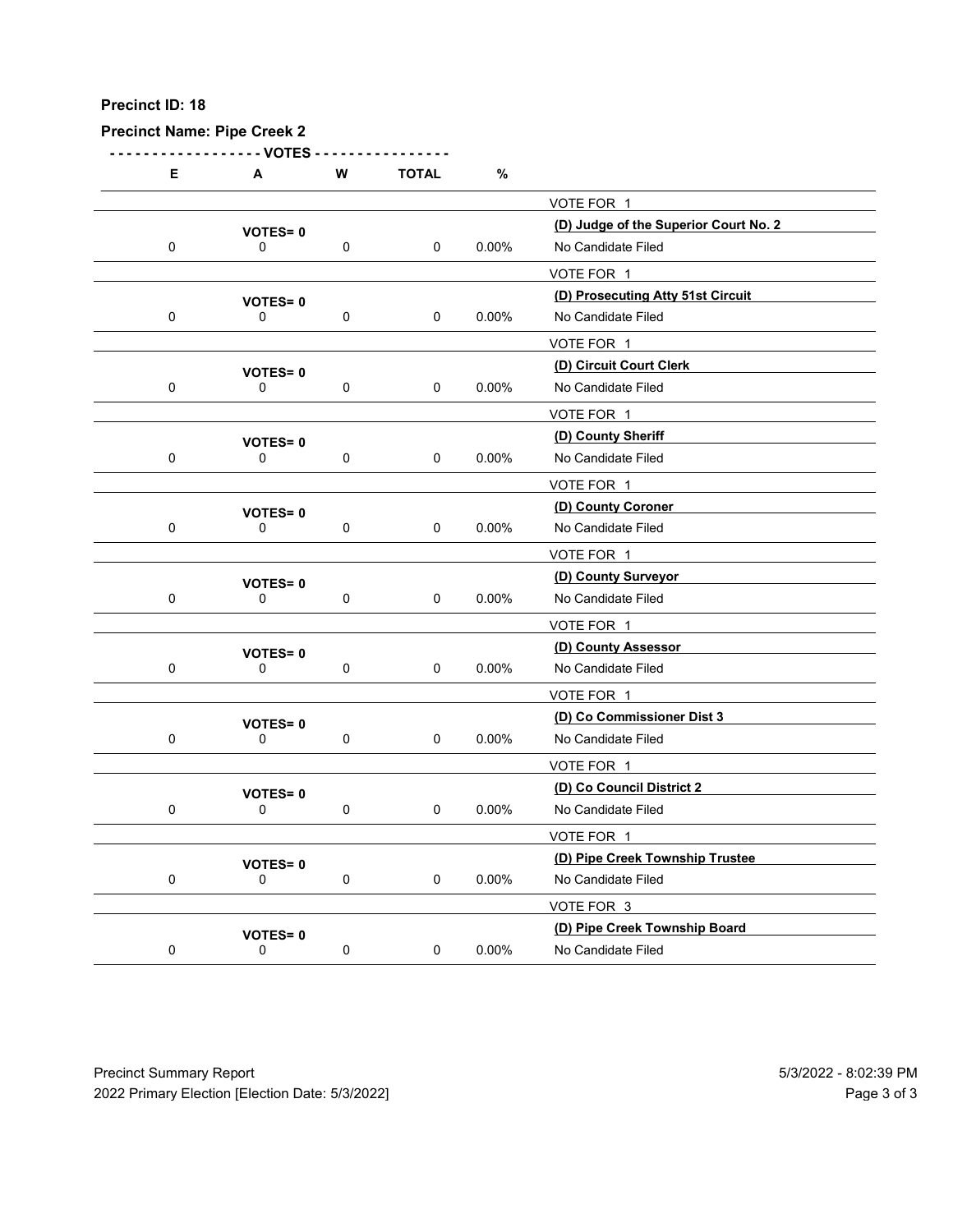

### Miami County, Indiana 2022 Primary Election

# 5/3/2022

| E - # Of Election Day     | 86 | <b>PRECINCT STATUS:</b> |  |
|---------------------------|----|-------------------------|--|
| A - # Of Paper Absentee   |    |                         |  |
| W - # Of Walk-In Absentee | 93 |                         |  |

| <b>PUBLIC COUNT:</b> | 184 |
|----------------------|-----|
| VOTER TURNOUT: 0.00% |     |
|                      |     |

#### Precinct ID: 19

|  | £ | W | <b>TOTAL</b><br>- |
|--|---|---|-------------------|
|  |   |   |                   |

|                                    | Miami County, Indiana            |                      |                       |                  |                                            |
|------------------------------------|----------------------------------|----------------------|-----------------------|------------------|--------------------------------------------|
| <b>2022 Primary Election</b>       |                                  |                      |                       |                  |                                            |
| <b>INMIAP22</b>                    |                                  |                      |                       |                  |                                            |
|                                    |                                  |                      |                       |                  |                                            |
| 5/3/2022                           |                                  |                      |                       |                  |                                            |
| E - # Of Election Day              |                                  |                      | 86                    |                  | <b>PRECINCT STATUS:</b><br><b>REPORTED</b> |
| A - # Of Paper Absentee            |                                  |                      | 5                     |                  |                                            |
| W - # Of Walk-In Absentee          |                                  |                      | 93                    |                  |                                            |
|                                    |                                  | <b>PUBLIC COUNT:</b> |                       |                  |                                            |
|                                    |                                  |                      |                       |                  |                                            |
|                                    | <b>VOTER TURNOUT:</b>            |                      | $0.00\%$              |                  |                                            |
|                                    | <b>REGISTERED VOTERS:</b>        |                      | $\pmb{0}$             |                  |                                            |
|                                    |                                  |                      |                       |                  |                                            |
| Precinct ID: 19                    |                                  |                      |                       |                  |                                            |
| <b>Precinct Name: Pipe Creek 3</b> |                                  |                      |                       |                  |                                            |
|                                    | - - VOTES                        |                      |                       |                  |                                            |
| E                                  | A                                | W                    | <b>TOTAL</b>          | %                |                                            |
|                                    |                                  |                      |                       |                  | VOTE FOR 1                                 |
|                                    | <b>VOTES= 126</b>                |                      |                       |                  | (R) United States Senator                  |
| 63                                 | 3                                | 60                   | 126                   | 100.00%          | <b>Todd Young</b>                          |
|                                    |                                  |                      |                       |                  | VOTE FOR 1                                 |
| 64                                 | <b>VOTES= 131</b><br>3           | 64                   | 131                   | 100.00%          | (R) U.S. Rep District 2<br>Jackie Walorski |
|                                    |                                  |                      |                       |                  | VOTE FOR 1                                 |
|                                    |                                  |                      |                       |                  | (R) State Rep District 23                  |
| 65                                 | <b>VOTES= 126</b><br>3           | 58                   | 126                   | 100.00%          | Ethan Manning                              |
|                                    |                                  |                      |                       |                  | VOTE FOR 1                                 |
|                                    | <b>VOTES= 166</b>                |                      |                       |                  | (R) Judge of the Superior Court No. 2      |
| 12                                 | -1                               | 25                   | 38                    | 22.89%           | <b>Bill Berkshire</b>                      |
| $\frac{14}{54}$                    | $\overline{1}$<br>$\overline{1}$ | 14<br>44             | $\substack{29 \\ 99}$ | 17.47%<br>59.64% | Elizabeth G. Price<br>Jacob D. Winkler     |
|                                    |                                  |                      |                       |                  | VOTE FOR 1                                 |
|                                    | <b>VOTES= 142</b>                |                      |                       |                  | (R) Prosecuting Atty 51st Circuit          |
| 67                                 | 3                                | 72                   | 142                   | 100.00%          | Jeff Sinkovics                             |
|                                    |                                  |                      |                       |                  | VOTE FOR 1                                 |
|                                    | <b>VOTES= 127</b>                |                      |                       |                  | (R) Circuit Court Clerk                    |
|                                    | 3                                | 60                   | 127                   | 100.00%          | Sherry Raber                               |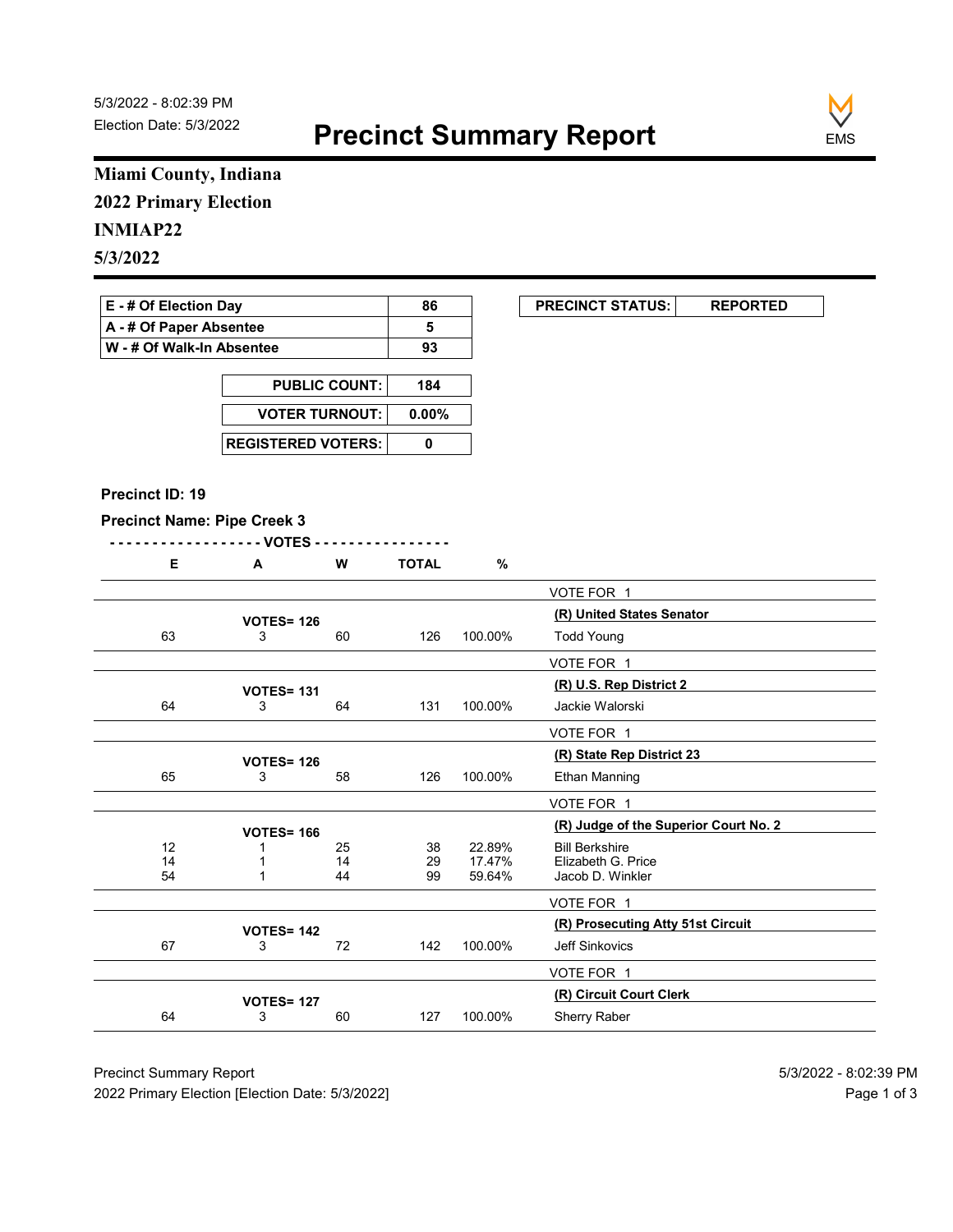| Precinct ID: 19                    |                                    |                  |              |          |                                                       |  |
|------------------------------------|------------------------------------|------------------|--------------|----------|-------------------------------------------------------|--|
| <b>Precinct Name: Pipe Creek 3</b> | - VOTES                            |                  |              |          |                                                       |  |
| Е                                  | Α                                  | ${\bf W}$        | <b>TOTAL</b> | $\%$     |                                                       |  |
|                                    | <b>VOTES= 137</b>                  |                  |              |          | VOTE FOR 1<br>(R) County Sheriff                      |  |
| 70                                 | 3                                  | 64               | 137          | 100.00%  | Timothy S. Hunter                                     |  |
|                                    |                                    |                  |              |          | VOTE FOR 1<br>(R) County Coroner                      |  |
| 67                                 | <b>VOTES= 134</b><br>3             | 64               | 134          | 100.00%  | John D. Boyer                                         |  |
|                                    |                                    |                  |              |          | VOTE FOR 1                                            |  |
| 63                                 | <b>VOTES= 131</b><br>3             | 65               | 131          | 100.00%  | (R) County Surveyor<br>Gregg Wilkinson                |  |
|                                    |                                    |                  |              |          | VOTE FOR 1                                            |  |
|                                    | <b>VOTES= 128</b>                  |                  |              |          | (R) County Assessor                                   |  |
| 63                                 | 3                                  | 62               | 128          | 100.00%  | Karen LeMaster                                        |  |
|                                    |                                    |                  |              |          | VOTE FOR 1<br>(R) Co Commissioner Dist 3              |  |
| 65                                 | <b>VOTES= 130</b><br>3             | 62               | 130          | 100.00%  | Keith (Fred) Musselman                                |  |
|                                    |                                    |                  |              |          | VOTE FOR 1                                            |  |
| 31                                 | <b>VOTES= 153</b><br>1             | $38\,$           | $70\,$       | 45.75%   | (R) Co Council District 2<br>John Allen               |  |
| 43                                 | $\overline{2}$                     | 38               | 83           | 54.25%   | Ralph Duckwall II                                     |  |
|                                    |                                    |                  |              |          | VOTE FOR 1                                            |  |
| 63                                 | <b>VOTES= 130</b><br>$\mathbf{3}$  | 64               | 130          | 100.00%  | (R) Pipe Creek Township Trustee<br>Christina Kreutzer |  |
|                                    |                                    |                  |              |          | VOTE FOR 3                                            |  |
|                                    | <b>VOTES= 131</b>                  |                  |              |          | (R) Pipe Creek Township Board                         |  |
| 64                                 | $\mathbf{3}$                       | 64               | 131          | 100.00%  | Kristin Clingaman                                     |  |
|                                    |                                    |                  |              |          | VOTE FOR 1<br>(D) United States Senator               |  |
| $\overline{4}$                     | <b>VOTES= 15</b><br>$\overline{2}$ | $\boldsymbol{9}$ | 15           | 100.00%  | Thomas M. McDermott, Jr.                              |  |
|                                    |                                    |                  |              |          | VOTE FOR 1                                            |  |
| $\,6\,$                            | VOTES=16<br>$\overline{2}$         | $\bf 8$          | 16           | 100.00%  | (D) U.S. Rep District 2<br>Paul D. Steury             |  |
|                                    |                                    |                  |              |          | VOTE FOR 1                                            |  |
|                                    | <b>VOTES=0</b>                     |                  |              |          | (D) State Rep District 23                             |  |
| $\mathbf 0$                        | $\mathbf 0$                        | $\mathbf 0$      | $\mathbf 0$  | $0.00\%$ | No Candidate Filed                                    |  |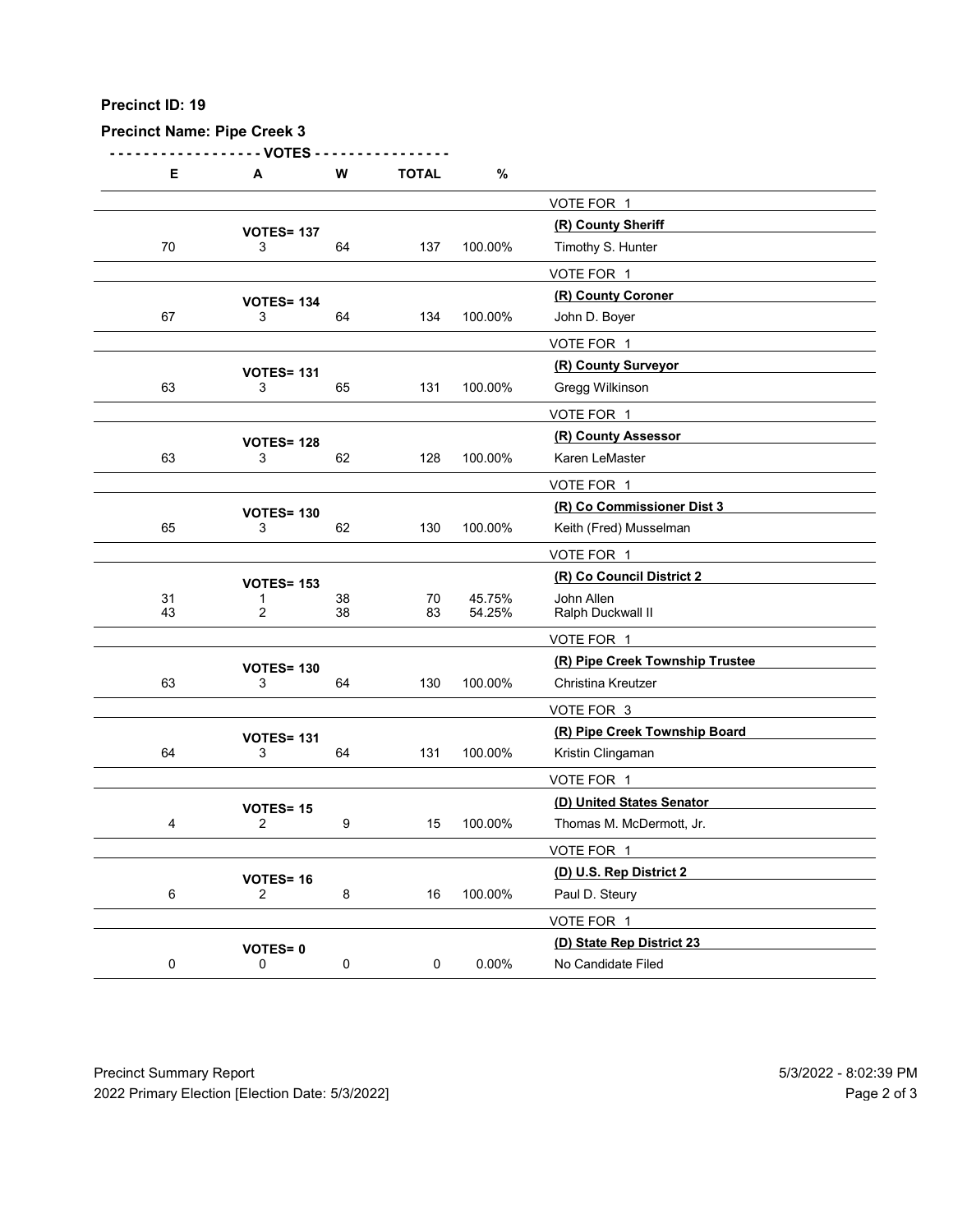|             | <b>Precinct Name: Pipe Creek 3</b><br>- VOTES |             |              |          |                                                             |  |
|-------------|-----------------------------------------------|-------------|--------------|----------|-------------------------------------------------------------|--|
| Е           | A                                             | ${\bf W}$   | <b>TOTAL</b> | $\%$     |                                                             |  |
|             |                                               |             |              |          | VOTE FOR 1                                                  |  |
| $\mathbf 0$ | VOTES=0<br>0                                  | $\mathbf 0$ | $\mathbf 0$  | $0.00\%$ | (D) Judge of the Superior Court No. 2<br>No Candidate Filed |  |
|             |                                               |             |              |          | VOTE FOR 1                                                  |  |
|             | <b>VOTES=0</b>                                |             |              |          | (D) Prosecuting Atty 51st Circuit                           |  |
| $\mathbf 0$ | 0                                             | $\mathbf 0$ | $\mathbf 0$  | 0.00%    | No Candidate Filed<br>VOTE FOR 1                            |  |
|             | VOTES=0                                       |             |              |          | (D) Circuit Court Clerk                                     |  |
| $\mathbf 0$ | 0                                             | 0           | $\mathbf 0$  | $0.00\%$ | No Candidate Filed                                          |  |
|             |                                               |             |              |          | VOTE FOR 1                                                  |  |
| $\mathbf 0$ | VOTES=0<br>$\mathbf 0$                        | 0           | 0            | 0.00%    | (D) County Sheriff<br>No Candidate Filed                    |  |
|             |                                               |             |              |          | VOTE FOR 1                                                  |  |
|             | <b>VOTES=0</b>                                |             |              |          | (D) County Coroner                                          |  |
| $\mathbf 0$ | 0                                             | $\mathbf 0$ | $\mathbf 0$  | $0.00\%$ | No Candidate Filed                                          |  |
|             |                                               |             |              |          | VOTE FOR 1<br>(D) County Surveyor                           |  |
| $\mathbf 0$ | <b>VOTES=0</b><br>$\mathbf 0$                 | $\mathbf 0$ | $\mathbf 0$  | $0.00\%$ | No Candidate Filed                                          |  |
|             |                                               |             |              |          | VOTE FOR 1                                                  |  |
|             | <b>VOTES=0</b>                                |             |              |          | (D) County Assessor                                         |  |
| $\mathbf 0$ | $\mathsf{O}$                                  | $\mathbf 0$ | $\mathbf 0$  | $0.00\%$ | No Candidate Filed                                          |  |
|             |                                               |             |              |          | VOTE FOR 1<br>(D) Co Commissioner Dist 3                    |  |
| $\mathbf 0$ | <b>VOTES=0</b><br>$\mathsf{O}$                | $\mathbf 0$ | $\mathbf 0$  | $0.00\%$ | No Candidate Filed                                          |  |
|             |                                               |             |              |          | VOTE FOR 1                                                  |  |
|             | <b>VOTES=0</b>                                |             |              |          | (D) Co Council District 2                                   |  |
| $\mathbf 0$ | $\mathsf{O}$                                  | $\mathbf 0$ | $\mathbf 0$  | $0.00\%$ | No Candidate Filed                                          |  |
|             |                                               |             |              |          | VOTE FOR 1<br>(D) Pipe Creek Township Trustee               |  |
| $\mathbf 0$ | <b>VOTES=0</b><br>$\mathbf 0$                 | $\mathbf 0$ | $\mathbf 0$  | $0.00\%$ | No Candidate Filed                                          |  |
|             |                                               |             |              |          | VOTE FOR 3                                                  |  |
| $\mathbf 0$ | <b>VOTES=0</b>                                |             |              |          | (D) Pipe Creek Township Board                               |  |
|             | $\mathsf 0$                                   | $\pmb{0}$   | $\mathbf 0$  | $0.00\%$ | No Candidate Filed                                          |  |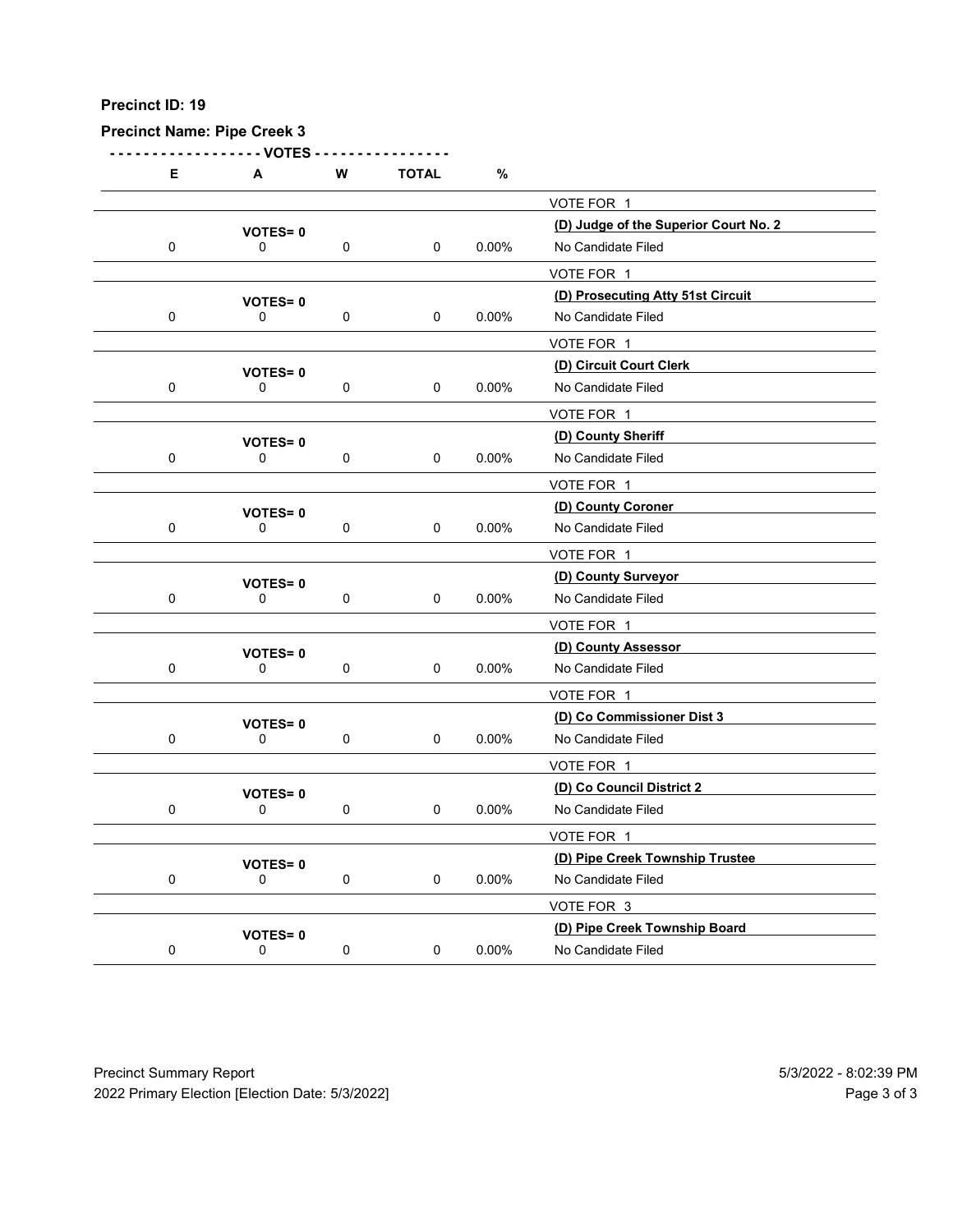

# Miami County, Indiana 2022 Primary Election

# INMIAP22

| E - # Of Election Day       | 15 | <b>PRECINCT STATUS:</b> |  |
|-----------------------------|----|-------------------------|--|
| A - # Of Paper Absentee     |    |                         |  |
| ∣ W - # Of Walk-In Absentee | 12 |                         |  |

| <b>PUBLIC COUNT:</b> | 44 |
|----------------------|----|
| VOTER TURNOUT: 0.00% |    |
|                      |    |

#### Precinct ID: 20

|  | W | <b>TOTAL</b> | $\mathbf{c}$ |
|--|---|--------------|--------------|
|  |   |              |              |

| Miami County, Indiana              |                                    |                                |                                        |                  |                                                     |
|------------------------------------|------------------------------------|--------------------------------|----------------------------------------|------------------|-----------------------------------------------------|
| <b>2022 Primary Election</b>       |                                    |                                |                                        |                  |                                                     |
| <b>INMIAP22</b>                    |                                    |                                |                                        |                  |                                                     |
|                                    |                                    |                                |                                        |                  |                                                     |
| 5/3/2022                           |                                    |                                |                                        |                  |                                                     |
| E - # Of Election Day              |                                    |                                | 15                                     |                  | <b>PRECINCT STATUS:</b><br><b>REPORTED</b>          |
| A - # Of Paper Absentee            |                                    |                                | 17                                     |                  |                                                     |
| W - # Of Walk-In Absentee          |                                    |                                | 12                                     |                  |                                                     |
|                                    |                                    |                                |                                        |                  |                                                     |
|                                    |                                    | <b>PUBLIC COUNT:</b>           | 44                                     |                  |                                                     |
|                                    | <b>VOTER TURNOUT:</b>              |                                | $0.00\%$                               |                  |                                                     |
|                                    |                                    | <b>REGISTERED VOTERS:</b>      | $\mathbf 0$                            |                  |                                                     |
|                                    |                                    |                                |                                        |                  |                                                     |
| Precinct ID: 20                    |                                    |                                |                                        |                  |                                                     |
| <b>Precinct Name: Pipe Creek 4</b> |                                    |                                |                                        |                  |                                                     |
|                                    | - - VOTES                          |                                |                                        |                  |                                                     |
| Е.                                 | $\mathbf{A}$                       | W                              | <b>TOTAL</b>                           | $\%$             |                                                     |
|                                    |                                    |                                |                                        |                  | VOTE FOR 1                                          |
|                                    | <b>VOTES= 26</b>                   |                                |                                        |                  | (R) United States Senator                           |
| 12                                 | $\overline{7}$                     | $\overline{7}$                 | 26                                     | 100.00%          | <b>Todd Young</b>                                   |
|                                    |                                    |                                |                                        |                  | VOTE FOR 1                                          |
|                                    | <b>VOTES=27</b>                    |                                |                                        |                  | (R) U.S. Rep District 2                             |
| 11                                 | 6                                  | $10$                           | 27                                     | 100.00%          | Jackie Walorski                                     |
|                                    |                                    |                                |                                        |                  | VOTE FOR 1                                          |
| 11                                 | <b>VOTES= 26</b><br>$\overline{7}$ | 8                              | 26                                     | 100.00%          | (R) State Rep District 23<br>Ethan Manning          |
|                                    |                                    |                                |                                        |                  |                                                     |
|                                    |                                    |                                |                                        |                  | VOTE FOR 1<br>(R) Judge of the Superior Court No. 2 |
| $\overline{4}$                     | VOTES=31<br>-1                     | 3                              | 8                                      | 25.81%           | <b>Bill Berkshire</b>                               |
| 8<br>$\overline{1}$                | $_0^6$                             | $\mathbf{1}$<br>$\overline{7}$ | $\begin{array}{c} 15 \\ 8 \end{array}$ | 48.39%<br>25.81% | Elizabeth G. Price<br>Jacob D. Winkler              |
|                                    |                                    |                                |                                        |                  |                                                     |
|                                    |                                    |                                |                                        |                  | VOTE FOR 1<br>(R) Prosecuting Atty 51st Circuit     |
| 12                                 | <b>VOTES=27</b><br>5               | 10                             | 27                                     | 100.00%          | Jeff Sinkovics                                      |
|                                    |                                    |                                |                                        |                  | VOTE FOR 1                                          |
|                                    |                                    |                                |                                        |                  | (R) Circuit Court Clerk                             |
|                                    | VOTES=29                           | $10$                           | 29                                     | 100.00%          | Sherry Raber                                        |
| 12                                 | $\overline{7}$                     |                                |                                        |                  |                                                     |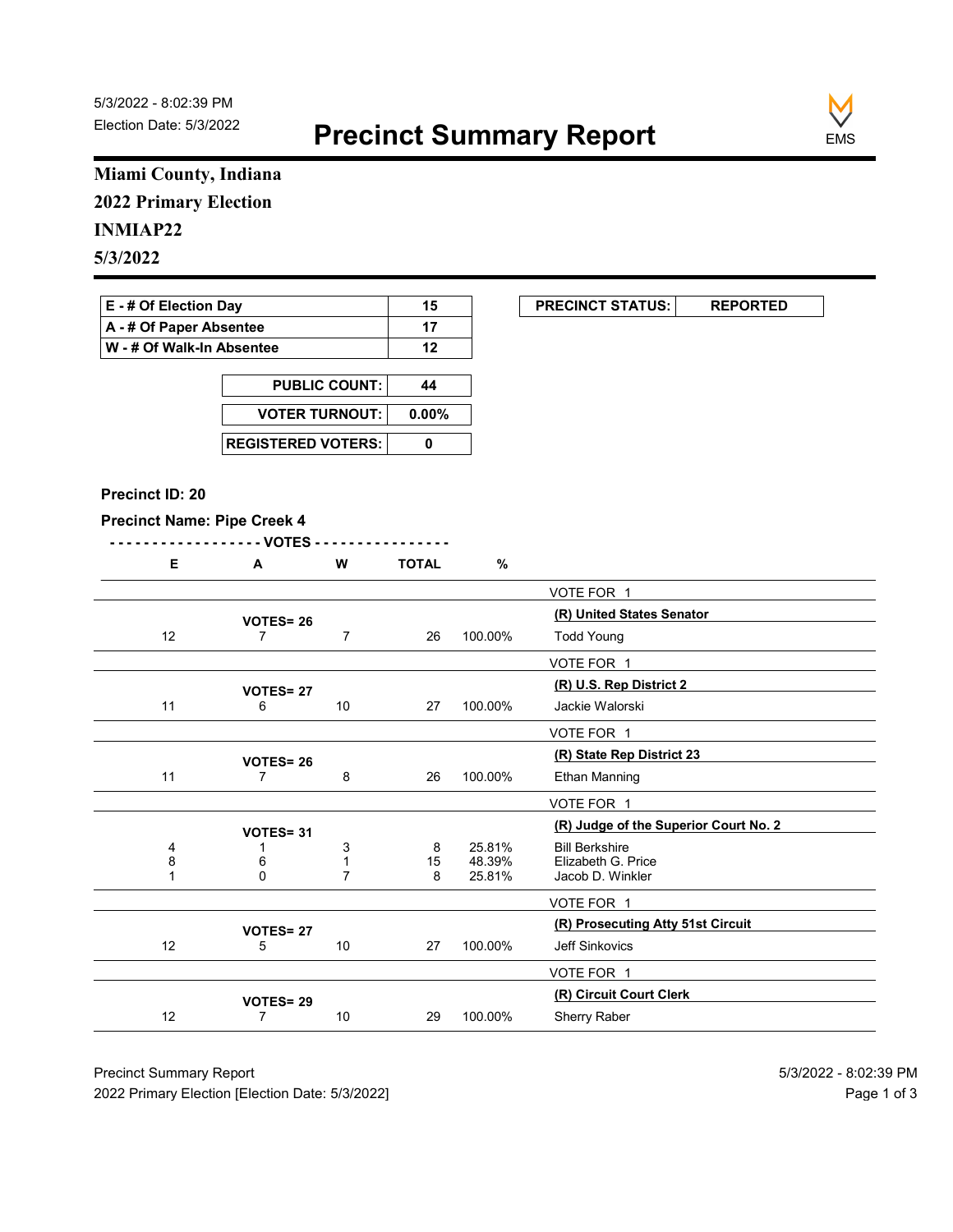| Precinct ID: 20        |                                    |                       |                  |                  |                                          |  |
|------------------------|------------------------------------|-----------------------|------------------|------------------|------------------------------------------|--|
|                        | <b>Precinct Name: Pipe Creek 4</b> |                       |                  |                  |                                          |  |
| Е                      | - VOTES<br>A                       | ${\bf W}$             | <b>TOTAL</b>     | $\%$             |                                          |  |
|                        |                                    |                       |                  |                  | VOTE FOR 1                               |  |
|                        | <b>VOTES= 27</b>                   |                       |                  |                  | (R) County Sheriff                       |  |
| 11                     | 6                                  | 10                    | 27               | 100.00%          | Timothy S. Hunter                        |  |
|                        |                                    |                       |                  |                  | VOTE FOR 1                               |  |
|                        | <b>VOTES=28</b>                    |                       |                  |                  | (R) County Coroner                       |  |
| 11                     | $\overline{7}$                     | 10                    | 28               | 100.00%          | John D. Boyer                            |  |
|                        |                                    |                       |                  |                  | VOTE FOR 1<br>(R) County Surveyor        |  |
| 12                     | <b>VOTES= 28</b><br>$\overline{7}$ | 9                     | 28               | 100.00%          | Gregg Wilkinson                          |  |
|                        |                                    |                       |                  |                  | VOTE FOR 1                               |  |
|                        | <b>VOTES=28</b>                    |                       |                  |                  | (R) County Assessor                      |  |
| 11                     | $\overline{7}$                     | 10                    | 28               | 100.00%          | Karen LeMaster                           |  |
|                        |                                    |                       |                  |                  | VOTE FOR 1<br>(R) Co Commissioner Dist 3 |  |
| 13                     | VOTES= 30<br>$\overline{7}$        | 10                    | 30               | 100.00%          | Keith (Fred) Musselman                   |  |
|                        |                                    |                       |                  |                  | VOTE FOR 1                               |  |
|                        | VOTES= 29                          |                       |                  |                  | (R) Co Council District 2                |  |
| $10$<br>$\overline{2}$ | 4<br>3                             | $10\,$<br>$\mathbf 0$ | 24<br>$\sqrt{5}$ | 82.76%<br>17.24% | John Allen<br>Ralph Duckwall II          |  |
|                        |                                    |                       |                  |                  | VOTE FOR 1                               |  |
|                        | <b>VOTES= 25</b>                   |                       |                  |                  | (R) Pipe Creek Township Trustee          |  |
| 9                      | $\overline{7}$                     | 9                     | 25               | 100.00%          | Christina Kreutzer                       |  |
|                        |                                    |                       |                  |                  | VOTE FOR 3                               |  |
|                        | <b>VOTES=26</b>                    |                       |                  |                  | (R) Pipe Creek Township Board            |  |
| 10                     | $\overline{7}$                     | 9                     | 26               | 100.00%          | Kristin Clingaman                        |  |
|                        |                                    |                       |                  |                  | VOTE FOR 1<br>(D) United States Senator  |  |
| $\overline{2}$         | VOTES=13<br>10                     | $\mathbf{1}$          | 13               | 100.00%          | Thomas M. McDermott, Jr.                 |  |
|                        |                                    |                       |                  |                  | VOTE FOR 1                               |  |
|                        | VOTES=13                           |                       |                  |                  | (D) U.S. Rep District 2                  |  |
| $\overline{2}$         | 10                                 | $\overline{1}$        | 13               | 100.00%          | Paul D. Steury                           |  |
|                        |                                    |                       |                  |                  | VOTE FOR 1                               |  |
|                        | <b>VOTES=0</b>                     |                       |                  |                  | (D) State Rep District 23                |  |
| $\mathbf 0$            | $\mathsf{O}$                       | $\mathbf 0$           | 0                | $0.00\%$         | No Candidate Filed                       |  |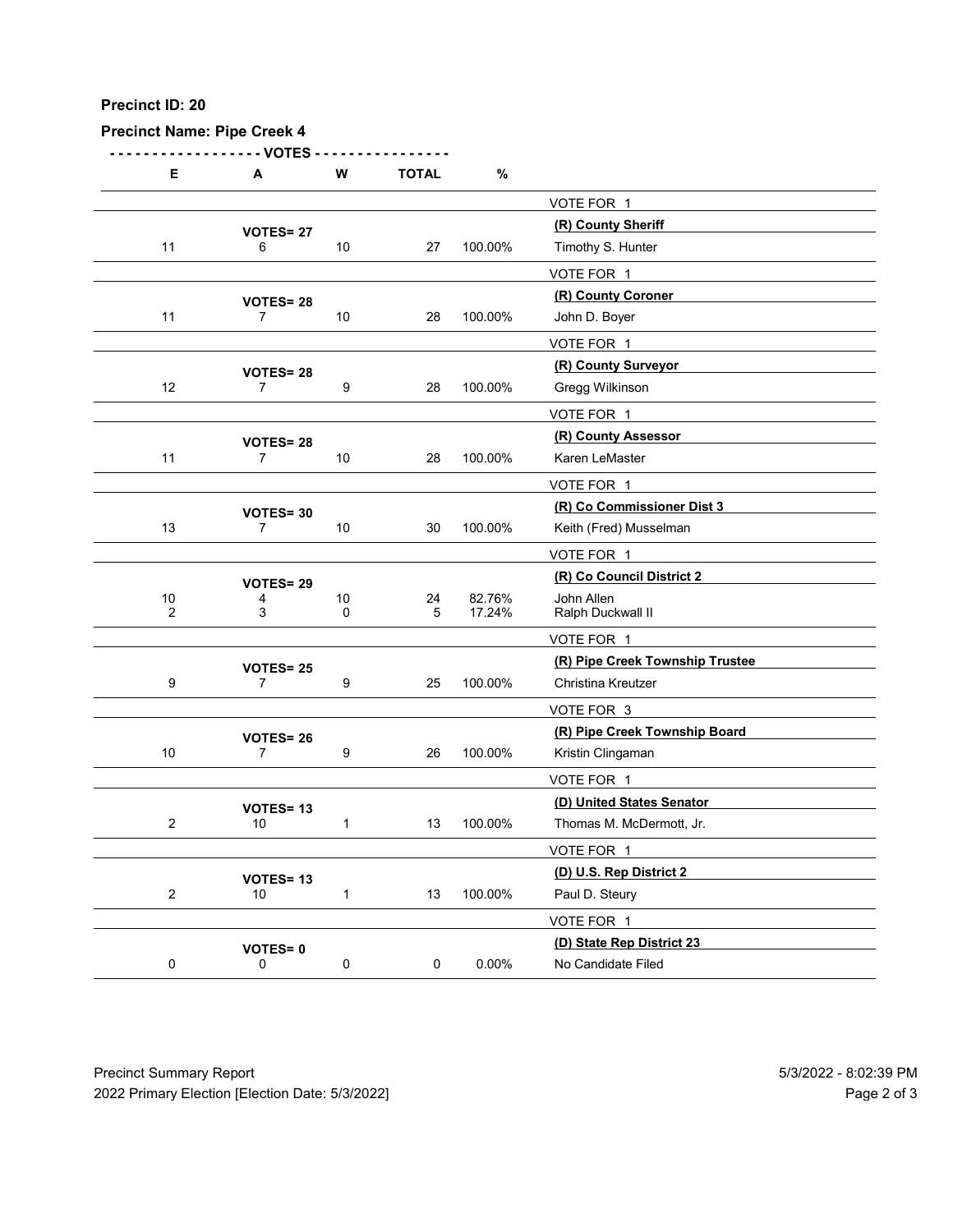|             | <b>Precinct Name: Pipe Creek 4</b> |             |              |          |                                                             |  |
|-------------|------------------------------------|-------------|--------------|----------|-------------------------------------------------------------|--|
| Е           | - VOTES<br>A                       | ${\bf W}$   | <b>TOTAL</b> | $\%$     |                                                             |  |
|             |                                    |             |              |          | VOTE FOR 1                                                  |  |
| $\mathbf 0$ | VOTES=0<br>0                       | $\mathbf 0$ | $\mathbf 0$  | $0.00\%$ | (D) Judge of the Superior Court No. 2<br>No Candidate Filed |  |
|             |                                    |             |              |          | VOTE FOR 1                                                  |  |
|             | <b>VOTES=0</b>                     |             |              |          | (D) Prosecuting Atty 51st Circuit                           |  |
| $\mathbf 0$ | 0                                  | $\mathbf 0$ | $\mathbf 0$  | 0.00%    | No Candidate Filed                                          |  |
|             |                                    |             |              |          | VOTE FOR 1<br>(D) Circuit Court Clerk                       |  |
| $\mathbf 0$ | VOTES=0<br>0                       | 0           | $\mathbf 0$  | $0.00\%$ | No Candidate Filed                                          |  |
|             |                                    |             |              |          | VOTE FOR 1                                                  |  |
| $\mathbf 0$ | VOTES=0<br>$\mathbf 0$             | 0           | 0            | 0.00%    | (D) County Sheriff<br>No Candidate Filed                    |  |
|             |                                    |             |              |          | VOTE FOR 1                                                  |  |
|             | <b>VOTES=0</b>                     |             |              |          | (D) County Coroner                                          |  |
| $\mathbf 0$ | 0                                  | $\mathbf 0$ | $\mathbf 0$  | $0.00\%$ | No Candidate Filed                                          |  |
|             |                                    |             |              |          | VOTE FOR 1<br>(D) County Surveyor                           |  |
| $\mathbf 0$ | <b>VOTES=0</b><br>$\mathbf 0$      | $\mathbf 0$ | $\mathbf 0$  | $0.00\%$ | No Candidate Filed                                          |  |
|             |                                    |             |              |          | VOTE FOR 1                                                  |  |
|             | <b>VOTES=0</b>                     |             |              |          | (D) County Assessor                                         |  |
| $\mathbf 0$ | $\mathsf{O}$                       | $\mathbf 0$ | $\mathbf 0$  | $0.00\%$ | No Candidate Filed<br>VOTE FOR 1                            |  |
|             | <b>VOTES=0</b>                     |             |              |          | (D) Co Commissioner Dist 3                                  |  |
| $\mathbf 0$ | $\mathsf{O}$                       | $\mathbf 0$ | $\mathbf 0$  | $0.00\%$ | No Candidate Filed                                          |  |
|             |                                    |             |              |          | VOTE FOR 1                                                  |  |
| $\mathbf 0$ | <b>VOTES=0</b><br>$\mathsf{O}$     | $\mathbf 0$ | $\mathbf 0$  | $0.00\%$ | (D) Co Council District 2<br>No Candidate Filed             |  |
|             |                                    |             |              |          | VOTE FOR 1                                                  |  |
|             | <b>VOTES=0</b>                     |             |              |          | (D) Pipe Creek Township Trustee                             |  |
| $\mathbf 0$ | $\mathbf 0$                        | $\mathbf 0$ | $\mathbf 0$  | $0.00\%$ | No Candidate Filed                                          |  |
|             |                                    |             |              |          | VOTE FOR 3<br>(D) Pipe Creek Township Board                 |  |
| $\mathbf 0$ | <b>VOTES=0</b><br>$\mathsf 0$      | $\pmb{0}$   | $\mathbf 0$  | $0.00\%$ | No Candidate Filed                                          |  |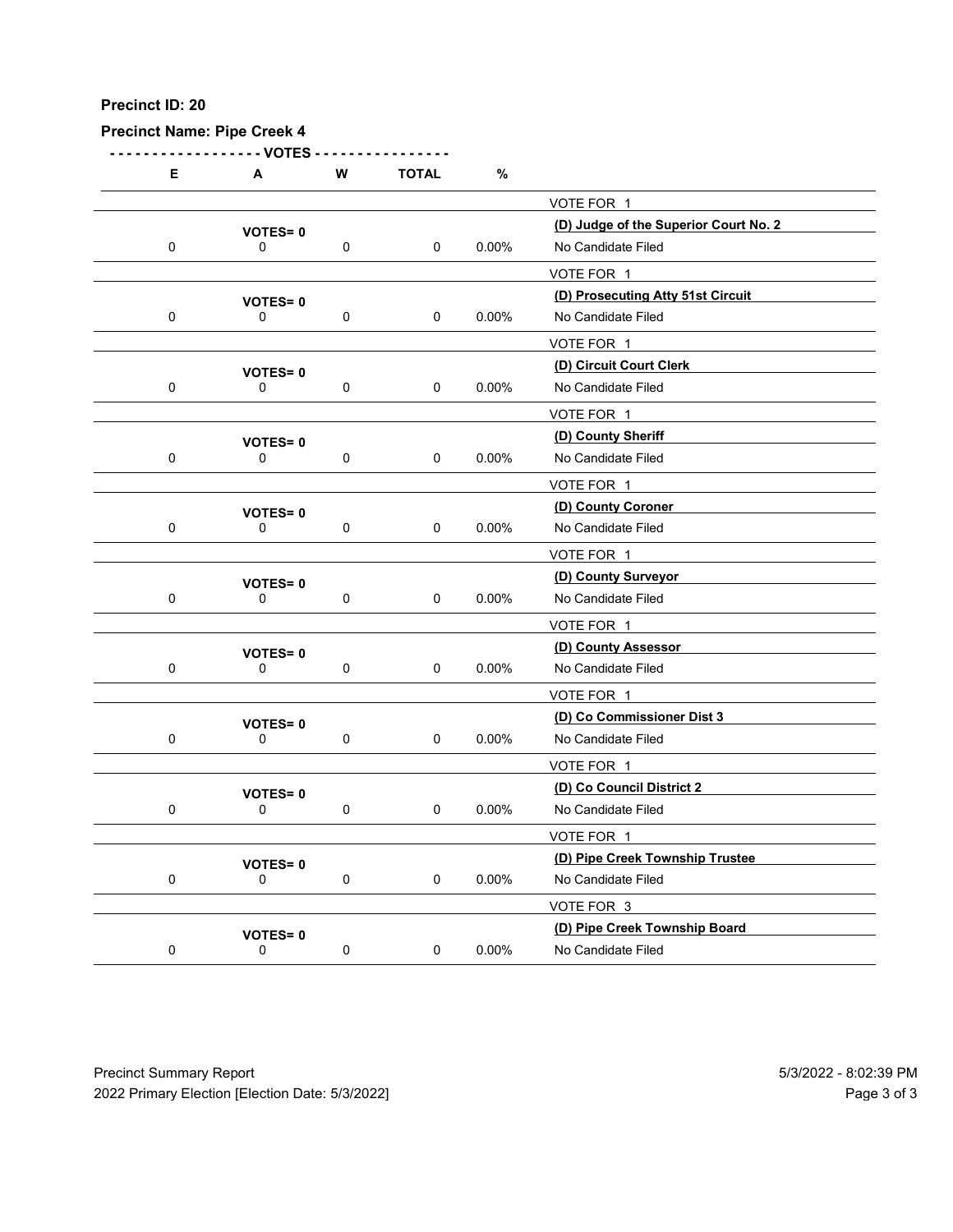

# Miami County, Indiana 2022 Primary Election

# INMIAP22

| E - # Of Election Day       | 73 | <b>PRECINCT STATUS:</b> |  |
|-----------------------------|----|-------------------------|--|
| A - # Of Paper Absentee     |    |                         |  |
| ∣ W - # Of Walk-In Absentee | 35 |                         |  |

| <b>PUBLIC COUNT:</b>      | 108   |
|---------------------------|-------|
| <b>VOTER TURNOUT:</b>     | 0.00% |
| <b>REGISTERED VOTERS:</b> |       |

#### Precinct ID: 21

|  | W<br>v۱ | TOTAL | $\mathbf{0}$ |
|--|---------|-------|--------------|
|  |         |       |              |

| Miami County, Indiana<br><b>2022 Primary Election</b><br>E - # Of Election Day<br><b>PRECINCT STATUS:</b><br>73<br><b>REPORTED</b><br>A - # Of Paper Absentee<br>$\mathbf 0$<br>W - # Of Walk-In Absentee<br>35<br><b>PUBLIC COUNT:</b><br>108<br><b>VOTER TURNOUT:</b><br>$0.00\%$<br><b>REGISTERED VOTERS:</b><br>$\mathbf 0$<br>Precinct ID: 21<br><b>Precinct Name: Richland</b><br>- - VOTES -<br>E<br>A<br>W<br><b>TOTAL</b><br>%<br>VOTE FOR 1<br>(R) United States Senator<br>VOTES= 62<br>49<br>13<br>100.00%<br><b>Todd Young</b><br>0<br>62<br>VOTE FOR 1<br>(R) U.S. Rep District 2<br><b>VOTES=72</b><br>57<br>$\mathsf{O}$<br>15<br>100.00%<br>Jackie Walorski<br>72<br>VOTE FOR 1<br>(R) State Rep District 23<br><b>VOTES= 65</b><br>16<br>100.00%<br>49<br>65<br>Ethan Manning<br>0<br>VOTE FOR 1<br>(R) Judge of the Superior Court No. 2 |
|-------------------------------------------------------------------------------------------------------------------------------------------------------------------------------------------------------------------------------------------------------------------------------------------------------------------------------------------------------------------------------------------------------------------------------------------------------------------------------------------------------------------------------------------------------------------------------------------------------------------------------------------------------------------------------------------------------------------------------------------------------------------------------------------------------------------------------------------------------------|
| <b>INMIAP22</b><br>5/3/2022                                                                                                                                                                                                                                                                                                                                                                                                                                                                                                                                                                                                                                                                                                                                                                                                                                 |
|                                                                                                                                                                                                                                                                                                                                                                                                                                                                                                                                                                                                                                                                                                                                                                                                                                                             |
|                                                                                                                                                                                                                                                                                                                                                                                                                                                                                                                                                                                                                                                                                                                                                                                                                                                             |
|                                                                                                                                                                                                                                                                                                                                                                                                                                                                                                                                                                                                                                                                                                                                                                                                                                                             |
|                                                                                                                                                                                                                                                                                                                                                                                                                                                                                                                                                                                                                                                                                                                                                                                                                                                             |
|                                                                                                                                                                                                                                                                                                                                                                                                                                                                                                                                                                                                                                                                                                                                                                                                                                                             |
|                                                                                                                                                                                                                                                                                                                                                                                                                                                                                                                                                                                                                                                                                                                                                                                                                                                             |
|                                                                                                                                                                                                                                                                                                                                                                                                                                                                                                                                                                                                                                                                                                                                                                                                                                                             |
|                                                                                                                                                                                                                                                                                                                                                                                                                                                                                                                                                                                                                                                                                                                                                                                                                                                             |
|                                                                                                                                                                                                                                                                                                                                                                                                                                                                                                                                                                                                                                                                                                                                                                                                                                                             |
|                                                                                                                                                                                                                                                                                                                                                                                                                                                                                                                                                                                                                                                                                                                                                                                                                                                             |
|                                                                                                                                                                                                                                                                                                                                                                                                                                                                                                                                                                                                                                                                                                                                                                                                                                                             |
|                                                                                                                                                                                                                                                                                                                                                                                                                                                                                                                                                                                                                                                                                                                                                                                                                                                             |
|                                                                                                                                                                                                                                                                                                                                                                                                                                                                                                                                                                                                                                                                                                                                                                                                                                                             |
|                                                                                                                                                                                                                                                                                                                                                                                                                                                                                                                                                                                                                                                                                                                                                                                                                                                             |
|                                                                                                                                                                                                                                                                                                                                                                                                                                                                                                                                                                                                                                                                                                                                                                                                                                                             |
|                                                                                                                                                                                                                                                                                                                                                                                                                                                                                                                                                                                                                                                                                                                                                                                                                                                             |
|                                                                                                                                                                                                                                                                                                                                                                                                                                                                                                                                                                                                                                                                                                                                                                                                                                                             |
|                                                                                                                                                                                                                                                                                                                                                                                                                                                                                                                                                                                                                                                                                                                                                                                                                                                             |
|                                                                                                                                                                                                                                                                                                                                                                                                                                                                                                                                                                                                                                                                                                                                                                                                                                                             |
|                                                                                                                                                                                                                                                                                                                                                                                                                                                                                                                                                                                                                                                                                                                                                                                                                                                             |
|                                                                                                                                                                                                                                                                                                                                                                                                                                                                                                                                                                                                                                                                                                                                                                                                                                                             |
|                                                                                                                                                                                                                                                                                                                                                                                                                                                                                                                                                                                                                                                                                                                                                                                                                                                             |
|                                                                                                                                                                                                                                                                                                                                                                                                                                                                                                                                                                                                                                                                                                                                                                                                                                                             |
|                                                                                                                                                                                                                                                                                                                                                                                                                                                                                                                                                                                                                                                                                                                                                                                                                                                             |
| VOTES= 91<br>19<br>30.77%<br>0                                                                                                                                                                                                                                                                                                                                                                                                                                                                                                                                                                                                                                                                                                                                                                                                                              |
| 9<br>28<br><b>Bill Berkshire</b><br>Elizabeth G. Price<br>18.68%<br>$\frac{11}{36}$<br>0<br>6<br>17                                                                                                                                                                                                                                                                                                                                                                                                                                                                                                                                                                                                                                                                                                                                                         |
| $10$<br>46<br>50.55%<br>0<br>Jacob D. Winkler                                                                                                                                                                                                                                                                                                                                                                                                                                                                                                                                                                                                                                                                                                                                                                                                               |
| VOTE FOR 1                                                                                                                                                                                                                                                                                                                                                                                                                                                                                                                                                                                                                                                                                                                                                                                                                                                  |
| (R) Prosecuting Atty 51st Circuit<br><b>VOTES=74</b><br>100.00%<br>55<br>19<br>74<br>Jeff Sinkovics<br>0                                                                                                                                                                                                                                                                                                                                                                                                                                                                                                                                                                                                                                                                                                                                                    |
|                                                                                                                                                                                                                                                                                                                                                                                                                                                                                                                                                                                                                                                                                                                                                                                                                                                             |
| VOTE FOR 1<br>(R) Circuit Court Clerk                                                                                                                                                                                                                                                                                                                                                                                                                                                                                                                                                                                                                                                                                                                                                                                                                       |
| VOTES= 68<br>47<br>21<br>Sherry Raber<br>68<br>100.00%<br>0                                                                                                                                                                                                                                                                                                                                                                                                                                                                                                                                                                                                                                                                                                                                                                                                 |
|                                                                                                                                                                                                                                                                                                                                                                                                                                                                                                                                                                                                                                                                                                                                                                                                                                                             |
|                                                                                                                                                                                                                                                                                                                                                                                                                                                                                                                                                                                                                                                                                                                                                                                                                                                             |
| <b>Precinct Summary Report</b><br>5/3/2022 - 8:02:39 PM                                                                                                                                                                                                                                                                                                                                                                                                                                                                                                                                                                                                                                                                                                                                                                                                     |
| 2022 Primary Election [Election Date: 5/3/2022]<br>Page 1 of 3                                                                                                                                                                                                                                                                                                                                                                                                                                                                                                                                                                                                                                                                                                                                                                                              |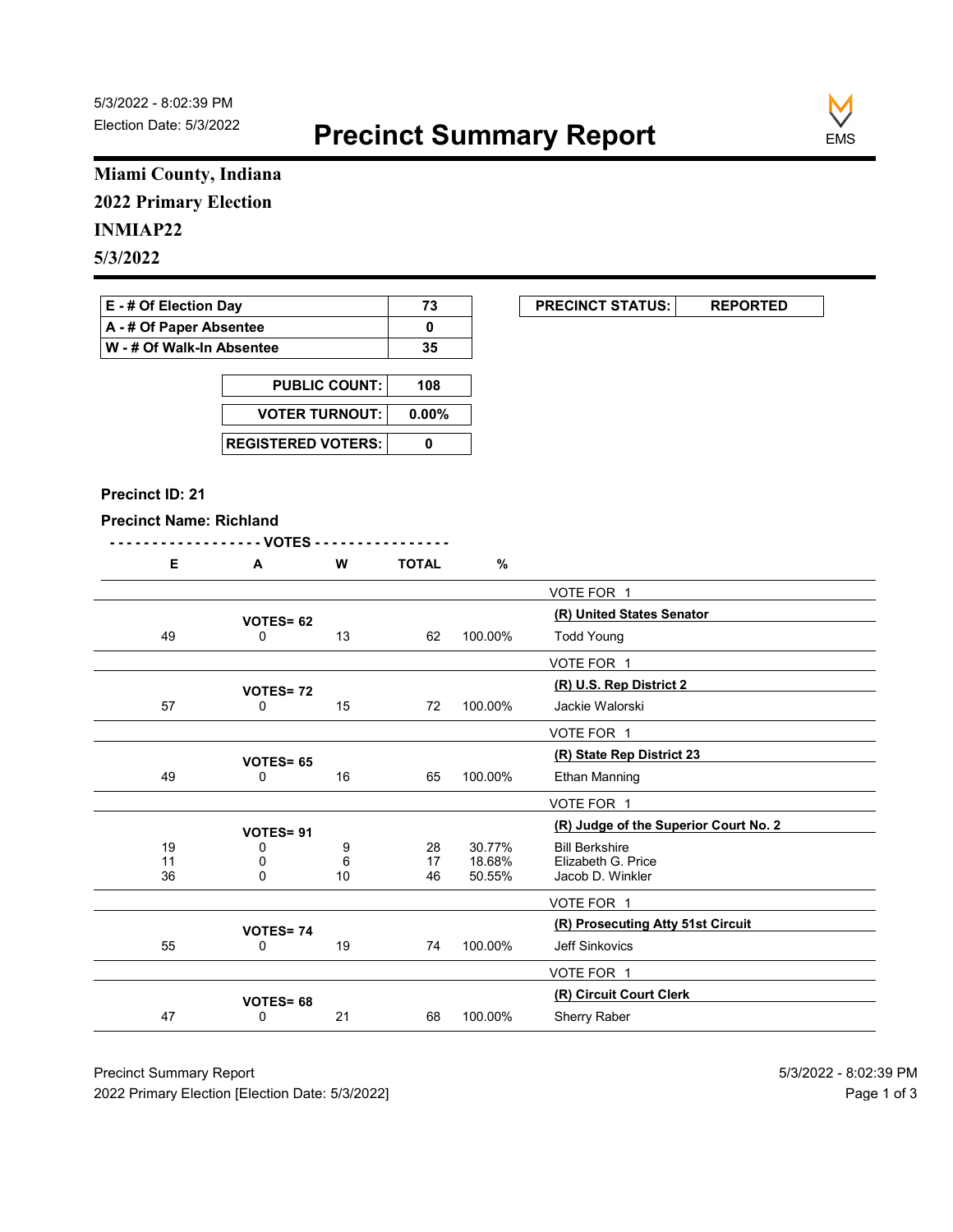| Precinct ID: 21<br><b>Precinct Name: Richland</b> |                                |                     |              |          |                                                       |  |
|---------------------------------------------------|--------------------------------|---------------------|--------------|----------|-------------------------------------------------------|--|
|                                                   |                                |                     |              |          |                                                       |  |
|                                                   | - VOTES                        |                     |              |          |                                                       |  |
| E                                                 | A                              | W                   | <b>TOTAL</b> | $\%$     |                                                       |  |
|                                                   |                                |                     |              |          | VOTE FOR 1                                            |  |
| 50                                                | VOTES=71<br>0                  | 21                  | 71           | 100.00%  | (R) County Sheriff<br>Timothy S. Hunter               |  |
|                                                   |                                |                     |              |          | VOTE FOR 1                                            |  |
|                                                   | VOTES=73                       |                     |              |          | (R) County Coroner                                    |  |
| 51                                                | 0                              | 22                  | 73           | 100.00%  | John D. Boyer                                         |  |
|                                                   |                                |                     |              |          | VOTE FOR 1<br>(R) County Surveyor                     |  |
| 51                                                | VOTES=73<br>0                  | 22                  | 73           | 100.00%  | Gregg Wilkinson                                       |  |
|                                                   |                                |                     |              |          | VOTE FOR 1                                            |  |
|                                                   | VOTES= 69                      |                     |              |          | (R) County Assessor                                   |  |
| 49                                                | 0                              | 20                  | 69           | 100.00%  | Karen LeMaster                                        |  |
|                                                   |                                |                     |              |          | VOTE FOR 1<br>(R) Co Commissioner Dist 3              |  |
| 49                                                | <b>VOTES= 71</b><br>0          | 22                  | 71           | 100.00%  | Keith (Fred) Musselman                                |  |
|                                                   |                                |                     |              |          | VOTE FOR 1                                            |  |
|                                                   | VOTES= 66                      |                     |              |          | (R) Co Council District 4                             |  |
| 46                                                | 0                              | 20                  | 66           | 100.00%  | <b>Bryan Nutt</b>                                     |  |
|                                                   |                                |                     |              |          | VOTE FOR 1                                            |  |
| $\mathbf 0$                                       | <b>VOTES=0</b><br>0            | $\mathbf 0$         | $\pmb{0}$    | $0.00\%$ | (R) Richland Township Trustee<br>No Candidate Filed   |  |
|                                                   |                                |                     |              |          | VOTE FOR 3                                            |  |
|                                                   | <b>VOTES=0</b>                 |                     |              |          | (R) Richland Township Board                           |  |
| $\mathbf 0$                                       | $\mathbf 0$                    | $\mathsf{O}\xspace$ | 0            | $0.00\%$ | No Candidate Filed                                    |  |
|                                                   |                                |                     |              |          | VOTE FOR 1                                            |  |
| $\sqrt{5}$                                        | <b>VOTES=14</b><br>$\mathbf 0$ | $\boldsymbol{9}$    | 14           | 100.00%  | (D) United States Senator<br>Thomas M. McDermott, Jr. |  |
|                                                   |                                |                     |              |          | VOTE FOR 1                                            |  |
|                                                   | <b>VOTES= 12</b>               |                     |              |          | (D) U.S. Rep District 2                               |  |
| 5                                                 | 0                              | $\overline{7}$      | 12           | 100.00%  | Paul D. Steury                                        |  |
|                                                   |                                |                     |              |          | VOTE FOR 1                                            |  |
|                                                   | <b>VOTES=0</b>                 |                     |              |          | (D) State Rep District 23                             |  |
| $\mathbf 0$                                       | 0                              | $\mathbf 0$         | 0            | $0.00\%$ | No Candidate Filed                                    |  |
|                                                   |                                |                     |              |          | VOTE FOR 1<br>(D) Judge of the Superior Court No. 2   |  |
| $\mathbf 0$                                       | <b>VOTES=0</b><br>0            | $\mathbf 0$         | 0            | $0.00\%$ | No Candidate Filed                                    |  |
|                                                   |                                |                     |              |          |                                                       |  |
|                                                   | <b>Precinct Summary Report</b> |                     |              |          |                                                       |  |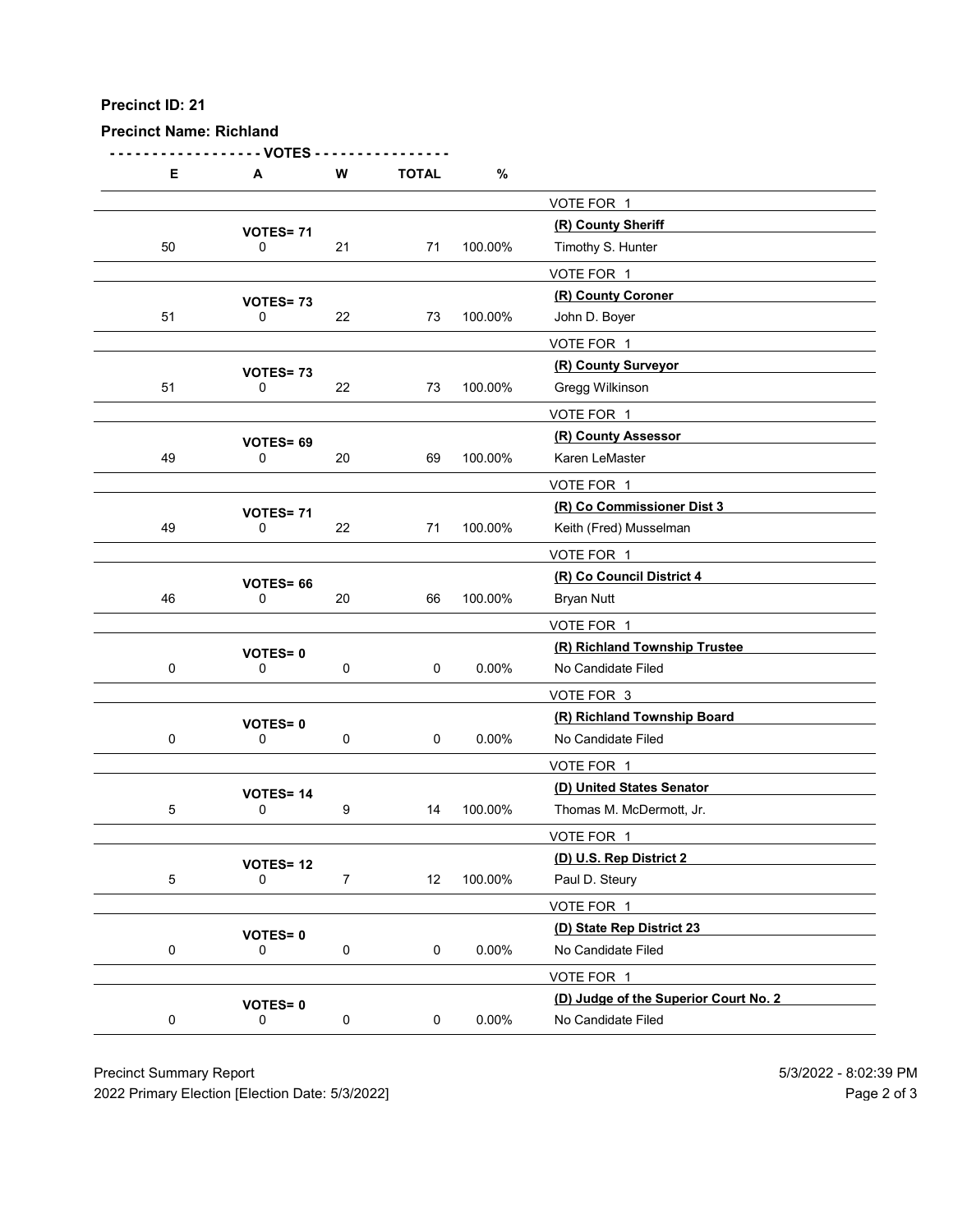| Precinct ID: 21<br><b>Precinct Name: Richland</b> |                                |                     |                     |          |                                                         |  |
|---------------------------------------------------|--------------------------------|---------------------|---------------------|----------|---------------------------------------------------------|--|
| E                                                 | -- VOTES<br>A                  | ${\bf W}$           | <b>TOTAL</b>        | $\%$     |                                                         |  |
|                                                   |                                |                     |                     |          | VOTE FOR 1                                              |  |
| $\mathbf 0$                                       | <b>VOTES=0</b><br>0            | $\mathsf{O}\xspace$ | 0                   | 0.00%    | (D) Prosecuting Atty 51st Circuit<br>No Candidate Filed |  |
|                                                   |                                |                     |                     |          | VOTE FOR 1                                              |  |
|                                                   | <b>VOTES=0</b>                 |                     |                     |          | (D) Circuit Court Clerk                                 |  |
| $\mathbf 0$                                       | 0                              | $\mathbf 0$         | $\pmb{0}$           | $0.00\%$ | No Candidate Filed<br>VOTE FOR 1                        |  |
|                                                   | <b>VOTES=0</b>                 |                     |                     |          | (D) County Sheriff                                      |  |
| 0                                                 | 0                              | $\pmb{0}$           | $\pmb{0}$           | $0.00\%$ | No Candidate Filed                                      |  |
|                                                   |                                |                     |                     |          | VOTE FOR 1                                              |  |
| $\mathbf 0$                                       | VOTES=0<br>0                   | $\mathbf 0$         | 0                   | $0.00\%$ | (D) County Coroner<br>No Candidate Filed                |  |
|                                                   |                                |                     |                     |          | VOTE FOR 1                                              |  |
|                                                   | <b>VOTES=0</b>                 |                     |                     |          | (D) County Surveyor                                     |  |
| $\mathbf 0$                                       | 0                              | $\mathbf 0$         | $\mathbf 0$         | $0.00\%$ | No Candidate Filed                                      |  |
|                                                   |                                |                     |                     |          | VOTE FOR 1<br>(D) County Assessor                       |  |
| $\mathbf 0$                                       | <b>VOTES=0</b><br>$\mathbf 0$  | $\mathbf 0$         | 0                   | $0.00\%$ | No Candidate Filed                                      |  |
|                                                   |                                |                     |                     |          | VOTE FOR 1                                              |  |
|                                                   | <b>VOTES=0</b>                 |                     |                     |          | (D) Co Commissioner Dist 3                              |  |
| $\mathbf 0$                                       | 0                              | $\mathbf 0$         | $\mathsf{O}\xspace$ | $0.00\%$ | No Candidate Filed<br>VOTE FOR 1                        |  |
|                                                   | <b>VOTES=0</b>                 |                     |                     |          | (D) Co Council District 4                               |  |
| $\mathbf 0$                                       | 0                              | $\mathbf 0$         | 0                   | $0.00\%$ | No Candidate Filed                                      |  |
|                                                   |                                |                     |                     |          | VOTE FOR 1                                              |  |
| 6                                                 | <b>VOTES=14</b><br>$\mathbf 0$ | $\bf 8$             | 14                  | 100.00%  | (D) Richland Township Trustee<br>Mary C. Boswell        |  |
|                                                   |                                |                     |                     |          | VOTE FOR 3                                              |  |
|                                                   | VOTES=14                       |                     |                     |          | (D) Richland Township Board                             |  |
| 6                                                 | $\mathbf 0$                    | $\bf 8$             | 14                  | 100.00%  | William (Bill) Smith                                    |  |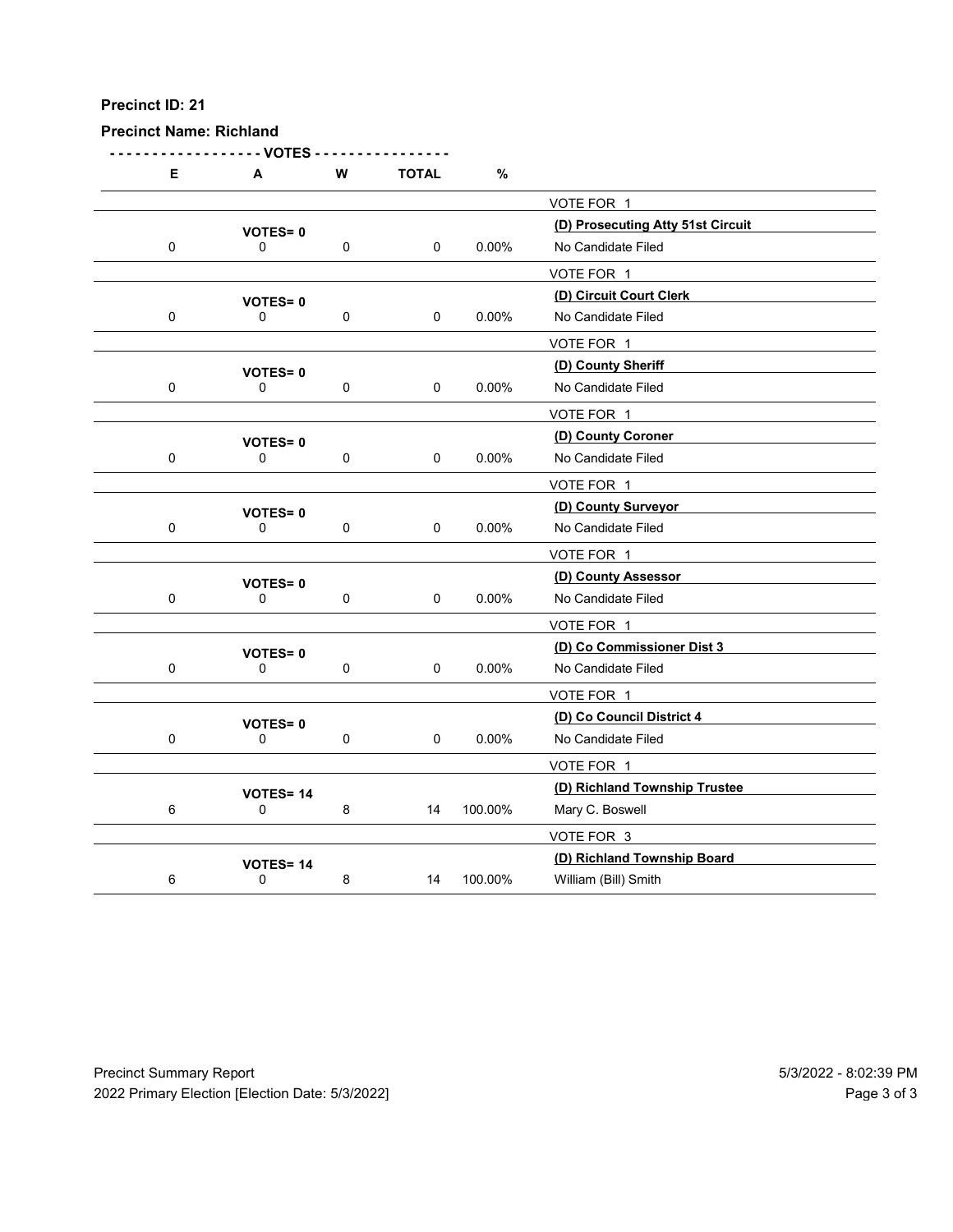

# Miami County, Indiana 2022 Primary Election

### INMIAP22

| E - # Of Election Day       | 54 | <b>PRECINCT STATUS:</b> |  |
|-----------------------------|----|-------------------------|--|
| A - # Of Paper Absentee     |    |                         |  |
| ∣ W - # Of Walk-In Absentee | 29 |                         |  |

| <b>PUBLIC COUNT:</b> | 84 |
|----------------------|----|
| VOTER TURNOUT: 0.00% |    |
|                      |    |

#### Precinct ID: 22

|  | W | OTAL |  |
|--|---|------|--|
|  |   |      |  |

|                              | Miami County, Indiana       |                      |                             |         |                                                     |
|------------------------------|-----------------------------|----------------------|-----------------------------|---------|-----------------------------------------------------|
| <b>2022 Primary Election</b> |                             |                      |                             |         |                                                     |
| <b>INMIAP22</b>              |                             |                      |                             |         |                                                     |
| 5/3/2022                     |                             |                      |                             |         |                                                     |
|                              |                             |                      |                             |         |                                                     |
| E - # Of Election Day        |                             |                      | 54                          |         | <b>PRECINCT STATUS:</b><br><b>REPORTED</b>          |
| A - # Of Paper Absentee      |                             |                      | $\mathbf{1}$                |         |                                                     |
| W - # Of Walk-In Absentee    |                             |                      | 29                          |         |                                                     |
|                              |                             | <b>PUBLIC COUNT:</b> | 84                          |         |                                                     |
|                              | <b>VOTER TURNOUT:</b>       |                      | $0.00\%$                    |         |                                                     |
|                              |                             |                      |                             |         |                                                     |
|                              | <b>REGISTERED VOTERS:</b>   |                      | $\pmb{0}$                   |         |                                                     |
| <b>Precinct ID: 22</b>       |                             |                      |                             |         |                                                     |
|                              |                             |                      |                             |         |                                                     |
| <b>Precinct Name: Union</b>  | $-$ - VOTES -               |                      | <u> - - - - - - - - - -</u> |         |                                                     |
| E                            | A                           | W                    | <b>TOTAL</b>                | %       |                                                     |
|                              |                             |                      |                             |         | VOTE FOR 1                                          |
|                              | VOTES= 64                   |                      |                             |         | (R) United States Senator                           |
| 40                           | $\overline{1}$              | 23                   | 64                          | 100.00% | <b>Todd Young</b>                                   |
|                              |                             |                      |                             |         | VOTE FOR 1                                          |
|                              | VOTES= 63                   |                      |                             |         | (R) U.S. Rep District 2                             |
| 38                           | $\overline{1}$              | 24                   | 63                          | 100.00% | Jackie Walorski                                     |
|                              |                             |                      |                             |         | VOTE FOR 1                                          |
|                              | <b>VOTES= 55</b>            |                      |                             |         | (R) State Rep District 23                           |
| 35                           | $\overline{1}$              | 19                   | 55                          | 100.00% | Ethan Manning                                       |
|                              |                             |                      |                             |         | VOTE FOR 1                                          |
|                              | <b>VOTES=72</b>             |                      |                             | 29.17%  | (R) Judge of the Superior Court No. 2               |
| 11<br>6                      | 0<br>0                      | 10<br>5              | 21<br>11                    | 15.28%  | <b>Bill Berkshire</b><br>Elizabeth G. Price         |
| 28                           | $\overline{1}$              | 11                   | 40                          | 55.56%  | Jacob D. Winkler                                    |
|                              |                             |                      |                             |         | VOTE FOR 1                                          |
| 39                           | VOTES= 64<br>$\overline{1}$ | 24                   | 64                          | 100.00% | (R) Prosecuting Atty 51st Circuit<br>Jeff Sinkovics |
|                              |                             |                      |                             |         |                                                     |
|                              |                             |                      |                             |         | VOTE FOR 1<br>(R) Circuit Court Clerk               |
|                              | VOTES= 61                   | 22                   | 61                          | 100.00% | Sherry Raber                                        |
| 39                           | 0                           |                      |                             |         |                                                     |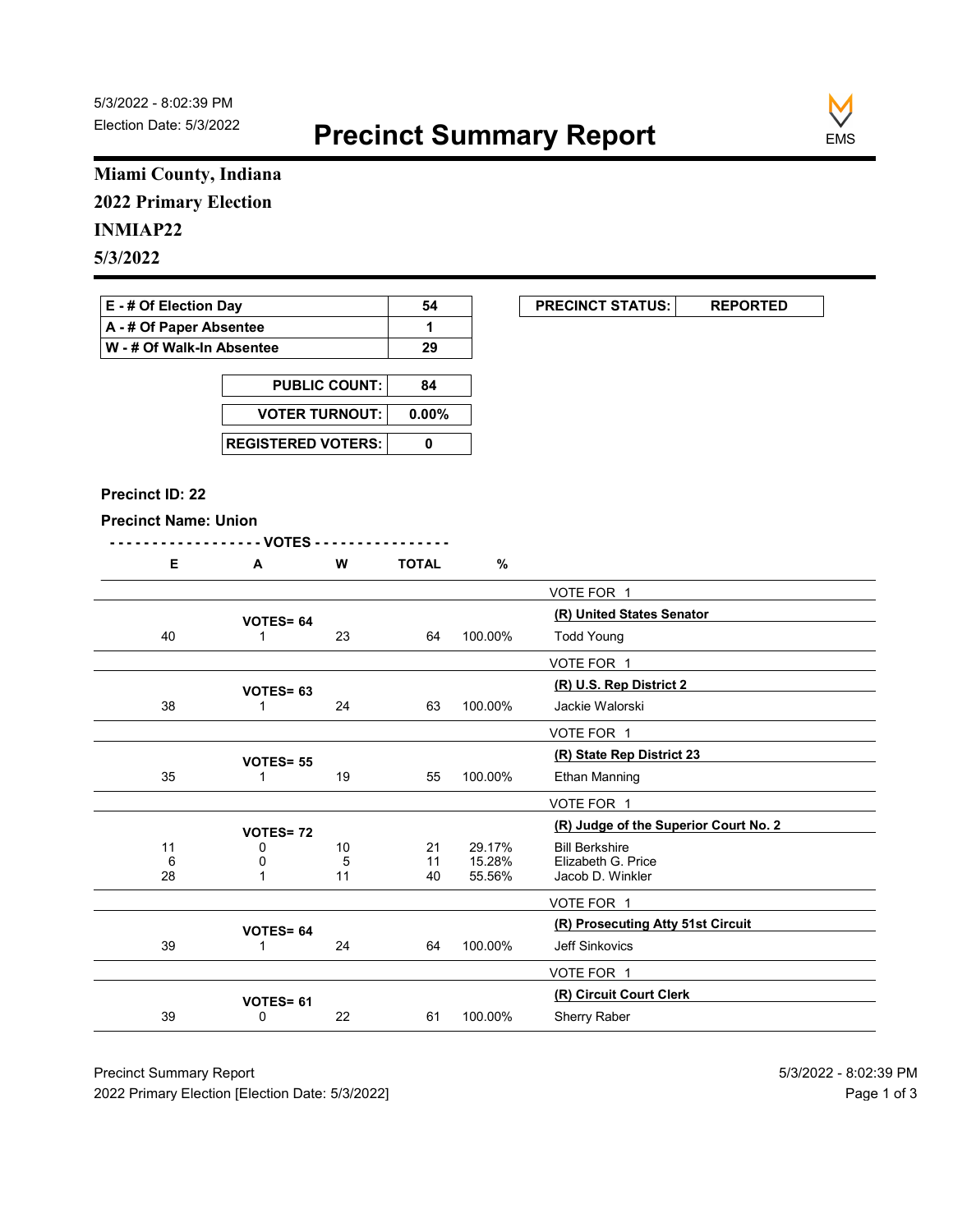| Precinct ID: 22                |                               |                     |              |          |                                                     |                       |
|--------------------------------|-------------------------------|---------------------|--------------|----------|-----------------------------------------------------|-----------------------|
|                                |                               |                     |              |          |                                                     |                       |
| <b>Precinct Name: Union</b>    |                               |                     |              |          |                                                     |                       |
|                                | - VOTES                       |                     |              |          |                                                     |                       |
| E                              | A                             | ${\bf W}$           | <b>TOTAL</b> | $\%$     |                                                     |                       |
|                                |                               |                     |              |          | VOTE FOR 1<br>(R) County Sheriff                    |                       |
| 43                             | <b>VOTES=66</b><br>0          | 23                  | 66           | 100.00%  | Timothy S. Hunter                                   |                       |
|                                |                               |                     |              |          | VOTE FOR 1                                          |                       |
|                                | VOTES= 64                     |                     |              |          | (R) County Coroner                                  |                       |
| 42                             | 0                             | 22                  | 64           | 100.00%  | John D. Boyer<br>VOTE FOR 1                         |                       |
|                                | <b>VOTES= 66</b>              |                     |              |          | (R) County Surveyor                                 |                       |
| 44                             | 0                             | 22                  | 66           | 100.00%  | Gregg Wilkinson                                     |                       |
|                                |                               |                     |              |          | VOTE FOR 1                                          |                       |
| 38                             | VOTES= 61<br>0                | 23                  | 61           | 100.00%  | (R) County Assessor<br>Karen LeMaster               |                       |
|                                |                               |                     |              |          | VOTE FOR 1                                          |                       |
|                                | VOTES= 61                     |                     |              |          | (R) Co Commissioner Dist 3                          |                       |
| 40                             | 0                             | 21                  | 61           | 100.00%  | Keith (Fred) Musselman                              |                       |
|                                |                               |                     |              |          | VOTE FOR 1                                          |                       |
| 39                             | VOTES= 61<br>$\mathbf 0$      | 22                  | 61           | 100.00%  | (R) Co Council District 4<br><b>Bryan Nutt</b>      |                       |
|                                |                               |                     |              |          | VOTE FOR 1                                          |                       |
|                                | <b>VOTES=0</b>                |                     |              |          | (R) Union Township Trustee                          |                       |
| $\mathbf 0$                    | 0                             | $\mathbf 0$         | $\pmb{0}$    | $0.00\%$ | No Candidate Filed                                  |                       |
|                                |                               |                     |              |          | VOTE FOR 3<br>(R) Union Township Board              |                       |
| $\mathbf 0$                    | <b>VOTES=0</b><br>$\mathbf 0$ | $\mathsf{O}\xspace$ | 0            | $0.00\%$ | No Candidate Filed                                  |                       |
|                                |                               |                     |              |          | VOTE FOR 1                                          |                       |
|                                | <b>VOTES=8</b>                |                     |              |          | (D) United States Senator                           |                       |
| 6                              | $\mathbf 0$                   | $\overline{2}$      | 8            | 100.00%  | Thomas M. McDermott, Jr.                            |                       |
|                                |                               |                     |              |          | VOTE FOR 1<br>(D) U.S. Rep District 2               |                       |
| $\overline{7}$                 | <b>VOTES=9</b><br>$\mathbf 0$ | $\overline{2}$      | 9            | 100.00%  | Paul D. Steury                                      |                       |
|                                |                               |                     |              |          | VOTE FOR 1                                          |                       |
|                                | <b>VOTES=0</b>                |                     |              |          | (D) State Rep District 23                           |                       |
| $\mathbf 0$                    | 0                             | $\mathbf 0$         | 0            | $0.00\%$ | No Candidate Filed                                  |                       |
|                                |                               |                     |              |          | VOTE FOR 1<br>(D) Judge of the Superior Court No. 2 |                       |
| $\mathbf 0$                    | <b>VOTES=0</b><br>$\mathbf 0$ | $\mathbf 0$         | $\mathsf{O}$ | $0.00\%$ | No Candidate Filed                                  |                       |
|                                |                               |                     |              |          |                                                     |                       |
| <b>Precinct Summary Report</b> |                               |                     |              |          |                                                     | 5/3/2022 - 8:02:39 PM |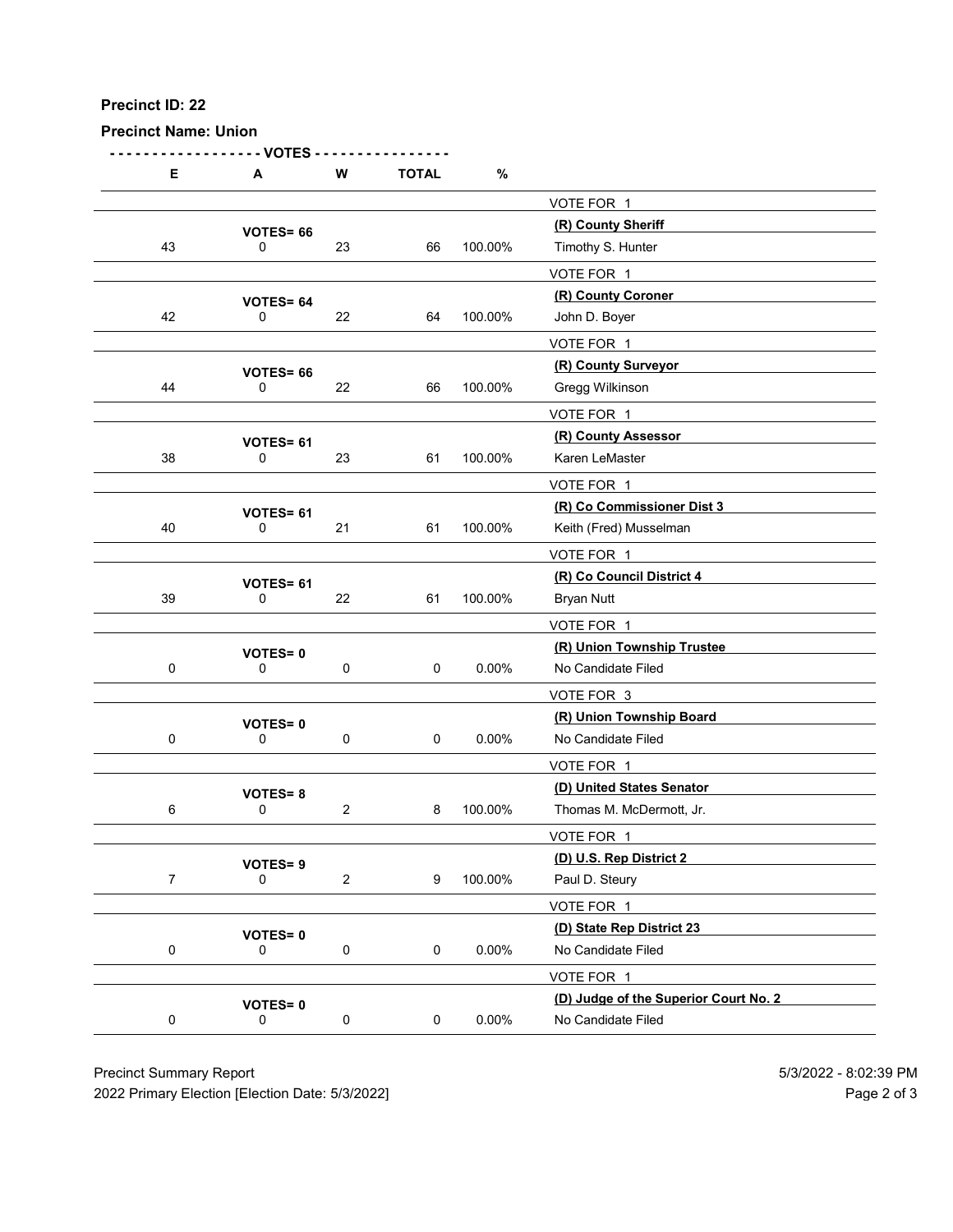Precinct Name: Union

- - - - - - - - - - - - - - - - - - VOTES - - - - - - - - - - - - - - - - E A W TOTAL % VOTE FOR 1 VOTES= 0<br>
0 0 0 0 0 0 0 0.00% No Candidate Filed<br>
0 0 0.00% No Candidate Filed 0 0 0 0 0.00% No Candidate Filed VOTE FOR 1 VOTES= 0<br>
0 0 0 0 0 0.00% No Candidate Filed<br>
0 0 0.00% No Candidate Filed 0 0 0 0 0.00% No Candidate Filed VOTE FOR 1 VOTES= 0<br>
0 0 0 0 0 0 0 0.00% No Candidate Filed 0 0 0 0 0.00% No Candidate Filed VOTE FOR 1 (D) County Coroner VOTES= <sup>0</sup> 0 0 0 0 0.00% No Candidate Filed VOTE FOR 1 (D) County Surveyor VOTES= <sup>0</sup> 0 0 0 0 0 0.00% No Candidate Filed VOTE FOR 1 VOTES= 0<br>
0 0 0 0 0 0 0 0.00% No Candidate Filed 0 0 0 0 0 0.00% No Candidate Filed VOTE FOR 1 (D) Co Commissioner Dist 3 VOTES= <sup>0</sup> 0 0 0 0 0 0.00% No Candidate Filed VOTE FOR 1 VOTES= 0<br>
0 0 0 0 0 0.00% No Candidate Filed 0 0 0 0 0.00% No Candidate Filed VOTE FOR 1 VOTES= 9<br>
0
2
0
2
2
100.00%
Bridaet Piotter 7 0 2 9 100.00% Bridget Piotter VOTE FOR 3 VOTES= 9<br>
0 3 9 100.00% Bill Clemons 6 0 3 9 100.00% Bill Clemons Precinct Summary Report<br>
Precinct Summary Report<br>
Precinct Summary Report<br>
Precinct Summary Report<br>
Precinct Summary Report<br>
Precinct Summary Report<br>
Precinct Summary Report<br>
Precinct Summary Report<br>
Precinct Summary Repor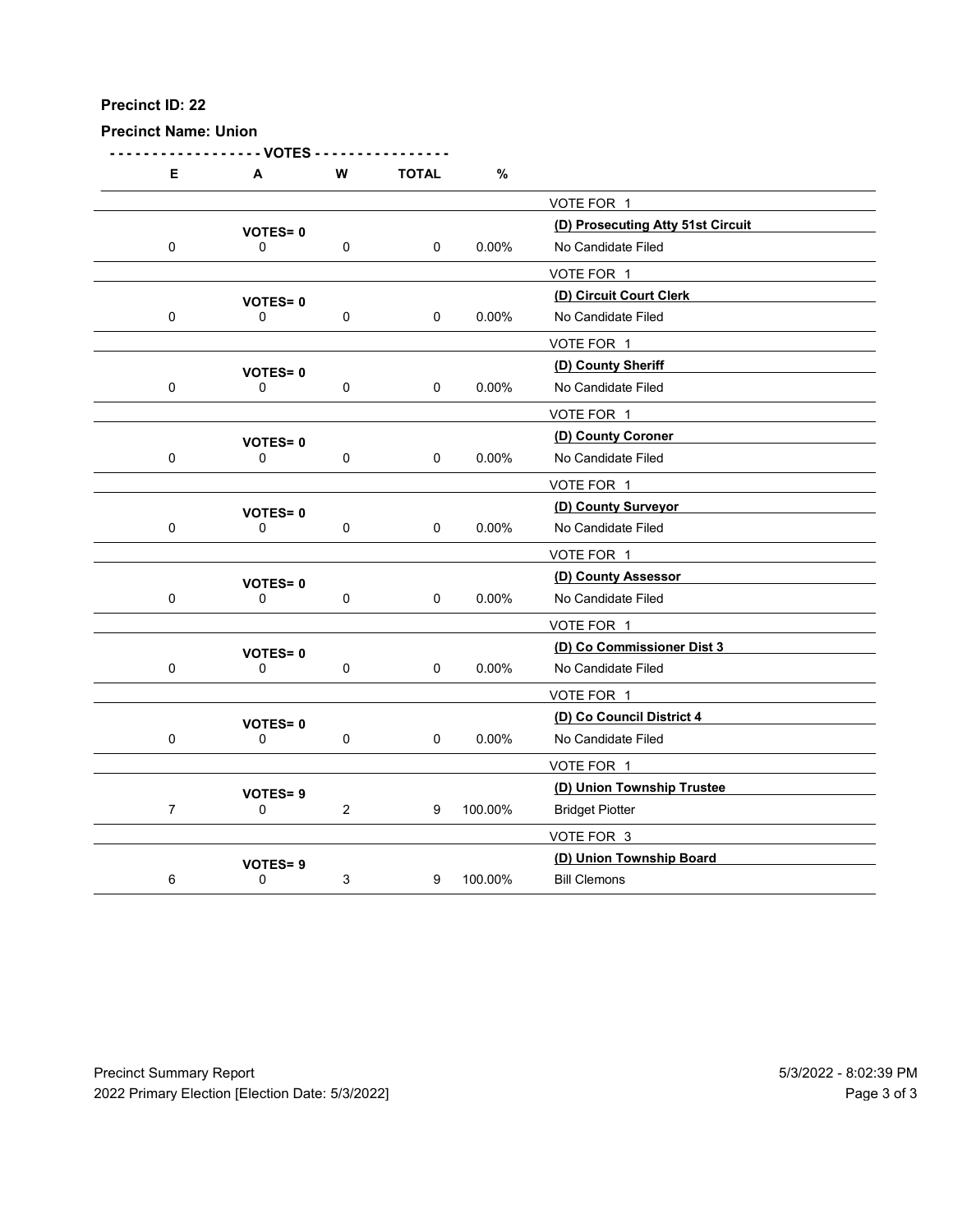

### Miami County, Indiana 2022 Primary Election

### INMIAP22

| E - # Of Election Day     | 105 | <b>PRECINCT STATUS:</b> |  |
|---------------------------|-----|-------------------------|--|
| A - # Of Paper Absentee   |     |                         |  |
| W - # Of Walk-In Absentee | 63  |                         |  |

| <b>PUBLIC COUNT:</b>        | 175 |
|-----------------------------|-----|
| VOTER TURNOUT: 0.00%        |     |
| <b>REGISTERED VOTERS: I</b> |     |

#### Precinct ID: 23

#### Precinct Name: Washington 1

| ∼ | W | <b>TOTAL</b> |
|---|---|--------------|
|   |   |              |

|                                    | Miami County, Indiana     |                      |                |                  |                                             |
|------------------------------------|---------------------------|----------------------|----------------|------------------|---------------------------------------------|
| <b>2022 Primary Election</b>       |                           |                      |                |                  |                                             |
| <b>INMIAP22</b>                    |                           |                      |                |                  |                                             |
| 5/3/2022                           |                           |                      |                |                  |                                             |
|                                    |                           |                      |                |                  |                                             |
| E - # Of Election Day              |                           |                      | 105            |                  | <b>PRECINCT STATUS:</b><br><b>REPORTED</b>  |
| A - # Of Paper Absentee            |                           |                      | $\overline{7}$ |                  |                                             |
| W - # Of Walk-In Absentee          |                           |                      | 63             |                  |                                             |
|                                    |                           | <b>PUBLIC COUNT:</b> | 175            |                  |                                             |
|                                    | <b>VOTER TURNOUT:</b>     |                      | $0.00\%$       |                  |                                             |
|                                    |                           |                      |                |                  |                                             |
|                                    | <b>REGISTERED VOTERS:</b> |                      | $\mathbf 0$    |                  |                                             |
| Precinct ID: 23                    |                           |                      |                |                  |                                             |
| <b>Precinct Name: Washington 1</b> |                           |                      |                |                  |                                             |
|                                    | - - VOTES                 |                      |                |                  |                                             |
| E                                  | A                         | W                    | <b>TOTAL</b>   | %                |                                             |
|                                    |                           |                      |                |                  | VOTE FOR 1                                  |
|                                    | <b>VOTES= 109</b>         |                      |                |                  | (R) United States Senator                   |
| 64                                 | 3                         | 42                   | 109            | 100.00%          | <b>Todd Young</b>                           |
|                                    |                           |                      |                |                  | VOTE FOR 1                                  |
|                                    | <b>VOTES= 105</b>         |                      |                |                  | (R) U.S. Rep District 2                     |
| 64                                 | $\overline{4}$            | 37                   | 105            | 100.00%          | Jackie Walorski                             |
|                                    |                           |                      |                |                  | VOTE FOR 1                                  |
|                                    | VOTES=99                  |                      |                |                  | (R) State Rep District 23                   |
| 59                                 | 3                         | 37                   | 99             | 100.00%          | Ethan Manning                               |
|                                    |                           |                      |                |                  | VOTE FOR 1                                  |
|                                    | <b>VOTES= 146</b>         |                      |                |                  | (R) Judge of the Superior Court No. 2       |
| 28<br>17                           | -1<br>3                   | 14<br>14             | 43             | 29.45%<br>23.29% | <b>Bill Berkshire</b><br>Elizabeth G. Price |
| 42                                 | $\mathbf 0$               | 27                   | 34<br>69       | 47.26%           | Jacob D. Winkler                            |
|                                    |                           |                      |                |                  | VOTE FOR 1                                  |
|                                    | <b>VOTES= 119</b>         |                      |                |                  | (R) Prosecuting Atty 51st Circuit           |
| 67                                 | 4                         | 48                   | 119            | 100.00%          | Jeff Sinkovics                              |
|                                    |                           |                      |                |                  | VOTE FOR 1                                  |
|                                    | <b>VOTES= 107</b>         |                      |                |                  | (R) Circuit Court Clerk                     |
| 62                                 | $\overline{4}$            | 41                   | 107            | 100.00%          | Sherry Raber                                |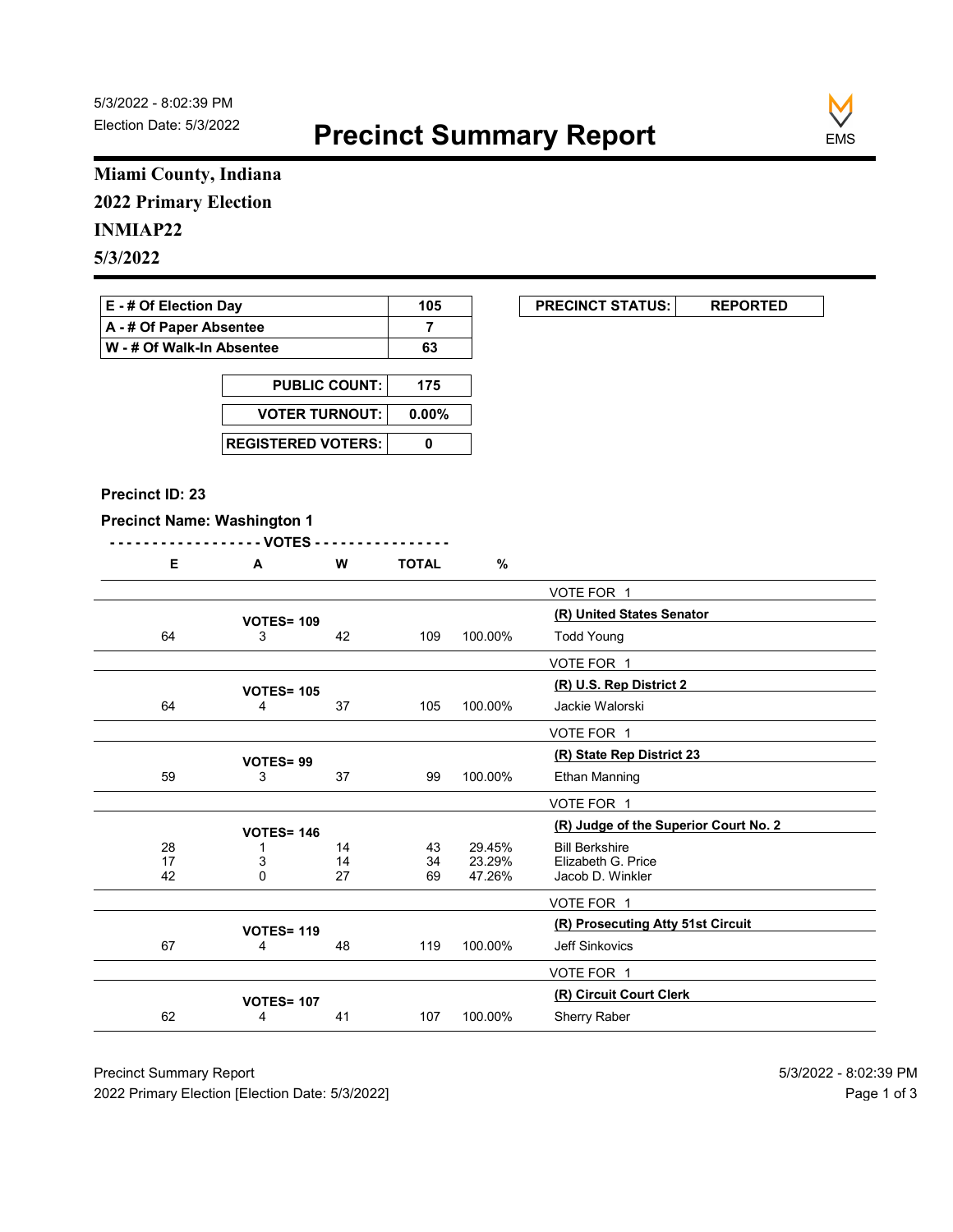### Precinct Name: Washington 1

| Precinct ID: 23 |                                     |                |                |                  |                                               |  |
|-----------------|-------------------------------------|----------------|----------------|------------------|-----------------------------------------------|--|
|                 |                                     |                |                |                  |                                               |  |
|                 |                                     |                |                |                  |                                               |  |
|                 |                                     |                |                |                  |                                               |  |
|                 |                                     |                |                |                  |                                               |  |
|                 |                                     |                |                |                  |                                               |  |
|                 | <b>Precinct Name: Washington 1</b>  |                |                |                  |                                               |  |
|                 | - VOTES                             |                |                |                  |                                               |  |
| E               | A                                   | W              | <b>TOTAL</b>   | $\%$             |                                               |  |
|                 |                                     |                |                |                  | VOTE FOR 1<br>(R) County Sheriff              |  |
| 68              | <b>VOTES= 118</b><br>4              | 46             | 118            | 100.00%          | Timothy S. Hunter                             |  |
|                 |                                     |                |                |                  | VOTE FOR 1                                    |  |
|                 | <b>VOTES= 113</b>                   |                |                |                  | (R) County Coroner                            |  |
| 66              | 4                                   | 43             | 113            | 100.00%          | John D. Boyer                                 |  |
|                 |                                     |                |                |                  | VOTE FOR 1<br>(R) County Surveyor             |  |
| 64              | <b>VOTES= 109</b><br>4              | 41             | 109            | 100.00%          | Gregg Wilkinson                               |  |
|                 |                                     |                |                |                  | VOTE FOR 1                                    |  |
|                 | <b>VOTES= 107</b>                   |                |                |                  | (R) County Assessor                           |  |
| 62              | 4                                   | 41             | 107            | 100.00%          | Karen LeMaster                                |  |
|                 |                                     |                |                |                  | VOTE FOR 1<br>(R) Co Commissioner Dist 3      |  |
| 61              | <b>VOTES= 106</b><br>4              | 41             | 106            | 100.00%          | Keith (Fred) Musselman                        |  |
|                 |                                     |                |                |                  | VOTE FOR 1                                    |  |
|                 | <b>VOTES= 104</b>                   |                |                |                  | (R) Co Council District 3                     |  |
| 61              | 4                                   | 39             | 104            | 100.00%          | Richard (Dick) Wiles                          |  |
|                 |                                     |                |                |                  | VOTE FOR 1<br>(R) Washington Township Trustee |  |
| 63              | <b>VOTES= 109</b><br>$\overline{4}$ | 42             | 109            | 100.00%          | Julie A. Hamman                               |  |
|                 |                                     |                |                |                  | VOTE FOR 3                                    |  |
|                 | <b>VOTES= 165</b>                   |                |                |                  | (R) Washington Township Board                 |  |
| 45<br>50        | 4<br>$\boldsymbol{\Delta}$          | $30\,$<br>32   | $\bf 79$<br>86 | 47.88%<br>52.12% | Kerny C. Jones<br>Robert A. Morris            |  |
|                 |                                     |                |                |                  | VOTE FOR 1                                    |  |
|                 | <b>VOTES=26</b>                     |                |                |                  | (D) United States Senator                     |  |
| 16              | 3                                   | $\overline{7}$ | 26             | 100.00%          | Thomas M. McDermott, Jr.                      |  |
|                 |                                     |                |                |                  | VOTE FOR 1<br>(D) U.S. Rep District 2         |  |
| 14              | <b>VOTES= 21</b><br>3               | $\overline{4}$ | 21             | 100.00%          | Paul D. Steury                                |  |
|                 |                                     |                |                |                  | VOTE FOR 1                                    |  |
|                 | VOTES=0                             |                |                |                  | (D) State Rep District 23                     |  |
| $\mathbf 0$     | $\mathsf{O}$                        | $\mathbf 0$    | $\mathbf 0$    | $0.00\%$         | No Candidate Filed                            |  |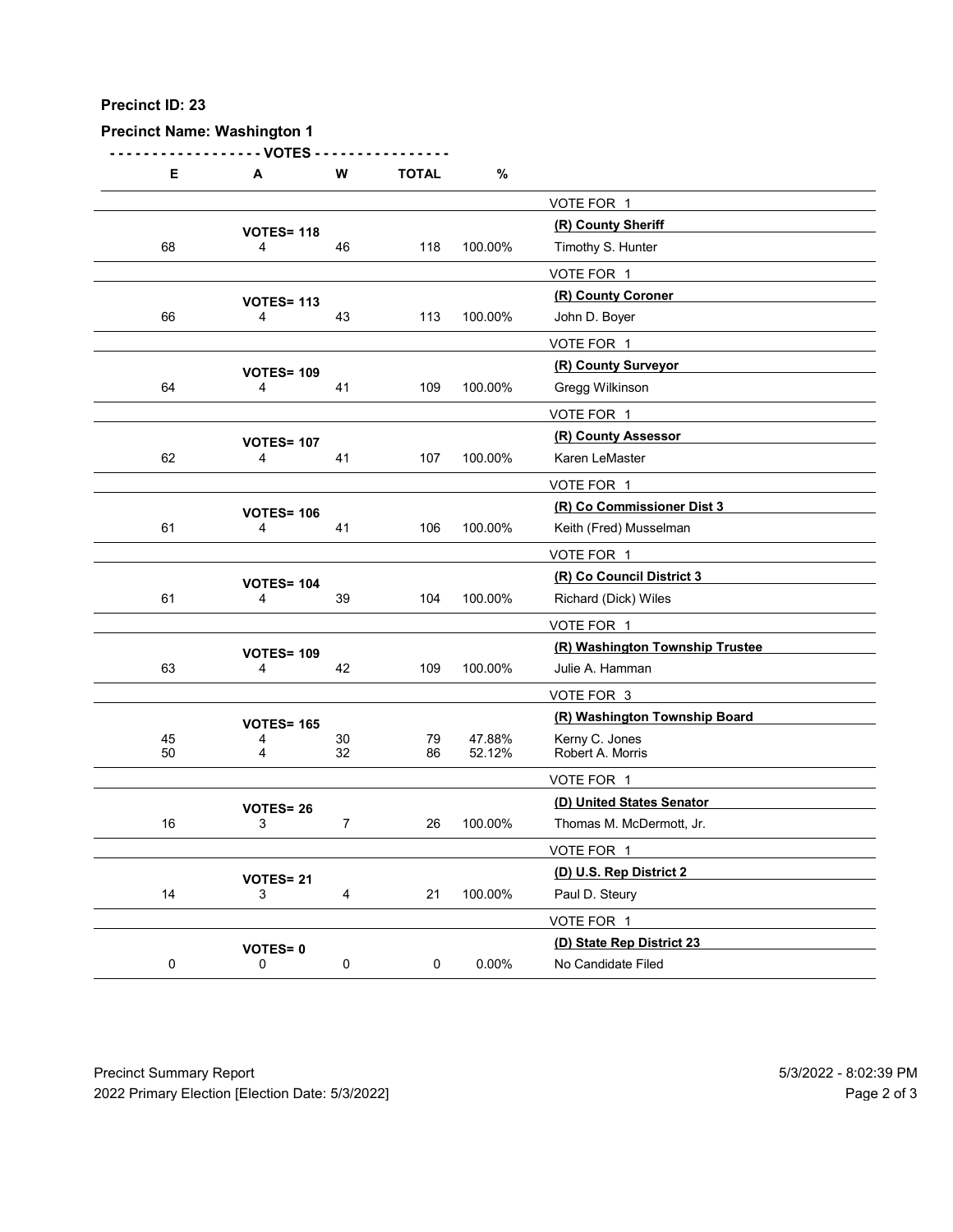### Precinct Name: Washington 1

| Precinct ID: 23 |                                    |             |              |          |                                               |  |
|-----------------|------------------------------------|-------------|--------------|----------|-----------------------------------------------|--|
|                 | <b>Precinct Name: Washington 1</b> |             |              |          |                                               |  |
| Е               | - - VOTES<br>A                     | W           | <b>TOTAL</b> | $\%$     |                                               |  |
|                 |                                    |             |              |          | VOTE FOR 1                                    |  |
|                 | <b>VOTES=0</b>                     |             |              |          | (D) Judge of the Superior Court No. 2         |  |
| $\mathbf 0$     | 0                                  | $\pmb{0}$   | 0            | 0.00%    | No Candidate Filed<br>VOTE FOR 1              |  |
|                 | <b>VOTES=0</b>                     |             |              |          | (D) Prosecuting Atty 51st Circuit             |  |
| $\mathbf 0$     | 0                                  | $\pmb{0}$   | 0            | 0.00%    | No Candidate Filed                            |  |
|                 | <b>VOTES=0</b>                     |             |              |          | VOTE FOR 1<br>(D) Circuit Court Clerk         |  |
| $\mathbf 0$     | 0                                  | $\pmb{0}$   | 0            | $0.00\%$ | No Candidate Filed                            |  |
|                 |                                    |             |              |          | VOTE FOR 1                                    |  |
| $\mathbf 0$     | <b>VOTES=0</b><br>0                | 0           | 0            | 0.00%    | (D) County Sheriff<br>No Candidate Filed      |  |
|                 |                                    |             |              |          | VOTE FOR 1                                    |  |
|                 | <b>VOTES=0</b>                     |             |              |          | (D) County Coroner                            |  |
| $\mathbf 0$     | 0                                  | $\mathbf 0$ | 0            | 0.00%    | No Candidate Filed                            |  |
|                 |                                    |             |              |          | VOTE FOR 1<br>(D) County Surveyor             |  |
| $\mathbf 0$     | <b>VOTES=0</b><br>$\mathbf 0$      | $\pmb{0}$   | $\mathbf 0$  | 0.00%    | No Candidate Filed                            |  |
|                 |                                    |             |              |          | VOTE FOR 1                                    |  |
|                 | <b>VOTES=0</b>                     |             |              |          | (D) County Assessor                           |  |
| $\mathbf 0$     | $\mathsf{O}\xspace$                | $\mathbf 0$ | 0            | $0.00\%$ | No Candidate Filed                            |  |
|                 |                                    |             |              |          | VOTE FOR 1<br>(D) Co Commissioner Dist 3      |  |
| $\mathbf 0$     | <b>VOTES=0</b><br>0                | $\mathbf 0$ | 0            | $0.00\%$ | No Candidate Filed                            |  |
|                 |                                    |             |              |          | VOTE FOR 1                                    |  |
|                 | VOTES=0                            |             |              |          | (D) Co Council District 3                     |  |
| $\mathbf 0$     | $\mathbf 0$                        | $\mathbf 0$ | $\mathsf 0$  | $0.00\%$ | No Candidate Filed                            |  |
|                 |                                    |             |              |          | VOTE FOR 1<br>(D) Washington Township Trustee |  |
| 13              | VOTES=19<br>$\overline{2}$         | 4           | 19           | 100.00%  | Elizabeth Emery                               |  |
|                 |                                    |             |              |          | VOTE FOR 3                                    |  |
|                 | <b>VOTES=0</b>                     |             |              |          | (D) Washington Township Board                 |  |
| $\mathbf 0$     | $\mathsf{O}\xspace$                | $\pmb{0}$   | $\mathbf 0$  | $0.00\%$ | No Candidate Filed                            |  |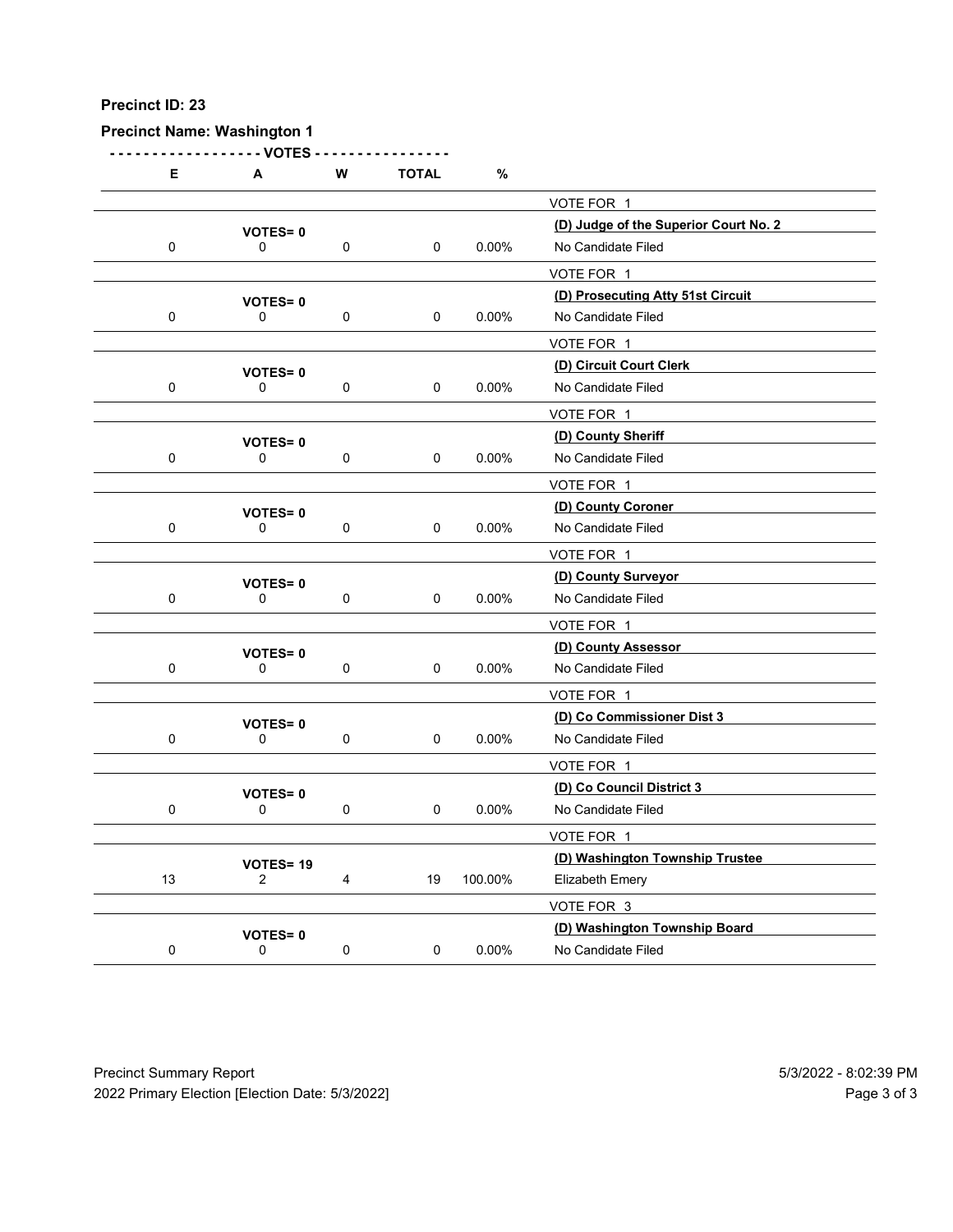

### Miami County, Indiana 2022 Primary Election

### INMIAP22

| E - # Of Election Day       | 112 | <b>PRECINCT STATUS:</b> |  |
|-----------------------------|-----|-------------------------|--|
| A - # Of Paper Absentee     |     |                         |  |
| ∣ W - # Of Walk-In Absentee | 82  |                         |  |

| <b>PUBLIC COUNT:</b> | 198 |
|----------------------|-----|
| VOTER TURNOUT: 0.00% |     |
|                      |     |

#### Precinct ID: 24

#### Precinct Name: Washington 2

|  | W | <b>TOTAL</b> |  |
|--|---|--------------|--|
|  |   | $\sim$       |  |

|                                    | Miami County, Indiana     |                       |              |         |                                                                |
|------------------------------------|---------------------------|-----------------------|--------------|---------|----------------------------------------------------------------|
| <b>2022 Primary Election</b>       |                           |                       |              |         |                                                                |
| <b>INMIAP22</b>                    |                           |                       |              |         |                                                                |
| 5/3/2022                           |                           |                       |              |         |                                                                |
|                                    |                           |                       |              |         |                                                                |
| E - # Of Election Day              |                           |                       | 112          |         | <b>PRECINCT STATUS:</b><br><b>REPORTED</b>                     |
| A - # Of Paper Absentee            |                           |                       | 4            |         |                                                                |
| W - # Of Walk-In Absentee          |                           |                       | 82           |         |                                                                |
|                                    |                           | <b>PUBLIC COUNT:</b>  | 198          |         |                                                                |
|                                    |                           | <b>VOTER TURNOUT:</b> |              |         |                                                                |
|                                    |                           |                       | $0.00\%$     |         |                                                                |
|                                    | <b>REGISTERED VOTERS:</b> |                       | $\mathbf 0$  |         |                                                                |
| Precinct ID: 24                    |                           |                       |              |         |                                                                |
| <b>Precinct Name: Washington 2</b> |                           |                       |              |         |                                                                |
|                                    | - - VOTES                 |                       |              |         |                                                                |
| E                                  | A                         | W                     | <b>TOTAL</b> | $\%$    |                                                                |
|                                    |                           |                       |              |         | VOTE FOR 1                                                     |
|                                    | <b>VOTES= 137</b>         |                       |              |         | (R) United States Senator                                      |
| 79                                 | 3                         | 55                    | 137          | 100.00% | <b>Todd Young</b>                                              |
|                                    |                           |                       |              |         | VOTE FOR 1                                                     |
|                                    | <b>VOTES= 152</b>         |                       |              |         | (R) U.S. Rep District 2                                        |
| 91                                 | 3                         | 58                    | 152          | 100.00% | Jackie Walorski                                                |
|                                    |                           |                       |              |         | VOTE FOR 1                                                     |
|                                    | <b>VOTES= 138</b>         |                       |              |         | (R) State Rep District 23                                      |
| 83                                 | $\overline{2}$            | 53                    | 138          | 100.00% | Ethan Manning                                                  |
|                                    |                           |                       |              |         | VOTE FOR 1                                                     |
| 25                                 | <b>VOTES= 182</b><br>0    | 19                    | 44           | 24.18%  | (R) Judge of the Superior Court No. 2<br><b>Bill Berkshire</b> |
| $\frac{10}{71}$                    | 0                         | 10                    | 20           | 10.99%  | Elizabeth G. Price                                             |
|                                    | $\mathfrak{S}$            | 44                    | 118          | 64.84%  | Jacob D. Winkler                                               |
|                                    |                           |                       |              |         | VOTE FOR 1                                                     |
| 92                                 | <b>VOTES= 160</b><br>3    | 65                    | 160          | 100.00% | (R) Prosecuting Atty 51st Circuit<br>Jeff Sinkovics            |
|                                    |                           |                       |              |         |                                                                |
|                                    |                           |                       |              |         | VOTE FOR 1<br>(R) Circuit Court Clerk                          |
|                                    | <b>VOTES= 145</b>         | 60                    | 145          | 100.00% | Sherry Raber                                                   |
| 82                                 | 3                         |                       |              |         |                                                                |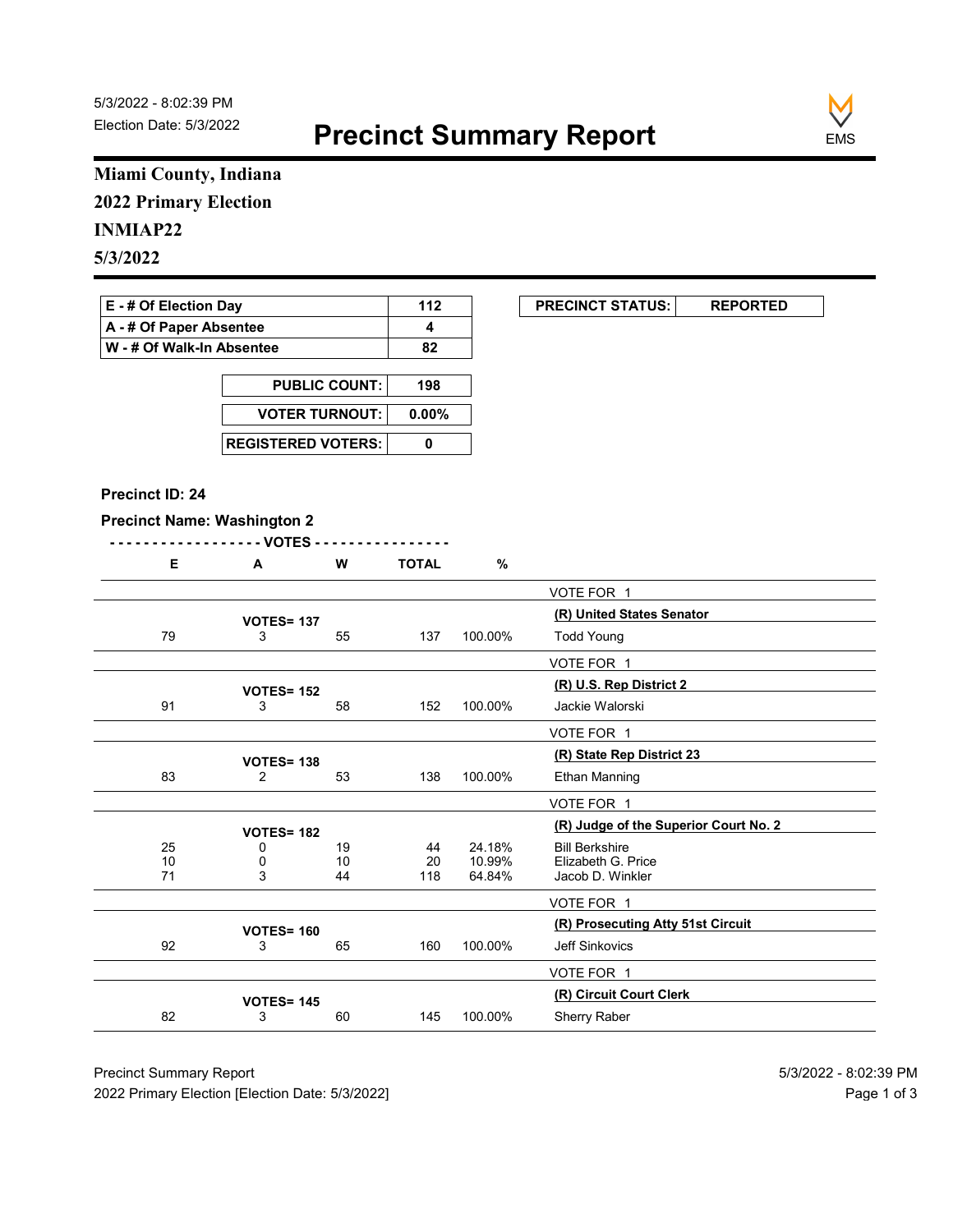### Precinct Name: Washington 2

| Precinct ID: 24 |                                    |              |              |                  |                                                      |  |
|-----------------|------------------------------------|--------------|--------------|------------------|------------------------------------------------------|--|
|                 |                                    |              |              |                  |                                                      |  |
|                 |                                    |              |              |                  |                                                      |  |
|                 |                                    |              |              |                  |                                                      |  |
|                 |                                    |              |              |                  |                                                      |  |
|                 |                                    |              |              |                  |                                                      |  |
|                 |                                    |              |              |                  |                                                      |  |
|                 | <b>Precinct Name: Washington 2</b> |              |              |                  |                                                      |  |
| E               | - VOTES                            | W            | <b>TOTAL</b> | $\%$             |                                                      |  |
|                 | A                                  |              |              |                  |                                                      |  |
|                 |                                    |              |              |                  | VOTE FOR 1<br>(R) County Sheriff                     |  |
| 91              | <b>VOTES= 161</b><br>3             | 67           | 161          | 100.00%          | Timothy S. Hunter                                    |  |
|                 |                                    |              |              |                  | VOTE FOR 1                                           |  |
|                 | <b>VOTES= 149</b>                  |              |              |                  | (R) County Coroner                                   |  |
| 85              | 3                                  | 61           | 149          | 100.00%          | John D. Boyer                                        |  |
|                 |                                    |              |              |                  | VOTE FOR 1<br>(R) County Surveyor                    |  |
| 88              | <b>VOTES= 152</b><br>3             | 61           | 152          | 100.00%          | Gregg Wilkinson                                      |  |
|                 |                                    |              |              |                  | VOTE FOR 1                                           |  |
|                 | <b>VOTES= 148</b>                  |              |              |                  | (R) County Assessor                                  |  |
| 85              | 3                                  | 60           | 148          | 100.00%          | Karen LeMaster                                       |  |
|                 |                                    |              |              |                  | VOTE FOR 1                                           |  |
| 85              | <b>VOTES= 145</b><br>3             | 57           | 145          | 100.00%          | (R) Co Commissioner Dist 3<br>Keith (Fred) Musselman |  |
|                 |                                    |              |              |                  | VOTE FOR 1                                           |  |
|                 | <b>VOTES= 159</b>                  |              |              |                  | (R) Co Council District 1                            |  |
| 56<br>35        | $\overline{2}$<br>$\mathbf{1}$     | $37\,$<br>28 | 95<br>64     | 59.75%<br>40.25% | Bradley Fruth<br>Richard G. Wood                     |  |
|                 |                                    |              |              |                  | VOTE FOR 1                                           |  |
|                 | <b>VOTES= 149</b>                  |              |              |                  | (R) Washington Township Trustee                      |  |
| 85              | 3                                  | 61           | 149          | 100.00%          | Julie A. Hamman                                      |  |
|                 |                                    |              |              |                  | VOTE FOR 3                                           |  |
|                 | <b>VOTES= 216</b>                  |              |              |                  | (R) Washington Township Board                        |  |
| $60\,$<br>71    | $\mathbf 1$<br>$\mathbf{3}$        | $37\,$<br>44 | 98<br>118    | 45.37%<br>54.63% | Kerny C. Jones<br>Robert A. Morris                   |  |
|                 |                                    |              |              |                  | VOTE FOR 1                                           |  |
|                 | VOTES=14                           |              |              |                  | (D) United States Senator                            |  |
| $\sqrt{5}$      | $\mathbf{1}$                       | 8            | 14           | 100.00%          | Thomas M. McDermott, Jr.                             |  |
|                 |                                    |              |              |                  | VOTE FOR 1                                           |  |
| $\mathbf{3}$    | <b>VOTES= 12</b><br>$\mathbf{1}$   | $\bf 8$      | 12           | 100.00%          | (D) U.S. Rep District 2<br>Paul D. Steury            |  |
|                 |                                    |              |              |                  | VOTE FOR 1                                           |  |
|                 | VOTES=0                            |              |              |                  | (D) State Rep District 23                            |  |
|                 | $\mathsf 0$                        | $\mathbf 0$  | $\mathbf 0$  | 0.00%            | No Candidate Filed                                   |  |